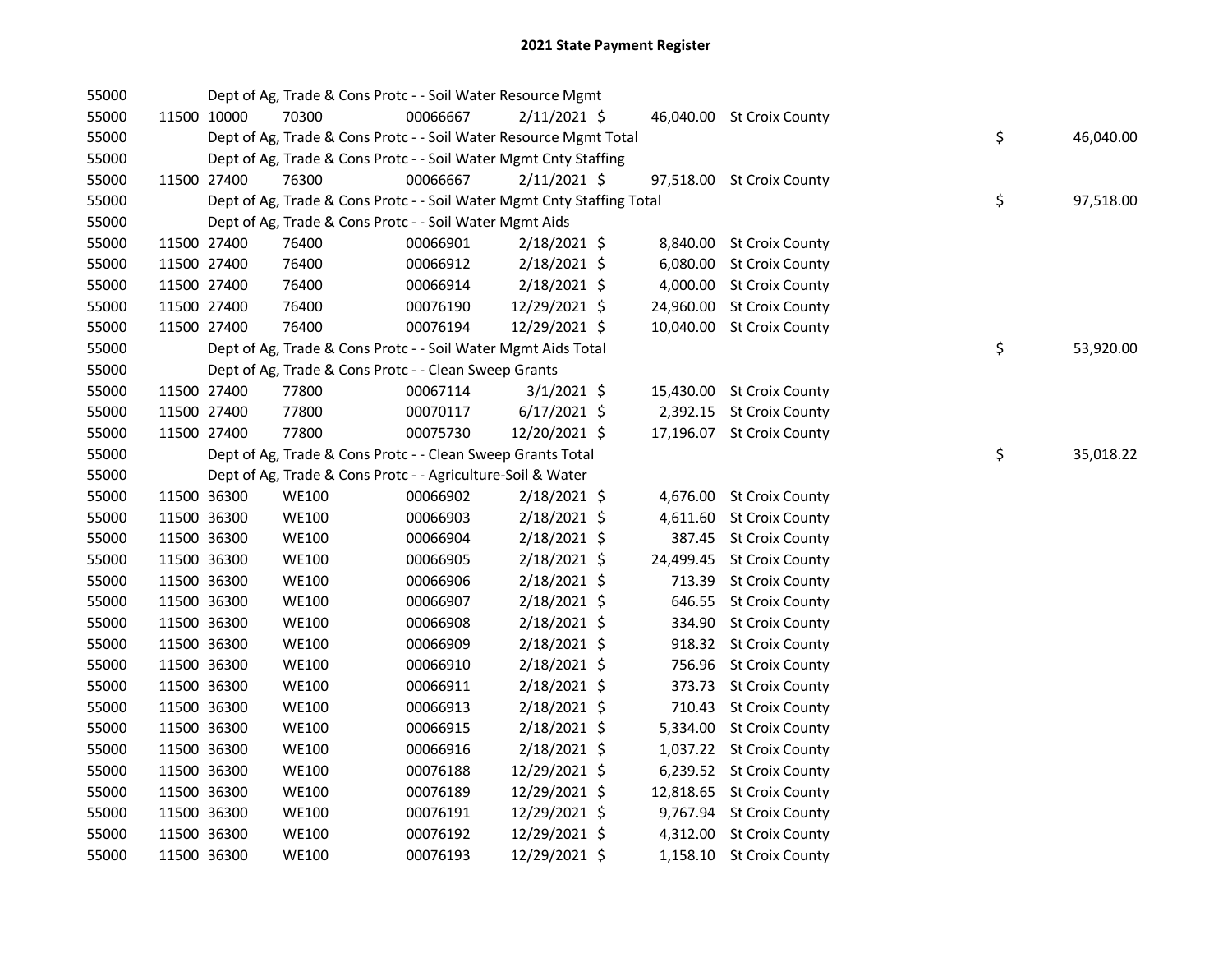| 55000 | 11500 36300 | <b>WE100</b>                                                      | 00076195 | 12/29/2021 \$  |        | 4,299.78 St Croix County  |    |           |
|-------|-------------|-------------------------------------------------------------------|----------|----------------|--------|---------------------------|----|-----------|
| 55000 |             | Dept of Ag, Trade & Cons Protc - - Agriculture-Soil & Water Total |          |                |        |                           | \$ | 83,595.99 |
| 55000 |             | Dept of Safety & Prof Services - - Powts Replacement Rehab        |          |                |        |                           |    |           |
| 55000 | 16500 10000 | 23600                                                             | 00038617 | $1/12/2021$ \$ |        | 3,335.00 St Croix County  |    |           |
| 55000 |             | Dept of Safety & Prof Services - - Powts Replacement Rehab Total  |          |                |        |                           | \$ | 3,335.00  |
| 55000 |             | Dept of Natural Resources - - GPO - Federal Funds                 |          |                |        |                           |    |           |
| 55000 | 37000 10000 | 94100                                                             | 00479218 | $5/27/2021$ \$ |        | 2,252.16 St Croix County  |    |           |
| 55000 | 37000 10000 | 94100                                                             | 00498788 | 8/20/2021 \$   |        | 1,384.50 St Croix County  |    |           |
| 55000 | 37000 10000 | 94100                                                             | 00515286 | 11/17/2021 \$  |        | 3,655.47 St Croix County  |    |           |
| 55000 | 37000 10000 | 94100                                                             | 00515610 | 11/26/2021 \$  |        | 3,451.50 St Croix County  |    |           |
| 55000 | 37000 10000 | 94100                                                             | 00515615 | 11/26/2021 \$  |        | 3,256.37 St Croix County  |    |           |
| 55000 |             | Dept of Natural Resources - - GPO - Federal Funds Total           |          |                |        |                           | \$ | 14,000.00 |
| 55000 |             | Dept of Natural Resources - - Gen Program Ops-State Funds         |          |                |        |                           |    |           |
| 55000 | 37000 21200 | 16100                                                             | 00457840 | $2/3/2021$ \$  |        | 151.76 St Croix County    |    |           |
| 55000 | 37000 21200 | 16100                                                             | 00459464 | 2/9/2021 \$    |        | 260.53 St Croix County    |    |           |
| 55000 | 37000 21200 | 16100                                                             | 00459465 | 2/19/2021 \$   |        | 288.34 St Croix County    |    |           |
| 55000 | 37000 21200 | 16100                                                             | 00462035 | $2/22/2021$ \$ |        | 248.57 St Croix County    |    |           |
| 55000 | 37000 21200 | 16100                                                             | 00464689 | 3/19/2021 \$   | 172.87 | <b>St Croix County</b>    |    |           |
| 55000 | 37000 21200 | 16100                                                             | 00466559 | $4/2/2021$ \$  |        | 209.54 St Croix County    |    |           |
| 55000 | 37000 21200 | 16100                                                             | 00471729 | 4/30/2021 \$   |        | 67.00 St Croix County     |    |           |
| 55000 | 37000 21200 | 16100                                                             | 00488787 | $6/18/2021$ \$ |        | 385.50 St Croix County    |    |           |
| 55000 | 37000 21200 | 16100                                                             | 00522138 | 12/23/2021 \$  |        | 3.00 St Croix County      |    |           |
| 55000 |             | Dept of Natural Resources - - Gen Program Ops-State Funds Total   |          |                |        |                           | \$ | 1,787.11  |
| 55000 |             | Dept of Natural Resources - - General Program Operations --       |          |                |        |                           |    |           |
| 55000 | 37000 21200 | 25400                                                             | 00481165 | 5/17/2021 \$   |        | 5.00 St Croix County      |    |           |
| 55000 | 37000 21200 | 25400                                                             | 00496292 | 7/29/2021 \$   |        | 6.00 St Croix County      |    |           |
| 55000 |             | Dept of Natural Resources - - General Program Operations -- Total |          |                |        |                           | \$ | 11.00     |
| 55000 |             | Dept of Natural Resources - - GPO -Federal Funds                  |          |                |        |                           |    |           |
| 55000 | 37000 21200 | 38100                                                             | 00466884 | $3/12/2021$ \$ |        | 18,881.42 St Croix County |    |           |
| 55000 |             | Dept of Natural Resources - - GPO -Federal Funds Total            |          |                |        |                           | \$ | 18,881.42 |
| 55000 |             | Dept of Natural Resources - - Venison Processing                  |          |                |        |                           |    |           |
| 55000 | 37000 21200 | 54900                                                             | 00473872 | $4/22/2021$ \$ |        | 6,560.00 St Croix County  |    |           |
| 55000 |             | Dept of Natural Resources - - Venison Processing Total            |          |                |        |                           | \$ | 6,560.00  |
| 55000 |             | Dept of Natural Resources - - Enf A - Boating Enforcement         |          |                |        |                           |    |           |
| 55000 | 37000 21200 | 55000                                                             | 00466884 | 3/12/2021 \$   |        | 38,896.69 St Croix County |    |           |
| 55000 |             | Dept of Natural Resources - - Enf A - Boating Enforcement Total   |          |                |        |                           | \$ | 38,896.69 |
| 55000 |             | Dept of Natural Resources - - Enf A - Snow Enforcement            |          |                |        |                           |    |           |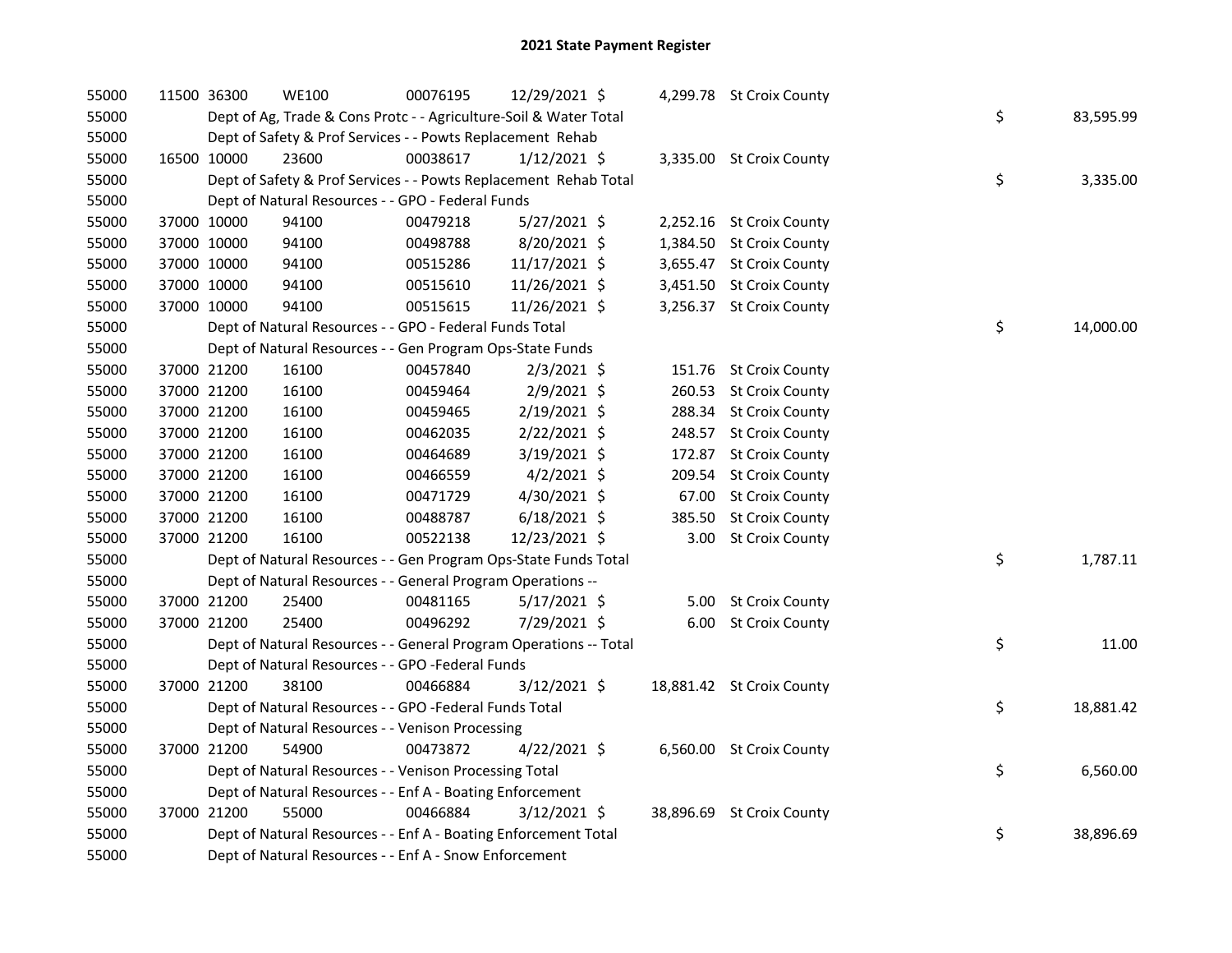| 55000 | 37000 21200 | 55200                                                              | 00509635 | 9/20/2021 \$   | 6,832.06 St Croix County   |    |            |
|-------|-------------|--------------------------------------------------------------------|----------|----------------|----------------------------|----|------------|
| 55000 |             | Dept of Natural Resources - - Enf A - Snow Enforcement Total       |          |                |                            | \$ | 6,832.06   |
| 55000 |             | Dept of Natural Resources - - Wildlife Damage Claims & Abat        |          |                |                            |    |            |
| 55000 | 37000 21200 | 55300                                                              | 00473872 | $4/22/2021$ \$ | 8,923.53 St Croix County   |    |            |
| 55000 |             | Dept of Natural Resources - - Wildlife Damage Claims & Abat Total  |          |                |                            | \$ | 8,923.53   |
| 55000 |             | Dept of Natural Resources - - Resaids - County Cons Aids           |          |                |                            |    |            |
| 55000 | 37000 21200 | 56300                                                              | 00478014 | $4/28/2021$ \$ | 3,985.00 St Croix County   |    |            |
| 55000 |             | Dept of Natural Resources - - Resaids - County Cons Aids Total     |          |                |                            | \$ | 3,985.00   |
| 55000 |             | Dept of Natural Resources - - Ra- Suppl Snow Trail Aids            |          |                |                            |    |            |
| 55000 | 37000 21200 | 56900                                                              | 00464076 | $3/1/2021$ \$  | 6,480.03 St Croix County   |    |            |
| 55000 |             | Dept of Natural Resources - - Ra- Suppl Snow Trail Aids Total      |          |                |                            | \$ | 6,480.03   |
| 55000 |             | Dept of Natural Resources - - Ra- Cnty Snow Trail & Area Aid       |          |                |                            |    |            |
| 55000 | 37000 21200 | 57400                                                              | 00514656 | 10/15/2021 \$  | 34,170.00 St Croix County  |    |            |
| 55000 |             | Dept of Natural Resources - - Ra- Cnty Snow Trail & Area Aid Total |          |                |                            | \$ | 34,170.00  |
| 55000 |             | Dept of Natural Resources - - Ra- Snowmobile Trail Areas           |          |                |                            |    |            |
| 55000 | 37000 21200 | 57500                                                              | 00526455 | 12/30/2021 \$  | 34,170.00 St Croix County  |    |            |
| 55000 |             | Dept of Natural Resources - - Ra- Snowmobile Trail Areas Total     |          |                |                            | \$ | 34,170.00  |
| 55000 |             | Dept of Natural Resources - - Resaids - Pymt In Lieu Tax Fed       |          |                |                            |    |            |
| 55000 | 37000 21200 | 58400                                                              | 00510769 | 9/28/2021 \$   | 3,797.00 St Croix County   |    |            |
| 55000 |             | Dept of Natural Resources - - Resaids - Pymt In Lieu Tax Fed Total |          |                |                            | \$ | 3,797.00   |
| 55000 |             | Dept of Natural Resources - - Ea - Lake Protection                 |          |                |                            |    |            |
| 55000 | 37000 21200 | 66300                                                              | 00497190 | 7/14/2021 \$   | 59,088.00 St Croix County  |    |            |
| 55000 |             | Dept of Natural Resources - - Ea - Lake Protection Total           |          |                |                            | \$ | 59,088.00  |
| 55000 |             | Dept of Natural Resources - - GPO--State Funds                     |          |                |                            |    |            |
| 55000 | 37000 21200 | 86100                                                              | 00473879 | 4/30/2021 \$   | 10.00 St Croix County      |    |            |
| 55000 |             | Dept of Natural Resources - - GPO--State Funds Total               |          |                |                            | \$ | 10.00      |
| 55000 |             | Dept of Natural Resources - - Fin Asst For Responsible Units       |          |                |                            |    |            |
| 55000 | 37000 27400 | 67000                                                              | 00483120 | $5/21/2021$ \$ | 178,754.71 St Croix County |    |            |
| 55000 |             | Dept of Natural Resources - - Fin Asst For Responsible Units Total |          |                |                            | \$ | 178,754.71 |
| 55000 |             | Dept of Natural Resources - - Recycling Consolidation Grants       |          |                |                            |    |            |
| 55000 | 37000 27400 | 67300                                                              | 00483120 | $5/21/2021$ \$ | 20,628.43 St Croix County  |    |            |
| 55000 |             | Dept of Natural Resources - - Recycling Consolidation Grants Total |          |                |                            | \$ | 20,628.43  |
| 55000 |             | Dept of Natural Resources - - Land Acquisition                     |          |                |                            |    |            |
| 55000 | 37000 36300 | <b>TA100</b>                                                       | 00464096 | 2/18/2021 \$   | 124,750.00 St Croix County |    |            |
| 55000 | 37000 36300 | TA100                                                              | 00464856 | 2/25/2021 \$   | 4.00 St Croix County       |    |            |
| 55000 |             | Dept of Natural Resources - - Land Acquisition Total               |          |                |                            | \$ | 124,754.00 |
| 55000 |             | Dept of Natural Resources - - Dnr-Nonpoint Source                  |          |                |                            |    |            |
|       |             |                                                                    |          |                |                            |    |            |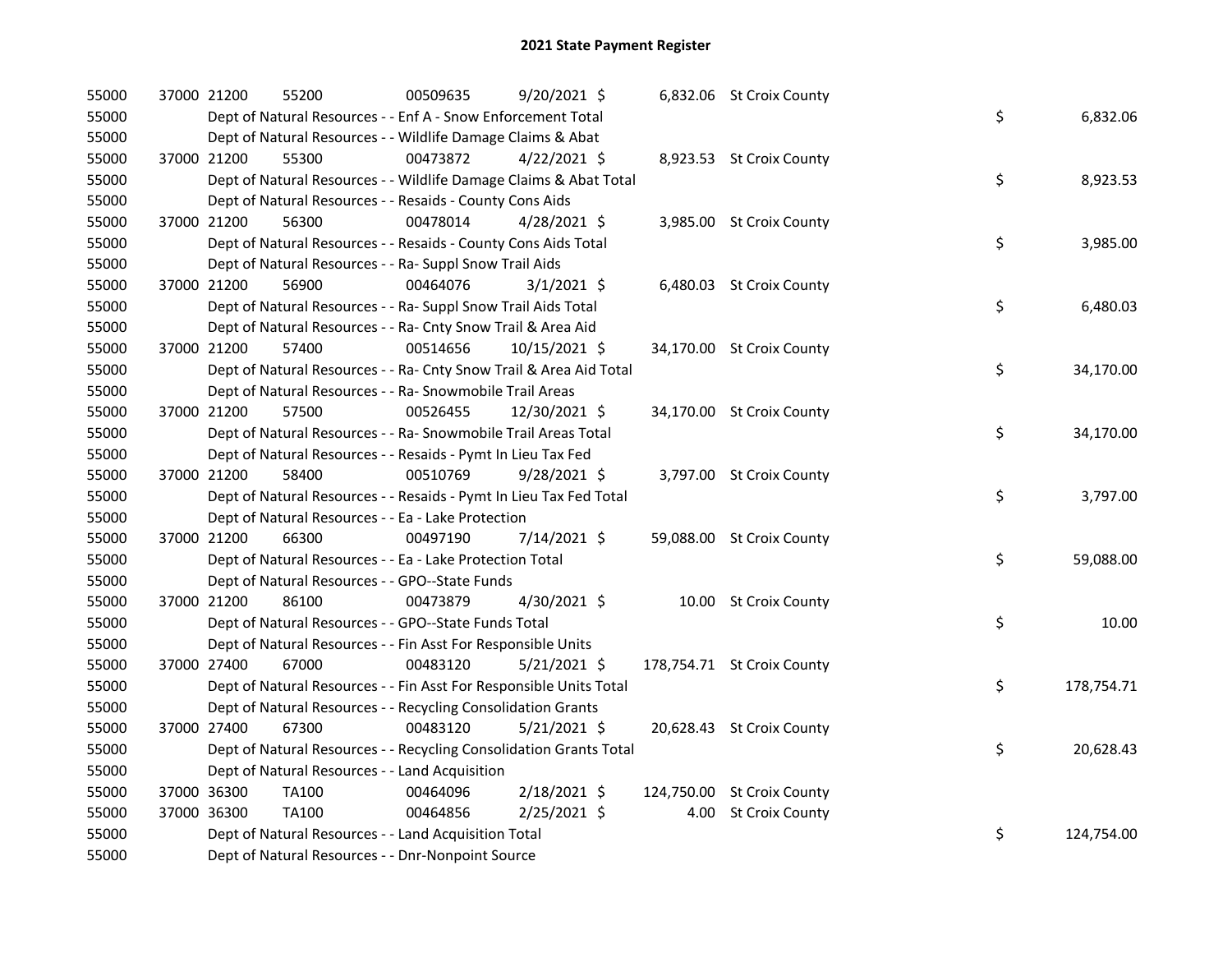| 55000 | 37000 36300 | <b>TF100</b>                                                      | 00484817 | 5/27/2021 \$   |       | 80,203.73 St Croix County    |    |              |
|-------|-------------|-------------------------------------------------------------------|----------|----------------|-------|------------------------------|----|--------------|
| 55000 |             | Dept of Natural Resources - - Dnr-Nonpoint Source Total           |          |                |       |                              | \$ | 80,203.73    |
| 55000 |             | Dept of Natural Resources - - GPO - Sd Water Loan Prog, Fed       |          |                |       |                              |    |              |
| 55000 | 37000 57300 | 48200                                                             | 00464481 | $2/22/2021$ \$ |       | 8,459.50 St Croix County     |    |              |
| 55000 | 37000 57300 | 48200                                                             | 00468800 | 3/31/2021 \$   |       | 5,055.00 St Croix County     |    |              |
| 55000 | 37000 57300 | 48200                                                             | 00492018 | 7/16/2021 \$   |       | 5,055.00 St Croix County     |    |              |
| 55000 | 37000 57300 | 48200                                                             | 00515560 | 11/12/2021 \$  |       | 5,055.00 St Croix County     |    |              |
| 55000 |             | Dept of Natural Resources - - GPO - Sd Water Loan Prog, Fed Total |          |                |       |                              | \$ | 23,624.50    |
| 55000 |             | WI Dept of Transportation - - Eldly&Disa Co/Aid Sf                |          |                |       |                              |    |              |
| 55000 | 39500 21100 | 16800                                                             | 00650586 | $2/5/2021$ \$  |       | 182,066.00 St Croix County   |    |              |
| 55000 |             | WI Dept of Transportation - - Eldly&Disa Co/Aid Sf Total          |          |                |       |                              | \$ | 182,066.00   |
| 55000 |             | WI Dept of Transportation - - Trans Aids To Co.-Sf                |          |                |       |                              |    |              |
| 55000 | 39500 21100 | 19000                                                             | 00631654 | $1/4/2021$ \$  |       | 583,223.82 St Croix County   |    |              |
| 55000 | 39500 21100 | 19000                                                             | 00710749 | 7/6/2021 \$    |       | 1,166,447.64 St Croix County |    |              |
| 55000 | 39500 21100 | 19000                                                             | 00751308 | $10/4/2021$ \$ |       | 583,223.82 St Croix County   |    |              |
| 55000 |             | WI Dept of Transportation - - Trans Aids To Co.-Sf Total          |          |                |       |                              | \$ | 2,332,895.28 |
| 55000 |             | WI Dept of Transportation - - Loc Rd Imp Prg St Fd                |          |                |       |                              |    |              |
| 55000 | 39500 21100 | 27800                                                             | 00777366 | 12/1/2021 \$   |       | 7,398.57 St Croix County     |    |              |
| 55000 |             | WI Dept of Transportation - - Loc Rd Imp Prg St Fd Total          |          |                |       |                              | \$ | 7,398.57     |
| 55000 |             | WI Dept of Transportation - - St Hwy Rehab, Sf                    |          |                |       |                              |    |              |
| 55000 | 39500 21100 | 36300                                                             | 00656341 | 2/22/2021 \$   | 16.00 | <b>St Croix County</b>       |    |              |
| 55000 | 39500 21100 | 36300                                                             | 00664632 | $3/12/2021$ \$ | 9.00  | <b>St Croix County</b>       |    |              |
| 55000 | 39500 21100 | 36300                                                             | 00678317 | $4/12/2021$ \$ | 33.00 | <b>St Croix County</b>       |    |              |
| 55000 | 39500 21100 | 36300                                                             | 00706635 | $6/14/2021$ \$ | 6.00  | <b>St Croix County</b>       |    |              |
| 55000 | 39500 21100 | 36300                                                             | 00745159 | $9/10/2021$ \$ | 3.00  | <b>St Croix County</b>       |    |              |
| 55000 | 39500 21100 | 36300                                                             | 00783662 | 12/14/2021 \$  | 12.00 | <b>St Croix County</b>       |    |              |
| 55000 |             | WI Dept of Transportation - - St Hwy Rehab, Sf Total              |          |                |       |                              | \$ | 79.00        |
| 55000 |             | WI Dept of Transportation - - Hwy Mgmt & Opers Sf                 |          |                |       |                              |    |              |
| 55000 | 39500 21100 | 36500                                                             | 00665425 | $3/16/2021$ \$ |       | 810.00 St Croix County       |    |              |
| 55000 | 39500 21100 | 36500                                                             | 00670598 | $3/25/2021$ \$ |       | 405.00 St Croix County       |    |              |
| 55000 | 39500 21100 | 36500                                                             | 00676857 | 4/9/2021 \$    |       | 944.28 St Croix County       |    |              |
| 55000 | 39500 21100 | 36500                                                             | 00693226 | $5/14/2021$ \$ |       | 945.00 St Croix County       |    |              |
| 55000 | 39500 21100 | 36500                                                             | 00714599 | $6/28/2021$ \$ |       | 1,198.38 St Croix County     |    |              |
| 55000 | 39500 21100 | 36500                                                             | 00733371 | $8/12/2021$ \$ |       | 620.46 St Croix County       |    |              |
| 55000 | 39500 21100 | 36500                                                             | 00761992 | 10/14/2021 \$  |       | 513.00 St Croix County       |    |              |
| 55000 | 39500 21100 | 36500                                                             | 00776210 | 11/19/2021 \$  |       | 1,026.00 St Croix County     |    |              |
| 55000 | 39500 21100 | 36500                                                             | 00781969 | 12/8/2021 \$   |       | 513.00 St Croix County       |    |              |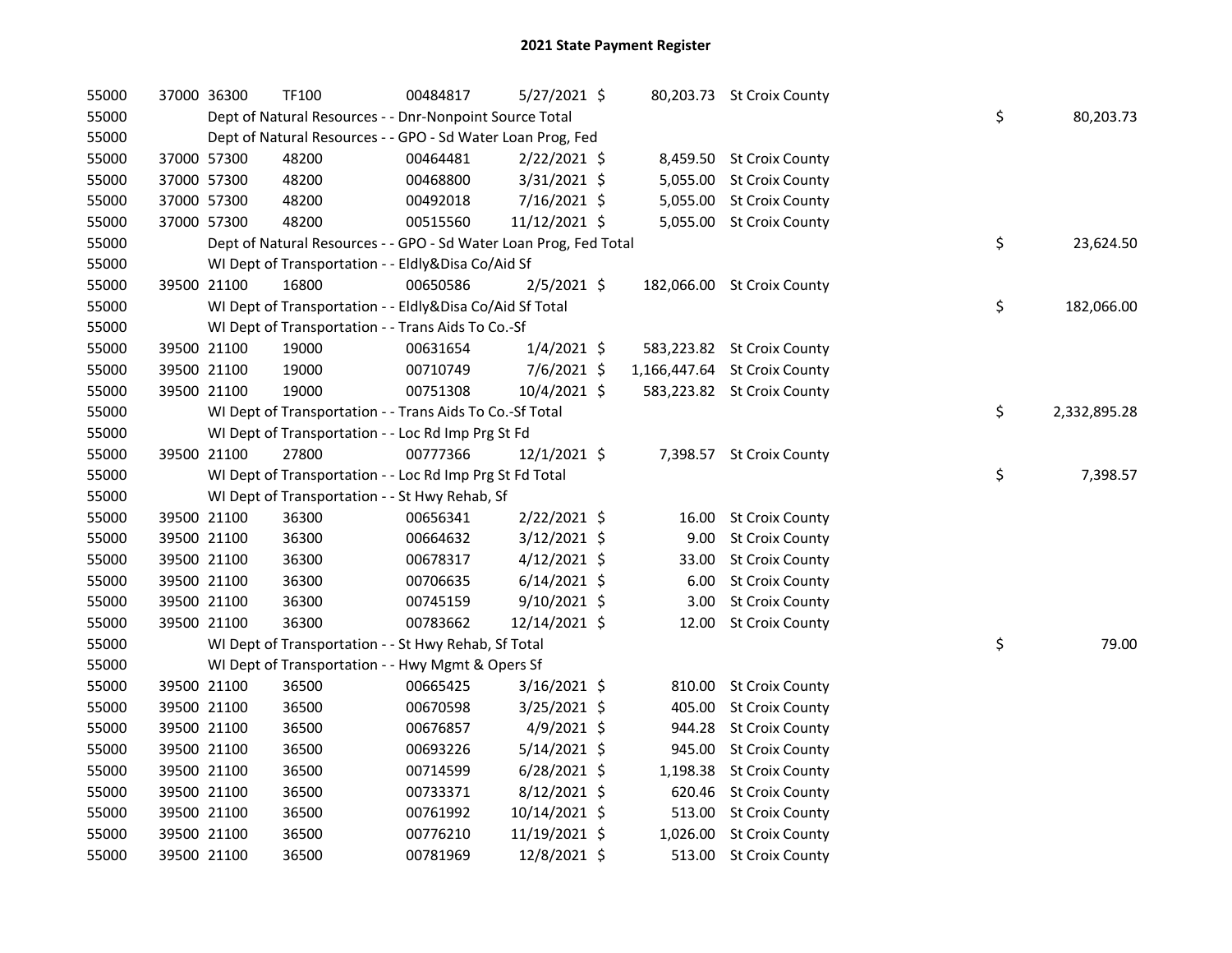| 55000 | 39500 21100 | 36500                                                   | 00784257 | 12/16/2021 \$  |            | 740.09 St Croix County     |    |          |
|-------|-------------|---------------------------------------------------------|----------|----------------|------------|----------------------------|----|----------|
| 55000 |             | WI Dept of Transportation - - Hwy Mgmt & Opers Sf Total |          |                |            |                            | \$ | 7,715.21 |
| 55000 |             | WI Dept of Transportation - - Routine Maint Sf          |          |                |            |                            |    |          |
| 55000 | 39500 21100 | 36800                                                   | 00641576 | $1/19/2021$ \$ |            | 173,337.84 St Croix County |    |          |
| 55000 | 39500 21100 | 36800                                                   | 00641577 | $1/19/2021$ \$ |            | 69,557.08 St Croix County  |    |          |
| 55000 | 39500 21100 | 36800                                                   | 00641578 | $1/19/2021$ \$ |            | 4,154.69 St Croix County   |    |          |
| 55000 | 39500 21100 | 36800                                                   | 00641579 | $1/19/2021$ \$ |            | 21,529.24 St Croix County  |    |          |
| 55000 | 39500 21100 | 36800                                                   | 00642727 | $1/20/2021$ \$ |            | 4,733.24 St Croix County   |    |          |
| 55000 | 39500 21100 | 36800                                                   | 00647584 | $2/2/2021$ \$  | 36,947.00  | <b>St Croix County</b>     |    |          |
| 55000 | 39500 21100 | 36800                                                   | 00648022 | $2/2/2021$ \$  |            | 526,407.08 St Croix County |    |          |
| 55000 | 39500 21100 | 36800                                                   | 00651296 | 2/8/2021 \$    |            | 12,278.01 St Croix County  |    |          |
| 55000 | 39500 21100 | 36800                                                   | 00654356 | $2/17/2021$ \$ |            | 9,483.02 St Croix County   |    |          |
| 55000 | 39500 21100 | 36800                                                   | 00654910 | 2/17/2021 \$   | 263,426.09 | <b>St Croix County</b>     |    |          |
| 55000 | 39500 21100 | 36800                                                   | 00665425 | $3/16/2021$ \$ |            | 27,068.32 St Croix County  |    |          |
| 55000 | 39500 21100 | 36800                                                   | 00670598 | 3/25/2021 \$   |            | 15,365.48 St Croix County  |    |          |
| 55000 | 39500 21100 | 36800                                                   | 00675521 | $4/6/2021$ \$  |            | 384,662.51 St Croix County |    |          |
| 55000 | 39500 21100 | 36800                                                   | 00676354 | $4/21/2021$ \$ |            | 328.61 St Croix County     |    |          |
| 55000 | 39500 21100 | 36800                                                   | 00676857 | $4/9/2021$ \$  |            | 34,624.61 St Croix County  |    |          |
| 55000 | 39500 21100 | 36800                                                   | 00687749 | $5/3/2021$ \$  |            | 340,679.41 St Croix County |    |          |
| 55000 | 39500 21100 | 36800                                                   | 00693226 | 5/14/2021 \$   |            | 14,009.56 St Croix County  |    |          |
| 55000 | 39500 21100 | 36800                                                   | 00693317 | $5/14/2021$ \$ |            | 1,200.41 St Croix County   |    |          |
| 55000 | 39500 21100 | 36800                                                   | 00710349 | $6/24/2021$ \$ |            | 7,453.15 St Croix County   |    |          |
| 55000 | 39500 21100 | 36800                                                   | 00712802 | $6/24/2021$ \$ |            | 246,368.39 St Croix County |    |          |
| 55000 | 39500 21100 | 36800                                                   | 00713538 | $6/25/2021$ \$ |            | 320,992.83 St Croix County |    |          |
| 55000 | 39500 21100 | 36800                                                   | 00714599 | $6/28/2021$ \$ |            | 9,751.44 St Croix County   |    |          |
| 55000 | 39500 21100 | 36800                                                   | 00722844 | 7/21/2021 \$   |            | 7,323.31 St Croix County   |    |          |
| 55000 | 39500 21100 | 36800                                                   | 00723683 | 7/22/2021 \$   |            | 174,805.36 St Croix County |    |          |
| 55000 | 39500 21100 | 36800                                                   | 00724645 | 7/23/2021 \$   | 18,761.18  | <b>St Croix County</b>     |    |          |
| 55000 | 39500 21100 | 36800                                                   | 00730311 | $8/5/2021$ \$  |            | 8,006.46 St Croix County   |    |          |
| 55000 | 39500 21100 | 36800                                                   | 00733371 | $8/12/2021$ \$ |            | 4,798.53 St Croix County   |    |          |
| 55000 | 39500 21100 | 36800                                                   | 00734536 | 8/13/2021 \$   |            | 183,222.76 St Croix County |    |          |
| 55000 | 39500 21100 | 36800                                                   | 00736945 | 8/19/2021 \$   |            | 186,542.88 St Croix County |    |          |
| 55000 | 39500 21100 | 36800                                                   | 00759597 | 10/8/2021 \$   |            | 2,371.51 St Croix County   |    |          |
| 55000 | 39500 21100 | 36800                                                   | 00761992 | 10/14/2021 \$  |            | 3,792.16 St Croix County   |    |          |
| 55000 | 39500 21100 | 36800                                                   | 00763983 | 10/20/2021 \$  |            | 186,996.89 St Croix County |    |          |
| 55000 | 39500 21100 | 36800                                                   | 00776210 | 11/19/2021 \$  |            | 37,062.09 St Croix County  |    |          |
| 55000 | 39500 21100 | 36800                                                   | 00776461 | 11/22/2021 \$  |            | 121,915.68 St Croix County |    |          |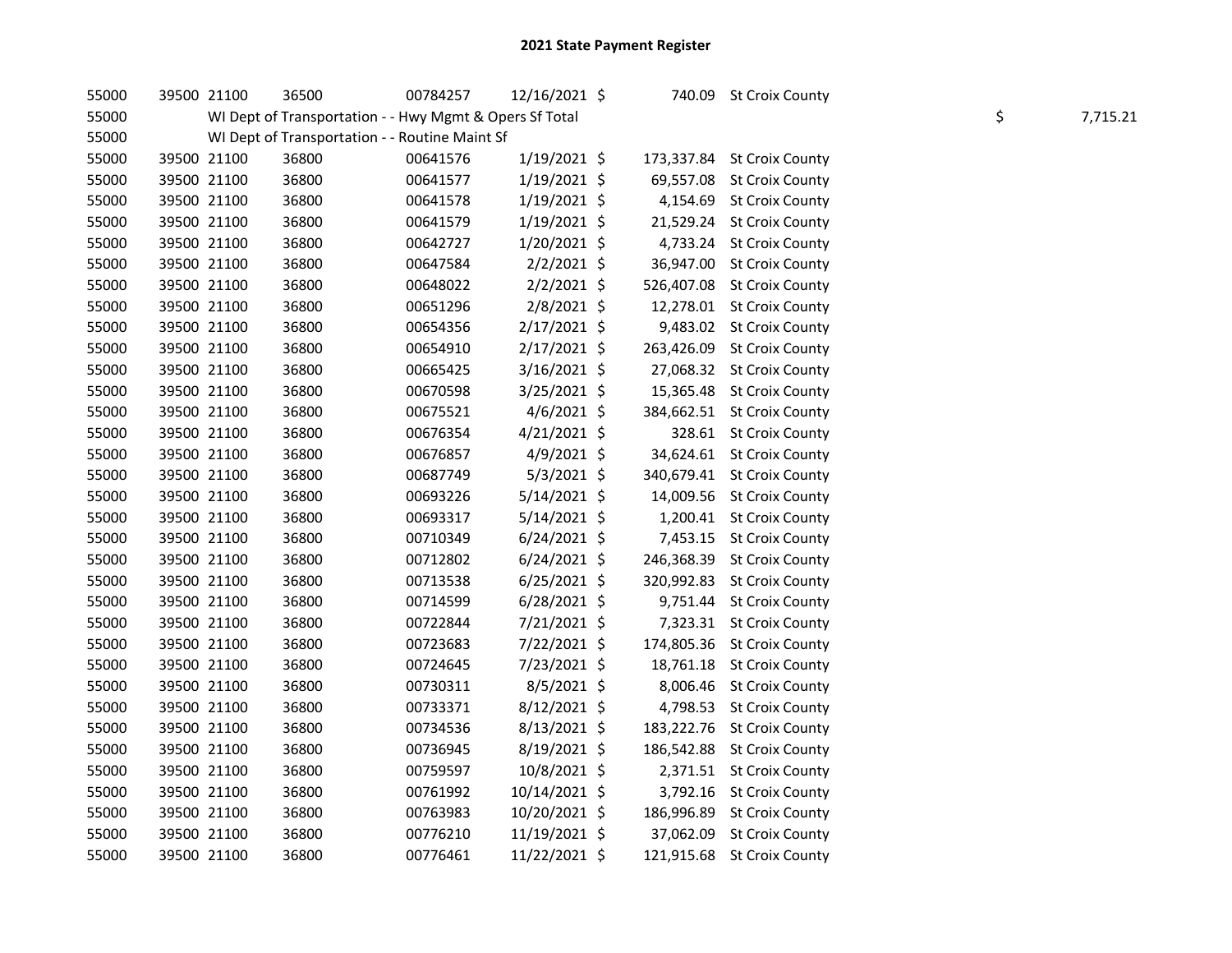| 55000 | 39500 21100 | 36800                                                              | 00776946 | 11/23/2021 \$  |          | 251,903.71 St Croix County |    |              |
|-------|-------------|--------------------------------------------------------------------|----------|----------------|----------|----------------------------|----|--------------|
| 55000 | 39500 21100 | 36800                                                              | 00778766 | 11/30/2021 \$  |          | 6,317.89 St Croix County   |    |              |
| 55000 | 39500 21100 | 36800                                                              | 00778767 | 11/30/2021 \$  |          | 16,500.97 St Croix County  |    |              |
| 55000 | 39500 21100 | 36800                                                              | 00781969 | 12/8/2021 \$   |          | 7,738.10 St Croix County   |    |              |
| 55000 | 39500 21100 | 36800                                                              | 00783835 | 12/15/2021 \$  |          | 259,678.59 St Croix County |    |              |
| 55000 | 39500 21100 | 36800                                                              | 00783844 | 12/15/2021 \$  |          | 9,524.02 St Croix County   |    |              |
| 55000 | 39500 21100 | 36800                                                              | 00784257 | 12/16/2021 \$  |          | 9,025.84 St Croix County   |    |              |
| 55000 |             | WI Dept of Transportation - - Routine Maint Sf Total               |          |                |          |                            | \$ | 4,020,645.94 |
| 55000 |             | Department of Corrections - - Services For Drunken Driving O       |          |                |          |                            |    |              |
| 55000 | 41000 10000 | 10300                                                              | 00404667 | $1/19/2021$ \$ |          | 380.00 St Croix County     |    |              |
| 55000 |             | Department of Corrections - - Services For Drunken Driving O Total |          |                |          |                            | \$ | 380.00       |
| 55000 |             | Department of Corrections - - Purchased Services For Offende       |          |                |          |                            |    |              |
| 55000 | 41000 10000 | 11100                                                              | 00406059 | $1/22/2021$ \$ |          | 2,320.00 St Croix County   |    |              |
| 55000 | 41000 10000 | 11100                                                              | 00411949 | 2/24/2021 \$   |          | 2,320.00 St Croix County   |    |              |
| 55000 | 41000 10000 | 11100                                                              | 00418434 | 3/29/2021 \$   |          | 2,155.91 St Croix County   |    |              |
| 55000 | 41000 10000 | 11100                                                              | 00424582 | $5/5/2021$ \$  |          | 5,835.00 St Croix County   |    |              |
| 55000 | 41000 10000 | 11100                                                              | 00428744 | $5/24/2021$ \$ |          | 5,605.00 St Croix County   |    |              |
| 55000 | 41000 10000 | 11100                                                              | 00435040 | $6/28/2021$ \$ |          | 2,165.00 St Croix County   |    |              |
| 55000 | 41000 10000 | 11100                                                              | 00440585 | 7/26/2021 \$   |          | 1,336.88 St Croix County   |    |              |
| 55000 | 41000 10000 | 11100                                                              | 00447585 | 8/31/2021 \$   |          | 1,387.50 St Croix County   |    |              |
| 55000 | 41000 10000 | 11100                                                              | 00451322 | 9/20/2021 \$   | 1,575.00 | <b>St Croix County</b>     |    |              |
| 55000 | 41000 10000 | 11100                                                              | 00469164 | 12/20/2021 \$  |          | 604.50 St Croix County     |    |              |
| 55000 | 41000 10000 | 11100                                                              | 00470075 | 12/27/2021 \$  |          | 4,030.00 St Croix County   |    |              |
| 55000 | 41000 10000 | 11100                                                              | 00470077 | 12/27/2021 \$  |          | 3,345.00 St Croix County   |    |              |
| 55000 | 41000 10000 | 11100                                                              | 00470078 | 12/27/2021 \$  |          | 1,850.00 St Croix County   |    |              |
| 55000 |             | Department of Corrections - - Purchased Services For Offende Total |          |                |          |                            | \$ | 34,529.79    |
| 55000 |             | Department of Corrections - - Becky Young Community Correcti       |          |                |          |                            |    |              |
| 55000 | 41000 10000 | 11200                                                              | 00404488 | $1/15/2021$ \$ |          | 2,212.50 St Croix County   |    |              |
| 55000 | 41000 10000 | 11200                                                              | 00410561 | 2/17/2021 \$   |          | 1,725.00 St Croix County   |    |              |
| 55000 | 41000 10000 | 11200                                                              | 00416175 | $3/16/2021$ \$ |          | 1,800.00 St Croix County   |    |              |
| 55000 | 41000 10000 | 11200                                                              | 00427371 | 5/19/2021 \$   |          | 1,837.50 St Croix County   |    |              |
| 55000 | 41000 10000 | 11200                                                              | 00427373 | 5/19/2021 \$   |          | 1,537.50 St Croix County   |    |              |
| 55000 | 41000 10000 | 11200                                                              | 00436024 | $7/1/2021$ \$  |          | 1,575.00 St Croix County   |    |              |
| 55000 | 41000 10000 | 11200                                                              | 00438278 | 7/12/2021 \$   |          | 2,025.00 St Croix County   |    |              |
| 55000 |             | Department of Corrections - - Becky Young Community Correcti Total |          |                |          |                            | \$ | 12,712.50    |
| 55000 |             | Department of Corrections - - Corrections Contracts And Agre       |          |                |          |                            |    |              |
| 55000 | 41000 10000 | 11400                                                              | 00403275 | $1/8/2021$ \$  |          | 977.74 St Croix County     |    |              |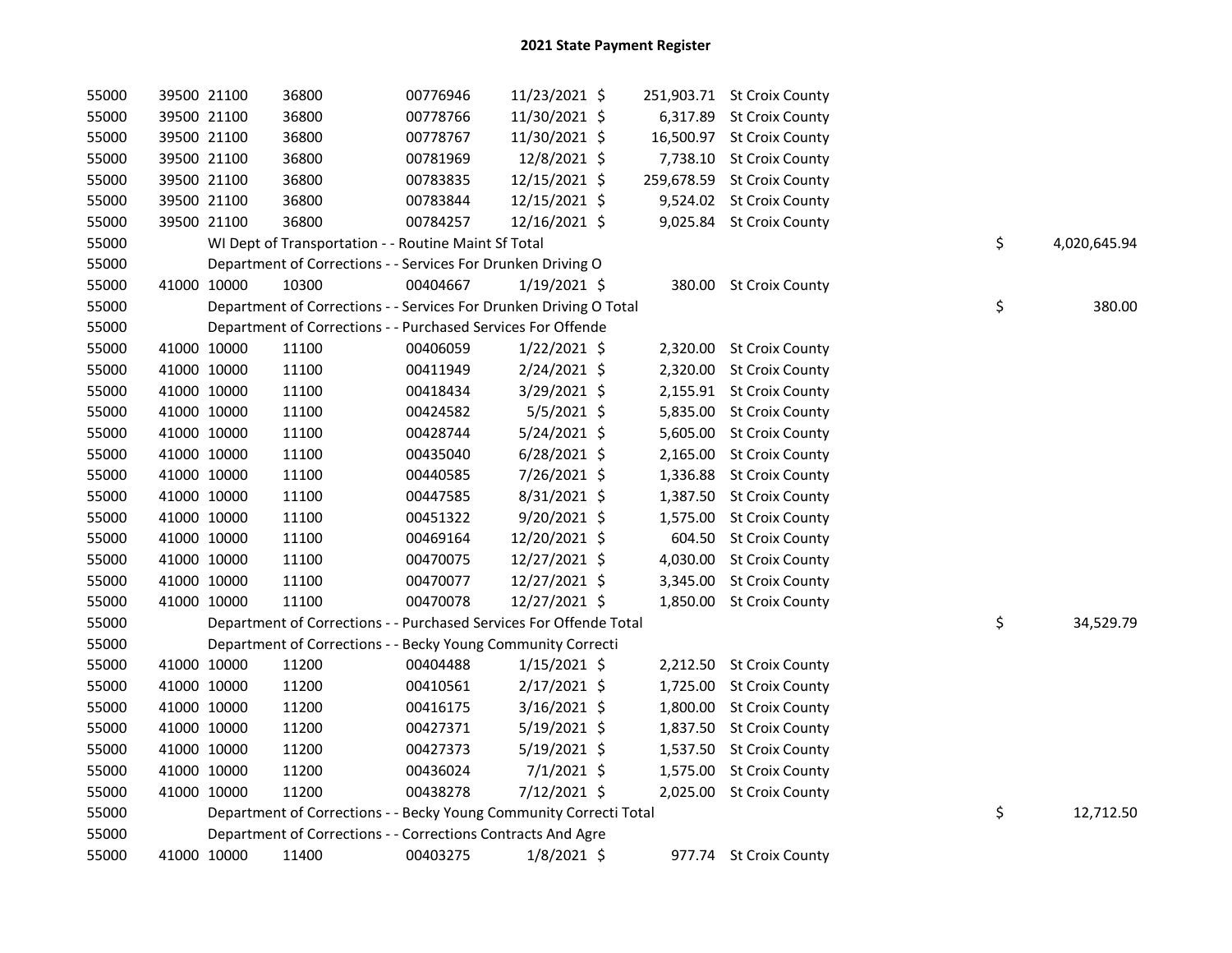| 55000 | 41000 10000 |             | 11400                                                              | 00403281 | $1/8/2021$ \$  |  | 3,808.04 St Croix County                                                                                      |                  |
|-------|-------------|-------------|--------------------------------------------------------------------|----------|----------------|--|---------------------------------------------------------------------------------------------------------------|------------------|
| 55000 | 41000 10000 |             | 11400                                                              | 00403287 | 1/8/2021 \$    |  | 4,785.78 St Croix County                                                                                      |                  |
| 55000 | 41000 10000 |             | 11400                                                              | 00405412 | $1/21/2021$ \$ |  | 3,705.12 St Croix County                                                                                      |                  |
| 55000 | 41000 10000 |             | 11400                                                              | 00411124 | $2/22/2021$ \$ |  | 2,521.54 St Croix County                                                                                      |                  |
| 55000 | 41000 10000 |             | 11400                                                              | 00411618 | 2/23/2021 \$   |  | 5,300.38 St Croix County                                                                                      |                  |
| 55000 | 41000 10000 |             | 11400                                                              | 00411622 | 2/23/2021 \$   |  | 3,756.58 St Croix County                                                                                      |                  |
| 55000 |             | 41000 10000 | 11400                                                              | 00412344 | 2/26/2021 \$   |  | 3,653.66 St Croix County                                                                                      |                  |
| 55000 | 41000 10000 |             | 11400                                                              | 00417138 | 3/22/2021 \$   |  | 668.98 St Croix County                                                                                        |                  |
| 55000 | 41000 10000 |             | 11400                                                              | 00417390 | 3/24/2021 \$   |  | 5,814.98 St Croix County                                                                                      |                  |
| 55000 | 41000 10000 |             | 11400                                                              | 00417913 | 3/29/2021 \$   |  | 2,778.84 St Croix County                                                                                      |                  |
| 55000 | 41000 10000 |             | 11400                                                              | 00421027 | $4/14/2021$ \$ |  | 11,527.04 St Croix County                                                                                     |                  |
| 55000 |             | 41000 10000 | 11400                                                              | 00422324 | $4/22/2021$ \$ |  | 2,470.08 St Croix County                                                                                      |                  |
| 55000 |             | 41000 10000 | 11400                                                              | 00429069 | 5/27/2021 \$   |  | 1,543.80 St Croix County                                                                                      |                  |
| 55000 |             | 41000 10000 | 11400                                                              | 00429730 | $6/2/2021$ \$  |  | 13,070.84 St Croix County                                                                                     |                  |
| 55000 |             | 41000 10000 | 11400                                                              | 00433188 | $6/17/2021$ \$ |  | 12,865.00 St Croix County                                                                                     |                  |
| 55000 |             | 41000 10000 | 11400                                                              | 00434319 | $6/24/2021$ \$ |  | 2,212.78 St Croix County                                                                                      |                  |
| 55000 |             | 41000 10000 | 11400                                                              | 00435082 | $6/28/2021$ \$ |  | 12,144.56 St Croix County                                                                                     |                  |
| 55000 |             | 41000 10000 | 11400                                                              | 00437213 | 7/9/2021 \$    |  | 4,888.70 St Croix County                                                                                      |                  |
| 55000 |             | 41000 10000 | 11400                                                              | 00444153 | 8/23/2021 \$   |  | 1,904.02 St Croix County                                                                                      |                  |
| 55000 |             | 41000 10000 | 11400                                                              | 00445329 | 8/19/2021 \$   |  | 4,065.34 St Croix County                                                                                      |                  |
| 55000 |             | 41000 10000 | 11400                                                              | 00446354 | 8/25/2021 \$   |  | 1,646.72 St Croix County                                                                                      |                  |
| 55000 |             | 41000 10000 | 11400                                                              | 00449274 | 9/9/2021 \$    |  | 17,702.24 St Croix County                                                                                     |                  |
| 55000 |             | 41000 10000 | 11400                                                              | 00451146 | 9/17/2021 \$   |  | 4,374.10 St Croix County                                                                                      |                  |
| 55000 |             | 41000 10000 | 11400                                                              | 00457383 | 10/20/2021 \$  |  | 2,521.54 St Croix County                                                                                      |                  |
| 55000 |             | 41000 10000 | 11400                                                              | 00458858 | 10/26/2021 \$  |  | 9,005.50 St Croix County                                                                                      |                  |
| 55000 |             | 41000 10000 | 11400                                                              | 00462317 | 11/15/2021 \$  |  | 8,748.20 St Croix County                                                                                      |                  |
| 55000 | 41000 10000 |             | 11400                                                              | 00462725 | 11/17/2021 \$  |  | 3,190.52 St Croix County                                                                                      |                  |
| 55000 | 41000 10000 |             | 11400                                                              | 00463630 | 11/24/2021 \$  |  | 11,578.50 St Croix County                                                                                     |                  |
| 55000 | 41000 10000 |             | 11400                                                              | 00466800 | 12/8/2021 \$   |  | 1,595.26 St Croix County                                                                                      |                  |
| 55000 | 41000 10000 |             | 11400                                                              | 00468446 | 12/20/2021 \$  |  | 7,924.84 St Croix County                                                                                      |                  |
| 55000 |             |             | Department of Corrections - - Corrections Contracts And Agre Total |          |                |  |                                                                                                               | \$<br>172,751.22 |
| 55000 |             |             |                                                                    |          |                |  | Department of Corrections - - Reimbursing Counties For Probation, Extended Supervision And Parole Holds       |                  |
| 55000 |             | 41000 10000 | 11600                                                              | 00459591 | 10/29/2021 \$  |  | 20,360.00 St Croix County                                                                                     |                  |
| 55000 |             |             |                                                                    |          |                |  | Department of Corrections - - Reimbursing Counties For Probation, Extended Supervision And Parole Holds Total | \$<br>20,360.00  |
| 55000 |             |             | Department of Health Services - - State/Federal Aids               |          |                |  |                                                                                                               |                  |
| 55000 |             | 43500 10000 | 00000                                                              | 92106    | $1/4/2021$ \$  |  | 371,959.00 St Croix County                                                                                    |                  |
| 55000 | 43500 10000 |             | 00000                                                              | 92107    | $2/1/2021$ \$  |  | 199,808.00 St Croix County                                                                                    |                  |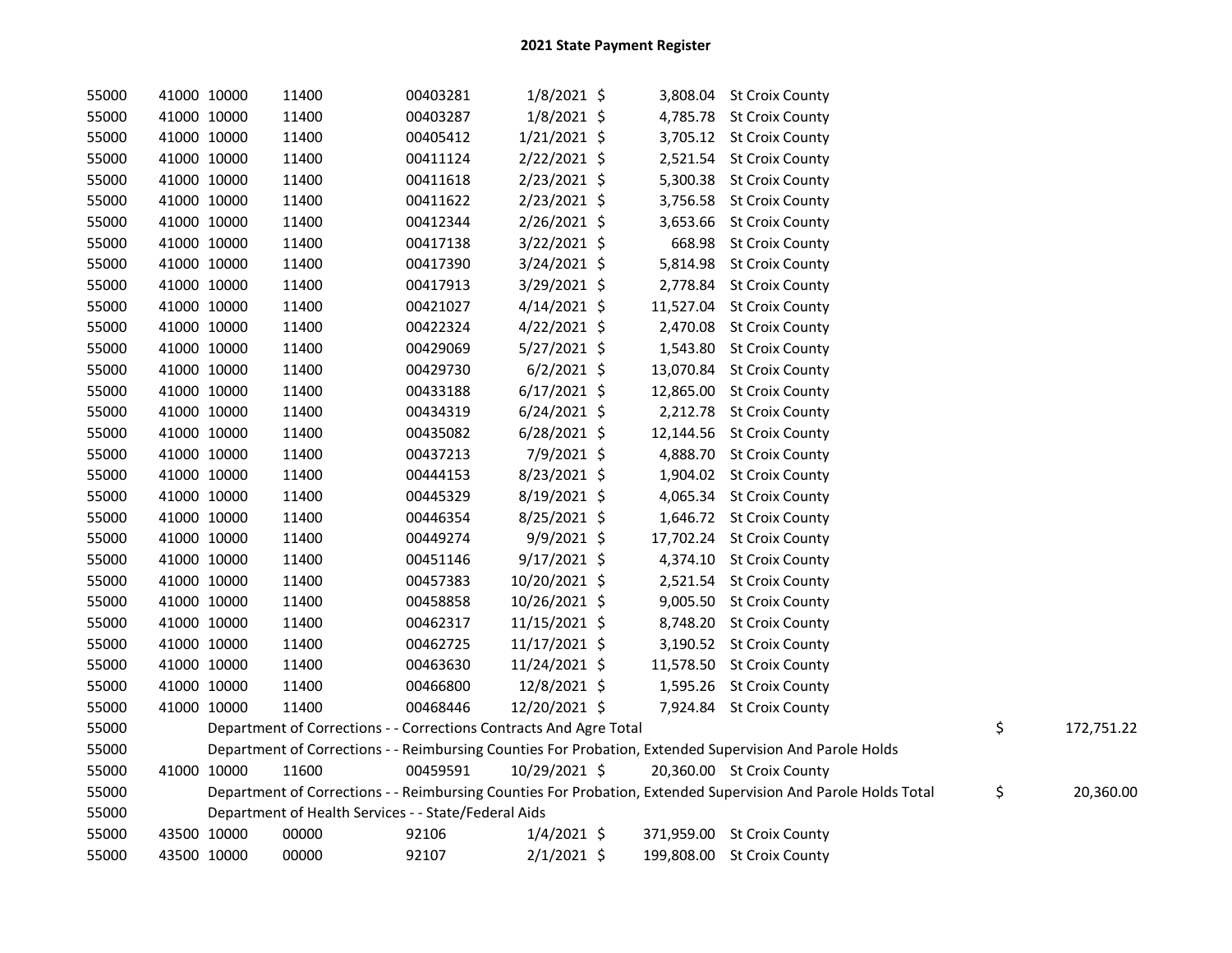| 55000 | 43500 10000 |             | 00000                                                                  | 92108    | $3/1/2021$ \$  |       | 183,649.00 St Croix County   |    |              |
|-------|-------------|-------------|------------------------------------------------------------------------|----------|----------------|-------|------------------------------|----|--------------|
| 55000 | 43500 10000 |             | 00000                                                                  | 92109    | $4/1/2021$ \$  |       | 667,608.00 St Croix County   |    |              |
| 55000 | 43500 10000 |             | 00000                                                                  | 92111    | $6/1/2021$ \$  |       | 669,668.00 St Croix County   |    |              |
| 55000 | 43500 10000 |             | 00000                                                                  | 92112    | $6/16/2021$ \$ |       | 91,772.00 St Croix County    |    |              |
| 55000 | 43500 10000 |             | 00000                                                                  | 92200    | $7/1/2021$ \$  |       | 512,171.00 St Croix County   |    |              |
| 55000 | 43500 10000 |             | 00000                                                                  | 92201    | 8/2/2021 \$    |       | 1,120,542.00 St Croix County |    |              |
| 55000 | 43500 10000 |             | 00000                                                                  | 92202    | $9/1/2021$ \$  |       | 385,370.00 St Croix County   |    |              |
| 55000 | 43500 10000 |             | 00000                                                                  | 92204    | 10/1/2021 \$   |       | 256,875.00 St Croix County   |    |              |
| 55000 | 43500 10000 |             | 00000                                                                  | 92206    | 11/1/2021 \$   |       | 383,716.00 St Croix County   |    |              |
| 55000 | 43500 10000 |             | 00000                                                                  | 92207    | 12/1/2021 \$   |       | 165,660.00 St Croix County   |    |              |
| 55000 |             |             | Department of Health Services - - State/Federal Aids Total             |          |                |       |                              | \$ | 5,008,798.00 |
| 55000 |             |             | Department of Health Services - - Public Health Dispensaries And       |          |                |       |                              |    |              |
| 55000 |             | 43500 10000 | 10700                                                                  | 00412952 | $3/25/2021$ \$ |       | 282.32 St Croix County       |    |              |
| 55000 | 43500 10000 |             | 10700                                                                  | 00422011 | $5/5/2021$ \$  |       | 263.90 St Croix County       |    |              |
| 55000 | 43500 10000 |             | 10700                                                                  | 00422014 | $5/5/2021$ \$  |       | 263.55 St Croix County       |    |              |
| 55000 | 43500 10000 |             | 10700                                                                  | 00422124 | 5/5/2021 \$    |       | 188.00 St Croix County       |    |              |
| 55000 | 43500 10000 |             | 10700                                                                  | 00448561 | 9/8/2021 \$    |       | 216.37 St Croix County       |    |              |
| 55000 | 43500 10000 |             | 10700                                                                  | 00451299 | 9/20/2021 \$   |       | 188.00 St Croix County       |    |              |
| 55000 | 43500 10000 |             | 10700                                                                  | 00453945 | 10/7/2021 \$   |       | 159.80 St Croix County       |    |              |
| 55000 | 43500 10000 |             | 10700                                                                  | 00459348 | 11/17/2021 \$  |       | 216.20 St Croix County       |    |              |
| 55000 | 43500 10000 |             | 10700                                                                  | 00459351 | 11/17/2021 \$  |       | 47.00 St Croix County        |    |              |
| 55000 | 43500 10000 |             | 10700                                                                  | 00459352 | 11/17/2021 \$  |       | 37.60 St Croix County        |    |              |
| 55000 |             |             | Department of Health Services - - Public Health Dispensaries And Total |          |                |       |                              | \$ | 1,862.74     |
| 55000 |             |             | Department of Health Services - - Federal Project Aids                 |          |                |       |                              |    |              |
| 55000 | 43500 10000 |             | 15000                                                                  | 00437827 | 7/30/2021 \$   |       | 4,481.69 St Croix County     |    |              |
| 55000 |             |             | Department of Health Services - - Federal Project Aids Total           |          |                |       |                              | \$ | 4,481.69     |
| 55000 |             |             | Department of Health Services - - General Program Operations           |          |                |       |                              |    |              |
| 55000 |             | 43500 10000 | 40100                                                                  | 00402584 | $1/12/2021$ \$ |       | 1.00 St Croix County         |    |              |
| 55000 | 43500 10000 |             | 40100                                                                  | 00402585 | $1/12/2021$ \$ | 15.00 | <b>St Croix County</b>       |    |              |
| 55000 | 43500 10000 |             | 40100                                                                  | 00406007 | $1/26/2021$ \$ |       | 1.50 St Croix County         |    |              |
| 55000 | 43500 10000 |             | 40100                                                                  | 00408750 | 2/9/2021 \$    | 1.50  | <b>St Croix County</b>       |    |              |
| 55000 | 43500 10000 |             | 40100                                                                  | 00418592 | 3/30/2021 \$   | 1.50  | <b>St Croix County</b>       |    |              |
| 55000 | 43500 10000 |             | 40100                                                                  | 00427586 | $5/18/2021$ \$ | 1.50  | <b>St Croix County</b>       |    |              |
| 55000 | 43500 10000 |             | 40100                                                                  | 00459548 | 11/2/2021 \$   |       | 1.50 St Croix County         |    |              |
| 55000 | 43500 10000 |             | 40100                                                                  | 00468377 | 12/16/2021 \$  |       | 15.00 St Croix County        |    |              |
| 55000 | 43500 10000 |             | 40100                                                                  | 00468378 | 12/16/2021 \$  | 1.00  | <b>St Croix County</b>       |    |              |
| 55000 |             |             | Department of Health Services - - General Program Operations Total     |          |                |       |                              | \$ | 39.50        |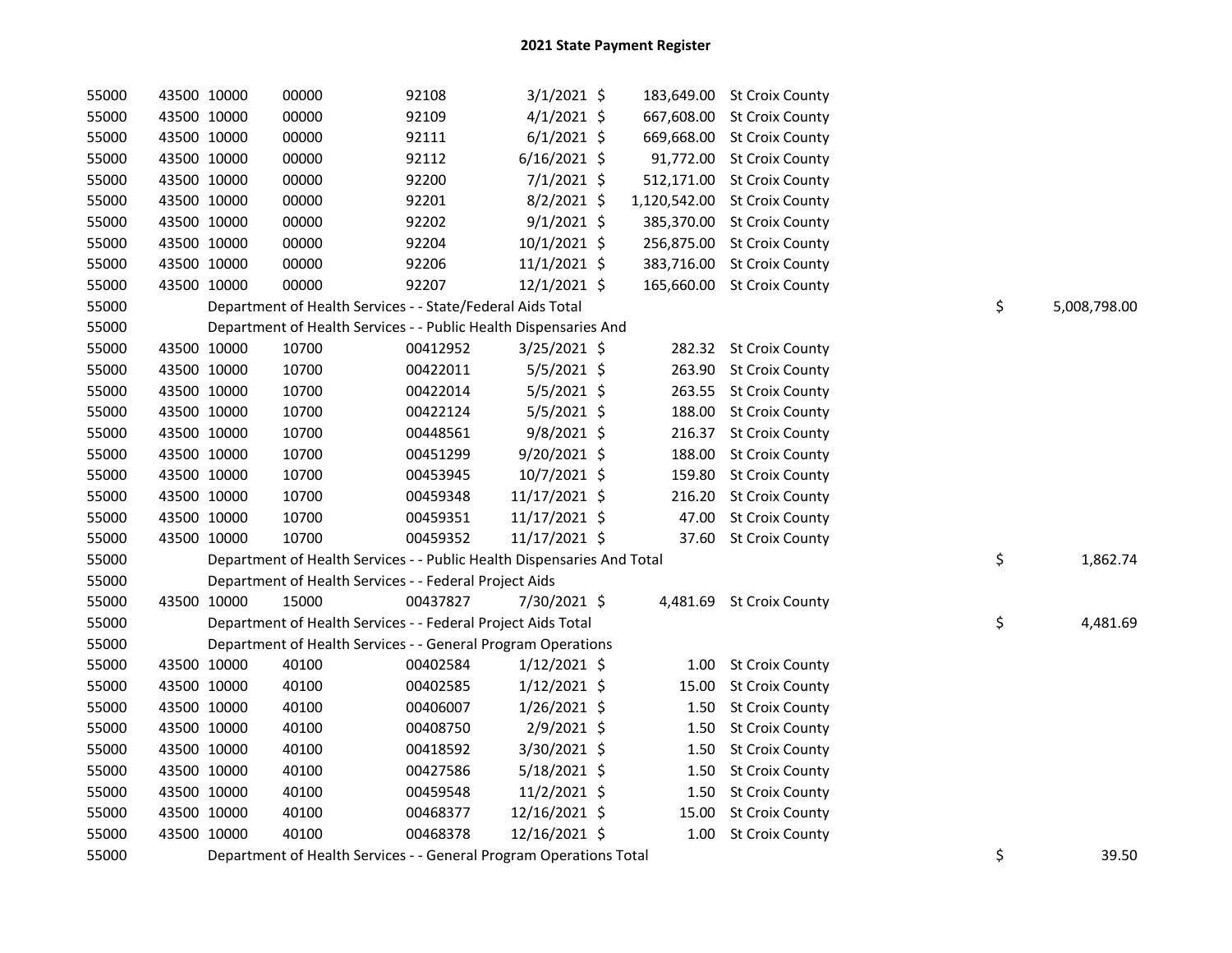| 55000 |             |             | Department of Health Services - - Medical Assistance State Admin       |          |                |           |                            |    |          |
|-------|-------------|-------------|------------------------------------------------------------------------|----------|----------------|-----------|----------------------------|----|----------|
| 55000 | 43500 10000 |             | 44000                                                                  | 00402584 | $1/12/2021$ \$ |           | 1.00 St Croix County       |    |          |
| 55000 | 43500 10000 |             | 44000                                                                  | 00402585 | $1/12/2021$ \$ | 15.00     | <b>St Croix County</b>     |    |          |
| 55000 | 43500 10000 |             | 44000                                                                  | 00406007 | $1/26/2021$ \$ | 1.50      | <b>St Croix County</b>     |    |          |
| 55000 | 43500 10000 |             | 44000                                                                  | 00408750 | 2/9/2021 \$    | 1.50      | <b>St Croix County</b>     |    |          |
| 55000 |             | 43500 10000 | 44000                                                                  | 00418592 | 3/30/2021 \$   | 1.50      | <b>St Croix County</b>     |    |          |
| 55000 |             | 43500 10000 | 44000                                                                  | 00427586 | 5/18/2021 \$   | 1.50      | <b>St Croix County</b>     |    |          |
| 55000 |             | 43500 10000 | 44000                                                                  | 00459548 | $11/2/2021$ \$ | 1.50      | <b>St Croix County</b>     |    |          |
| 55000 |             | 43500 10000 | 44000                                                                  | 00468377 | 12/16/2021 \$  | 15.00     | <b>St Croix County</b>     |    |          |
| 55000 | 43500 10000 |             | 44000                                                                  | 00468378 | 12/16/2021 \$  |           | 1.00 St Croix County       |    |          |
| 55000 |             |             | Department of Health Services - - Medical Assistance State Admin Total |          |                |           |                            | \$ | 39.50    |
| 55000 |             |             | Department of Health Services - - Reimbursements To Local Units        |          |                |           |                            |    |          |
| 55000 | 43500 10000 |             | 57400                                                                  | 00444347 | $8/12/2021$ \$ |           | 35.87 St Croix County      |    |          |
| 55000 |             |             | Department of Health Services - - Reimbursements To Local Units Total  |          |                |           |                            | \$ | 35.87    |
| 55000 |             |             | Department of Health Services - - Nursing Facility Resident Prot       |          |                |           |                            |    |          |
| 55000 |             | 43500 10000 | 62100                                                                  | 00419801 | $4/7/2021$ \$  |           | 3,000.00 St Croix County   |    |          |
| 55000 |             |             | Department of Health Services - - Nursing Facility Resident Prot Total |          |                |           |                            | \$ | 3,000.00 |
| 55000 |             |             | Department of Health Services - - Administrative And Support-Fis       |          |                |           |                            |    |          |
| 55000 |             | 43500 10000 | 82100                                                                  | 00448046 | $9/2/2021$ \$  |           | 5.00 St Croix County       |    |          |
| 55000 |             |             | Department of Health Services - - Administrative And Support-Fis Total |          |                |           |                            | \$ | 5.00     |
| 55000 |             |             | Dept of Children and Families - - Fees For Administrative Servic       |          |                |           |                            |    |          |
| 55000 |             | 43700 10000 | 23100                                                                  | 00080593 | $2/16/2021$ \$ |           | 25.00 St Croix County      |    |          |
| 55000 |             | 43700 10000 | 23100                                                                  | 00083450 | 4/20/2021 \$   | 80.00     | <b>St Croix County</b>     |    |          |
| 55000 | 43700 10000 |             | 23100                                                                  | 00087333 | 7/23/2021 \$   | 45.00     | <b>St Croix County</b>     |    |          |
| 55000 | 43700 10000 |             | 23100                                                                  | 00090948 | 11/2/2021 \$   |           | 70.00 St Croix County      |    |          |
| 55000 |             |             | Dept of Children and Families - - Fees For Administrative Servic Total |          |                |           |                            | \$ | 220.00   |
| 55000 |             |             | Dept of Children and Families - - General Aids                         |          |                |           |                            |    |          |
| 55000 |             | 43700 10000 | 99000                                                                  | 00079028 | $1/5/2021$ \$  |           | 34,611.34 St Croix County  |    |          |
| 55000 |             | 43700 10000 | 99000                                                                  | 00079792 | 1/29/2021 \$   |           | 169,159.61 St Croix County |    |          |
| 55000 | 43700 10000 |             | 99000                                                                  | 00079965 | $2/1/2021$ \$  | 8.55      | <b>St Croix County</b>     |    |          |
| 55000 | 43700 10000 |             | 99000                                                                  | 00080184 | $2/5/2021$ \$  | 33,046.69 | <b>St Croix County</b>     |    |          |
| 55000 | 43700 10000 |             | 99000                                                                  | 00080298 | $2/5/2021$ \$  |           | 35.67 St Croix County      |    |          |
| 55000 | 43700 10000 |             | 99000                                                                  | 00081204 | $3/4/2021$ \$  |           | 30,824.73 St Croix County  |    |          |
| 55000 | 43700 10000 |             | 99000                                                                  | 00081338 | $3/5/2021$ \$  |           | 958.79 St Croix County     |    |          |
| 55000 | 43700 10000 |             | 99000                                                                  | 00081420 | 3/8/2021 \$    |           | 6,045.00 St Croix County   |    |          |
| 55000 | 43700 10000 |             | 99000                                                                  | 00081605 | $3/12/2021$ \$ |           | 5,015.95 St Croix County   |    |          |
| 55000 | 43700 10000 |             | 99000                                                                  | 00082674 | $4/5/2021$ \$  |           | 257,548.36 St Croix County |    |          |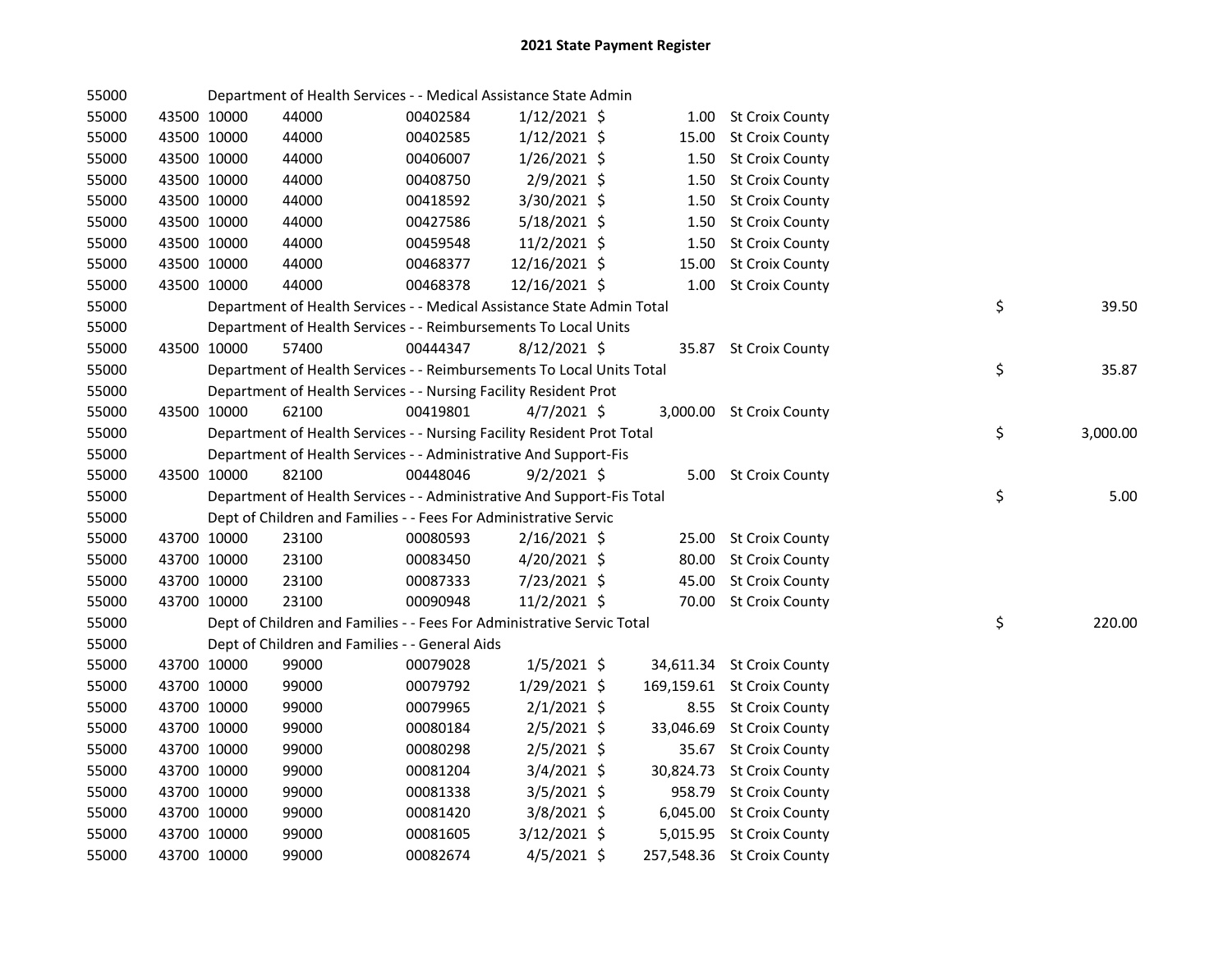| 55000 | 43700 10000 | 99000                                                           | 00082675 | $4/5/2021$ \$  |            | 151,741.62 St Croix County |    |              |
|-------|-------------|-----------------------------------------------------------------|----------|----------------|------------|----------------------------|----|--------------|
| 55000 | 43700 10000 | 99000                                                           | 00083916 | 4/30/2021 \$   |            | 212,745.08 St Croix County |    |              |
| 55000 | 43700 10000 | 99000                                                           | 00084132 | $5/5/2021$ \$  |            | 122,909.71 St Croix County |    |              |
| 55000 | 43700 10000 | 99000                                                           | 00084939 | 5/18/2021 \$   |            | 37,709.81 St Croix County  |    |              |
| 55000 | 43700 10000 | 99000                                                           | 00085560 | $6/4/2021$ \$  |            | 7,471.94 St Croix County   |    |              |
| 55000 | 43700 10000 | 99000                                                           | 00085645 | $6/7/2021$ \$  |            | 128,771.02 St Croix County |    |              |
| 55000 | 43700 10000 | 99000                                                           | 00086357 | $6/25/2021$ \$ | 88,320.00  | <b>St Croix County</b>     |    |              |
| 55000 | 43700 10000 | 99000                                                           | 00086576 | $7/1/2021$ \$  | 1,983.00   | <b>St Croix County</b>     |    |              |
| 55000 | 43700 10000 | 99000                                                           | 00086704 | 7/8/2021 \$    | 54,209.02  | <b>St Croix County</b>     |    |              |
| 55000 | 43700 10000 | 99000                                                           | 00087072 | 7/16/2021 \$   | 34,833.94  | <b>St Croix County</b>     |    |              |
| 55000 | 43700 10000 | 99000                                                           | 00087580 | 7/30/2021 \$   | 169,191.76 | <b>St Croix County</b>     |    |              |
| 55000 | 43700 10000 | 99000                                                           | 00087716 | 7/30/2021 \$   | 43,118.00  | <b>St Croix County</b>     |    |              |
| 55000 | 43700 10000 | 99000                                                           | 00087950 | 8/5/2021 \$    | 51,182.84  | <b>St Croix County</b>     |    |              |
| 55000 | 43700 10000 | 99000                                                           | 00088953 | $9/7/2021$ \$  | 935,138.84 | <b>St Croix County</b>     |    |              |
| 55000 | 43700 10000 | 99000                                                           | 00089133 | 9/10/2021 \$   | 45,431.64  | <b>St Croix County</b>     |    |              |
| 55000 | 43700 10000 | 99000                                                           | 00089925 | 10/5/2021 \$   | 57,678.17  | <b>St Croix County</b>     |    |              |
| 55000 | 43700 10000 | 99000                                                           | 00090773 | 10/29/2021 \$  |            | 187,713.49 St Croix County |    |              |
| 55000 | 43700 10000 | 99000                                                           | 00091042 | 11/5/2021 \$   |            | 48,060.78 St Croix County  |    |              |
| 55000 | 43700 10000 | 99000                                                           | 00092130 | 12/3/2021 \$   |            | 20,941.71 St Croix County  |    |              |
| 55000 | 43700 10000 | 99000                                                           | 00092235 | 12/6/2021 \$   |            | 22,063.80 St Croix County  |    |              |
| 55000 |             | Dept of Children and Families - - General Aids Total            |          |                |            |                            | \$ | 2,958,470.86 |
| 55000 |             | Dept of Workforce Development - - Auxiliary Services            |          |                |            |                            |    |              |
| 55000 | 44500 10000 | 13000                                                           | 00310371 | $1/4/2021$ \$  | 70.00      | <b>St Croix County</b>     |    |              |
| 55000 | 44500 10000 | 13000                                                           | 00313461 | $2/2/2021$ \$  | 60.00      | <b>St Croix County</b>     |    |              |
| 55000 | 44500 10000 | 13000                                                           | 00317091 | $3/2/2021$ \$  | 70.00      | <b>St Croix County</b>     |    |              |
| 55000 | 44500 10000 | 13000                                                           | 00320899 | $4/2/2021$ \$  | 95.00      | <b>St Croix County</b>     |    |              |
| 55000 | 44500 10000 | 13000                                                           | 00324444 | 5/4/2021 \$    | 80.00      | <b>St Croix County</b>     |    |              |
| 55000 | 44500 10000 | 13000                                                           | 00327637 | $6/2/2021$ \$  | 55.00      | <b>St Croix County</b>     |    |              |
| 55000 | 44500 10000 | 13000                                                           | 00331421 | $7/2/2021$ \$  | 70.00      | <b>St Croix County</b>     |    |              |
| 55000 | 44500 10000 | 13000                                                           | 00335319 | $8/3/2021$ \$  | 65.00      | <b>St Croix County</b>     |    |              |
| 55000 | 44500 10000 | 13000                                                           | 00339113 | $9/2/2021$ \$  | 65.00      | <b>St Croix County</b>     |    |              |
| 55000 | 44500 10000 | 13000                                                           | 00343100 | 10/4/2021 \$   | 55.00      | <b>St Croix County</b>     |    |              |
| 55000 | 44500 10000 | 13000                                                           | 00347140 | 11/2/2021 \$   | 35.00      | <b>St Croix County</b>     |    |              |
| 55000 | 44500 10000 | 13000                                                           | 00350786 | 12/2/2021 \$   | 50.00      | <b>St Croix County</b>     |    |              |
| 55000 |             | Dept of Workforce Development - - Auxiliary Services Total      |          |                |            |                            | \$ | 770.00       |
| 55000 |             | Dept of Workforce Development - - Wc Ops Uninsured Emplyr Admin |          |                |            |                            |    |              |
| 55000 | 44500 22700 | 17700                                                           | 00315929 | $2/23/2021$ \$ |            | 55.00 St Croix County      |    |              |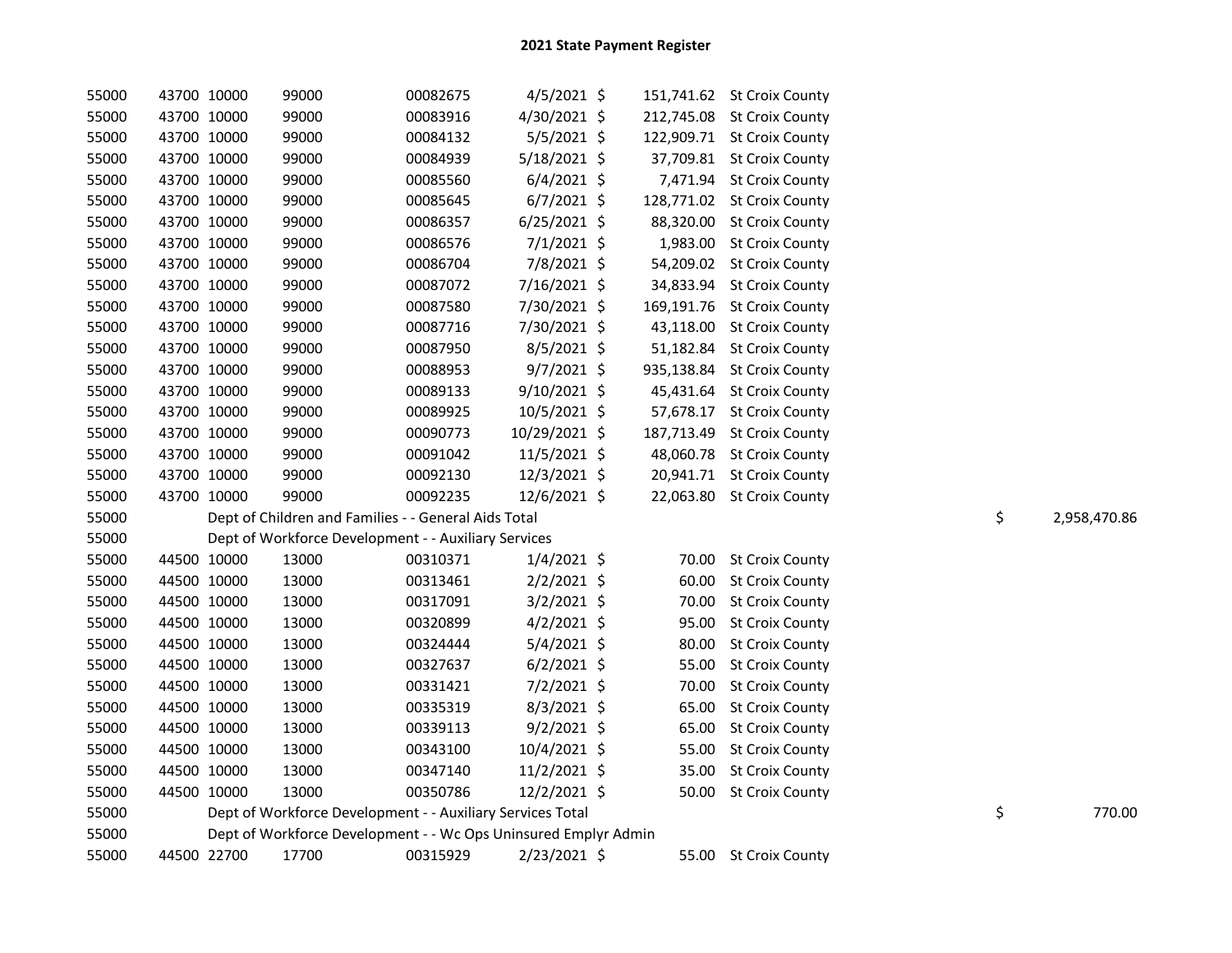| 55000 | 44500 22700 | 17700                                                                 | 00315930 | 2/23/2021 \$   |           | 30.00 St Croix County     |    |           |
|-------|-------------|-----------------------------------------------------------------------|----------|----------------|-----------|---------------------------|----|-----------|
| 55000 | 44500 22700 | 17700                                                                 | 00336249 | 8/13/2021 \$   |           | 60.00 St Croix County     |    |           |
| 55000 | 44500 22700 | 17700                                                                 | 00336250 | 8/11/2021 \$   |           | 65.00 St Croix County     |    |           |
| 55000 |             | Dept of Workforce Development - - Wc Ops Uninsured Emplyr Admin Total |          |                |           |                           | \$ | 210.00    |
| 55000 |             | Department of Justice - - Inter And Intra-Agency Assist               |          |                |           |                           |    |           |
| 55000 | 45500 10000 | 13300                                                                 | 00107068 | 12/21/2021 \$  |           | 5.00 St Croix County      |    |           |
| 55000 |             | Department of Justice - - Inter And Intra-Agency Assist Total         |          |                |           |                           | \$ | 5.00      |
| 55000 |             | Department of Justice - - Drug Trafficking Resp Grants                |          |                |           |                           |    |           |
| 55000 | 45500 10000 | 20800                                                                 | 00101343 | 8/30/2021 \$   |           | 50,000.00 St Croix County |    |           |
| 55000 |             | Department of Justice - - Drug Trafficking Resp Grants Total          |          |                |           |                           | \$ | 50,000.00 |
| 55000 |             | Department of Justice - - Officer training reimbursement              |          |                |           |                           |    |           |
| 55000 | 45500 10000 | 21400                                                                 | 00106096 | 11/29/2021 \$  |           | 11,840.00 St Croix County |    |           |
| 55000 |             | Department of Justice - - Officer training reimbursement Total        |          |                |           |                           | \$ | 11,840.00 |
| 55000 |             | Department of Justice - - Crime Laboratories, Dna                     |          |                |           |                           |    |           |
| 55000 | 45500 10000 | 22100                                                                 | 00100378 | 7/14/2021 \$   |           | 4,350.00 St Croix County  |    |           |
| 55000 |             | Department of Justice - - Crime Laboratories, Dna Total               |          |                |           |                           | \$ | 4,350.00  |
| 55000 |             | Department of Justice - - Drug Crimes Enforcement, Local              |          |                |           |                           |    |           |
| 55000 | 45500 10000 | 22500                                                                 | 00094192 | $2/9/2021$ \$  |           | 23,097.00 St Croix County |    |           |
| 55000 |             | Department of Justice - - Drug Crimes Enforcement, Local Total        |          |                |           |                           | \$ | 23,097.00 |
| 55000 |             | Department of Justice - - Federal Aid, Local Assistance               |          |                |           |                           |    |           |
| 55000 | 45500 10000 | 25100                                                                 | 00094237 | $2/8/2021$ \$  |           | 6,479.61 St Croix County  |    |           |
| 55000 | 45500 10000 | 25100                                                                 | 00094344 | 2/18/2021 \$   |           | 4,215.77 St Croix County  |    |           |
| 55000 | 45500 10000 | 25100                                                                 | 00094885 | 2/19/2021 \$   |           | 9,100.28 St Croix County  |    |           |
| 55000 | 45500 10000 | 25100                                                                 | 00098619 | 5/27/2021 \$   |           | 8,127.50 St Croix County  |    |           |
| 55000 | 45500 10000 | 25100                                                                 | 00101201 | 8/11/2021 \$   |           | 6,443.66 St Croix County  |    |           |
| 55000 | 45500 10000 | 25100                                                                 | 00101231 | 8/24/2021 \$   |           | 20,297.33 St Croix County |    |           |
| 55000 | 45500 10000 | 25100                                                                 | 00101573 | 8/27/2021 \$   |           | 18,363.78 St Croix County |    |           |
| 55000 | 45500 10000 | 25100                                                                 | 00104644 | 11/5/2021 \$   |           | 2,125.22 St Croix County  |    |           |
| 55000 | 45500 10000 | 25100                                                                 | 00104760 | 11/5/2021 \$   |           | 5,049.92 St Croix County  |    |           |
| 55000 | 45500 10000 | 25100                                                                 | 00104905 | 11/26/2021 \$  |           | 6,619.36 St Croix County  |    |           |
| 55000 | 45500 10000 | 25100                                                                 | 00106201 | 12/8/2021 \$   |           | 189.31 St Croix County    |    |           |
| 55000 |             | Department of Justice - - Federal Aid, Local Assistance Total         |          |                |           |                           | \$ | 87,011.74 |
| 55000 |             | Department of Justice - - Alt Prosecution Alcohol Drugs               |          |                |           |                           |    |           |
| 55000 | 45500 10000 | 27100                                                                 | 00094643 | $2/18/2021$ \$ |           | 42,609.00 St Croix County |    |           |
| 55000 | 45500 10000 | 27100                                                                 | 00097592 | 4/30/2021 \$   | 27,867.00 | <b>St Croix County</b>    |    |           |
| 55000 | 45500 10000 | 27100                                                                 | 00101684 | 8/27/2021 \$   | 40,533.00 | <b>St Croix County</b>    |    |           |
| 55000 | 45500 10000 | 27100                                                                 | 00103994 | 10/25/2021 \$  |           | 30,314.00 St Croix County |    |           |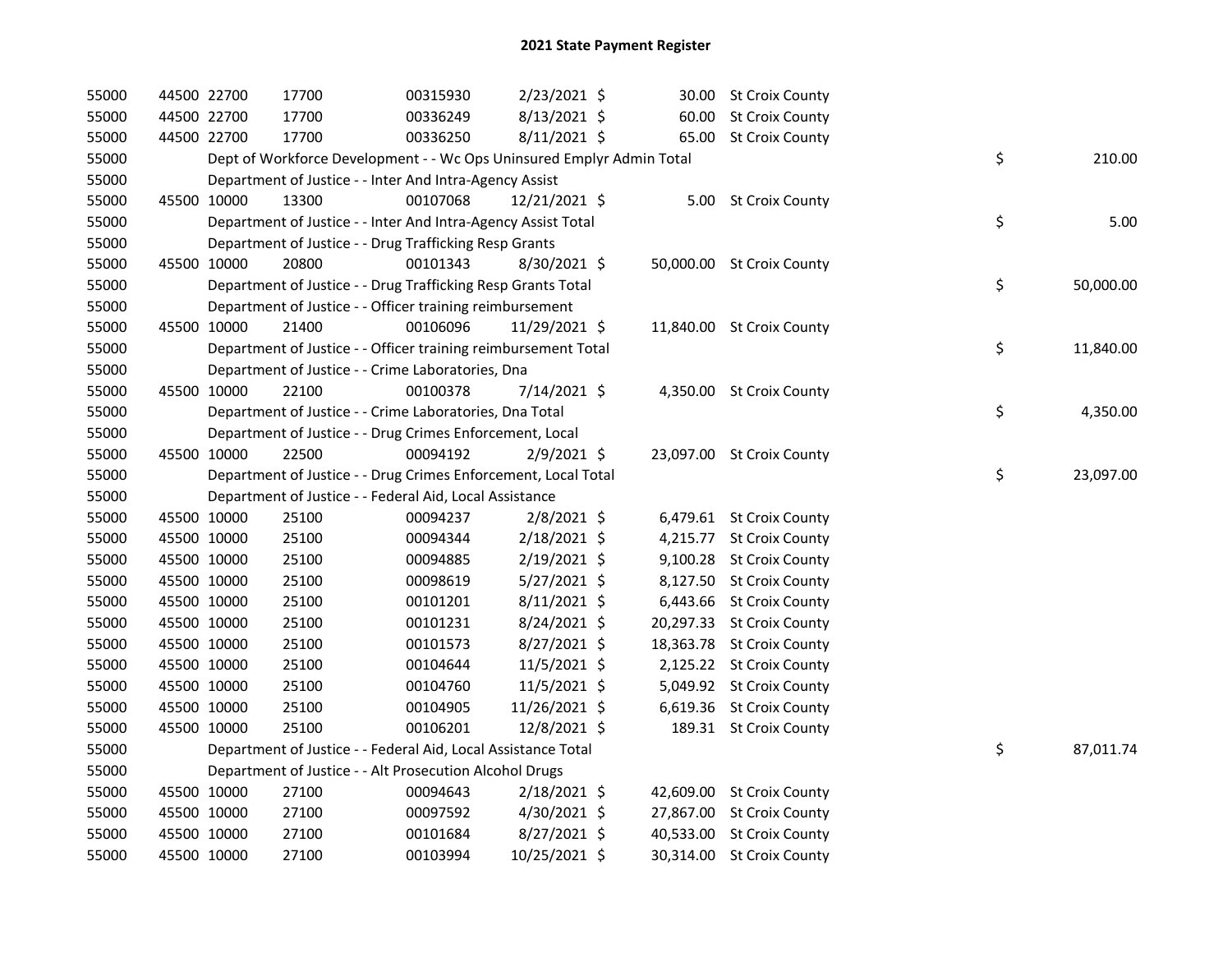| 55000 |             |             | Department of Justice - - Alt Prosecution Alcohol Drugs Total          |          |                |           |                           | \$ | 141,323.00 |
|-------|-------------|-------------|------------------------------------------------------------------------|----------|----------------|-----------|---------------------------|----|------------|
| 55000 |             |             | Department of Justice - - Crime Victim Witness Assist                  |          |                |           |                           |    |            |
| 55000 | 45500 10000 |             | 53200                                                                  | 00095473 | $3/5/2021$ \$  |           | 47,822.08 St Croix County |    |            |
| 55000 | 45500 10000 |             | 53200                                                                  | 00100567 | $7/15/2021$ \$ |           | 56,041.26 St Croix County |    |            |
| 55000 |             |             | Department of Justice - - Crime Victim Witness Assist Total            |          |                |           |                           | \$ | 103,863.34 |
| 55000 |             |             | Department of Justice - - Federal Aid, Victim Assistance               |          |                |           |                           |    |            |
| 55000 | 45500 10000 |             | 54200                                                                  | 00094827 | $2/18/2021$ \$ |           | 10,433.00 St Croix County |    |            |
| 55000 | 45500 10000 |             | 54200                                                                  | 00098914 | $6/3/2021$ \$  | 10,433.00 | <b>St Croix County</b>    |    |            |
| 55000 | 45500 10000 |             | 54200                                                                  | 00101066 | $8/3/2021$ \$  | 10,433.00 | <b>St Croix County</b>    |    |            |
| 55000 | 45500 10000 |             | 54200                                                                  | 00103796 | 10/15/2021 \$  |           | 10,430.00 St Croix County |    |            |
| 55000 |             |             | Department of Justice - - Federal Aid, Victim Assistance Total         |          |                |           |                           | \$ | 41,729.00  |
| 55000 |             |             | Department of Military Affairs - - Emergency Response Training         |          |                |           |                           |    |            |
| 55000 | 46500 10000 |             | 31000                                                                  | 00095673 | $6/17/2021$ \$ |           | 9,440.54 St Croix County  |    |            |
| 55000 |             |             | Department of Military Affairs - - Emergency Response Training Total   |          |                |           |                           | \$ | 9,440.54   |
| 55000 |             |             | Department of Military Affairs - - Local Emer Planning Grants          |          |                |           |                           |    |            |
| 55000 | 46500 10000 |             | 33700                                                                  | 00089312 | $2/5/2021$ \$  |           | 21,336.19 St Croix County |    |            |
| 55000 |             |             | Department of Military Affairs - - Local Emer Planning Grants Total    |          |                |           |                           | \$ | 21,336.19  |
| 55000 |             |             | Department of Military Affairs - - Federal Aid, Local Assistance       |          |                |           |                           |    |            |
| 55000 | 46500 10000 |             | 34200                                                                  | 00089201 | $2/4/2021$ \$  |           | 60,597.09 St Croix County |    |            |
| 55000 | 46500 10000 |             | 34200                                                                  | 00093684 | $5/10/2021$ \$ |           | 5,370.09 St Croix County  |    |            |
| 55000 |             |             | Department of Military Affairs - - Federal Aid, Local Assistance Total |          |                |           |                           | \$ | 65,967.18  |
| 55000 |             |             | Department of Veterans Affairs - - County Grants                       |          |                |           |                           |    |            |
| 55000 | 48500 58200 |             | 26700                                                                  | 00091459 | 3/12/2021 \$   |           | 13,000.00 St Croix County |    |            |
| 55000 |             |             | Department of Veterans Affairs - - County Grants Total                 |          |                |           |                           | \$ | 13,000.00  |
| 55000 |             |             | Department of Veterans Affairs - - Veterans Transportation Grant       |          |                |           |                           |    |            |
| 55000 | 48500 58200 |             | 28000                                                                  | 00102990 | 12/3/2021 \$   |           | 4,834.93 St Croix County  |    |            |
| 55000 |             |             | Department of Veterans Affairs - - Veterans Transportation Grant Total |          |                |           |                           | \$ | 4,834.93   |
| 55000 |             |             | Department of Administration - - Low-Income Assistance Grants          |          |                |           |                           |    |            |
| 55000 |             | 50500 23500 | 37100                                                                  | 00140957 | $2/17/2021$ \$ |           | 12,249.24 St Croix County |    |            |
| 55000 |             | 50500 23500 | 37100                                                                  | 00142318 | $3/16/2021$ \$ |           | 6,199.06 St Croix County  |    |            |
| 55000 | 50500 23500 |             | 37100                                                                  | 00143173 | $3/30/2021$ \$ |           | 5,681.97 St Croix County  |    |            |
| 55000 | 50500 23500 |             | 37100                                                                  | 00145247 | $5/7/2021$ \$  |           | 2,435.14 St Croix County  |    |            |
| 55000 |             | 50500 23500 | 37100                                                                  | 00146476 | $6/1/2021$ \$  |           | 2,218.48 St Croix County  |    |            |
| 55000 |             | 50500 23500 | 37100                                                                  | 00148943 | 7/15/2021 \$   | 1,424.39  | <b>St Croix County</b>    |    |            |
| 55000 | 50500 23500 |             | 37100                                                                  | 00150593 | 8/17/2021 \$   |           | 6,231.47 St Croix County  |    |            |
| 55000 |             | 50500 23500 | 37100                                                                  | 00151223 | 8/31/2021 \$   | 2,631.17  | <b>St Croix County</b>    |    |            |
| 55000 |             | 50500 23500 | 37100                                                                  | 00152522 | 9/29/2021 \$   |           | 2,343.95 St Croix County  |    |            |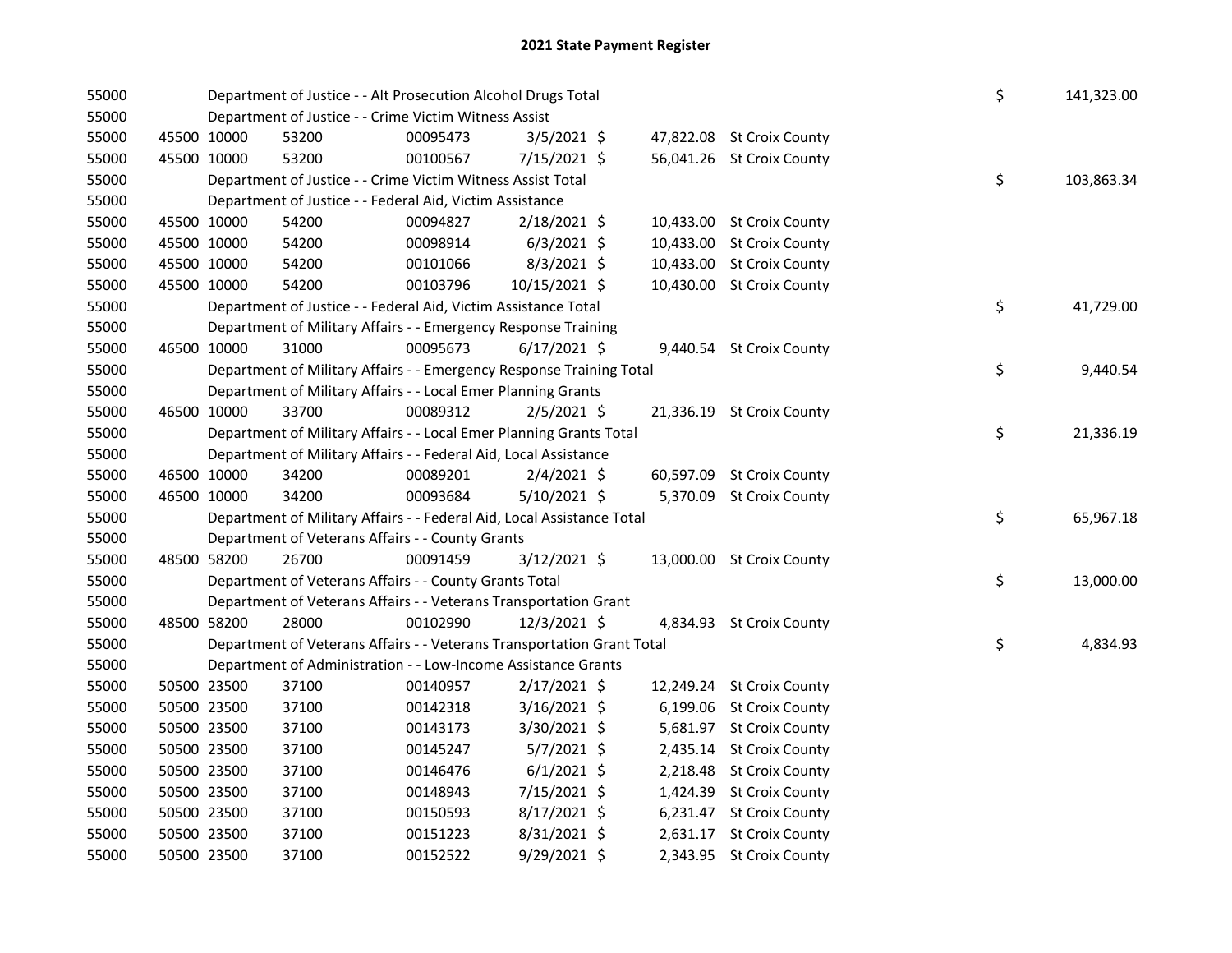| 55000 |             | 50500 23500 | 37100                                                                                             | 00154826 | 11/16/2021 \$  |        | 4,017.18 St Croix County                                                                                |                 |
|-------|-------------|-------------|---------------------------------------------------------------------------------------------------|----------|----------------|--------|---------------------------------------------------------------------------------------------------------|-----------------|
| 55000 |             | 50500 23500 | 37100                                                                                             | 00155346 | 11/30/2021 \$  |        | 4,603.61 St Croix County                                                                                |                 |
| 55000 |             | 50500 23500 | 37100                                                                                             | 00157309 | 12/29/2021 \$  |        | 8,375.06 St Croix County                                                                                |                 |
| 55000 |             |             | Department of Administration - - Low-Income Assistance Grants Total                               |          |                |        |                                                                                                         | \$<br>58,410.72 |
| 55000 |             |             | Department of Administration - - Land Information Program; Loca                                   |          |                |        |                                                                                                         |                 |
| 55000 |             | 50500 26900 | 17300                                                                                             | 00138510 | $1/29/2021$ \$ |        | 1,000.00 St Croix County                                                                                |                 |
| 55000 |             | 50500 26900 | 17300                                                                                             | 00146540 | $6/16/2021$ \$ |        | 25,000.00 St Croix County                                                                               |                 |
| 55000 |             |             | Department of Administration - - Land Information Program; Loca Total                             |          |                |        |                                                                                                         | \$<br>26,000.00 |
| 55000 |             |             | Public Defender Board - - Trial Representation                                                    |          |                |        |                                                                                                         |                 |
| 55000 |             | 55000 10000 | 10300                                                                                             | 00304951 | $9/15/2021$ \$ |        | 8.20 St Croix County                                                                                    |                 |
| 55000 |             | 55000 10000 | 10300                                                                                             | 00317386 | 12/30/2021 \$  |        | 7.00 St Croix County                                                                                    |                 |
| 55000 |             |             | Public Defender Board - - Trial Representation Total                                              |          |                |        |                                                                                                         | \$<br>15.20     |
| 55000 |             |             | Public Defender Board - - Transcript, Discovery and Records Provided to the Public Defender Board |          |                |        |                                                                                                         |                 |
| 55000 |             | 55000 10000 | 10600                                                                                             | 00275610 | $1/26/2021$ \$ |        | 5.00 St Croix County                                                                                    |                 |
| 55000 |             | 55000 10000 | 10600                                                                                             | 00278923 | $2/22/2021$ \$ |        | 0.80 St Croix County                                                                                    |                 |
| 55000 |             | 55000 10000 | 10600                                                                                             | 00287756 | 4/30/2021 \$   |        | 5.55 St Croix County                                                                                    |                 |
| 55000 |             | 55000 10000 | 10600                                                                                             | 00292296 | 5/28/2021 \$   | 7.00   | <b>St Croix County</b>                                                                                  |                 |
| 55000 |             | 55000 10000 | 10600                                                                                             | 00298201 | 6/30/2021 \$   | 56.20  | <b>St Croix County</b>                                                                                  |                 |
| 55000 | 55000 10000 |             | 10600                                                                                             | 00299540 | $7/1/2021$ \$  |        | 10,135.04 St Croix County                                                                               |                 |
| 55000 |             |             |                                                                                                   |          |                |        | Public Defender Board - - Transcript, Discovery and Records Provided to the Public Defender Board Total | \$<br>10,209.59 |
| 55000 |             |             | Department of Revenue - - GPR Earned                                                              |          |                |        |                                                                                                         |                 |
| 55000 |             | 56600 10000 | 100GE                                                                                             | 00202729 | $5/19/2021$ \$ |        | 3.00 St Croix County                                                                                    |                 |
| 55000 |             | 56600 10000 | 100GE                                                                                             | 00213279 | 8/20/2021 \$   | 3.00   | <b>St Croix County</b>                                                                                  |                 |
| 55000 |             | 56600 10000 | 100GE                                                                                             | 00219743 | 11/8/2021 \$   | 3.00   | <b>St Croix County</b>                                                                                  |                 |
| 55000 |             | 56600 10000 | 100GE                                                                                             | 00220294 | 11/17/2021 \$  | 3.00   | <b>St Croix County</b>                                                                                  |                 |
| 55000 |             | 56600 10000 | 100GE                                                                                             | 00220473 | 11/23/2021 \$  |        | 3.00 St Croix County                                                                                    |                 |
| 55000 |             |             | Department of Revenue - - GPR Earned Total                                                        |          |                |        |                                                                                                         | \$<br>15.00     |
| 55000 |             |             | Department of Revenue - - Warrants and Satisfactions                                              |          |                |        |                                                                                                         |                 |
| 55000 |             | 56600 10000 | 10100                                                                                             | 00189904 | $2/3/2021$ \$  |        | 605.00 St Croix County                                                                                  |                 |
| 55000 |             | 56600 10000 | 10100                                                                                             | 00199556 | 5/6/2021 \$    | 645.00 | <b>St Croix County</b>                                                                                  |                 |
| 55000 |             | 56600 10000 | 10100                                                                                             | 00211189 | 8/18/2021 \$   | 865.00 | <b>St Croix County</b>                                                                                  |                 |
| 55000 |             | 56600 10000 | 10100                                                                                             | 00213819 | $9/17/2021$ \$ | 60.00  | <b>St Croix County</b>                                                                                  |                 |
| 55000 | 56600 10000 |             | 10100                                                                                             | 00216245 | 10/20/2021 \$  | 60.00  | <b>St Croix County</b>                                                                                  |                 |
| 55000 |             | 56600 10000 | 10100                                                                                             | 00219920 | 11/19/2021 \$  | 610.00 | <b>St Croix County</b>                                                                                  |                 |
| 55000 |             |             | Department of Revenue - - Warrants and Satisfactions Total                                        |          |                |        |                                                                                                         | \$<br>2,845.00  |
| 55000 |             |             | Department of Revenue - - Misc Revenue Holding Clearing                                           |          |                |        |                                                                                                         |                 |
| 55000 |             | 56600 10000 | 99500                                                                                             | 00188998 | $1/8/2021$ \$  |        | 3,586.85 St Croix County                                                                                |                 |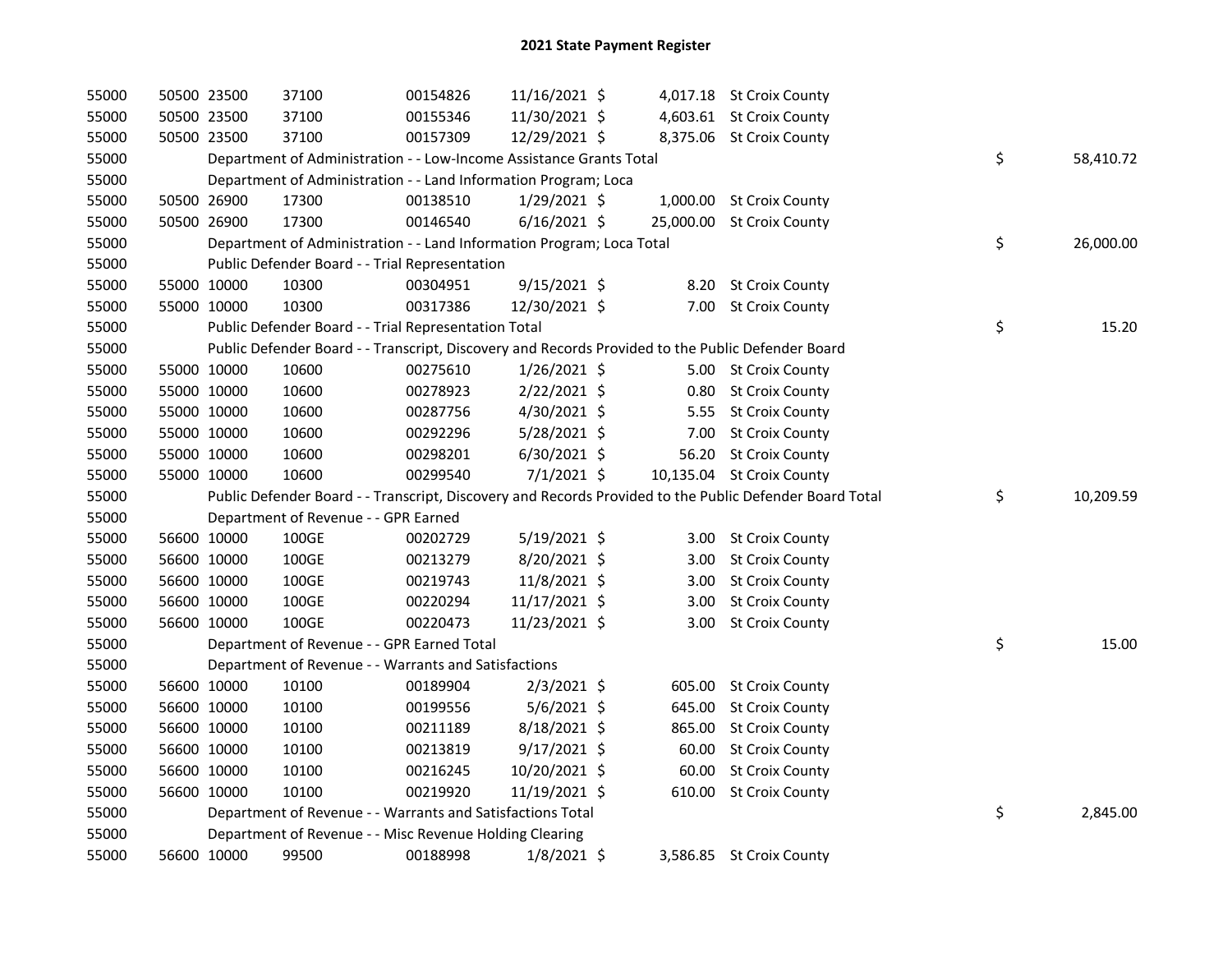| 55000 | 56600 10000 | 99500 | 00188999 | 1/8/2021 \$   | 12,023.28      | <b>St Croix County</b> |
|-------|-------------|-------|----------|---------------|----------------|------------------------|
| 55000 | 56600 10000 | 99500 | 00191066 | 2/5/2021 \$   | 5,033.08       | <b>St Croix County</b> |
| 55000 | 56600 10000 | 99500 | 00191067 | 2/5/2021 \$   | 14,734.46      | <b>St Croix County</b> |
| 55000 | 56600 10000 | 99500 | 00192910 | 3/1/2021 \$   | 4,336.42       | <b>St Croix County</b> |
| 55000 | 56600 10000 | 99500 | 00192911 | 3/1/2021 \$   | 1,969.27       | <b>St Croix County</b> |
| 55000 | 56600 10000 | 99500 | 00193694 | 3/5/2021      | \$<br>4,992.38 | <b>St Croix County</b> |
| 55000 | 56600 10000 | 99500 | 00193695 | 3/5/2021 \$   | 58.05          | <b>St Croix County</b> |
| 55000 | 56600 10000 | 99500 | 00193696 | 3/5/2021 \$   | 52,513.32      | <b>St Croix County</b> |
| 55000 | 56600 10000 | 99500 | 00194294 | 3/8/2021 \$   | 1,307.00       | <b>St Croix County</b> |
| 55000 | 56600 10000 | 99500 | 00195150 | 3/15/2021 \$  | 163.20         | <b>St Croix County</b> |
| 55000 | 56600 10000 | 99500 | 00195957 | 3/22/2021 \$  | 1,765.25       | <b>St Croix County</b> |
| 55000 | 56600 10000 | 99500 | 00195958 | 3/22/2021 \$  | 357.63         | <b>St Croix County</b> |
| 55000 | 56600 10000 | 99500 | 00196633 | 3/29/2021 \$  | 172.50         | <b>St Croix County</b> |
| 55000 | 56600 10000 | 99500 | 00196634 | 3/29/2021 \$  | 176.00         | <b>St Croix County</b> |
| 55000 | 56600 10000 | 99500 | 00197378 | 4/5/2021 \$   | 449.00         | <b>St Croix County</b> |
| 55000 | 56600 10000 | 99500 | 00197976 | 4/7/2021 \$   | 4,912.11       | <b>St Croix County</b> |
| 55000 | 56600 10000 | 99500 | 00197977 | 4/7/2021 \$   | 53,648.51      | <b>St Croix County</b> |
| 55000 | 56600 10000 | 99500 | 00198569 | 4/12/2021 \$  | 270.00         | <b>St Croix County</b> |
| 55000 | 56600 10000 | 99500 | 00198570 | 4/12/2021 \$  | 1,231.96       | <b>St Croix County</b> |
| 55000 | 56600 10000 | 99500 | 00199310 | 4/20/2021 \$  | 155.00         | <b>St Croix County</b> |
| 55000 | 56600 10000 | 99500 | 00199311 | 4/20/2021     | \$<br>1,359.48 | <b>St Croix County</b> |
| 55000 | 56600 10000 | 99500 | 00199955 | 4/26/2021 \$  | 437.00         | <b>St Croix County</b> |
| 55000 | 56600 10000 | 99500 | 00200538 | 5/3/2021 \$   | 497.00         | <b>St Croix County</b> |
| 55000 | 56600 10000 | 99500 | 00200539 | 5/3/2021 \$   | 282.60         | <b>St Croix County</b> |
| 55000 | 56600 10000 | 99500 | 00201330 | 5/7/2021 \$   | 7,685.29       | <b>St Croix County</b> |
| 55000 | 56600 10000 | 99500 | 00201331 | 5/7/2021 \$   | 40,307.61      | <b>St Croix County</b> |
| 55000 | 56600 10000 | 99500 | 00203113 | 5/24/2021 \$  | 141.50         | <b>St Croix County</b> |
| 55000 | 56600 10000 | 99500 | 00203803 | $6/1/2021$ \$ | 288.01         | <b>St Croix County</b> |
| 55000 | 56600 10000 | 99500 | 00203804 | $6/1/2021$ \$ | 511.00         | <b>St Croix County</b> |
| 55000 | 56600 10000 | 99500 | 00204555 | 6/7/2021 \$   | 5,322.76       | <b>St Croix County</b> |
| 55000 | 56600 10000 | 99500 | 00204556 | 6/7/2021 \$   | 41,210.78      | <b>St Croix County</b> |
| 55000 | 56600 10000 | 99500 | 00208580 | 7/6/2021 \$   | 39.25          | <b>St Croix County</b> |
| 55000 | 56600 10000 | 99500 | 00209124 | 7/8/2021 \$   | 11,426.21      | <b>St Croix County</b> |
| 55000 | 56600 10000 | 99500 | 00209125 | 7/8/2021 \$   | 43,511.99      | <b>St Croix County</b> |
| 55000 | 56600 10000 | 99500 | 00211866 | 8/6/2021 \$   | 6,775.91       | <b>St Croix County</b> |
| 55000 | 56600 10000 | 99500 | 00211867 | 8/6/2021 \$   | 30,688.45      | <b>St Croix County</b> |
| 55000 | 56600 10000 | 99500 | 00212214 | 8/9/2021 \$   | 39.00          | <b>St Croix County</b> |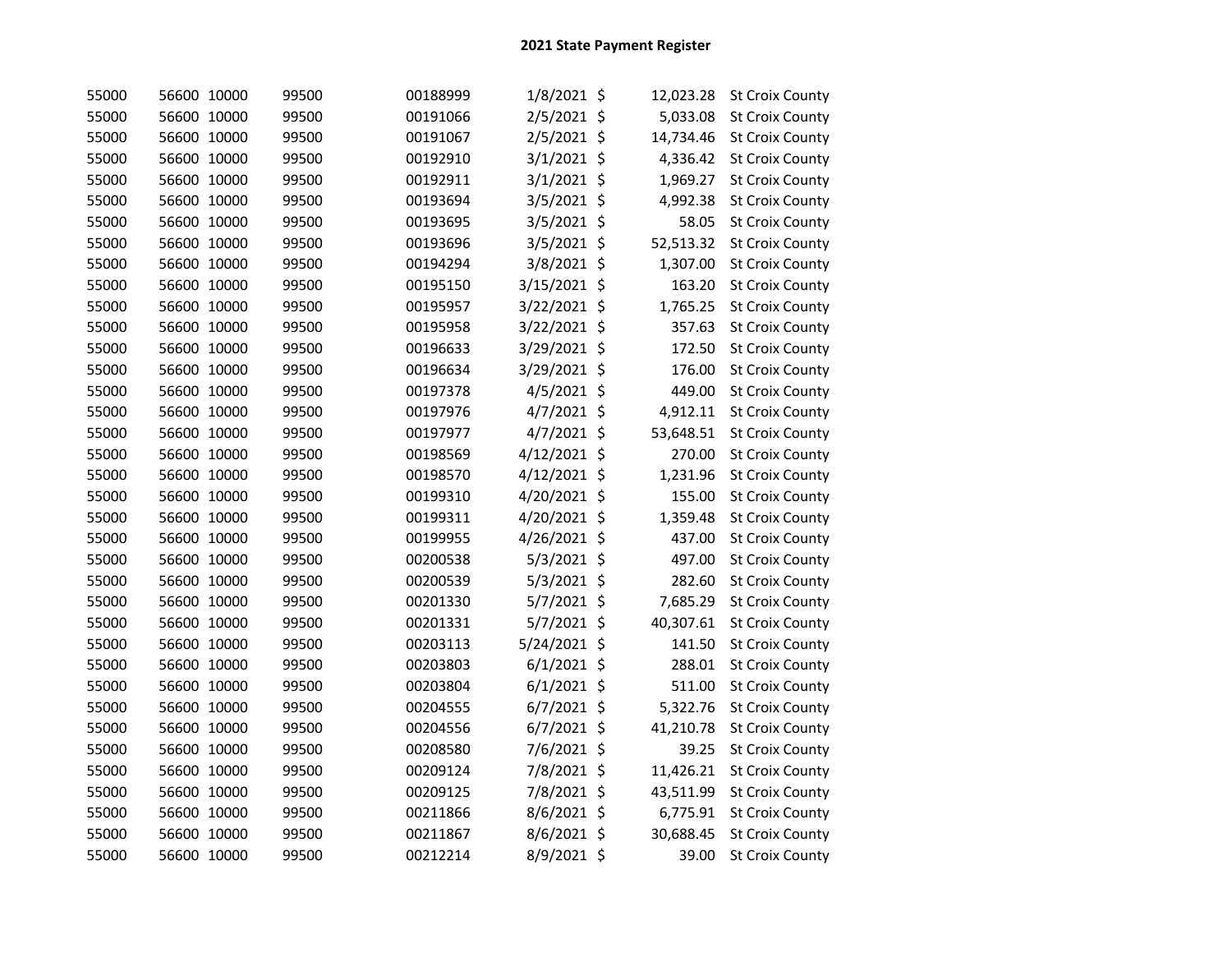| 55000 |             | 56600 10000 | 99500                                                            | 00214487 | $9/8/2021$ \$  |          | 6,586.41 St Croix County   |    |            |
|-------|-------------|-------------|------------------------------------------------------------------|----------|----------------|----------|----------------------------|----|------------|
| 55000 |             | 56600 10000 | 99500                                                            | 00214488 | $9/8/2021$ \$  |          | 53,436.34 St Croix County  |    |            |
| 55000 |             | 56600 10000 | 99500                                                            | 00216735 | 10/7/2021 \$   |          | 3,565.88 St Croix County   |    |            |
| 55000 |             | 56600 10000 | 99500                                                            | 00216736 | 10/7/2021 \$   |          | 74,071.84 St Croix County  |    |            |
| 55000 |             | 56600 10000 | 99500                                                            | 00218630 | $11/1/2021$ \$ |          | 83.25 St Croix County      |    |            |
| 55000 |             | 56600 10000 | 99500                                                            | 00219326 | 11/5/2021 \$   |          | 5,326.47 St Croix County   |    |            |
| 55000 |             | 56600 10000 | 99500                                                            | 00219327 | $11/5/2021$ \$ |          | 26,353.51 St Croix County  |    |            |
| 55000 |             | 56600 10000 | 99500                                                            | 00221478 | 12/7/2021 \$   |          | 4,241.41 St Croix County   |    |            |
| 55000 |             | 56600 10000 | 99500                                                            | 00221479 | 12/7/2021 \$   |          | 27,341.76 St Croix County  |    |            |
| 55000 |             |             | Department of Revenue - - Misc Revenue Holding Clearing Total    |          |                |          |                            | \$ | 555,385.98 |
| 55000 |             |             | Circuit Courts - - Circuit Court Costs                           |          |                |          |                            |    |            |
| 55000 |             | 62500 10000 | 10500                                                            | 00002136 | $2/1/2021$ \$  |          | 156,902.00 St Croix County |    |            |
| 55000 |             | 62500 10000 | 10500                                                            | 00002269 | 7/26/2021 \$   |          | 275,696.00 St Croix County |    |            |
| 55000 |             |             | Circuit Courts - - Circuit Court Costs Total                     |          |                |          |                            | \$ | 432,598.00 |
| 55000 |             |             | Supreme Court - - General Program Operations                     |          |                |          |                            |    |            |
| 55000 |             | 68000 10000 | 20100                                                            | 00011841 | $1/25/2021$ \$ |          | 1,377.44 St Croix County   |    |            |
| 55000 |             | 68000 10000 | 20100                                                            | 00012038 | 2/25/2021 \$   |          | 1,377.44 St Croix County   |    |            |
| 55000 |             | 68000 10000 | 20100                                                            | 00012194 | 3/25/2021 \$   |          | 1,377.44 St Croix County   |    |            |
| 55000 |             | 68000 10000 | 20100                                                            | 00012479 | 4/30/2021 \$   |          | 1,377.44 St Croix County   |    |            |
| 55000 |             | 68000 10000 | 20100                                                            | 00012721 | $5/25/2021$ \$ | 1,377.44 | <b>St Croix County</b>     |    |            |
| 55000 |             | 68000 10000 | 20100                                                            | 00013104 | 7/6/2021 \$    | 1,377.44 | <b>St Croix County</b>     |    |            |
| 55000 |             | 68000 10000 | 20100                                                            | 00013194 | 7/13/2021 \$   | 8.36     | <b>St Croix County</b>     |    |            |
| 55000 |             | 68000 10000 | 20100                                                            | 00013343 | 7/23/2021 \$   | 1,377.44 | <b>St Croix County</b>     |    |            |
| 55000 |             | 68000 10000 | 20100                                                            | 00013546 | 8/25/2021 \$   | 1,398.10 | <b>St Croix County</b>     |    |            |
| 55000 |             | 68000 10000 | 20100                                                            | 00013771 | $9/27/2021$ \$ | 1,398.10 | <b>St Croix County</b>     |    |            |
| 55000 |             | 68000 10000 | 20100                                                            | 00013919 | 10/29/2021 \$  | 12.04    | <b>St Croix County</b>     |    |            |
| 55000 |             | 68000 10000 | 20100                                                            | 00014005 | 10/25/2021 \$  |          | 1,398.10 St Croix County   |    |            |
| 55000 | 68000 10000 |             | 20100                                                            | 00014198 | 11/26/2021 \$  |          | 1,398.10 St Croix County   |    |            |
| 55000 |             | 68000 10000 | 20100                                                            | 00014429 | 12/23/2021 \$  |          | 1,398.10 St Croix County   |    |            |
| 55000 |             |             | Supreme Court - - General Program Operations Total               |          |                |          |                            | \$ | 16,652.98  |
| 55000 |             |             | Supreme Court - - Office Of Lawyer Regulation                    |          |                |          |                            |    |            |
| 55000 |             | 68000 10000 | 33300                                                            | 00013438 | $8/5/2021$ \$  |          | 10.00 St Croix County      |    |            |
| 55000 |             |             | Supreme Court - - Office Of Lawyer Regulation Total              |          |                |          |                            | \$ | 10.00      |
| 55000 |             |             | Shared Revenue and Tax Relief - - County And Municipal Aid       |          |                |          |                            |    |            |
| 55000 |             | 83500 10000 | 10500                                                            | 00082163 | 7/26/2021 \$   |          | 55,816.77 St Croix County  |    |            |
| 55000 |             | 83500 10000 | 10500                                                            | 00089266 | 11/15/2021 \$  |          | 316,295.04 St Croix County |    |            |
| 55000 |             |             | Shared Revenue and Tax Relief - - County And Municipal Aid Total |          |                |          |                            | \$ | 372,111.81 |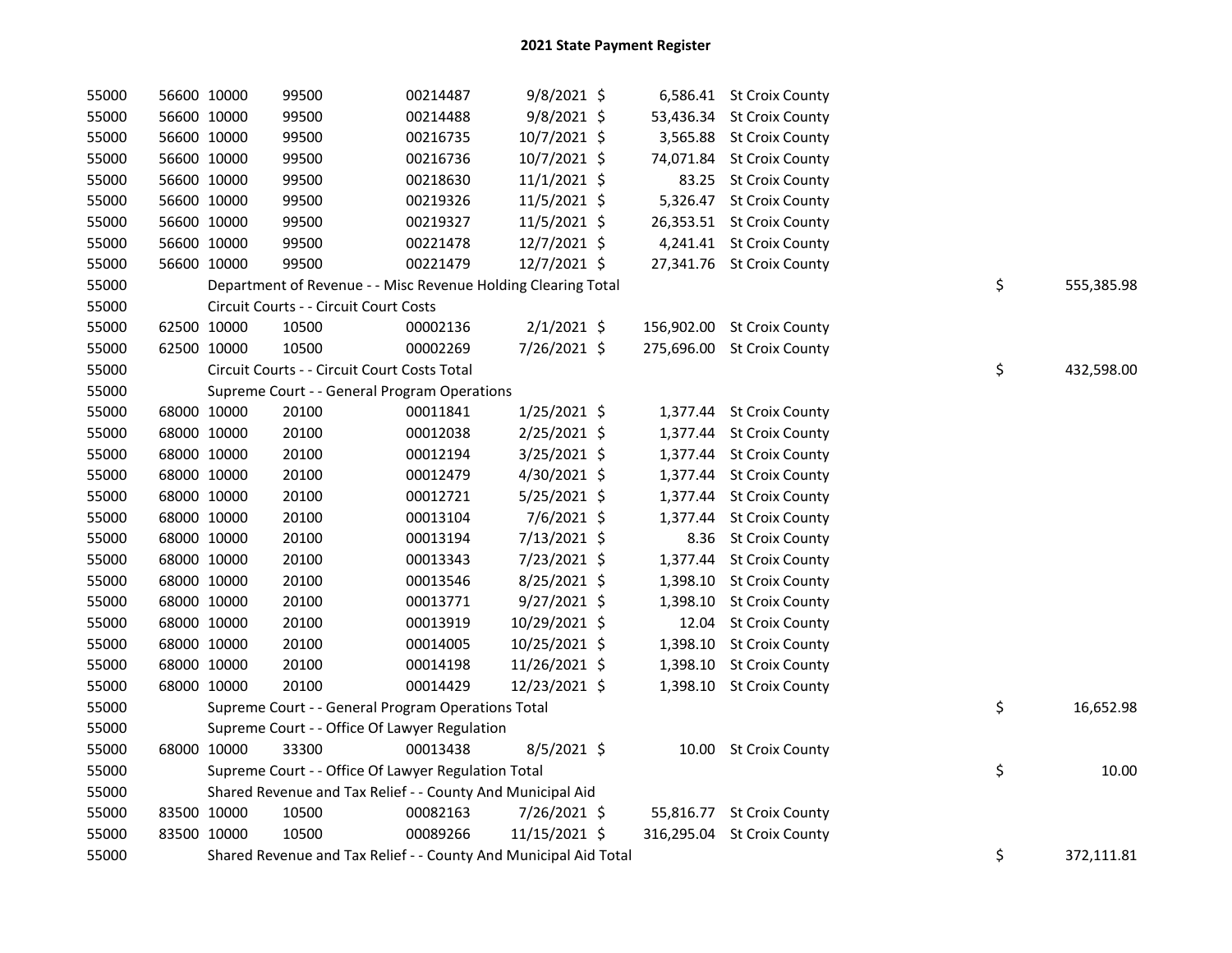| 55000       |             | Shared Revenue and Tax Relief - - Exempt Computer Aid                 |          |                |  |                               |    |               |
|-------------|-------------|-----------------------------------------------------------------------|----------|----------------|--|-------------------------------|----|---------------|
| 55000       | 83500 10000 | 10900                                                                 | 00083369 | 7/26/2021 \$   |  | 43,346.32 St Croix County     |    |               |
| 55000       |             | Shared Revenue and Tax Relief - - Exempt Computer Aid Total           |          |                |  |                               | \$ | 43,346.32     |
| 55000       |             | Shared Revenue and Tax Relief - - Utility Aid                         |          |                |  |                               |    |               |
| 55000       | 83500 10000 | 11000                                                                 | 00082163 | 7/26/2021 \$   |  | 23,339.09 St Croix County     |    |               |
| 55000       | 83500 10000 | 11000                                                                 | 00089266 | 11/15/2021 \$  |  | 156,765.73 St Croix County    |    |               |
| 55000       |             | Shared Revenue and Tax Relief - - Utility Aid Total                   |          |                |  |                               | \$ | 180,104.82    |
| 55000       |             | Shared Revenue and Tax Relief - - Personal Property Aid               |          |                |  |                               |    |               |
| 55000       | 83500 10000 | 11100                                                                 | 00076555 | $5/3/2021$ \$  |  | 125,340.78 St Croix County    |    |               |
| 55000       |             | Shared Revenue and Tax Relief - - Personal Property Aid Total         |          |                |  |                               | \$ | 125,340.78    |
| 55000       |             | Shared Revenue and Tax Relief - - School Lvy Tx/First Dollar Cr       |          |                |  |                               |    |               |
| 55000       | 83500 10000 | 30200                                                                 | 00082743 | 7/26/2021 \$   |  | 17,938,155.79 St Croix County |    |               |
| 55000       | 83500 10000 | 30200                                                                 | 00086138 | 7/26/2021 \$   |  | 2,343,125.56 St Croix County  |    |               |
| 55000       |             | Shared Revenue and Tax Relief - - School Lvy Tx/First Dollar Cr Total |          |                |  |                               | \$ | 20,281,281.35 |
| 55000       |             | Shared Revenue and Tax Relief - - County Sales Tax Reptd/Distd        |          |                |  |                               |    |               |
| 55000       | 83500 10000 | 43100                                                                 | 00073911 | $1/29/2021$ \$ |  | 796,022.22 St Croix County    |    |               |
| 55000       | 83500 10000 | 43100                                                                 | 00073999 | $2/26/2021$ \$ |  | 839,196.78 St Croix County    |    |               |
| 55000       | 83500 10000 | 43100                                                                 | 00074712 | $3/31/2021$ \$ |  | 632,164.68 St Croix County    |    |               |
| 55000       | 83500 10000 | 43100                                                                 | 00079155 | $4/30/2021$ \$ |  | 834,227.57 St Croix County    |    |               |
| 55000       | 83500 10000 | 43100                                                                 | 00079959 | 5/28/2021 \$   |  | 826,857.04 St Croix County    |    |               |
| 55000       | 83500 10000 | 43100                                                                 | 00080690 | $6/30/2021$ \$ |  | 1,089,420.22 St Croix County  |    |               |
| 55000       | 83500 10000 | 43100                                                                 | 00086232 | 7/30/2021 \$   |  | 938,046.59 St Croix County    |    |               |
| 55000       | 83500 10000 | 43100                                                                 | 00086795 | 8/31/2021 \$   |  | 937,503.01 St Croix County    |    |               |
| 55000       | 83500 10000 | 43100                                                                 | 00087097 | 9/30/2021 \$   |  | 1,096,977.75 St Croix County  |    |               |
| 55000       | 83500 10000 | 43100                                                                 | 00087786 | 10/29/2021 \$  |  | 950,359.43 St Croix County    |    |               |
| 55000       | 83500 10000 | 43100                                                                 | 00089796 | 11/30/2021 \$  |  | 886,232.63 St Croix County    |    |               |
| 55000       | 83500 10000 | 43100                                                                 | 00089880 | 12/30/2021 \$  |  | 991,006.42 St Croix County    |    |               |
| 55000       |             | Shared Revenue and Tax Relief - - County Sales Tax Reptd/Distd Total  |          |                |  |                               | \$ | 10,818,014.34 |
| 55000       |             | Shared Revenue and Tax Relief - - Lottery & Gaming Credit             |          |                |  |                               |    |               |
| 55000       | 83500 52100 | 36300                                                                 | 00074621 | $3/22/2021$ \$ |  | 4,030,985.71 St Croix County  |    |               |
| 55000       |             | Shared Revenue and Tax Relief - - Lottery & Gaming Credit Total       |          |                |  |                               | \$ | 4,030,985.71  |
| 55000 Total |             |                                                                       |          |                |  |                               | \$ | 53,285,576.61 |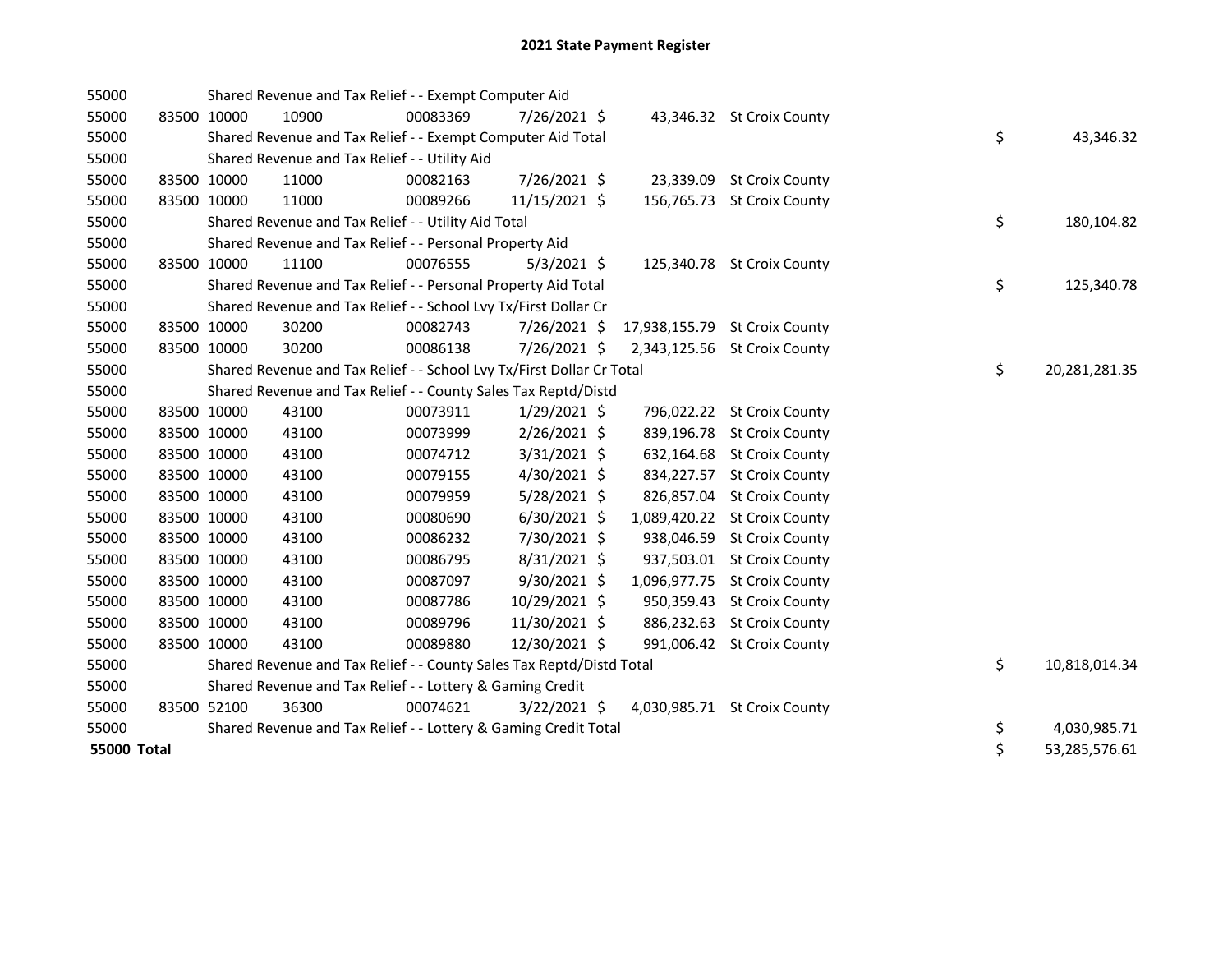| 55002 |             |             | Dept of Safety & Prof Services - - Fire Dues Distribution           |          |                |            |                            |    |            |
|-------|-------------|-------------|---------------------------------------------------------------------|----------|----------------|------------|----------------------------|----|------------|
| 55002 |             | 16500 10000 | 22500                                                               | 00041468 | 7/16/2021 \$   |            | 4,273.94 Baldwin, Town of  |    |            |
| 55002 |             |             | Dept of Safety & Prof Services - - Fire Dues Distribution Total     |          |                |            |                            | \$ | 4,273.94   |
| 55002 |             |             | Dept of Natural Resources - - Aids In Lieu Of Taxes - Gener         |          |                |            |                            |    |            |
| 55002 |             | 37000 10000 | 50300                                                               | 00476659 | $4/21/2021$ \$ | 41.15      | Baldwin, Town of           |    |            |
| 55002 |             |             | Dept of Natural Resources - - Aids In Lieu Of Taxes - Gener Total   |          |                |            |                            | \$ | 41.15      |
| 55002 |             |             | Dept of Natural Resources - - Resaids - Cnty Forst, Cl & Mfl        |          |                |            |                            |    |            |
| 55002 |             | 37000 21200 | 57100                                                               | 00488327 | $6/14/2021$ \$ | 44.80      | Baldwin, Town of           |    |            |
| 55002 |             |             | Dept of Natural Resources - - Resaids - Cnty Forst, Cl & Mfl Total  |          |                |            |                            | \$ | 44.80      |
| 55002 |             |             | WI Dept of Transportation - - Trns Aids To Mnc.-Sf                  |          |                |            |                            |    |            |
| 55002 |             | 39500 21100 | 19100                                                               | 00633040 | $1/4/2021$ \$  | 34,637.04  | Baldwin, Town of           |    |            |
| 55002 |             | 39500 21100 | 19100                                                               | 00668647 | $4/5/2021$ \$  | 34,637.04  | Baldwin, Town of           |    |            |
| 55002 |             | 39500 21100 | 19100                                                               | 00712135 | 7/6/2021 \$    | 34,637.04  | Baldwin, Town of           |    |            |
| 55002 |             | 39500 21100 | 19100                                                               | 00752694 | 10/4/2021 \$   | 34,637.04  | Baldwin, Town of           |    |            |
| 55002 |             |             | WI Dept of Transportation - - Trns Aids To Mnc.-Sf Total            |          |                |            |                            | \$ | 138,548.16 |
| 55002 |             |             | WI Dept of Transportation - - Local Rds, Grants Sf                  |          |                |            |                            |    |            |
| 55002 |             | 39500 21100 | 27000                                                               | 00776851 | 11/23/2021 \$  | 470,623.58 | Baldwin, Town of           |    |            |
| 55002 |             |             | WI Dept of Transportation - - Local Rds, Grants Sf Total            |          |                |            |                            | \$ | 470,623.58 |
| 55002 |             |             | Department of Military Affairs - - Major Disaster Assist; Pif       |          |                |            |                            |    |            |
| 55002 |             | 46500 27200 | 36500                                                               | 00088236 | $1/21/2021$ \$ |            | 14,578.22 Baldwin, Town of |    |            |
| 55002 |             |             | Department of Military Affairs - - Major Disaster Assist; Pif Total |          |                |            |                            | \$ | 14,578.22  |
| 55002 |             |             | Department of Revenue - - Gifts And Grants                          |          |                |            |                            |    |            |
| 55002 |             | 56600 10000 | 12100                                                               | 00207440 | $6/25/2021$ \$ |            | 49,979.23 Baldwin, Town of |    |            |
| 55002 |             |             | Department of Revenue - - Gifts And Grants Total                    |          |                |            |                            | \$ | 49,979.23  |
| 55002 |             |             | Department of Revenue - - Misc Revenue Holding Clearing             |          |                |            |                            |    |            |
| 55002 |             | 56600 10000 | 99500                                                               | 00191065 | $2/5/2021$ \$  |            | 325.05 Baldwin, Town of    |    |            |
| 55002 |             |             | Department of Revenue - - Misc Revenue Holding Clearing Total       |          |                |            |                            | \$ | 325.05     |
| 55002 |             |             | Shared Revenue and Tax Relief - - County And Municipal Aid          |          |                |            |                            |    |            |
| 55002 | 83500 10000 |             | 10500                                                               | 00082130 | 7/26/2021 \$   |            | 5,796.42 Baldwin, Town of  |    |            |
| 55002 |             | 83500 10000 | 10500                                                               | 00089233 | 11/15/2021 \$  | 32,846.41  | Baldwin, Town of           |    |            |
| 55002 |             |             | Shared Revenue and Tax Relief - - County And Municipal Aid Total    |          |                |            |                            | \$ | 38,642.83  |
| 55002 |             |             | Shared Revenue and Tax Relief - - Exempt Computer Aid               |          |                |            |                            |    |            |
| 55002 |             | 83500 10000 | 10900                                                               | 00084667 | 7/26/2021 \$   |            | 107.04 Baldwin, Town of    |    |            |
| 55002 |             |             | Shared Revenue and Tax Relief - - Exempt Computer Aid Total         |          |                |            |                            | \$ | 107.04     |
| 55002 |             |             | Shared Revenue and Tax Relief - - Utility Aid                       |          |                |            |                            |    |            |
| 55002 |             | 83500 10000 | 11000                                                               | 00082130 | 7/26/2021 \$   |            | 1,655.62 Baldwin, Town of  |    |            |
| 55002 |             | 83500 10000 | 11000                                                               | 00089233 | 11/15/2021 \$  |            | 18,361.01 Baldwin, Town of |    |            |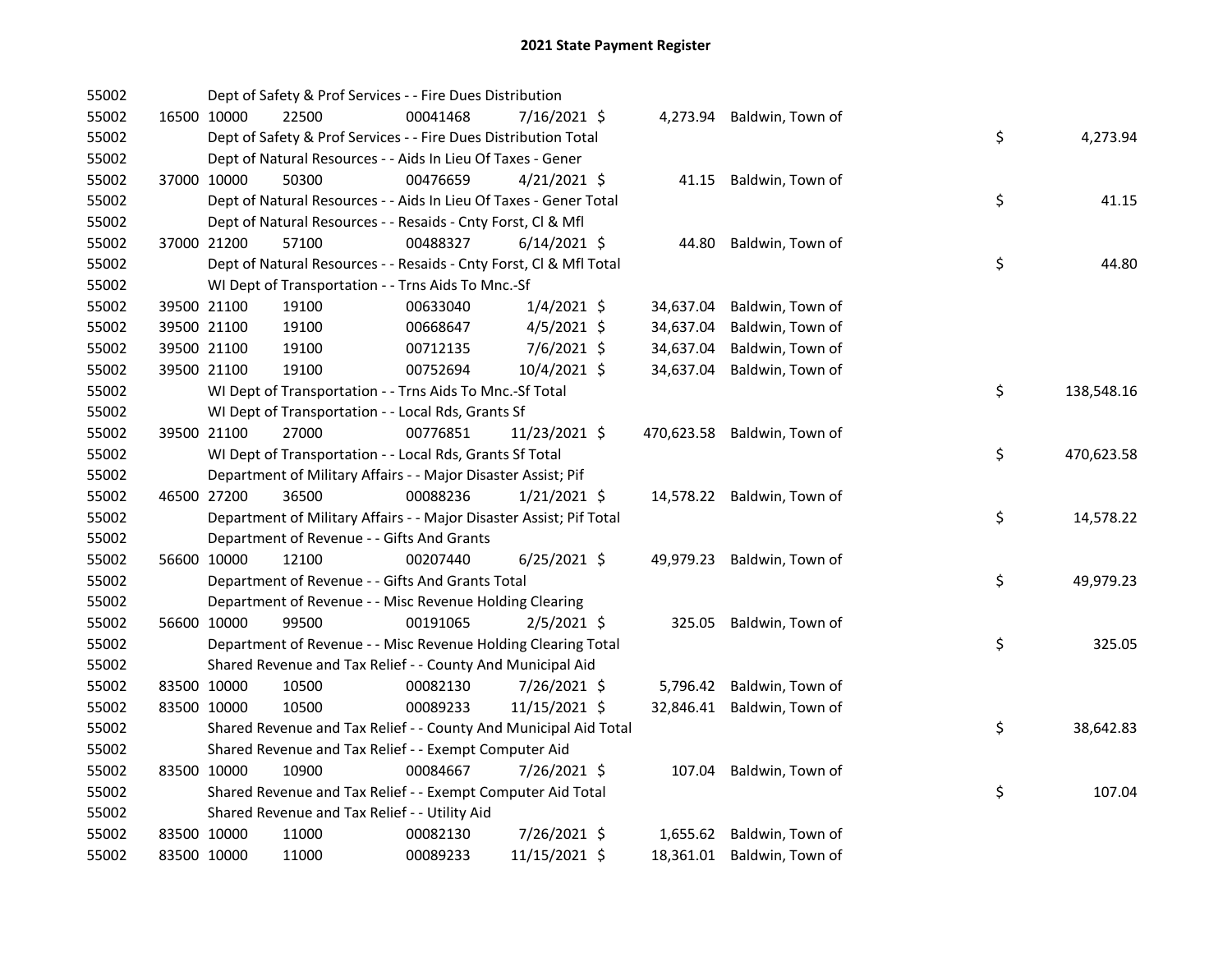| 55002       |       |       |                                                               | Shared Revenue and Tax Relief - - Utility Aid Total                 |               |          |                  | 20,016.63  |
|-------------|-------|-------|---------------------------------------------------------------|---------------------------------------------------------------------|---------------|----------|------------------|------------|
| 55002       |       |       |                                                               | Shared Revenue and Tax Relief - - Personal Property Aid             |               |          |                  |            |
| 55002       | 83500 | 10000 | 11100                                                         | 00077850                                                            | $5/3/2021$ \$ | 1.270.08 | Baldwin. Town of |            |
| 55002       |       |       | Shared Revenue and Tax Relief - - Personal Property Aid Total | 1.270.08                                                            |               |          |                  |            |
| 55002       |       |       |                                                               | Shared Revenue and Tax Relief - - Payments For Municipal Svcs       |               |          |                  |            |
| 55002       | 83500 | 10000 | 50100                                                         | 00073760                                                            | $2/1/2021$ \$ | 72.42    | Baldwin. Town of |            |
| 55002       |       |       |                                                               | Shared Revenue and Tax Relief - - Payments For Municipal Svcs Total |               |          |                  | 72.42      |
| 55002 Total |       |       |                                                               |                                                                     |               |          |                  | 738.523.13 |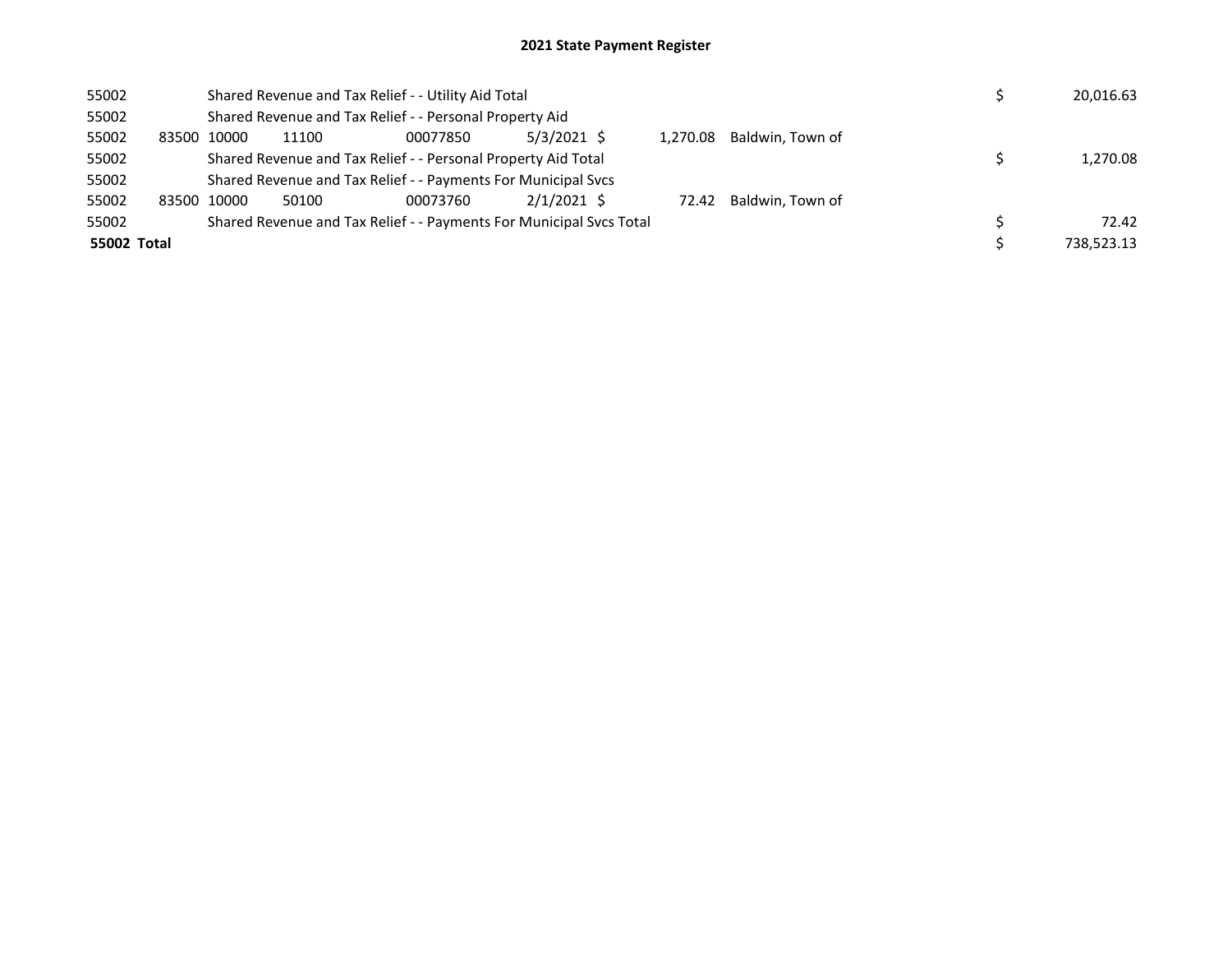| 55004       |             |             | Dept of Safety & Prof Services - - Fire Dues Distribution          |          |                |        |                         |    |            |
|-------------|-------------|-------------|--------------------------------------------------------------------|----------|----------------|--------|-------------------------|----|------------|
| 55004       |             | 16500 10000 | 22500                                                              | 00041470 | 7/16/2021 \$   |        | 3,729.02 Cady, Town of  |    |            |
| 55004       |             |             | Dept of Safety & Prof Services - - Fire Dues Distribution Total    |          |                |        |                         | \$ | 3,729.02   |
| 55004       |             |             | Dept of Natural Resources - - Resaids - Cnty Forst, Cl & Mfl       |          |                |        |                         |    |            |
| 55004       |             | 37000 21200 | 57100                                                              | 00488328 | $6/14/2021$ \$ |        | 332.76 Cady, Town of    |    |            |
| 55004       |             |             | Dept of Natural Resources - - Resaids - Cnty Forst, CI & Mfl Total |          |                |        |                         | \$ | 332.76     |
| 55004       |             |             | Dept of Natural Resources - - Fin Asst For Responsible Units       |          |                |        |                         |    |            |
| 55004       |             | 37000 27400 | 67000                                                              | 00483835 | $5/21/2021$ \$ |        | 1,518.13 Cady, Town of  |    |            |
| 55004       |             |             | Dept of Natural Resources - - Fin Asst For Responsible Units Total |          |                |        |                         | \$ | 1,518.13   |
| 55004       |             |             | WI Dept of Transportation - - Trns Aids To Mnc.-Sf                 |          |                |        |                         |    |            |
| 55004       |             | 39500 21100 | 19100                                                              | 00633041 | $1/4/2021$ \$  |        | 30,176.01 Cady, Town of |    |            |
| 55004       |             | 39500 21100 | 19100                                                              | 00668648 | $4/5/2021$ \$  |        | 30,176.01 Cady, Town of |    |            |
| 55004       |             | 39500 21100 | 19100                                                              | 00712136 | 7/6/2021 \$    |        | 30,176.01 Cady, Town of |    |            |
| 55004       |             | 39500 21100 | 19100                                                              | 00752695 | 10/4/2021 \$   |        | 30,176.01 Cady, Town of |    |            |
| 55004       |             |             | WI Dept of Transportation - - Trns Aids To Mnc.-Sf Total           |          |                |        |                         | \$ | 120,704.04 |
| 55004       |             |             | Department of Revenue - - Gifts And Grants                         |          |                |        |                         |    |            |
| 55004       |             | 56600 10000 | 12100                                                              | 00207441 | $6/25/2021$ \$ |        | 45,687.82 Cady, Town of |    |            |
| 55004       |             |             | Department of Revenue - - Gifts And Grants Total                   |          |                |        |                         | \$ | 45,687.82  |
| 55004       |             |             | Shared Revenue and Tax Relief - - County And Municipal Aid         |          |                |        |                         |    |            |
| 55004       | 83500 10000 |             | 10500                                                              | 00082131 | 7/26/2021 \$   |        | 3,274.90 Cady, Town of  |    |            |
| 55004       | 83500 10000 |             | 10500                                                              | 00089234 | 11/15/2021 \$  |        | 18,557.74 Cady, Town of |    |            |
| 55004       |             |             | Shared Revenue and Tax Relief - - County And Municipal Aid Total   |          |                |        |                         | \$ | 21,832.64  |
| 55004       |             |             | Shared Revenue and Tax Relief - - Exempt Computer Aid              |          |                |        |                         |    |            |
| 55004       | 83500 10000 |             | 10900                                                              | 00084668 | 7/26/2021 \$   |        | 149.66 Cady, Town of    |    |            |
| 55004       |             |             | Shared Revenue and Tax Relief - - Exempt Computer Aid Total        |          |                |        |                         | \$ | 149.66     |
| 55004       |             |             | Shared Revenue and Tax Relief - - Utility Aid                      |          |                |        |                         |    |            |
| 55004       | 83500 10000 |             | 11000                                                              | 00082131 | 7/26/2021 \$   |        | 69.24 Cady, Town of     |    |            |
| 55004       | 83500 10000 |             | 11000                                                              | 00089234 | 11/15/2021 \$  | 414.37 | Cady, Town of           |    |            |
| 55004       |             |             | Shared Revenue and Tax Relief - - Utility Aid Total                |          |                |        |                         | \$ | 483.61     |
| 55004       |             |             | Shared Revenue and Tax Relief - - Personal Property Aid            |          |                |        |                         |    |            |
| 55004       | 83500 10000 |             | 11100                                                              | 00077851 | $5/3/2021$ \$  |        | 433.24 Cady, Town of    |    |            |
| 55004       |             |             | Shared Revenue and Tax Relief - - Personal Property Aid Total      |          |                |        |                         | \$ | 433.24     |
| 55004 Total |             |             |                                                                    |          |                |        |                         | \$ | 194,870.92 |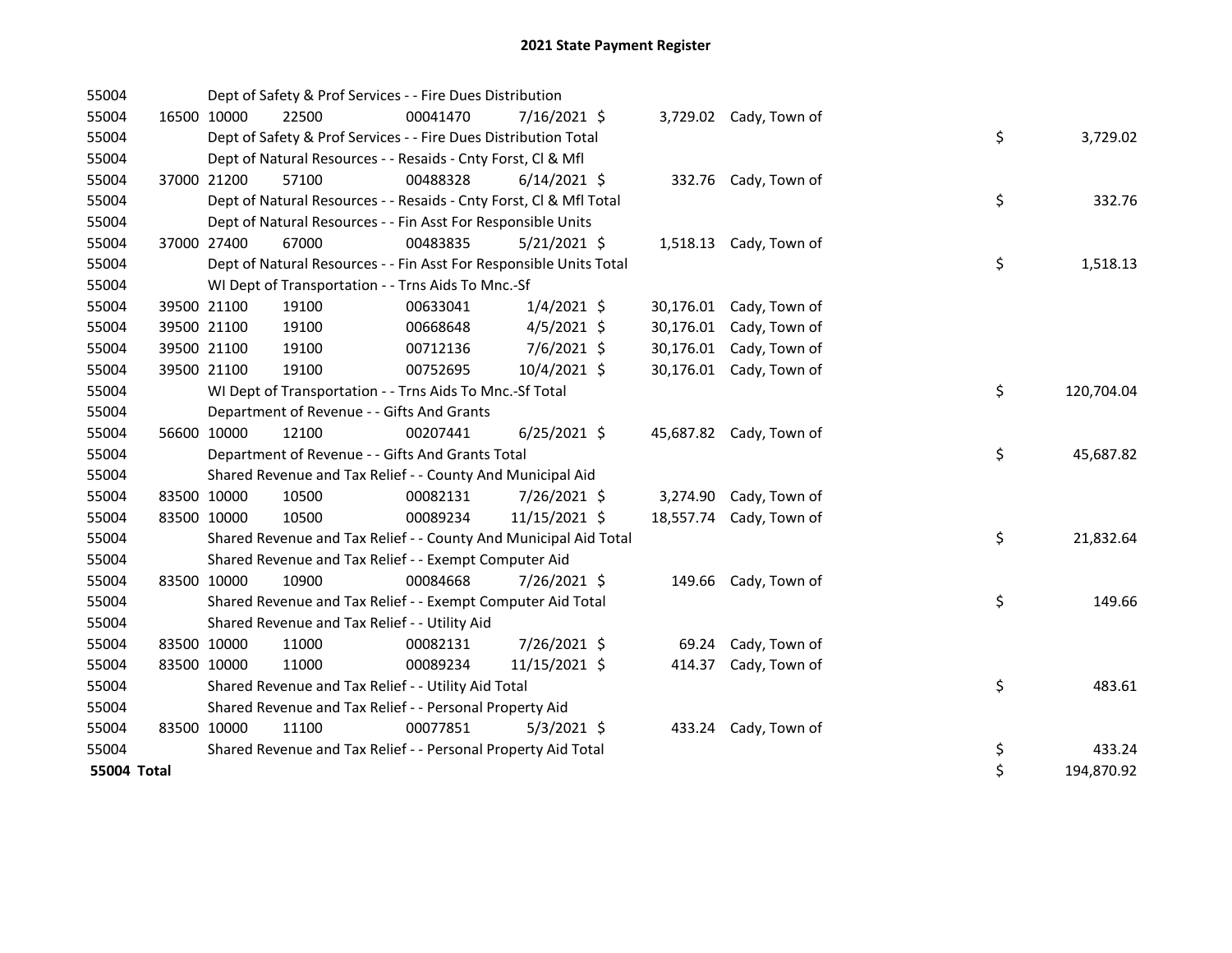| 55006 |             | Dept of Safety & Prof Services - - Fire Dues Distribution          |          |                |  |                         |    |           |
|-------|-------------|--------------------------------------------------------------------|----------|----------------|--|-------------------------|----|-----------|
| 55006 | 16500 10000 | 22500                                                              | 00041471 | 7/16/2021 \$   |  | 2,507.78 Town Of Cylon  |    |           |
| 55006 |             | Dept of Safety & Prof Services - - Fire Dues Distribution Total    |          |                |  |                         | \$ | 2,507.78  |
| 55006 |             | Dept of Natural Resources - - Aids In Lieu Of Taxes - Gener        |          |                |  |                         |    |           |
| 55006 | 37000 10000 | 50300                                                              | 00456952 | $1/15/2021$ \$ |  | 12,161.72 Town Of Cylon |    |           |
| 55006 | 37000 10000 | 50300                                                              | 00475677 | $4/21/2021$ \$ |  | 1,678.56 Town Of Cylon  |    |           |
| 55006 |             | Dept of Natural Resources - - Aids In Lieu Of Taxes - Gener Total  |          |                |  |                         | \$ | 13,840.28 |
| 55006 |             | Dept of Natural Resources - - Resaids - Cnty Forst, Cl & Mfl       |          |                |  |                         |    |           |
| 55006 | 37000 21200 | 57100                                                              | 00488329 | $6/14/2021$ \$ |  | 123.40 Town Of Cylon    |    |           |
| 55006 |             | Dept of Natural Resources - - Resaids - Cnty Forst, Cl & Mfl Total |          |                |  |                         | \$ | 123.40    |
| 55006 |             | Dept of Natural Resources - - Aids In Lieu Of Taxes - Sum S        |          |                |  |                         |    |           |
| 55006 | 37000 21200 | 57900                                                              | 00475676 | $4/21/2021$ \$ |  | 20.80 Town Of Cylon     |    |           |
| 55006 |             | Dept of Natural Resources - - Aids In Lieu Of Taxes - Sum S Total  |          |                |  |                         | \$ | 20.80     |
| 55006 |             | Dept of Natural Resources - - Fin Asst For Responsible Units       |          |                |  |                         |    |           |
| 55006 | 37000 27400 | 67000                                                              | 00483142 | $5/21/2021$ \$ |  | 3,114.60 Town Of Cylon  |    |           |
| 55006 |             | Dept of Natural Resources - - Fin Asst For Responsible Units Total |          |                |  |                         | \$ | 3,114.60  |
| 55006 |             | WI Dept of Transportation - - Trns Aids To Mnc.-Sf                 |          |                |  |                         |    |           |
| 55006 | 39500 21100 | 19100                                                              | 00633042 | $1/4/2021$ \$  |  | 24,512.67 Town Of Cylon |    |           |
| 55006 | 39500 21100 | 19100                                                              | 00668649 | $4/5/2021$ \$  |  | 24,512.67 Town Of Cylon |    |           |
| 55006 | 39500 21100 | 19100                                                              | 00712137 | $7/6/2021$ \$  |  | 24,512.67 Town Of Cylon |    |           |
| 55006 | 39500 21100 | 19100                                                              | 00752696 | 10/4/2021 \$   |  | 24,512.67 Town Of Cylon |    |           |
| 55006 |             | WI Dept of Transportation - - Trns Aids To Mnc.-Sf Total           |          |                |  |                         | \$ | 98,050.68 |
| 55006 |             | Department of Revenue - - Gifts And Grants                         |          |                |  |                         |    |           |
| 55006 | 56600 10000 | 12100                                                              | 00207442 | $6/25/2021$ \$ |  | 36,529.33 Town Of Cylon |    |           |
| 55006 |             | Department of Revenue - - Gifts And Grants Total                   |          |                |  |                         | \$ | 36,529.33 |
| 55006 |             | Shared Revenue and Tax Relief - - County And Municipal Aid         |          |                |  |                         |    |           |
| 55006 | 83500 10000 | 10500                                                              | 00082132 | 7/26/2021 \$   |  | 3,019.57 Town Of Cylon  |    |           |
| 55006 | 83500 10000 | 10500                                                              | 00089235 | 11/15/2021 \$  |  | 17,110.87 Town Of Cylon |    |           |
| 55006 |             | Shared Revenue and Tax Relief - - County And Municipal Aid Total   |          |                |  |                         | \$ | 20,130.44 |
| 55006 |             | Shared Revenue and Tax Relief - - Exempt Computer Aid              |          |                |  |                         |    |           |
| 55006 | 83500 10000 | 10900                                                              | 00084669 | 7/26/2021 \$   |  | 64.43 Town Of Cylon     |    |           |
| 55006 |             | Shared Revenue and Tax Relief - - Exempt Computer Aid Total        |          |                |  |                         | \$ | 64.43     |
| 55006 |             | Shared Revenue and Tax Relief - - Utility Aid                      |          |                |  |                         |    |           |
| 55006 | 83500 10000 | 11000                                                              | 00082132 | 7/26/2021 \$   |  | 32.94 Town Of Cylon     |    |           |
| 55006 | 83500 10000 | 11000                                                              | 00089235 | 11/15/2021 \$  |  | 189.81 Town Of Cylon    |    |           |
| 55006 |             | Shared Revenue and Tax Relief - - Utility Aid Total                |          |                |  |                         | \$ | 222.75    |
| 55006 |             | Shared Revenue and Tax Relief - - Personal Property Aid            |          |                |  |                         |    |           |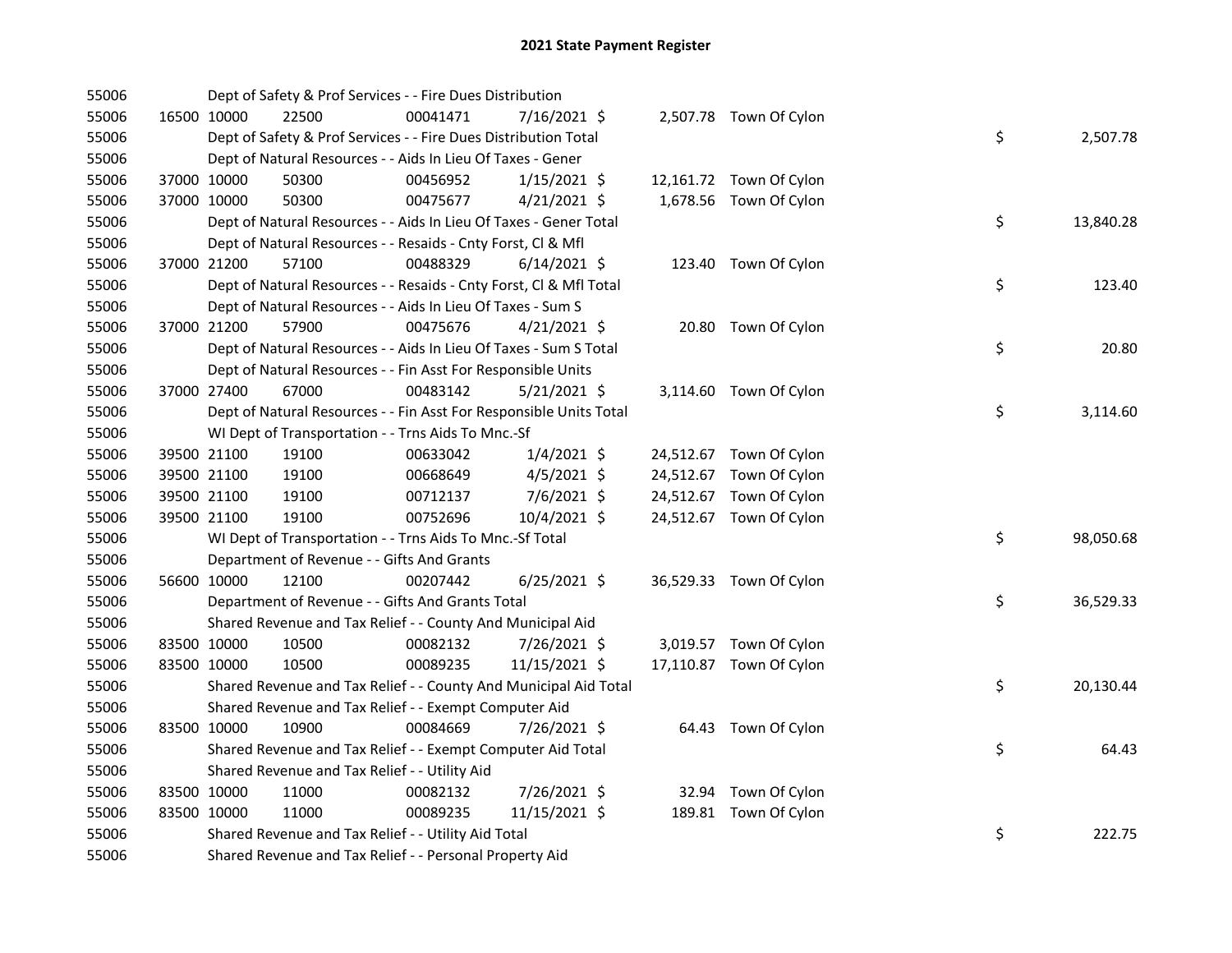| 55006       | 83500 10000 | 11100                                                         | 00077852 | 5/3/2021 \$ | 26.32 Town Of Cylon |            |
|-------------|-------------|---------------------------------------------------------------|----------|-------------|---------------------|------------|
| 55006       |             | Shared Revenue and Tax Relief - - Personal Property Aid Total |          |             |                     | 26.32      |
| 55006 Total |             |                                                               |          |             |                     | 174,630.81 |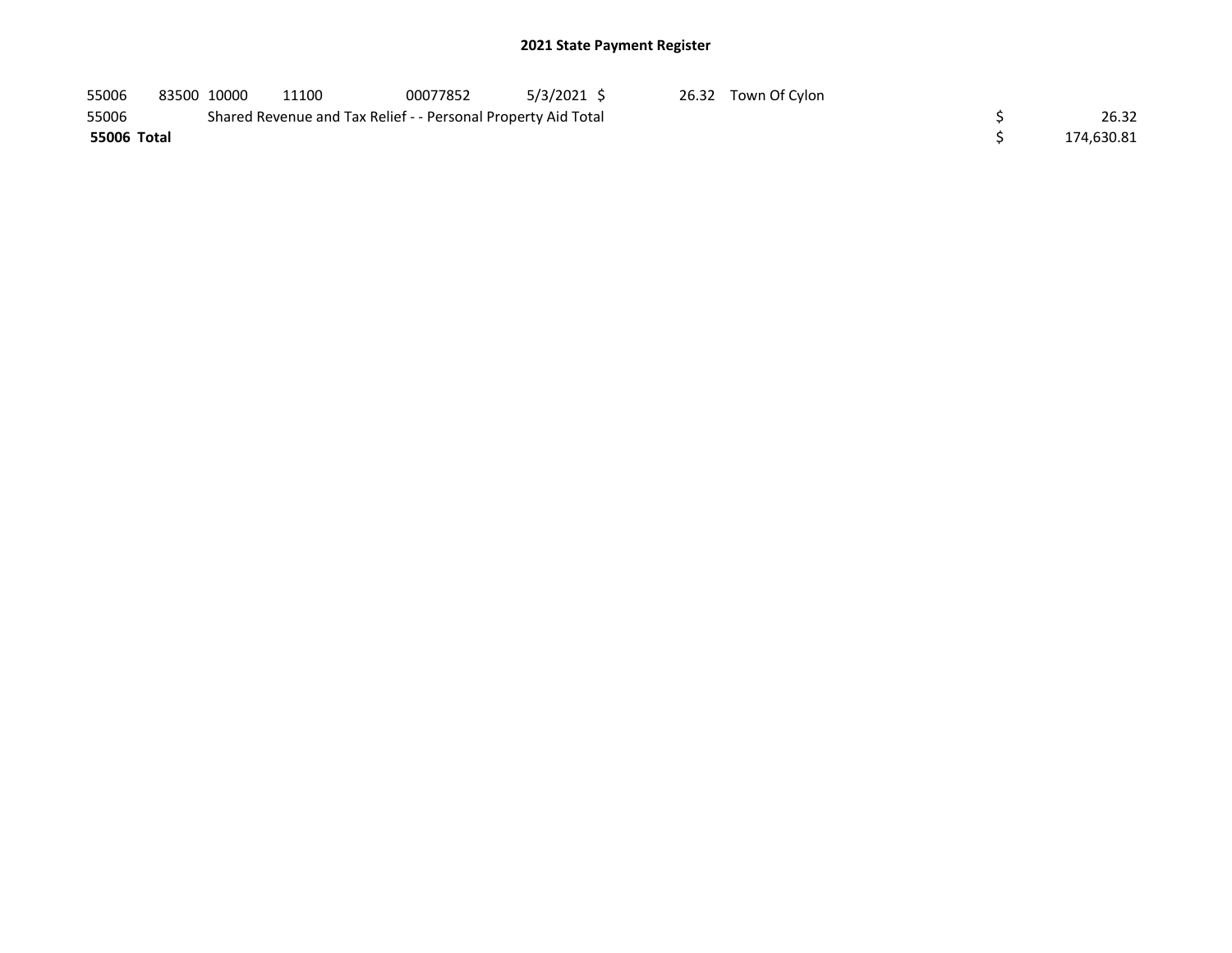| 55008       |             |             | Dept of Safety & Prof Services - - Fire Dues Distribution          |          |                |  |                             |    |            |
|-------------|-------------|-------------|--------------------------------------------------------------------|----------|----------------|--|-----------------------------|----|------------|
| 55008       | 16500 10000 |             | 22500                                                              | 00041473 | 7/16/2021 \$   |  | 5,640.30 Town Of Eau Galle  |    |            |
| 55008       |             |             | Dept of Safety & Prof Services - - Fire Dues Distribution Total    |          |                |  |                             | \$ | 5,640.30   |
| 55008       |             |             | Dept of Natural Resources - - Resaids - Cnty Forst, Cl & Mfl       |          |                |  |                             |    |            |
| 55008       |             | 37000 21200 | 57100                                                              | 00488330 | $6/14/2021$ \$ |  | 337.35 Town Of Eau Galle    |    |            |
| 55008       |             |             | Dept of Natural Resources - - Resaids - Cnty Forst, CI & Mfl Total |          |                |  |                             | \$ | 337.35     |
| 55008       |             |             | WI Dept of Transportation - - Disastr Damag Aid Sf                 |          |                |  |                             |    |            |
| 55008       | 39500 21100 |             | 17400                                                              | 00637311 | $1/11/2021$ \$ |  | 18,856.49 Town Of Eau Galle |    |            |
| 55008       |             |             | WI Dept of Transportation - - Disastr Damag Aid Sf Total           |          |                |  |                             | \$ | 18,856.49  |
| 55008       |             |             | WI Dept of Transportation - - Trns Aids To Mnc.-Sf                 |          |                |  |                             |    |            |
| 55008       |             | 39500 21100 | 19100                                                              | 00633043 | $1/4/2021$ \$  |  | 31,595.13 Town Of Eau Galle |    |            |
| 55008       | 39500 21100 |             | 19100                                                              | 00668650 | $4/5/2021$ \$  |  | 31,595.13 Town Of Eau Galle |    |            |
| 55008       | 39500 21100 |             | 19100                                                              | 00712138 | 7/6/2021 \$    |  | 31,595.13 Town Of Eau Galle |    |            |
| 55008       | 39500 21100 |             | 19100                                                              | 00752697 | 10/4/2021 \$   |  | 31,595.13 Town Of Eau Galle |    |            |
| 55008       |             |             | WI Dept of Transportation - - Trns Aids To Mnc.-Sf Total           |          |                |  |                             | \$ | 126,380.52 |
| 55008       |             |             | Department of Revenue - - Gifts And Grants                         |          |                |  |                             |    |            |
| 55008       | 56600 10000 |             | 12100                                                              | 00207443 | $6/25/2021$ \$ |  | 65,313.18 Town Of Eau Galle |    |            |
| 55008       |             |             | Department of Revenue - - Gifts And Grants Total                   |          |                |  |                             | \$ | 65,313.18  |
| 55008       |             |             | Shared Revenue and Tax Relief - - County And Municipal Aid         |          |                |  |                             |    |            |
| 55008       | 83500 10000 |             | 10500                                                              | 00082133 | 7/26/2021 \$   |  | 2,260.76 Town Of Eau Galle  |    |            |
| 55008       | 83500 10000 |             | 10500                                                              | 00089236 | 11/15/2021 \$  |  | 12,810.96 Town Of Eau Galle |    |            |
| 55008       |             |             | Shared Revenue and Tax Relief - - County And Municipal Aid Total   |          |                |  |                             | \$ | 15,071.72  |
| 55008       |             |             | Shared Revenue and Tax Relief - - Exempt Computer Aid              |          |                |  |                             |    |            |
| 55008       | 83500 10000 |             | 10900                                                              | 00084670 | 7/26/2021 \$   |  | 1.03 Town Of Eau Galle      |    |            |
| 55008       |             |             | Shared Revenue and Tax Relief - - Exempt Computer Aid Total        |          |                |  |                             | \$ | 1.03       |
| 55008       |             |             | Shared Revenue and Tax Relief - - Utility Aid                      |          |                |  |                             |    |            |
| 55008       | 83500 10000 |             | 11000                                                              | 00082133 | 7/26/2021 \$   |  | 38.32 Town Of Eau Galle     |    |            |
| 55008       | 83500 10000 |             | 11000                                                              | 00089236 | 11/15/2021 \$  |  | 229.33 Town Of Eau Galle    |    |            |
| 55008       |             |             | Shared Revenue and Tax Relief - - Utility Aid Total                |          |                |  |                             | \$ | 267.65     |
| 55008       |             |             | Shared Revenue and Tax Relief - - Personal Property Aid            |          |                |  |                             |    |            |
| 55008       | 83500 10000 |             | 11100                                                              | 00077853 | $5/3/2021$ \$  |  | 612.81 Town Of Eau Galle    |    |            |
| 55008       |             |             | Shared Revenue and Tax Relief - - Personal Property Aid Total      |          |                |  |                             | \$ | 612.81     |
| 55008 Total |             |             |                                                                    |          |                |  |                             | \$ | 232,481.05 |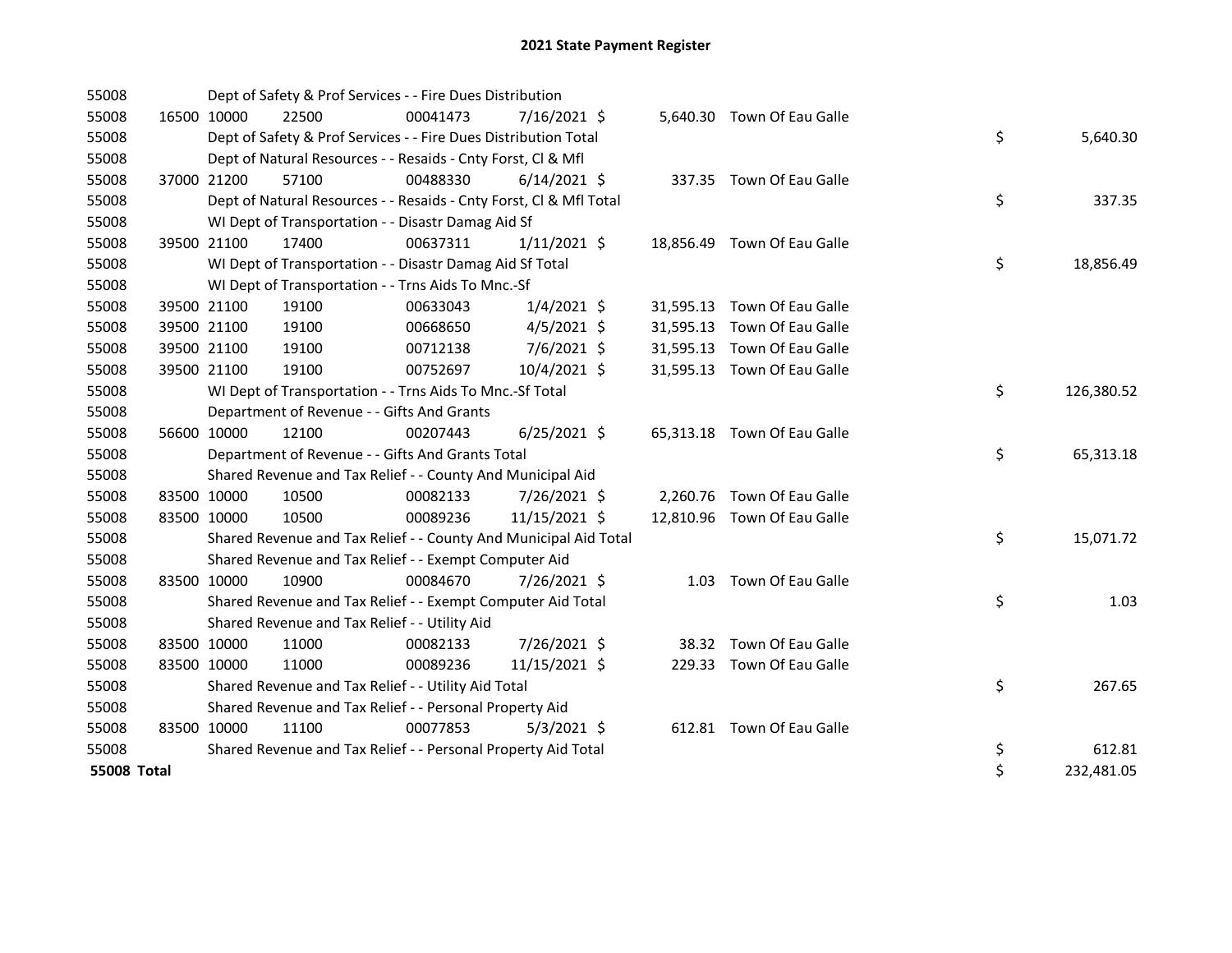| 55010       |             |             | Dept of Safety & Prof Services - - Fire Dues Distribution          |          |                |  |                            |    |            |
|-------------|-------------|-------------|--------------------------------------------------------------------|----------|----------------|--|----------------------------|----|------------|
| 55010       |             | 16500 10000 | 22500                                                              | 00041474 | 7/16/2021 \$   |  | 3,107.13 Town Of Emerald   |    |            |
| 55010       |             |             | Dept of Safety & Prof Services - - Fire Dues Distribution Total    |          |                |  |                            | \$ | 3,107.13   |
| 55010       |             |             | Dept of Natural Resources - - Aids In Lieu Of Taxes - Gener        |          |                |  |                            |    |            |
| 55010       |             | 37000 10000 | 50300                                                              | 00456933 | $1/15/2021$ \$ |  | 7,107.51 Town Of Emerald   |    |            |
| 55010       |             |             | Dept of Natural Resources - - Aids In Lieu Of Taxes - Gener Total  |          |                |  |                            | \$ | 7,107.51   |
| 55010       |             |             | Dept of Natural Resources - - Resaids - Cnty Forst, Cl & Mfl       |          |                |  |                            |    |            |
| 55010       | 37000 21200 |             | 57100                                                              | 00488331 | $6/14/2021$ \$ |  | 78.44 Town Of Emerald      |    |            |
| 55010       |             |             | Dept of Natural Resources - - Resaids - Cnty Forst, Cl & Mfl Total |          |                |  |                            | \$ | 78.44      |
| 55010       |             |             | WI Dept of Transportation - - Disastr Damag Aid Sf                 |          |                |  |                            |    |            |
| 55010       |             | 39500 21100 | 17400                                                              | 00637301 | $1/7/2021$ \$  |  | 35,040.80 Town Of Emerald  |    |            |
| 55010       |             | 39500 21100 | 17400                                                              | 00778618 | 11/29/2021 \$  |  | 291,655.13 Town Of Emerald |    |            |
| 55010       |             |             | WI Dept of Transportation - - Disastr Damag Aid Sf Total           |          |                |  |                            | \$ | 326,695.93 |
| 55010       |             |             | WI Dept of Transportation - - Trns Aids To Mnc.-Sf                 |          |                |  |                            |    |            |
| 55010       |             | 39500 21100 | 19100                                                              | 00633044 | $1/4/2021$ \$  |  | 30,517.65 Town Of Emerald  |    |            |
| 55010       |             | 39500 21100 | 19100                                                              | 00668651 | $4/5/2021$ \$  |  | 30,517.65 Town Of Emerald  |    |            |
| 55010       |             | 39500 21100 | 19100                                                              | 00712139 | 7/6/2021 \$    |  | 30,517.65 Town Of Emerald  |    |            |
| 55010       |             | 39500 21100 | 19100                                                              | 00752698 | 10/4/2021 \$   |  | 30,517.65 Town Of Emerald  |    |            |
| 55010       |             |             | WI Dept of Transportation - - Trns Aids To Mnc.-Sf Total           |          |                |  |                            | \$ | 122,070.60 |
| 55010       |             |             | Department of Revenue - - Gifts And Grants                         |          |                |  |                            |    |            |
| 55010       |             | 56600 10000 | 12100                                                              | 00207444 | $6/25/2021$ \$ |  | 44,693.47 Town Of Emerald  |    |            |
| 55010       |             |             | Department of Revenue - - Gifts And Grants Total                   |          |                |  |                            | \$ | 44,693.47  |
| 55010       |             |             | Shared Revenue and Tax Relief - - County And Municipal Aid         |          |                |  |                            |    |            |
| 55010       |             | 83500 10000 | 10500                                                              | 00087141 | 10/7/2021 \$   |  | 4,255.50 Town Of Emerald   |    |            |
| 55010       |             | 83500 10000 | 10500                                                              | 00089237 | 11/15/2021 \$  |  | 24,114.51 Town Of Emerald  |    |            |
| 55010       |             |             | Shared Revenue and Tax Relief - - County And Municipal Aid Total   |          |                |  |                            | \$ | 28,370.01  |
| 55010       |             |             | Shared Revenue and Tax Relief - - Exempt Computer Aid              |          |                |  |                            |    |            |
| 55010       |             | 83500 10000 | 10900                                                              | 00084671 | 7/26/2021 \$   |  | 6.24 Town Of Emerald       |    |            |
| 55010       |             |             | Shared Revenue and Tax Relief - - Exempt Computer Aid Total        |          |                |  |                            | \$ | 6.24       |
| 55010       |             |             | Shared Revenue and Tax Relief - - Utility Aid                      |          |                |  |                            |    |            |
| 55010       |             | 83500 10000 | 11000                                                              | 00082134 | 7/26/2021 \$   |  | 56.85 Town Of Emerald      |    |            |
| 55010       | 83500 10000 |             | 11000                                                              | 00089237 | 11/15/2021 \$  |  | 340.23 Town Of Emerald     |    |            |
| 55010       |             |             | Shared Revenue and Tax Relief - - Utility Aid Total                |          |                |  |                            | \$ | 397.08     |
| 55010       |             |             | Shared Revenue and Tax Relief - - Personal Property Aid            |          |                |  |                            |    |            |
| 55010       |             | 83500 10000 | 11100                                                              | 00077854 | $5/3/2021$ \$  |  | 89.12 Town Of Emerald      |    |            |
| 55010       |             |             | Shared Revenue and Tax Relief - - Personal Property Aid Total      |          |                |  |                            | \$ | 89.12      |
| 55010 Total |             |             |                                                                    |          |                |  |                            | \$ | 532,615.53 |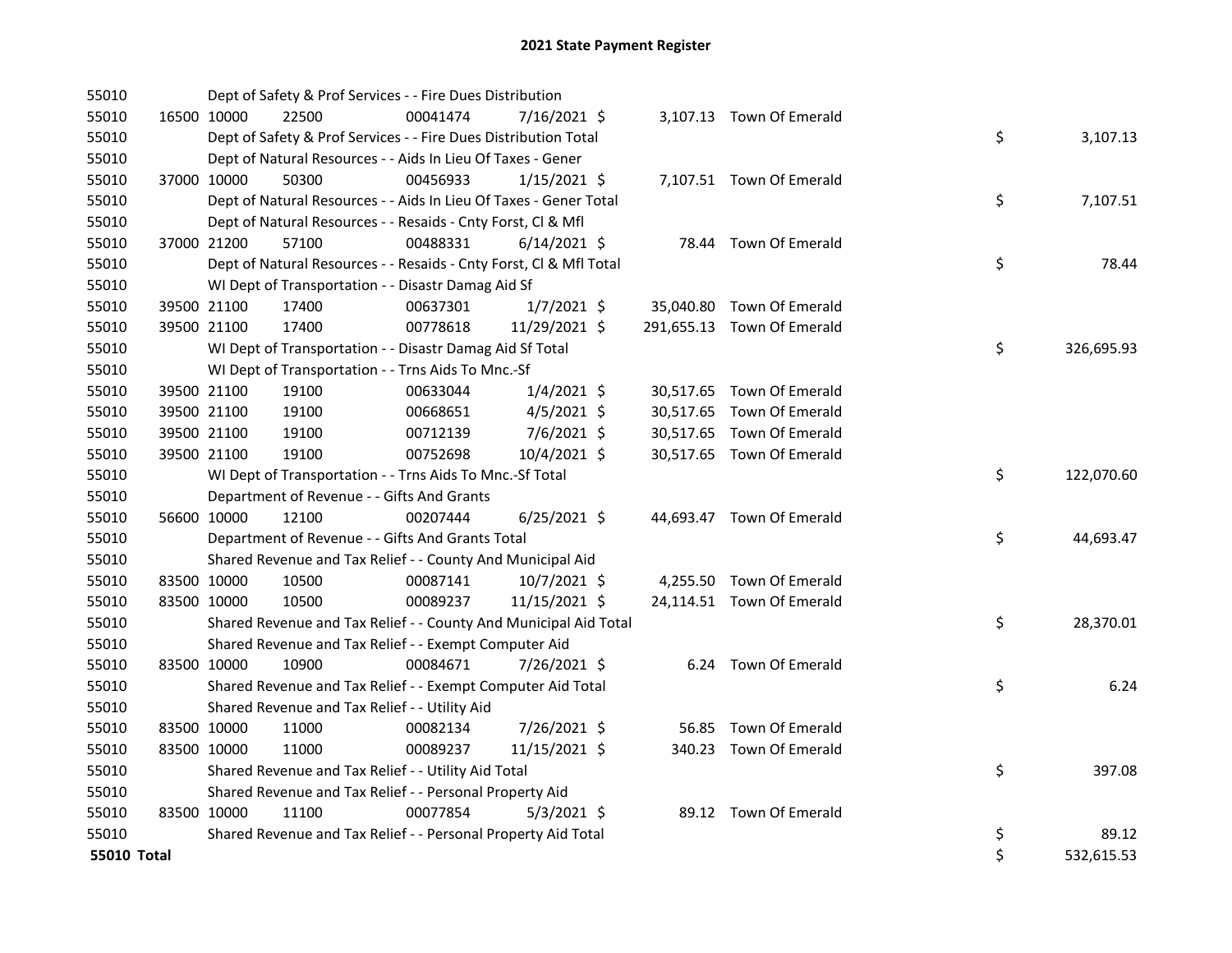| 55012              |             | Dept of Safety & Prof Services - - Fire Dues Distribution          |          |                |  |                                |    |            |
|--------------------|-------------|--------------------------------------------------------------------|----------|----------------|--|--------------------------------|----|------------|
| 55012              | 16500 10000 | 22500                                                              | 00041475 | $7/16/2021$ \$ |  | 3,618.72 Town of Erin Prairie  |    |            |
| 55012              |             | Dept of Safety & Prof Services - - Fire Dues Distribution Total    |          |                |  |                                | \$ | 3,618.72   |
| 55012              |             | Dept of Natural Resources - - Aids In Lieu Of Taxes - Gener        |          |                |  |                                |    |            |
| 55012              | 37000 10000 | 50300                                                              | 00456974 | $1/15/2021$ \$ |  | 13,871.95 Town of Erin Prairie |    |            |
| 55012              | 37000 10000 | 50300                                                              | 00476020 | $4/21/2021$ \$ |  | 129.50 Town of Erin Prairie    |    |            |
| 55012              |             | Dept of Natural Resources - - Aids In Lieu Of Taxes - Gener Total  |          |                |  |                                | \$ | 14,001.45  |
| 55012              |             | Dept of Natural Resources - - Resaids - Cnty Forst, Cl & Mfl       |          |                |  |                                |    |            |
| 55012              | 37000 21200 | 57100                                                              | 00488332 | $6/14/2021$ \$ |  | 156.37 Town of Erin Prairie    |    |            |
| 55012              |             | Dept of Natural Resources - - Resaids - Cnty Forst, Cl & Mfl Total |          |                |  |                                | \$ | 156.37     |
| 55012              |             | WI Dept of Transportation - - Trns Aids To Mnc.-Sf                 |          |                |  |                                |    |            |
| 55012              | 39500 21100 | 19100                                                              | 00633045 | $1/4/2021$ \$  |  | 30,662.19 Town of Erin Prairie |    |            |
| 55012              | 39500 21100 | 19100                                                              | 00668652 | $4/5/2021$ \$  |  | 30,662.19 Town of Erin Prairie |    |            |
| 55012              | 39500 21100 | 19100                                                              | 00712140 | 7/6/2021 \$    |  | 30,662.19 Town of Erin Prairie |    |            |
| 55012              | 39500 21100 | 19100                                                              | 00752699 | 10/4/2021 \$   |  | 30,662.19 Town of Erin Prairie |    |            |
| 55012              |             | WI Dept of Transportation - - Trns Aids To Mnc.-Sf Total           |          |                |  |                                | \$ | 122,648.76 |
| 55012              |             | WI Dept of Transportation - - Loc Rd Imp Prg St Fd                 |          |                |  |                                |    |            |
| 55012              | 39500 21100 | 27800                                                              | 00769281 | $11/2/2021$ \$ |  | 26,222.29 Town of Erin Prairie |    |            |
| 55012              |             | WI Dept of Transportation - - Loc Rd Imp Prg St Fd Total           |          |                |  |                                | \$ | 26,222.29  |
| 55012              |             | Department of Revenue - - Gifts And Grants                         |          |                |  |                                |    |            |
| 55012              | 56600 10000 | 12100                                                              | 00207445 | $6/25/2021$ \$ |  | 36,895.67 Town of Erin Prairie |    |            |
| 55012              |             | Department of Revenue - - Gifts And Grants Total                   |          |                |  |                                | \$ | 36,895.67  |
| 55012              |             | Shared Revenue and Tax Relief - - County And Municipal Aid         |          |                |  |                                |    |            |
| 55012              | 83500 10000 | 10500                                                              | 00082135 | 7/26/2021 \$   |  | 1,379.28 Town of Erin Prairie  |    |            |
| 55012              | 83500 10000 | 10500                                                              | 00089238 | 11/15/2021 \$  |  | 7,815.91 Town of Erin Prairie  |    |            |
| 55012              |             | Shared Revenue and Tax Relief - - County And Municipal Aid Total   |          |                |  |                                | \$ | 9,195.19   |
| 55012              |             | Shared Revenue and Tax Relief - - Utility Aid                      |          |                |  |                                |    |            |
| 55012              | 83500 10000 | 11000                                                              | 00082135 | 7/26/2021 \$   |  | 28.21 Town of Erin Prairie     |    |            |
| 55012              | 83500 10000 | 11000                                                              | 00089238 | 11/15/2021 \$  |  | 160.48 Town of Erin Prairie    |    |            |
| 55012              |             | Shared Revenue and Tax Relief - - Utility Aid Total                |          |                |  |                                | \$ | 188.69     |
| 55012              |             | Shared Revenue and Tax Relief - - Personal Property Aid            |          |                |  |                                |    |            |
| 55012              | 83500 10000 | 11100                                                              | 00077855 | $5/3/2021$ \$  |  | 3.26 Town of Erin Prairie      |    |            |
| 55012              |             | Shared Revenue and Tax Relief - - Personal Property Aid Total      |          |                |  |                                | \$ | 3.26       |
| <b>55012 Total</b> |             |                                                                    |          |                |  |                                | \$ | 212,930.40 |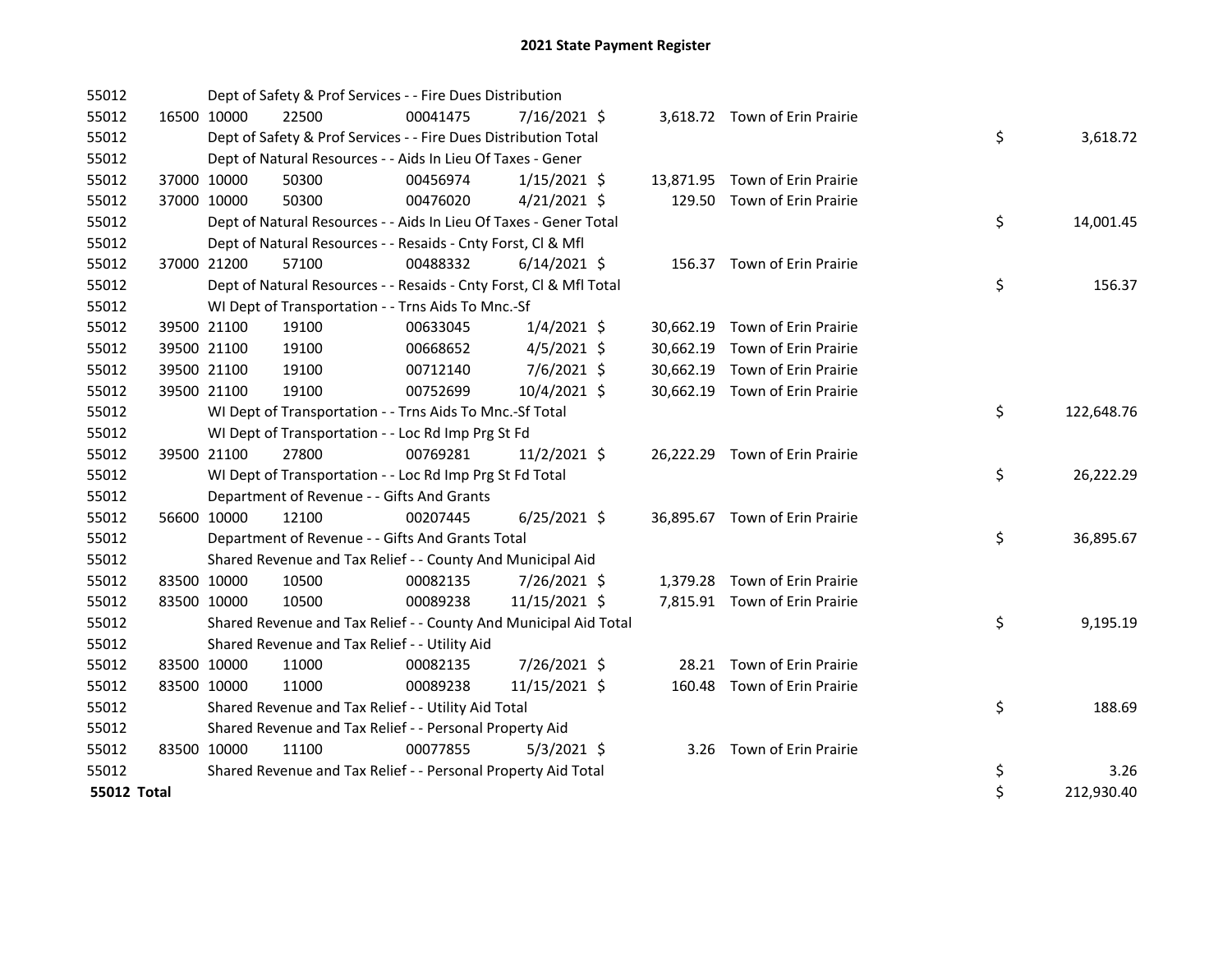| 55014       |             |                                            | Dept of Safety & Prof Services - - Fire Dues Distribution          |                |           |                           |                  |       |
|-------------|-------------|--------------------------------------------|--------------------------------------------------------------------|----------------|-----------|---------------------------|------------------|-------|
| 55014       | 16500 10000 | 22500                                      | 00041476                                                           | 7/16/2021 \$   |           | 2,079.06 Forest, Town of  |                  |       |
| 55014       |             |                                            | Dept of Safety & Prof Services - - Fire Dues Distribution Total    |                |           |                           | \$<br>2,079.06   |       |
| 55014       |             | Dept of Natural Resources - - Seg Earned   |                                                                    |                |           |                           |                  |       |
| 55014       | 37000 21200 | 100SE                                      | 00514590                                                           | 10/12/2021 \$  |           | 3,608.65 Forest, Town of  |                  |       |
| 55014       |             |                                            | Dept of Natural Resources - - Seg Earned Total                     |                |           |                           | \$<br>3,608.65   |       |
| 55014       |             |                                            | Dept of Natural Resources - - Resaids - Cnty Forst, Cl & Mfl       |                |           |                           |                  |       |
| 55014       | 37000 21200 | 57100                                      | 00488333                                                           | $6/14/2021$ \$ |           | 322.95 Forest, Town of    |                  |       |
| 55014       |             |                                            | Dept of Natural Resources - - Resaids - Cnty Forst, CI & Mfl Total |                |           |                           | \$<br>322.95     |       |
| 55014       |             |                                            | Dept of Natural Resources - - Fin Asst For Responsible Units       |                |           |                           |                  |       |
| 55014       | 37000 27400 | 67000                                      | 00483464                                                           | $5/21/2021$ \$ |           | 557.13 Forest, Town of    |                  |       |
| 55014       |             |                                            | Dept of Natural Resources - - Fin Asst For Responsible Units Total |                |           |                           | \$<br>557.13     |       |
| 55014       |             |                                            | WI Dept of Transportation - - Trns Aids To Mnc.-Sf                 |                |           |                           |                  |       |
| 55014       | 39500 21100 | 19100                                      | 00633046                                                           | $1/4/2021$ \$  | 30,386.25 | Forest, Town of           |                  |       |
| 55014       | 39500 21100 | 19100                                      | 00668653                                                           | $4/5/2021$ \$  | 30,386.25 | Forest, Town of           |                  |       |
| 55014       | 39500 21100 | 19100                                      | 00712141                                                           | 7/6/2021 \$    | 30,386.25 | Forest, Town of           |                  |       |
| 55014       | 39500 21100 | 19100                                      | 00752700                                                           | 10/4/2021 \$   |           | 30,386.25 Forest, Town of |                  |       |
| 55014       |             |                                            | WI Dept of Transportation - - Trns Aids To Mnc.-Sf Total           |                |           |                           | \$<br>121,545.00 |       |
| 55014       |             | Department of Revenue - - Gifts And Grants |                                                                    |                |           |                           |                  |       |
| 55014       | 56600 10000 | 12100                                      | 00207446                                                           | $6/25/2021$ \$ |           | 33,127.60 Forest, Town of |                  |       |
| 55014       |             |                                            | Department of Revenue - - Gifts And Grants Total                   |                |           |                           | \$<br>33,127.60  |       |
| 55014       |             |                                            | Shared Revenue and Tax Relief - - County And Municipal Aid         |                |           |                           |                  |       |
| 55014       | 83500 10000 | 10500                                      | 00082136                                                           | 7/26/2021 \$   |           | 4,622.28 Forest, Town of  |                  |       |
| 55014       | 83500 10000 | 10500                                      | 00089239                                                           | 11/15/2021 \$  |           | 26,192.93 Forest, Town of |                  |       |
| 55014       |             |                                            | Shared Revenue and Tax Relief - - County And Municipal Aid Total   |                |           |                           | \$<br>30,815.21  |       |
| 55014       |             |                                            | Shared Revenue and Tax Relief - - Exempt Computer Aid              |                |           |                           |                  |       |
| 55014       | 83500 10000 | 10900                                      | 00084672                                                           | 7/26/2021 \$   |           | 33.26 Forest, Town of     |                  |       |
| 55014       |             |                                            | Shared Revenue and Tax Relief - - Exempt Computer Aid Total        |                |           |                           | \$               | 33.26 |
| 55014       |             |                                            | Shared Revenue and Tax Relief - - Personal Property Aid            |                |           |                           |                  |       |
| 55014       | 83500 10000 | 11100                                      | 00077856                                                           | $5/3/2021$ \$  |           | 1,283.24 Forest, Town of  |                  |       |
| 55014       |             |                                            | Shared Revenue and Tax Relief - - Personal Property Aid Total      |                |           |                           | \$<br>1,283.24   |       |
| 55014 Total |             |                                            |                                                                    |                |           |                           | \$<br>193,372.10 |       |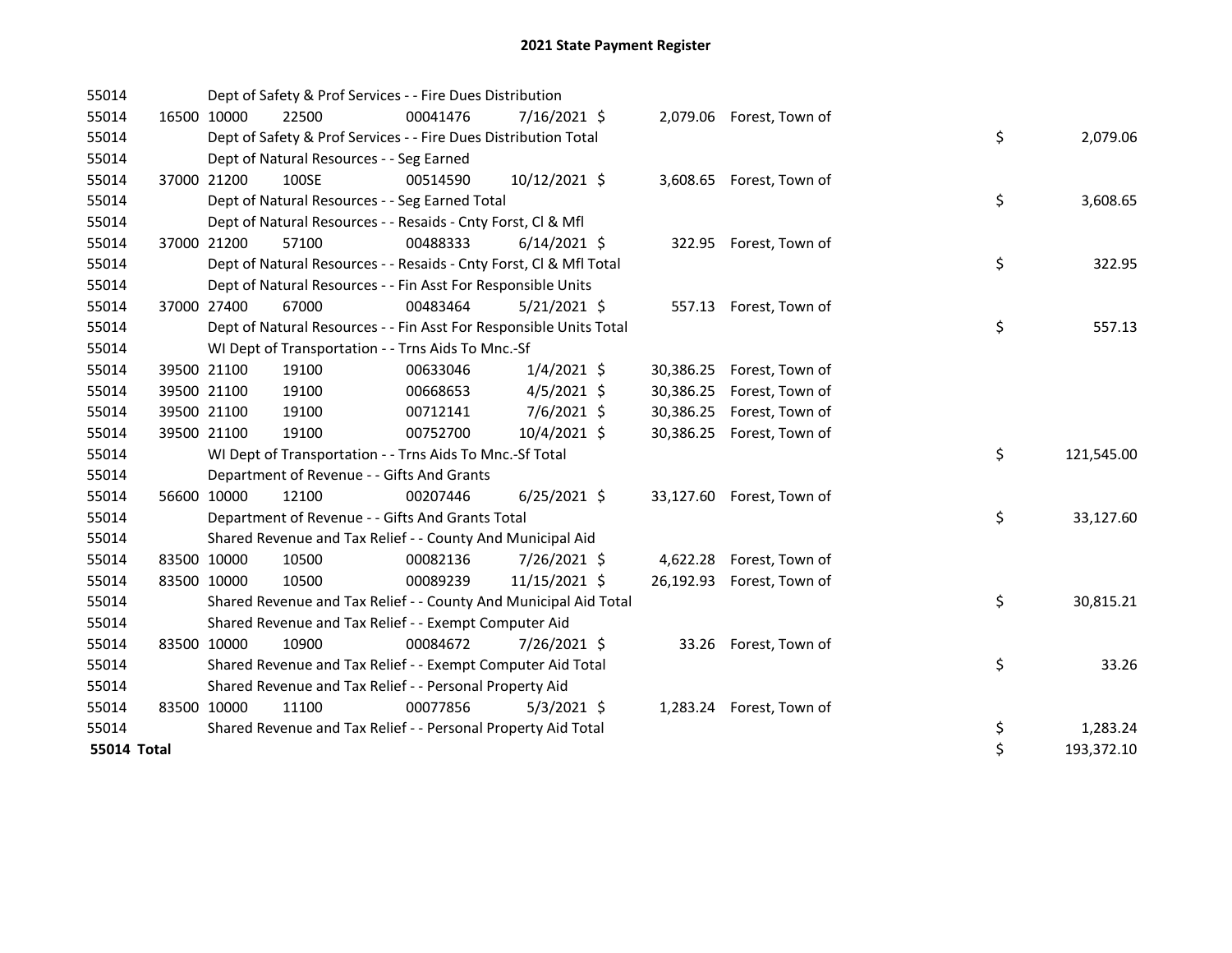| 55016       |             |             | Dept of Safety & Prof Services - - Fire Dues Distribution          |          |                |       |                            |    |            |
|-------------|-------------|-------------|--------------------------------------------------------------------|----------|----------------|-------|----------------------------|----|------------|
| 55016       | 16500 10000 |             | 22500                                                              | 00041477 | 7/16/2021 \$   |       | 2,698.63 Town Of Glenwood  |    |            |
| 55016       |             |             | Dept of Safety & Prof Services - - Fire Dues Distribution Total    |          |                |       |                            | \$ | 2,698.63   |
| 55016       |             |             | Dept of Natural Resources - - Resaids - Cnty Forst, Cl & Mfl       |          |                |       |                            |    |            |
| 55016       |             | 37000 21200 | 57100                                                              | 00488334 | $6/14/2021$ \$ |       | 243.31 Town Of Glenwood    |    |            |
| 55016       |             |             | Dept of Natural Resources - - Resaids - Cnty Forst, Cl & Mfl Total |          |                |       |                            | \$ | 243.31     |
| 55016       |             |             | WI Dept of Transportation - - Trns Aids To Mnc.-Sf                 |          |                |       |                            |    |            |
| 55016       |             | 39500 21100 | 19100                                                              | 00633047 | $1/4/2021$ \$  |       | 30,438.81 Town Of Glenwood |    |            |
| 55016       |             | 39500 21100 | 19100                                                              | 00668654 | $4/5/2021$ \$  |       | 30,438.81 Town Of Glenwood |    |            |
| 55016       |             | 39500 21100 | 19100                                                              | 00712142 | 7/6/2021 \$    |       | 30,438.81 Town Of Glenwood |    |            |
| 55016       |             | 39500 21100 | 19100                                                              | 00752701 | 10/4/2021 \$   |       | 30,438.81 Town Of Glenwood |    |            |
| 55016       |             |             | WI Dept of Transportation - - Trns Aids To Mnc.-Sf Total           |          |                |       |                            | \$ | 121,755.24 |
| 55016       |             |             | WI Dept of Transportation - - Loc Rd Imp Prg St Fd                 |          |                |       |                            |    |            |
| 55016       |             | 39500 21100 | 27800                                                              | 00774088 | 11/15/2021 \$  |       | 13,407.66 Town Of Glenwood |    |            |
| 55016       |             |             | WI Dept of Transportation - - Loc Rd Imp Prg St Fd Total           |          |                |       |                            | \$ | 13,407.66  |
| 55016       |             |             | Department of Revenue - - Gifts And Grants                         |          |                |       |                            |    |            |
| 55016       | 56600 10000 |             | 12100                                                              | 00207447 | $6/25/2021$ \$ |       | 42,914.11 Town Of Glenwood |    |            |
| 55016       |             |             | Department of Revenue - - Gifts And Grants Total                   |          |                |       |                            | \$ | 42,914.11  |
| 55016       |             |             | Shared Revenue and Tax Relief - - County And Municipal Aid         |          |                |       |                            |    |            |
| 55016       | 83500 10000 |             | 10500                                                              | 00082137 | 7/26/2021 \$   |       | 5,814.97 Town Of Glenwood  |    |            |
| 55016       | 83500 10000 |             | 10500                                                              | 00089240 | 11/15/2021 \$  |       | 32,951.48 Town Of Glenwood |    |            |
| 55016       |             |             | Shared Revenue and Tax Relief - - County And Municipal Aid Total   |          |                |       |                            | \$ | 38,766.45  |
| 55016       |             |             | Shared Revenue and Tax Relief - - Exempt Computer Aid              |          |                |       |                            |    |            |
| 55016       | 83500 10000 |             | 10900                                                              | 00084673 | 7/26/2021 \$   |       | 5.19 Town Of Glenwood      |    |            |
| 55016       |             |             | Shared Revenue and Tax Relief - - Exempt Computer Aid Total        |          |                |       |                            | \$ | 5.19       |
| 55016       |             |             | Shared Revenue and Tax Relief - - Utility Aid                      |          |                |       |                            |    |            |
| 55016       | 83500 10000 |             | 11000                                                              | 00082137 | 7/26/2021 \$   | 39.93 | Town Of Glenwood           |    |            |
| 55016       | 83500 10000 |             | 11000                                                              | 00089240 | 11/15/2021 \$  |       | 238.99 Town Of Glenwood    |    |            |
| 55016       |             |             | Shared Revenue and Tax Relief - - Utility Aid Total                |          |                |       |                            | \$ | 278.92     |
| 55016       |             |             | Shared Revenue and Tax Relief - - Personal Property Aid            |          |                |       |                            |    |            |
| 55016       | 83500 10000 |             | 11100                                                              | 00077857 | $5/3/2021$ \$  |       | 138.91 Town Of Glenwood    |    |            |
| 55016       |             |             | Shared Revenue and Tax Relief - - Personal Property Aid Total      |          |                |       |                            | \$ | 138.91     |
| 55016 Total |             |             |                                                                    |          |                |       |                            | \$ | 220,208.42 |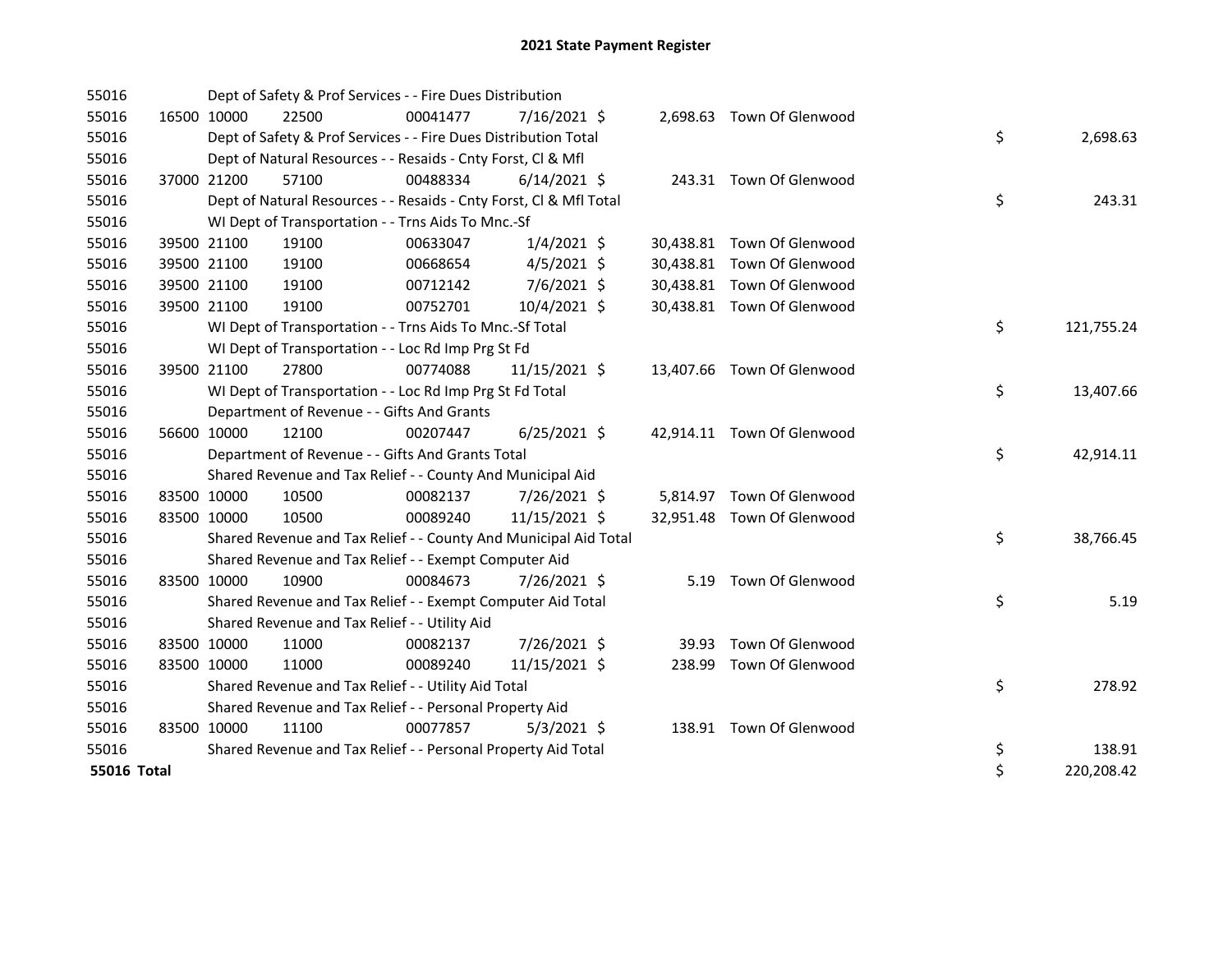| 55018              |             |             | Dept of Safety & Prof Services - - Fire Dues Distribution          |          |                |           |                            |    |            |
|--------------------|-------------|-------------|--------------------------------------------------------------------|----------|----------------|-----------|----------------------------|----|------------|
| 55018              |             | 16500 10000 | 22500                                                              | 00041478 | 7/16/2021 \$   |           | 11,904.81 Town Of Hammond  |    |            |
| 55018              |             |             | Dept of Safety & Prof Services - - Fire Dues Distribution Total    |          |                |           |                            | \$ | 11,904.81  |
| 55018              |             |             | Dept of Natural Resources - - Resaids - Cnty Forst, CI & Mfl       |          |                |           |                            |    |            |
| 55018              |             | 37000 21200 | 57100                                                              | 00488335 | $6/14/2021$ \$ |           | 35.94 Town Of Hammond      |    |            |
| 55018              |             |             | Dept of Natural Resources - - Resaids - Cnty Forst, CI & Mfl Total |          |                |           |                            | \$ | 35.94      |
| 55018              |             |             | WI Dept of Transportation - - Trns Aids To Mnc.-Sf                 |          |                |           |                            |    |            |
| 55018              |             | 39500 21100 | 19100                                                              | 00633048 | $1/4/2021$ \$  | 38,874.69 | Town Of Hammond            |    |            |
| 55018              |             | 39500 21100 | 19100                                                              | 00668655 | $4/5/2021$ \$  | 38,874.69 | Town Of Hammond            |    |            |
| 55018              |             | 39500 21100 | 19100                                                              | 00712143 | $7/6/2021$ \$  | 38,874.69 | Town Of Hammond            |    |            |
| 55018              |             | 39500 21100 | 19100                                                              | 00752702 | 10/4/2021 \$   | 38,874.69 | Town Of Hammond            |    |            |
| 55018              |             |             | WI Dept of Transportation - - Trns Aids To Mnc.-Sf Total           |          |                |           |                            | \$ | 155,498.76 |
| 55018              |             |             | Department of Revenue - - Gifts And Grants                         |          |                |           |                            |    |            |
| 55018              |             | 56600 10000 | 12100                                                              | 00207448 | $6/25/2021$ \$ |           | 123,351.89 Town Of Hammond |    |            |
| 55018              |             |             | Department of Revenue - - Gifts And Grants Total                   |          |                |           |                            | \$ | 123,351.89 |
| 55018              |             |             | Shared Revenue and Tax Relief - - County And Municipal Aid         |          |                |           |                            |    |            |
| 55018              | 83500 10000 |             | 10500                                                              | 00082138 | 7/26/2021 \$   |           | 1,597.72 Town Of Hammond   |    |            |
| 55018              |             | 83500 10000 | 10500                                                              | 00089241 | 11/15/2021 \$  |           | 9,053.73 Town Of Hammond   |    |            |
| 55018              |             |             | Shared Revenue and Tax Relief - - County And Municipal Aid Total   |          |                |           |                            | \$ | 10,651.45  |
| 55018              |             |             | Shared Revenue and Tax Relief - - Exempt Computer Aid              |          |                |           |                            |    |            |
| 55018              |             | 83500 10000 | 10900                                                              | 00084674 | 7/26/2021 \$   |           | 38.45 Town Of Hammond      |    |            |
| 55018              |             |             | Shared Revenue and Tax Relief - - Exempt Computer Aid Total        |          |                |           |                            | \$ | 38.45      |
| 55018              |             |             | Shared Revenue and Tax Relief - - Utility Aid                      |          |                |           |                            |    |            |
| 55018              | 83500 10000 |             | 11000                                                              | 00089241 | 11/15/2021 \$  |           | 40.94 Town Of Hammond      |    |            |
| 55018              |             |             | Shared Revenue and Tax Relief - - Utility Aid Total                |          |                |           |                            | \$ | 40.94      |
| 55018              |             |             | Shared Revenue and Tax Relief - - Personal Property Aid            |          |                |           |                            |    |            |
| 55018              |             | 83500 10000 | 11100                                                              | 00077858 | $5/3/2021$ \$  | 930.19    | Town Of Hammond            |    |            |
| 55018              |             |             | Shared Revenue and Tax Relief - - Personal Property Aid Total      |          |                |           |                            | \$ | 930.19     |
| <b>55018 Total</b> |             |             |                                                                    |          |                |           |                            | \$ | 302,452.43 |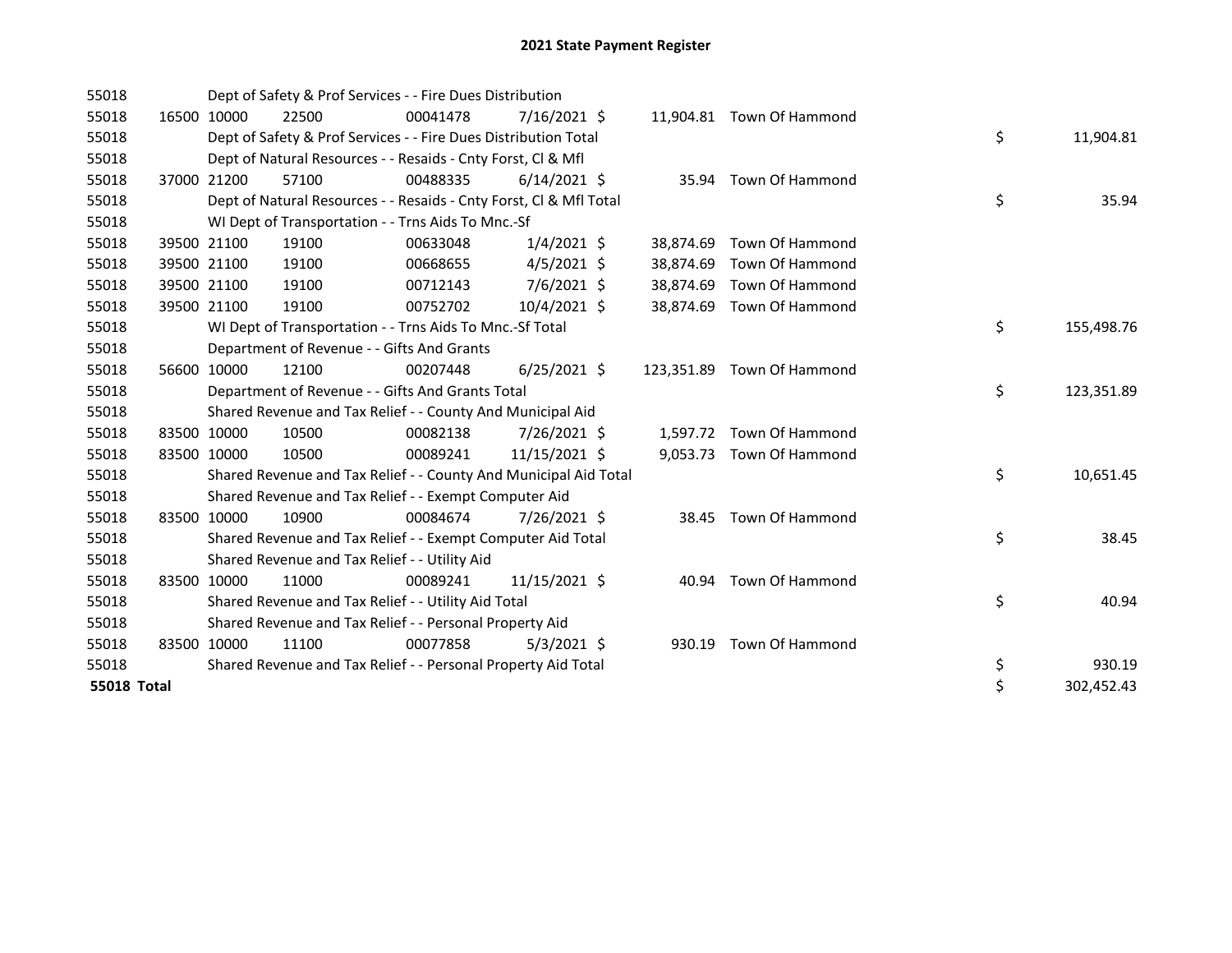| 55020 |             | Dept of Safety & Prof Services - - Fire Dues Distribution               |          |                |  |                           |    |            |
|-------|-------------|-------------------------------------------------------------------------|----------|----------------|--|---------------------------|----|------------|
| 55020 | 16500 10000 | 22500                                                                   | 00041480 | 7/16/2021 \$   |  | 51,866.60 Town Of Hudson  |    |            |
| 55020 |             | Dept of Safety & Prof Services - - Fire Dues Distribution Total         |          |                |  |                           | \$ | 51,866.60  |
| 55020 |             | Dept of Natural Resources - - Aids In Lieu Of Taxes - Gener             |          |                |  |                           |    |            |
| 55020 | 37000 10000 | 50300                                                                   | 00457007 | $1/15/2021$ \$ |  | 24,103.53 Town Of Hudson  |    |            |
| 55020 | 37000 10000 | 50300                                                                   | 00476808 | $4/21/2021$ \$ |  | 1,138.01 Town Of Hudson   |    |            |
| 55020 |             | Dept of Natural Resources - - Aids In Lieu Of Taxes - Gener Total       |          |                |  |                           | \$ | 25,241.54  |
| 55020 |             | Dept of Natural Resources - - Resaids - Cnty Forst, Cl & Mfl            |          |                |  |                           |    |            |
| 55020 | 37000 21200 | 57100                                                                   | 00488336 | $6/14/2021$ \$ |  | 23.25 Town Of Hudson      |    |            |
| 55020 |             | Dept of Natural Resources - - Resaids - Cnty Forst, CI & Mfl Total      |          |                |  |                           | \$ | 23.25      |
| 55020 |             | Dept of Natural Resources - - Aids In Lieu Of Taxes - Sum S             |          |                |  |                           |    |            |
| 55020 | 37000 21200 | 57900                                                                   | 00476807 | $4/21/2021$ \$ |  | 56.67 Town Of Hudson      |    |            |
| 55020 |             | Dept of Natural Resources - - Aids In Lieu Of Taxes - Sum S Total       |          |                |  |                           | \$ | 56.67      |
| 55020 |             | WI Dept of Transportation - - Trns Aids To Mnc.-Sf                      |          |                |  |                           |    |            |
| 55020 | 39500 21100 | 19100                                                                   | 00633049 | $1/4/2021$ \$  |  | 66,304.44 Town Of Hudson  |    |            |
| 55020 | 39500 21100 | 19100                                                                   | 00668656 | 4/5/2021 \$    |  | 66,304.44 Town Of Hudson  |    |            |
| 55020 | 39500 21100 | 19100                                                                   | 00712144 | 7/6/2021 \$    |  | 66,304.44 Town Of Hudson  |    |            |
| 55020 | 39500 21100 | 19100                                                                   | 00752703 | 10/4/2021 \$   |  | 66,304.44 Town Of Hudson  |    |            |
| 55020 |             | WI Dept of Transportation - - Trns Aids To Mnc.-Sf Total                |          |                |  |                           | \$ | 265,217.76 |
| 55020 |             | Department of Revenue - - Gifts And Grants                              |          |                |  |                           |    |            |
| 55020 | 56600 10000 | 12100                                                                   | 00207449 | $6/25/2021$ \$ |  | 459,442.62 Town Of Hudson |    |            |
| 55020 |             | Department of Revenue - - Gifts And Grants Total                        |          |                |  |                           | \$ | 459,442.62 |
| 55020 |             | Shared Revenue and Tax Relief - - County And Municipal Aid              |          |                |  |                           |    |            |
| 55020 | 83500 10000 | 10500                                                                   | 00082139 | 7/26/2021 \$   |  | 9,713.66 Town Of Hudson   |    |            |
| 55020 | 83500 10000 | 10500                                                                   | 00089242 | 11/15/2021 \$  |  | 55,044.04 Town Of Hudson  |    |            |
| 55020 |             | Shared Revenue and Tax Relief - - County And Municipal Aid Total        |          |                |  |                           | \$ | 64,757.70  |
| 55020 |             | Shared Revenue and Tax Relief - - Exempt Computer Aid                   |          |                |  |                           |    |            |
| 55020 | 83500 10000 | 10900                                                                   | 00084675 | 7/26/2021 \$   |  | 297.22 Town Of Hudson     |    |            |
| 55020 |             | Shared Revenue and Tax Relief - - Exempt Computer Aid Total             |          |                |  |                           | \$ | 297.22     |
| 55020 |             | Shared Revenue and Tax Relief - - Utility Aid                           |          |                |  |                           |    |            |
| 55020 | 83500 10000 | 11000                                                                   | 00082139 | 7/26/2021 \$   |  | 764.26 Town Of Hudson     |    |            |
| 55020 | 83500 10000 | 11000                                                                   | 00089242 | 11/15/2021 \$  |  | 9,025.14 Town Of Hudson   |    |            |
| 55020 |             | Shared Revenue and Tax Relief - - Utility Aid Total                     |          |                |  |                           | \$ | 9,789.40   |
| 55020 |             | Shared Revenue and Tax Relief - - Personal Property Aid                 |          |                |  |                           |    |            |
| 55020 | 83500 10000 | 11100                                                                   | 00077859 | $5/3/2021$ \$  |  | 3,512.62 Town Of Hudson   |    |            |
| 55020 |             | Shared Revenue and Tax Relief - - Personal Property Aid Total           |          |                |  |                           | \$ | 3,512.62   |
| 55020 |             | Shared Revenue and Tax Relief - - State Aid; Video Service Provider Fee |          |                |  |                           |    |            |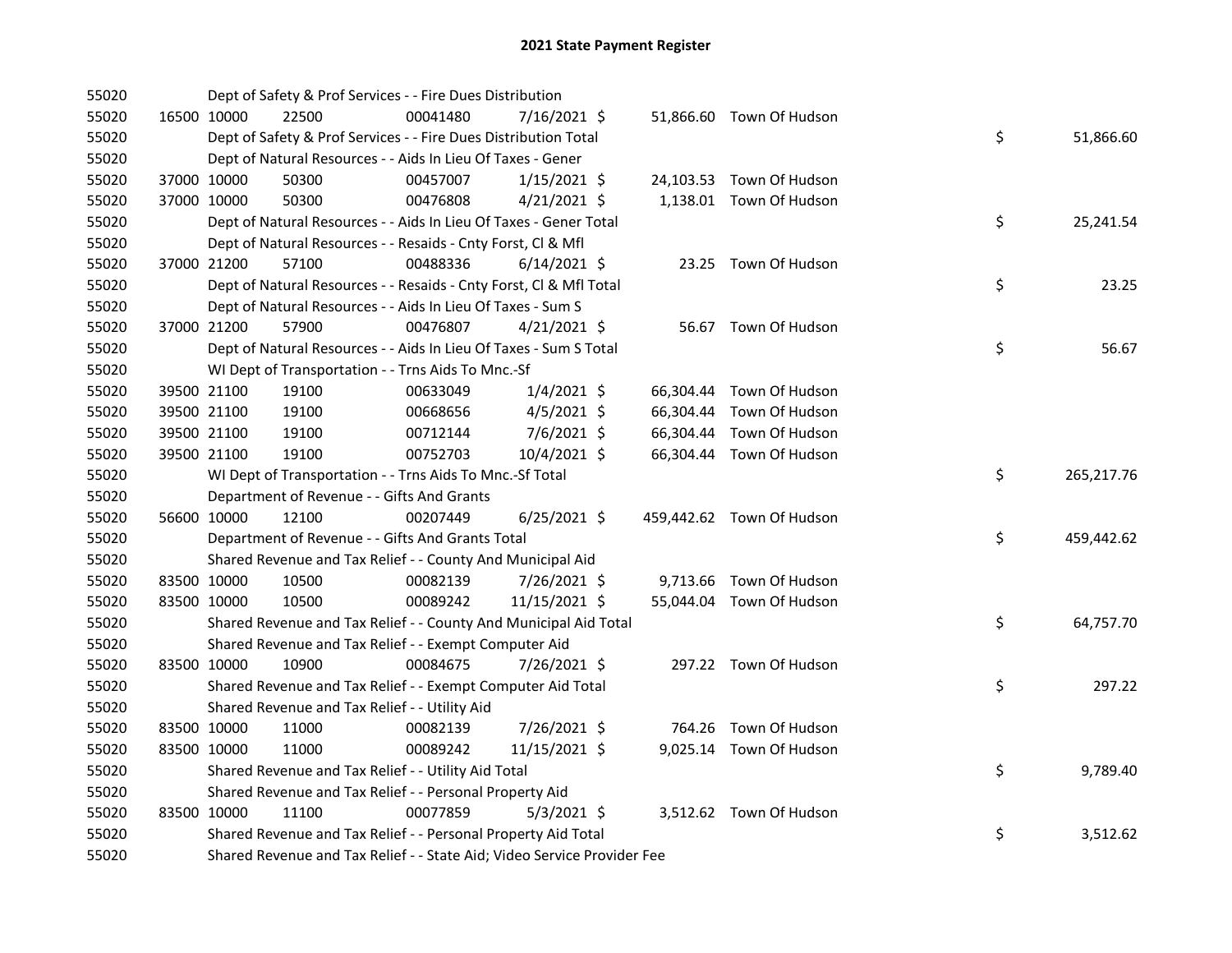| 55020       | 83500 10000 | 11200                                                         | 00083142 | 7/26/2021 \$                                                                  | 13.736.20 | Town Of Hudson        |            |
|-------------|-------------|---------------------------------------------------------------|----------|-------------------------------------------------------------------------------|-----------|-----------------------|------------|
| 55020       |             |                                                               |          | Shared Revenue and Tax Relief - - State Aid; Video Service Provider Fee Total |           |                       | 13.736.20  |
| 55020       |             | Shared Revenue and Tax Relief - - Payments For Municipal Svcs |          |                                                                               |           |                       |            |
| 55020       | 83500 10000 | 50100                                                         | 00073761 | $2/1/2021$ \$                                                                 |           | 385.13 Town Of Hudson |            |
| 55020       |             |                                                               |          | Shared Revenue and Tax Relief - - Payments For Municipal Svcs Total           |           |                       | 385.13     |
| 55020 Total |             |                                                               |          |                                                                               |           |                       | 894.326.71 |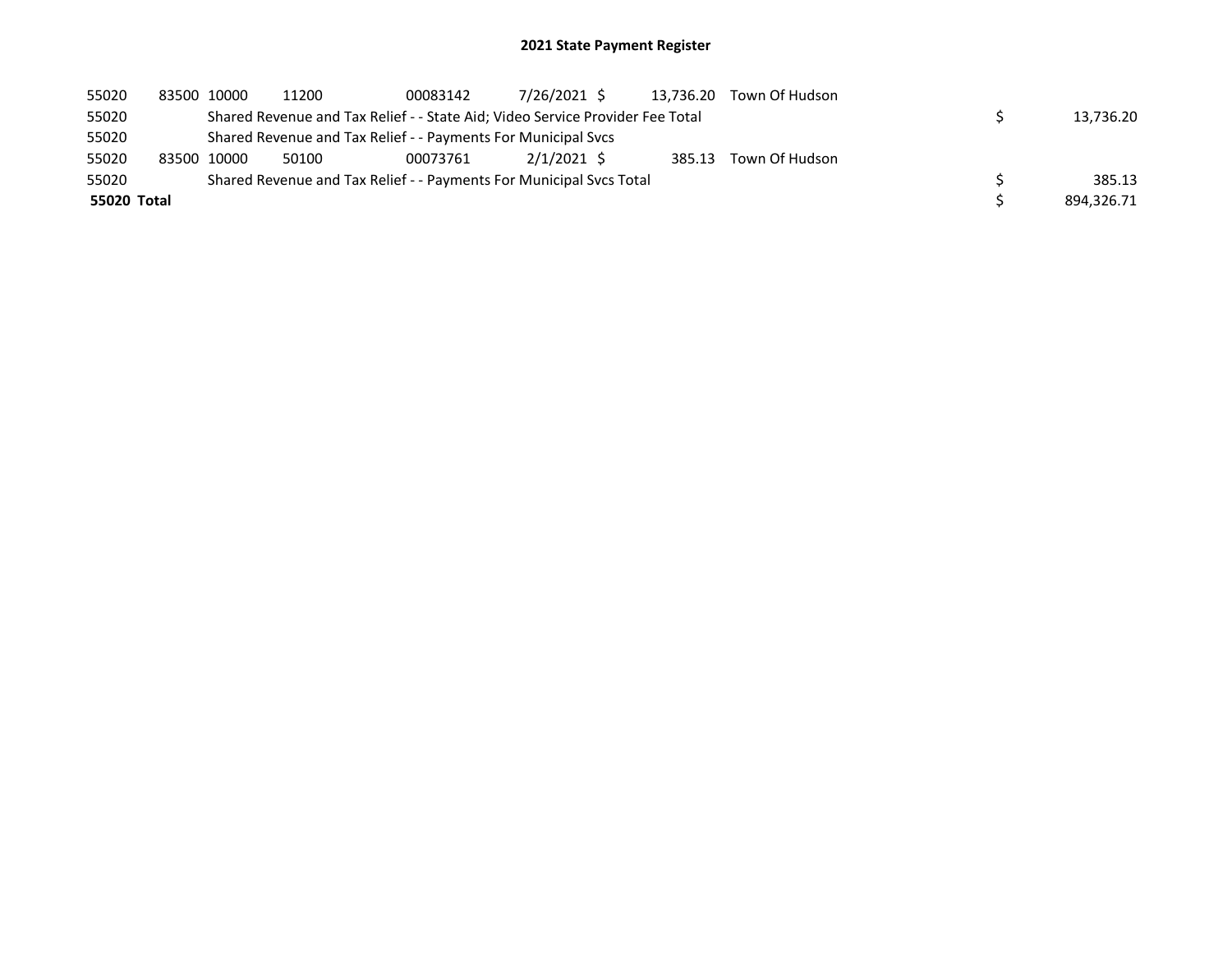| 55022 |             |             | Dept of Safety & Prof Services - - Fire Dues Distribution          |          |                |       |                                |    |            |
|-------|-------------|-------------|--------------------------------------------------------------------|----------|----------------|-------|--------------------------------|----|------------|
| 55022 |             | 16500 10000 | 22500                                                              | 00041481 | 7/16/2021 \$   |       | 9,920.87 Town Of Kinnickinnic  |    |            |
| 55022 |             |             | Dept of Safety & Prof Services - - Fire Dues Distribution Total    |          |                |       |                                | \$ | 9,920.87   |
| 55022 |             |             | Dept of Natural Resources - - Aids In Lieu Of Taxes - Gener        |          |                |       |                                |    |            |
| 55022 |             | 37000 10000 | 50300                                                              | 00456959 | $1/15/2021$ \$ |       | 39,195.42 Town Of Kinnickinnic |    |            |
| 55022 | 37000 10000 |             | 50300                                                              | 00456960 | $1/15/2021$ \$ | 30.05 | Town Of Kinnickinnic           |    |            |
| 55022 | 37000 10000 |             | 50300                                                              | 00475744 | $4/21/2021$ \$ |       | 180.30 Town Of Kinnickinnic    |    |            |
| 55022 |             |             | Dept of Natural Resources - - Aids In Lieu Of Taxes - Gener Total  |          |                |       |                                | \$ | 39,405.77  |
| 55022 |             |             | Dept of Natural Resources - - Seg Earned                           |          |                |       |                                |    |            |
| 55022 |             | 37000 21200 | 100SE                                                              | 00474031 | $4/15/2021$ \$ |       | 693.21 Town Of Kinnickinnic    |    |            |
| 55022 |             | 37000 21200 | 100SE                                                              | 00514591 | 10/12/2021 \$  |       | 997.94 Town Of Kinnickinnic    |    |            |
| 55022 |             |             | Dept of Natural Resources - - Seg Earned Total                     |          |                |       |                                | \$ | 1,691.15   |
| 55022 |             |             | Dept of Natural Resources - - Resaids - Cnty Forst, Cl & Mfl       |          |                |       |                                |    |            |
| 55022 |             | 37000 21200 | 57100                                                              | 00488337 | $6/14/2021$ \$ |       | 162.58 Town Of Kinnickinnic    |    |            |
| 55022 |             |             | Dept of Natural Resources - - Resaids - Cnty Forst, Cl & Mfl Total |          |                |       |                                | \$ | 162.58     |
| 55022 |             |             | Dept of Natural Resources - - Aids In Lieu Of Taxes - Sum S        |          |                |       |                                |    |            |
| 55022 |             | 37000 21200 | 57900                                                              | 00475745 | $4/21/2021$ \$ |       | 8.30 Town Of Kinnickinnic      |    |            |
| 55022 |             |             | Dept of Natural Resources - - Aids In Lieu Of Taxes - Sum S Total  |          |                |       |                                | \$ | 8.30       |
| 55022 |             |             | WI Dept of Transportation - - Disastr Damag Aid Sf                 |          |                |       |                                |    |            |
| 55022 |             | 39500 21100 | 17400                                                              | 00637303 | $1/7/2021$ \$  |       | 20,160.38 Town Of Kinnickinnic |    |            |
| 55022 |             |             | WI Dept of Transportation - - Disastr Damag Aid Sf Total           |          |                |       |                                | \$ | 20,160.38  |
| 55022 |             |             | WI Dept of Transportation - - Trns Aids To Mnc.-Sf                 |          |                |       |                                |    |            |
| 55022 |             | 39500 21100 | 19100                                                              | 00633050 | $1/4/2021$ \$  |       | 28,704.33 Town Of Kinnickinnic |    |            |
| 55022 |             | 39500 21100 | 19100                                                              | 00668657 | $4/5/2021$ \$  |       | 28,704.33 Town Of Kinnickinnic |    |            |
| 55022 |             | 39500 21100 | 19100                                                              | 00712145 | 7/6/2021 \$    |       | 28,704.33 Town Of Kinnickinnic |    |            |
| 55022 | 39500 21100 |             | 19100                                                              | 00752704 | 10/4/2021 \$   |       | 28,704.33 Town Of Kinnickinnic |    |            |
| 55022 |             |             | WI Dept of Transportation - - Trns Aids To Mnc.-Sf Total           |          |                |       |                                | \$ | 114,817.32 |
| 55022 |             |             | WI Dept of Transportation - - Hwy Mgmt & Opers Sf                  |          |                |       |                                |    |            |
| 55022 |             | 39500 21100 | 36500                                                              | 00733284 | $9/8/2021$ \$  |       | 500.00 Town Of Kinnickinnic    |    |            |
| 55022 |             |             | WI Dept of Transportation - - Hwy Mgmt & Opers Sf Total            |          |                |       |                                | \$ | 500.00     |
| 55022 |             |             | Department of Revenue - - Gifts And Grants                         |          |                |       |                                |    |            |
| 55022 |             | 56600 10000 | 12100                                                              | 00207450 | $6/25/2021$ \$ |       | 94,777.38 Town Of Kinnickinnic |    |            |
| 55022 |             |             | Department of Revenue - - Gifts And Grants Total                   |          |                |       |                                | \$ | 94,777.38  |
| 55022 |             |             | Shared Revenue and Tax Relief - - County And Municipal Aid         |          |                |       |                                |    |            |
| 55022 |             | 83500 10000 | 10500                                                              | 00082140 | 7/26/2021 \$   |       | 2,490.52 Town Of Kinnickinnic  |    |            |
| 55022 | 83500 10000 |             | 10500                                                              | 00089243 | 11/15/2021 \$  |       | 14,112.96 Town Of Kinnickinnic |    |            |
| 55022 |             |             | Shared Revenue and Tax Relief - - County And Municipal Aid Total   |          |                |       |                                | \$ | 16,603.48  |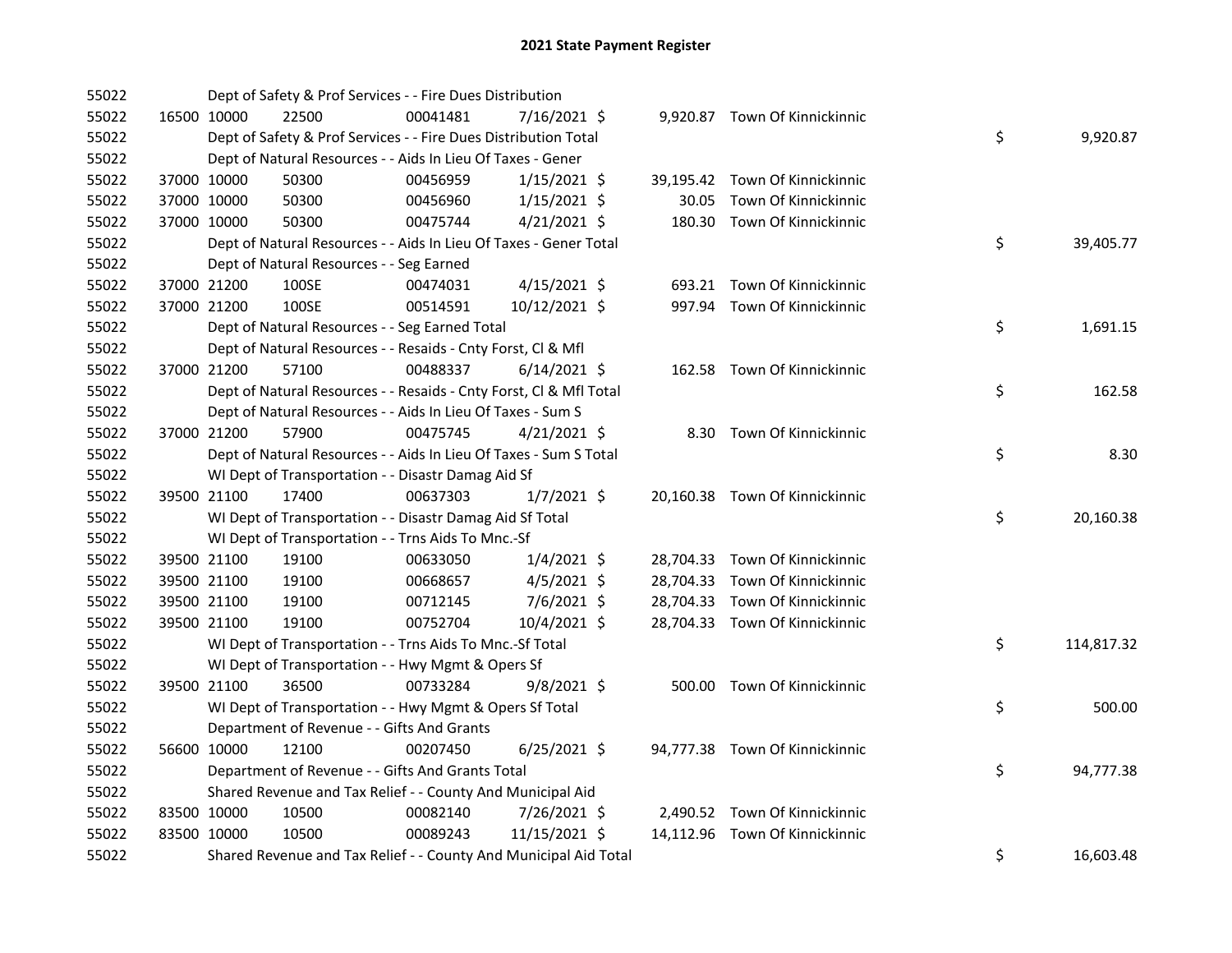| 55022       |             |       | Shared Revenue and Tax Relief - - Exempt Computer Aid         |               |        |                           |            |
|-------------|-------------|-------|---------------------------------------------------------------|---------------|--------|---------------------------|------------|
| 55022       | 83500 10000 | 10900 | 00084676                                                      | 7/26/2021 \$  |        | 4.16 Town Of Kinnickinnic |            |
| 55022       |             |       | Shared Revenue and Tax Relief - - Exempt Computer Aid Total   |               |        |                           | 4.16       |
| 55022       |             |       | Shared Revenue and Tax Relief - - Utility Aid                 |               |        |                           |            |
| 55022       | 83500 10000 | 11000 | 00082140                                                      | 7/26/2021 \$  | 129.90 | Town Of Kinnickinnic      |            |
| 55022       | 83500 10000 | 11000 | 00089243                                                      | 11/15/2021 \$ | 770.67 | Town Of Kinnickinnic      |            |
| 55022       |             |       | Shared Revenue and Tax Relief - - Utility Aid Total           |               |        |                           | 900.57     |
| 55022       |             |       | Shared Revenue and Tax Relief - - Personal Property Aid       |               |        |                           |            |
| 55022       | 83500 10000 | 11100 | 00077860                                                      | $5/3/2021$ \$ | 103.76 | Town Of Kinnickinnic      |            |
| 55022       |             |       | Shared Revenue and Tax Relief - - Personal Property Aid Total |               |        |                           | 103.76     |
| 55022 Total |             |       |                                                               |               |        |                           | 299,055.72 |

| 4.16 Town Of Kinnickinnic   |                  |
|-----------------------------|------------------|
|                             | \$<br>4.16       |
| 129.90 Town Of Kinnickinnic |                  |
| 770.67 Town Of Kinnickinnic |                  |
|                             | \$<br>900.57     |
|                             |                  |
| 103.76 Town Of Kinnickinnic |                  |
|                             | \$<br>103.76     |
|                             | \$<br>299,055.72 |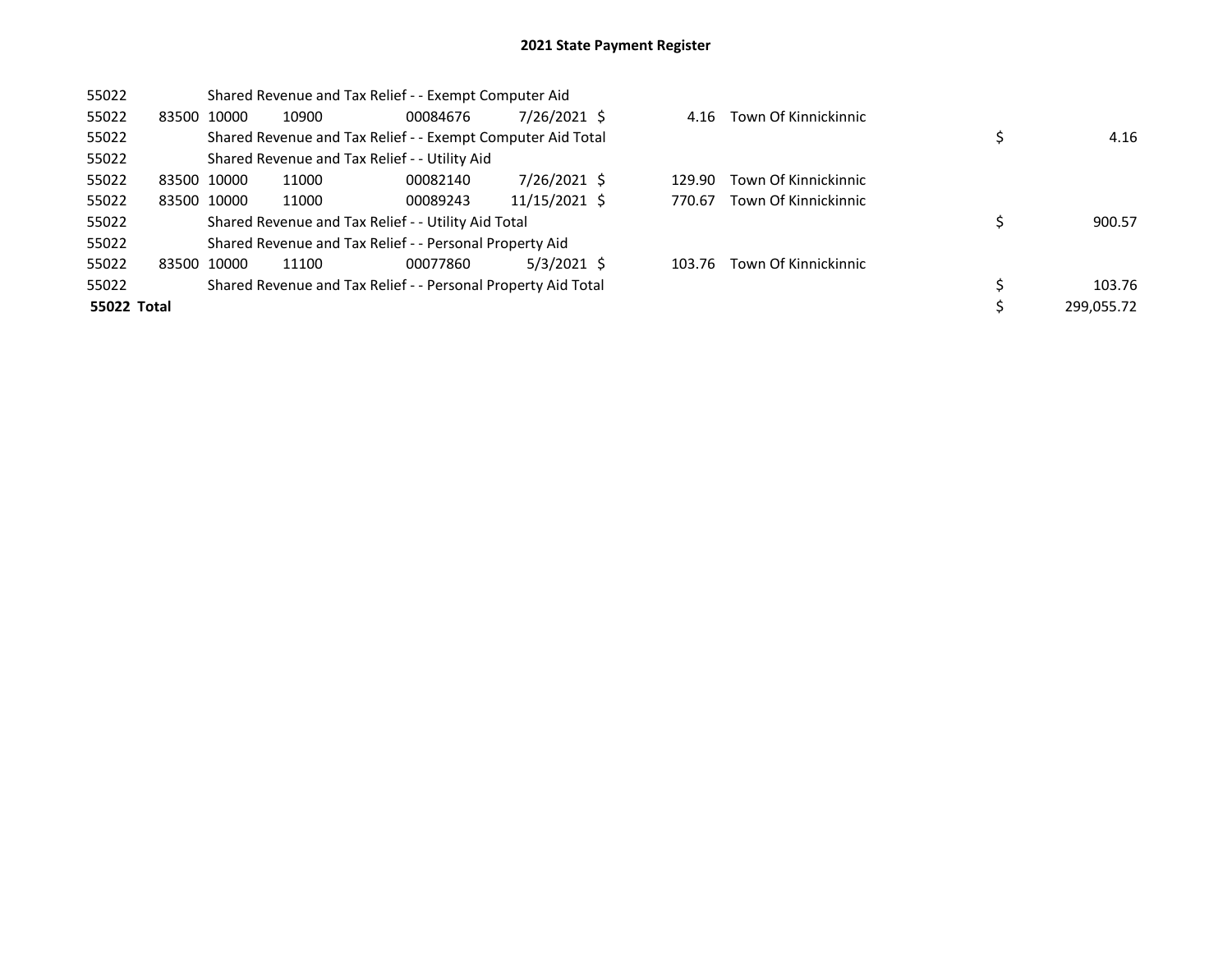| 55024       |             | Dept of Safety & Prof Services - - Fire Dues Distribution          |          |                |           |                                   |                 |
|-------------|-------------|--------------------------------------------------------------------|----------|----------------|-----------|-----------------------------------|-----------------|
| 55024       | 16500 10000 | 22500                                                              | 00041483 | 7/16/2021 \$   |           | 2,679.51 Town Of Pleasant Valley  |                 |
| 55024       |             | Dept of Safety & Prof Services - - Fire Dues Distribution Total    |          |                |           |                                   | \$<br>2,679.51  |
| 55024       |             | Dept of Natural Resources - - Aids In Lieu Of Taxes - Gener        |          |                |           |                                   |                 |
| 55024       | 37000 10000 | 50300                                                              | 00456936 | $1/15/2021$ \$ |           | 2,713.67 Town Of Pleasant Valley  |                 |
| 55024       |             | Dept of Natural Resources - - Aids In Lieu Of Taxes - Gener Total  |          |                |           |                                   | \$<br>2,713.67  |
| 55024       |             | Dept of Natural Resources - - Resaids - Cnty Forst, Cl & Mfl       |          |                |           |                                   |                 |
| 55024       | 37000 21200 | 57100                                                              | 00488338 | $6/14/2021$ \$ | 28.20     | Town Of Pleasant Valley           |                 |
| 55024       |             | Dept of Natural Resources - - Resaids - Cnty Forst, Cl & Mfl Total |          |                |           |                                   | \$<br>28.20     |
| 55024       |             | WI Dept of Transportation - - Trns Aids To Mnc.-Sf                 |          |                |           |                                   |                 |
| 55024       | 39500 21100 | 19100                                                              | 00633051 | $1/4/2021$ \$  |           | 12,778.65 Town Of Pleasant Valley |                 |
| 55024       | 39500 21100 | 19100                                                              | 00668658 | $4/5/2021$ \$  | 12,778.65 | Town Of Pleasant Valley           |                 |
| 55024       | 39500 21100 | 19100                                                              | 00712146 | $7/6/2021$ \$  | 12,778.65 | Town Of Pleasant Valley           |                 |
| 55024       | 39500 21100 | 19100                                                              | 00752705 | 10/4/2021 \$   |           | 12,778.65 Town Of Pleasant Valley |                 |
| 55024       |             | WI Dept of Transportation - - Trns Aids To Mnc.-Sf Total           |          |                |           |                                   | \$<br>51,114.60 |
| 55024       |             | WI Dept of Transportation - - Hwy Mgmt & Opers Sf                  |          |                |           |                                   |                 |
| 55024       | 39500 21100 | 36500                                                              | 00767094 | 11/26/2021 \$  |           | 500.00 Town Of Pleasant Valley    |                 |
| 55024       |             | WI Dept of Transportation - - Hwy Mgmt & Opers Sf Total            |          |                |           |                                   | \$<br>500.00    |
| 55024       |             | Department of Revenue - - Gifts And Grants                         |          |                |           |                                   |                 |
| 55024       | 56600 10000 | 12100                                                              | 00207451 | $6/25/2021$ \$ |           | 29,202.53 Town Of Pleasant Valley |                 |
| 55024       |             | Department of Revenue - - Gifts And Grants Total                   |          |                |           |                                   | \$<br>29,202.53 |
| 55024       |             | Shared Revenue and Tax Relief - - County And Municipal Aid         |          |                |           |                                   |                 |
| 55024       | 83500 10000 | 10500                                                              | 00082141 | 7/26/2021 \$   | 1,950.88  | Town Of Pleasant Valley           |                 |
| 55024       | 83500 10000 | 10500                                                              | 00089244 | 11/15/2021 \$  |           | 11,054.96 Town Of Pleasant Valley |                 |
| 55024       |             | Shared Revenue and Tax Relief - - County And Municipal Aid Total   |          |                |           |                                   | \$<br>13,005.84 |
| 55024       |             | Shared Revenue and Tax Relief - - Exempt Computer Aid              |          |                |           |                                   |                 |
| 55024       | 83500 10000 | 10900                                                              | 00084677 | 7/26/2021 \$   | 1.03      | Town Of Pleasant Valley           |                 |
| 55024       |             | Shared Revenue and Tax Relief - - Exempt Computer Aid Total        |          |                |           |                                   | \$<br>1.03      |
| 55024 Total |             |                                                                    |          |                |           |                                   | \$<br>99,245.38 |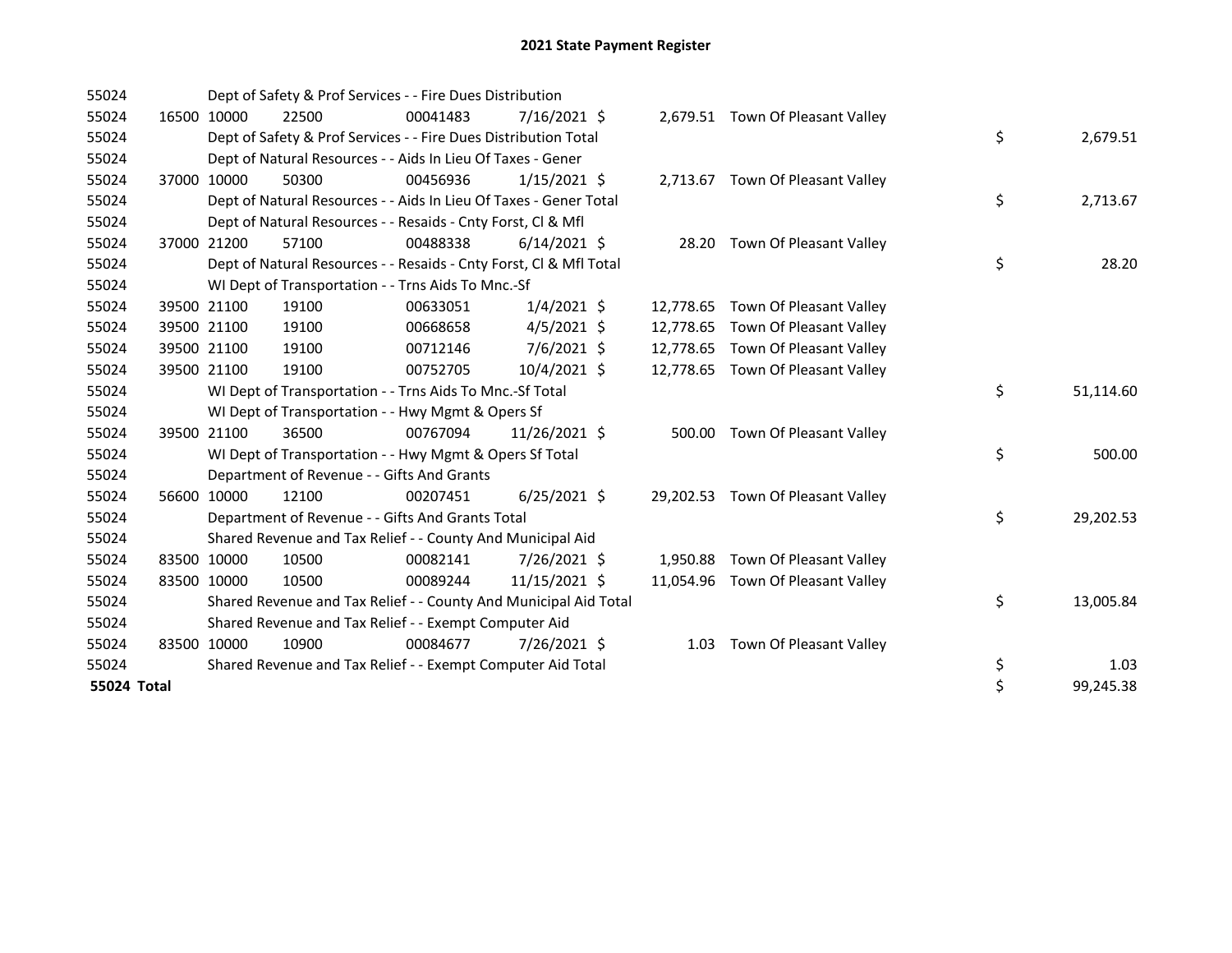| 55026       |             |             | Dept of Safety & Prof Services - - Fire Dues Distribution          |          |                |           |                              |    |            |
|-------------|-------------|-------------|--------------------------------------------------------------------|----------|----------------|-----------|------------------------------|----|------------|
| 55026       |             | 16500 10000 | 22500                                                              | 00041484 | 7/16/2021 \$   |           | 18,614.19 Richmond, Town of  |    |            |
| 55026       |             |             | Dept of Safety & Prof Services - - Fire Dues Distribution Total    |          |                |           |                              | \$ | 18,614.19  |
| 55026       |             |             | Dept of Natural Resources - - Aids In Lieu Of Taxes - Gener        |          |                |           |                              |    |            |
| 55026       |             | 37000 10000 | 50300                                                              | 00456993 | $1/15/2021$ \$ | 5,674.67  | Richmond, Town of            |    |            |
| 55026       |             | 37000 10000 | 50300                                                              | 00476642 | $4/21/2021$ \$ | 124.38    | Richmond, Town of            |    |            |
| 55026       |             |             | Dept of Natural Resources - - Aids In Lieu Of Taxes - Gener Total  |          |                |           |                              | \$ | 5,799.05   |
| 55026       |             |             | Dept of Natural Resources - - Resaids - Cnty Forst, Cl & Mfl       |          |                |           |                              |    |            |
| 55026       |             | 37000 21200 | 57100                                                              | 00488339 | $6/14/2021$ \$ |           | 23.50 Richmond, Town of      |    |            |
| 55026       |             |             | Dept of Natural Resources - - Resaids - Cnty Forst, Cl & Mfl Total |          |                |           |                              | \$ | 23.50      |
| 55026       |             |             | WI Dept of Transportation - - Trns Aids To Mnc.-Sf                 |          |                |           |                              |    |            |
| 55026       |             | 39500 21100 | 19100                                                              | 00633052 | $1/4/2021$ \$  |           | 44,110.98 Richmond, Town of  |    |            |
| 55026       |             | 39500 21100 | 19100                                                              | 00668659 | 4/5/2021 \$    | 44,110.98 | Richmond, Town of            |    |            |
| 55026       |             | 39500 21100 | 19100                                                              | 00712147 | 7/6/2021 \$    | 44,110.98 | Richmond, Town of            |    |            |
| 55026       |             | 39500 21100 | 19100                                                              | 00752706 | 10/4/2021 \$   |           | 44,110.98 Richmond, Town of  |    |            |
| 55026       |             |             | WI Dept of Transportation - - Trns Aids To Mnc.-Sf Total           |          |                |           |                              | \$ | 176,443.92 |
| 55026       |             |             | Department of Revenue - - Gifts And Grants                         |          |                |           |                              |    |            |
| 55026       | 56600 10000 |             | 12100                                                              | 00207452 | $6/25/2021$ \$ |           | 195,991.87 Richmond, Town of |    |            |
| 55026       |             |             | Department of Revenue - - Gifts And Grants Total                   |          |                |           |                              | \$ | 195,991.87 |
| 55026       |             |             | Shared Revenue and Tax Relief - - County And Municipal Aid         |          |                |           |                              |    |            |
| 55026       |             | 83500 10000 | 10500                                                              | 00082142 | 7/26/2021 \$   |           | 3,503.72 Richmond, Town of   |    |            |
| 55026       |             | 83500 10000 | 10500                                                              | 00089245 | 11/15/2021 \$  |           | 19,854.43 Richmond, Town of  |    |            |
| 55026       |             |             | Shared Revenue and Tax Relief - - County And Municipal Aid Total   |          |                |           |                              | \$ | 23,358.15  |
| 55026       |             |             | Shared Revenue and Tax Relief - - Exempt Computer Aid              |          |                |           |                              |    |            |
| 55026       |             | 83500 10000 | 10900                                                              | 00084678 | 7/26/2021 \$   |           | 71.70 Richmond, Town of      |    |            |
| 55026       |             |             | Shared Revenue and Tax Relief - - Exempt Computer Aid Total        |          |                |           |                              | \$ | 71.70      |
| 55026       |             |             | Shared Revenue and Tax Relief - - Utility Aid                      |          |                |           |                              |    |            |
| 55026       |             | 83500 10000 | 11000                                                              | 00082142 | 7/26/2021 \$   |           | 335.66 Richmond, Town of     |    |            |
| 55026       |             | 83500 10000 | 11000                                                              | 00089245 | 11/15/2021 \$  |           | 2,008.89 Richmond, Town of   |    |            |
| 55026       |             |             | Shared Revenue and Tax Relief - - Utility Aid Total                |          |                |           |                              | \$ | 2,344.55   |
| 55026       |             |             | Shared Revenue and Tax Relief - - Personal Property Aid            |          |                |           |                              |    |            |
| 55026       |             | 83500 10000 | 11100                                                              | 00077861 | $5/3/2021$ \$  |           | 554.42 Richmond, Town of     |    |            |
| 55026       |             |             | Shared Revenue and Tax Relief - - Personal Property Aid Total      |          |                |           |                              | \$ | 554.42     |
| 55026       |             |             | Shared Revenue and Tax Relief - - Lottery & Gaming Credit          |          |                |           |                              |    |            |
| 55026       |             | 83500 52100 | 36300                                                              | 00074381 | $3/22/2021$ \$ |           | 1,998.60 Richmond, Town of   |    |            |
| 55026       |             |             | Shared Revenue and Tax Relief - - Lottery & Gaming Credit Total    |          |                |           |                              | \$ | 1,998.60   |
| 55026 Total |             |             |                                                                    |          |                |           |                              | \$ | 425,199.95 |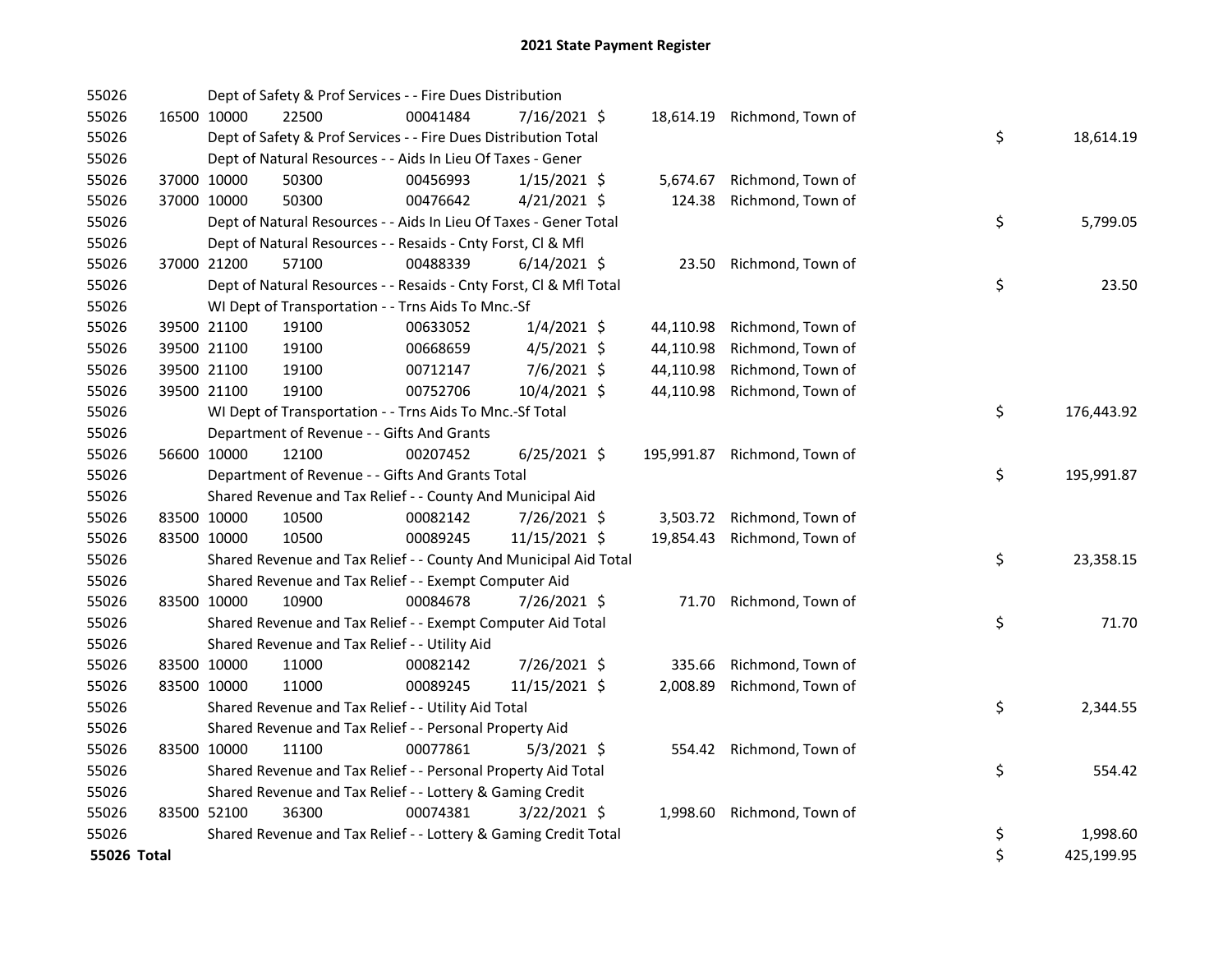| 55028       |             | Dept of Safety & Prof Services - - Fire Dues Distribution          |          |                |           |                               |    |            |
|-------------|-------------|--------------------------------------------------------------------|----------|----------------|-----------|-------------------------------|----|------------|
| 55028       | 16500 10000 | 22500                                                              | 00041486 | $7/16/2021$ \$ |           | 2,348.23 Rush River, Town of  |    |            |
| 55028       |             | Dept of Safety & Prof Services - - Fire Dues Distribution Total    |          |                |           |                               | \$ | 2,348.23   |
| 55028       |             | Dept of Natural Resources - - Aids In Lieu Of Taxes - Gener        |          |                |           |                               |    |            |
| 55028       | 37000 10000 | 50300                                                              | 00456965 | $1/15/2021$ \$ |           | 3,633.67 Rush River, Town of  |    |            |
| 55028       |             | Dept of Natural Resources - - Aids In Lieu Of Taxes - Gener Total  |          |                |           |                               | \$ | 3,633.67   |
| 55028       |             | Dept of Natural Resources - - Resaids - Cnty Forst, CI & Mfl       |          |                |           |                               |    |            |
| 55028       | 37000 21200 | 57100                                                              | 00488340 | $6/14/2021$ \$ | 73.40     | Rush River, Town of           |    |            |
| 55028       |             | Dept of Natural Resources - - Resaids - Cnty Forst, Cl & Mfl Total |          |                |           |                               | \$ | 73.40      |
| 55028       |             | WI Dept of Transportation - - Disastr Damag Aid Sf                 |          |                |           |                               |    |            |
| 55028       | 39500 21100 | 17400                                                              | 00637302 | $1/11/2021$ \$ |           | 18,081.42 Rush River, Town of |    |            |
| 55028       |             | WI Dept of Transportation - - Disastr Damag Aid Sf Total           |          |                |           |                               | \$ | 18,081.42  |
| 55028       |             | WI Dept of Transportation - - Trns Aids To Mnc.-Sf                 |          |                |           |                               |    |            |
| 55028       | 39500 21100 | 19100                                                              | 00633053 | $1/4/2021$ \$  | 13,974.39 | Rush River, Town of           |    |            |
| 55028       | 39500 21100 | 19100                                                              | 00668660 | $4/5/2021$ \$  | 13,974.39 | Rush River, Town of           |    |            |
| 55028       | 39500 21100 | 19100                                                              | 00712148 | 7/6/2021 \$    | 13,974.39 | Rush River, Town of           |    |            |
| 55028       | 39500 21100 | 19100                                                              | 00752707 | 10/4/2021 \$   | 13,974.39 | Rush River, Town of           |    |            |
| 55028       |             | WI Dept of Transportation - - Trns Aids To Mnc .- Sf Total         |          |                |           |                               | \$ | 55,897.56  |
| 55028       |             | Department of Revenue - - Gifts And Grants                         |          |                |           |                               |    |            |
| 55028       | 56600 10000 | 12100                                                              | 00207453 | $6/25/2021$ \$ |           | 26,847.48 Rush River, Town of |    |            |
| 55028       |             | Department of Revenue - - Gifts And Grants Total                   |          |                |           |                               | \$ | 26,847.48  |
| 55028       |             | Shared Revenue and Tax Relief - - County And Municipal Aid         |          |                |           |                               |    |            |
| 55028       | 83500 10000 | 10500                                                              | 00082143 | 7/26/2021 \$   |           | 1,790.52 Rush River, Town of  |    |            |
| 55028       | 83500 10000 | 10500                                                              | 00089246 | 11/15/2021 \$  |           | 10,146.28 Rush River, Town of |    |            |
| 55028       |             | Shared Revenue and Tax Relief - - County And Municipal Aid Total   |          |                |           |                               | \$ | 11,936.80  |
| 55028       |             | Shared Revenue and Tax Relief - - Exempt Computer Aid              |          |                |           |                               |    |            |
| 55028       | 83500 10000 | 10900                                                              | 00084679 | 7/26/2021 \$   | 3.11      | Rush River, Town of           |    |            |
| 55028       |             | Shared Revenue and Tax Relief - - Exempt Computer Aid Total        |          |                |           |                               | \$ | 3.11       |
| 55028       |             | Shared Revenue and Tax Relief - - Personal Property Aid            |          |                |           |                               |    |            |
| 55028       | 83500 10000 | 11100                                                              | 00077862 | $5/3/2021$ \$  |           | 527.39 Rush River, Town of    |    |            |
| 55028       |             | Shared Revenue and Tax Relief - - Personal Property Aid Total      |          |                |           |                               | \$ | 527.39     |
| 55028 Total |             |                                                                    |          |                |           |                               | \$ | 119,349.06 |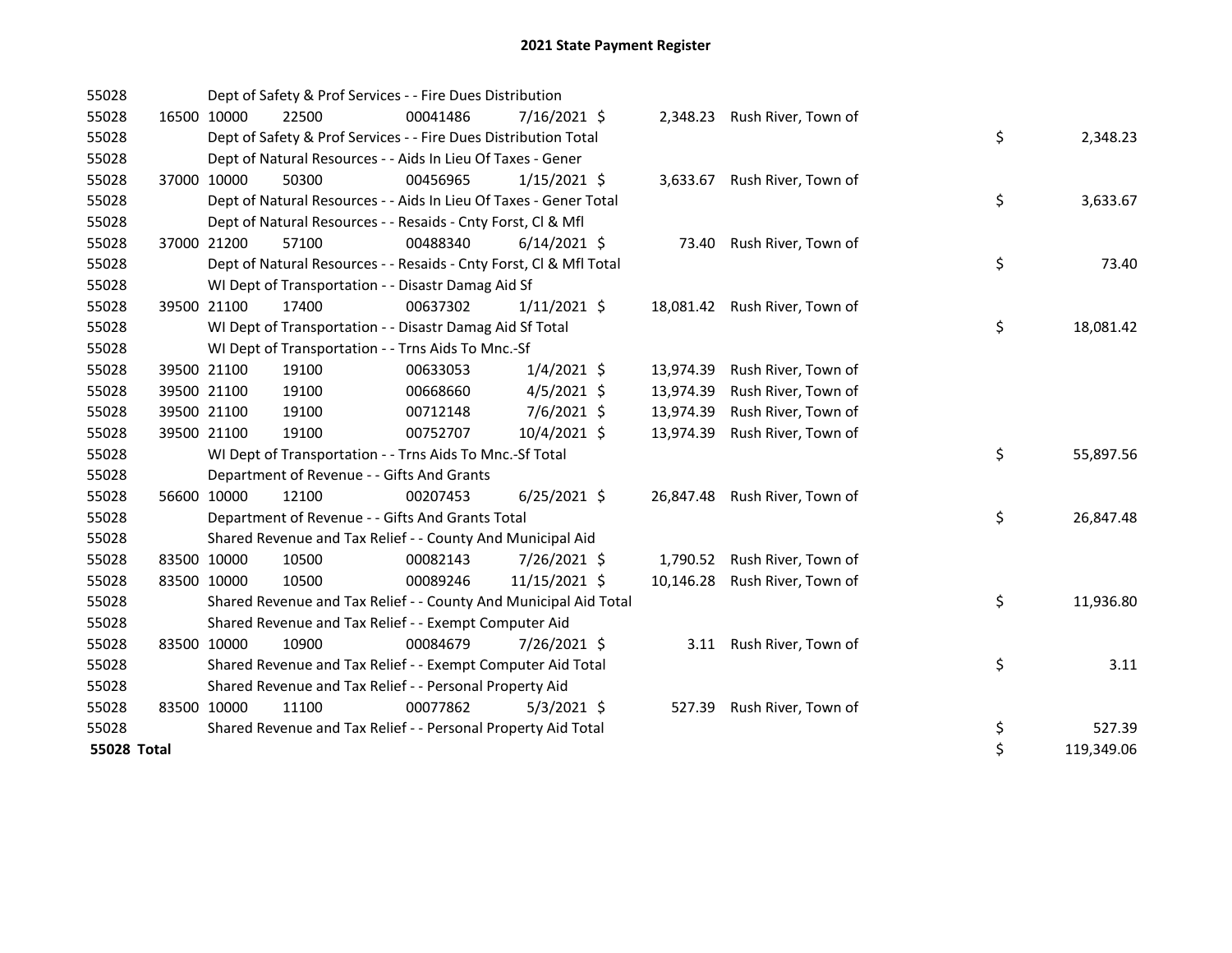| 55030 |             |             | Dept of Safety & Prof Services - - Fire Dues Distribution          |          |                |  |                                 |    |            |
|-------|-------------|-------------|--------------------------------------------------------------------|----------|----------------|--|---------------------------------|----|------------|
| 55030 |             | 16500 10000 | 22500                                                              | 00041487 | 7/15/2021 \$   |  | 25,739.77 Town Of Saint Joseph  |    |            |
| 55030 |             |             | Dept of Safety & Prof Services - - Fire Dues Distribution Total    |          |                |  |                                 | \$ | 25,739.77  |
| 55030 |             |             | Dept of Natural Resources - - Aids In Lieu Of Taxes - Gener        |          |                |  |                                 |    |            |
| 55030 |             | 37000 10000 | 50300                                                              | 00456945 | $1/14/2021$ \$ |  | 1,903.12 Town Of Saint Joseph   |    |            |
| 55030 |             | 37000 10000 | 50300                                                              | 00456946 | $1/14/2021$ \$ |  | 13,362.47 Town Of Saint Joseph  |    |            |
| 55030 | 37000 10000 |             | 50300                                                              | 00475591 | $4/21/2021$ \$ |  | 1,464.00 Town Of Saint Joseph   |    |            |
| 55030 |             |             | Dept of Natural Resources - - Aids In Lieu Of Taxes - Gener Total  |          |                |  |                                 | \$ | 16,729.59  |
| 55030 |             |             | Dept of Natural Resources - - Resaids - Cnty Forst, Cl & Mfl       |          |                |  |                                 |    |            |
| 55030 |             | 37000 21200 | 57100                                                              | 00488341 | $6/14/2021$ \$ |  | 74.06 Town Of Saint Joseph      |    |            |
| 55030 |             |             | Dept of Natural Resources - - Resaids - Cnty Forst, Cl & Mfl Total |          |                |  |                                 | \$ | 74.06      |
| 55030 |             |             | Dept of Natural Resources - - Aids In Lieu Of Taxes - Sum S        |          |                |  |                                 |    |            |
| 55030 |             | 37000 21200 | 57900                                                              | 00475590 | $4/21/2021$ \$ |  | 161.87 Town Of Saint Joseph     |    |            |
| 55030 |             |             | Dept of Natural Resources - - Aids In Lieu Of Taxes - Sum S Total  |          |                |  |                                 | \$ | 161.87     |
| 55030 |             |             | Dept of Natural Resources - - Rec & Resource Aids, Fed             |          |                |  |                                 |    |            |
| 55030 | 37000 21200 |             | 58300                                                              | 00478796 | $5/6/2021$ \$  |  | 2,314.21 Town Of Saint Joseph   |    |            |
| 55030 |             |             | Dept of Natural Resources - - Rec & Resource Aids, Fed Total       |          |                |  |                                 | \$ | 2,314.21   |
| 55030 |             |             | WI Dept of Transportation - - Trns Aids To Mnc.-Sf                 |          |                |  |                                 |    |            |
| 55030 |             | 39500 21100 | 19100                                                              | 00633054 | $1/4/2021$ \$  |  | 46,620.72 Town Of Saint Joseph  |    |            |
| 55030 |             | 39500 21100 | 19100                                                              | 00668661 | $4/5/2021$ \$  |  | 46,620.72 Town Of Saint Joseph  |    |            |
| 55030 |             | 39500 21100 | 19100                                                              | 00712149 | $7/6/2021$ \$  |  | 46,620.72 Town Of Saint Joseph  |    |            |
| 55030 |             | 39500 21100 | 19100                                                              | 00752708 | 10/4/2021 \$   |  | 46,620.72 Town Of Saint Joseph  |    |            |
| 55030 |             |             | WI Dept of Transportation - - Trns Aids To Mnc.-Sf Total           |          |                |  |                                 | \$ | 186,482.88 |
| 55030 |             |             | Department of Revenue - - Gifts And Grants                         |          |                |  |                                 |    |            |
| 55030 |             | 56600 10000 | 12100                                                              | 00207454 | $6/25/2021$ \$ |  | 216,611.57 Town Of Saint Joseph |    |            |
| 55030 |             |             | Department of Revenue - - Gifts And Grants Total                   |          |                |  |                                 | \$ | 216,611.57 |
| 55030 |             |             | Shared Revenue and Tax Relief - - County And Municipal Aid         |          |                |  |                                 |    |            |
| 55030 |             | 83500 10000 | 10500                                                              | 00082144 | 7/26/2021 \$   |  | 5,761.14 Town Of Saint Joseph   |    |            |
| 55030 |             | 83500 10000 | 10500                                                              | 00089247 | 11/15/2021 \$  |  | 32,646.47 Town Of Saint Joseph  |    |            |
| 55030 |             |             | Shared Revenue and Tax Relief - - County And Municipal Aid Total   |          |                |  |                                 | \$ | 38,407.61  |
| 55030 |             |             | Shared Revenue and Tax Relief - - Exempt Computer Aid              |          |                |  |                                 |    |            |
| 55030 |             | 83500 10000 | 10900                                                              | 00084680 | 7/26/2021 \$   |  | 186.03 Town Of Saint Joseph     |    |            |
| 55030 |             |             | Shared Revenue and Tax Relief - - Exempt Computer Aid Total        |          |                |  |                                 | \$ | 186.03     |
| 55030 |             |             | Shared Revenue and Tax Relief - - Utility Aid                      |          |                |  |                                 |    |            |
| 55030 |             | 83500 10000 | 11000                                                              | 00082144 | 7/26/2021 \$   |  | 14.96 Town Of Saint Joseph      |    |            |
| 55030 | 83500 10000 |             | 11000                                                              | 00089247 | 11/15/2021 \$  |  | 84.30 Town Of Saint Joseph      |    |            |
| 55030 |             |             | Shared Revenue and Tax Relief - - Utility Aid Total                |          |                |  |                                 | \$ | 99.26      |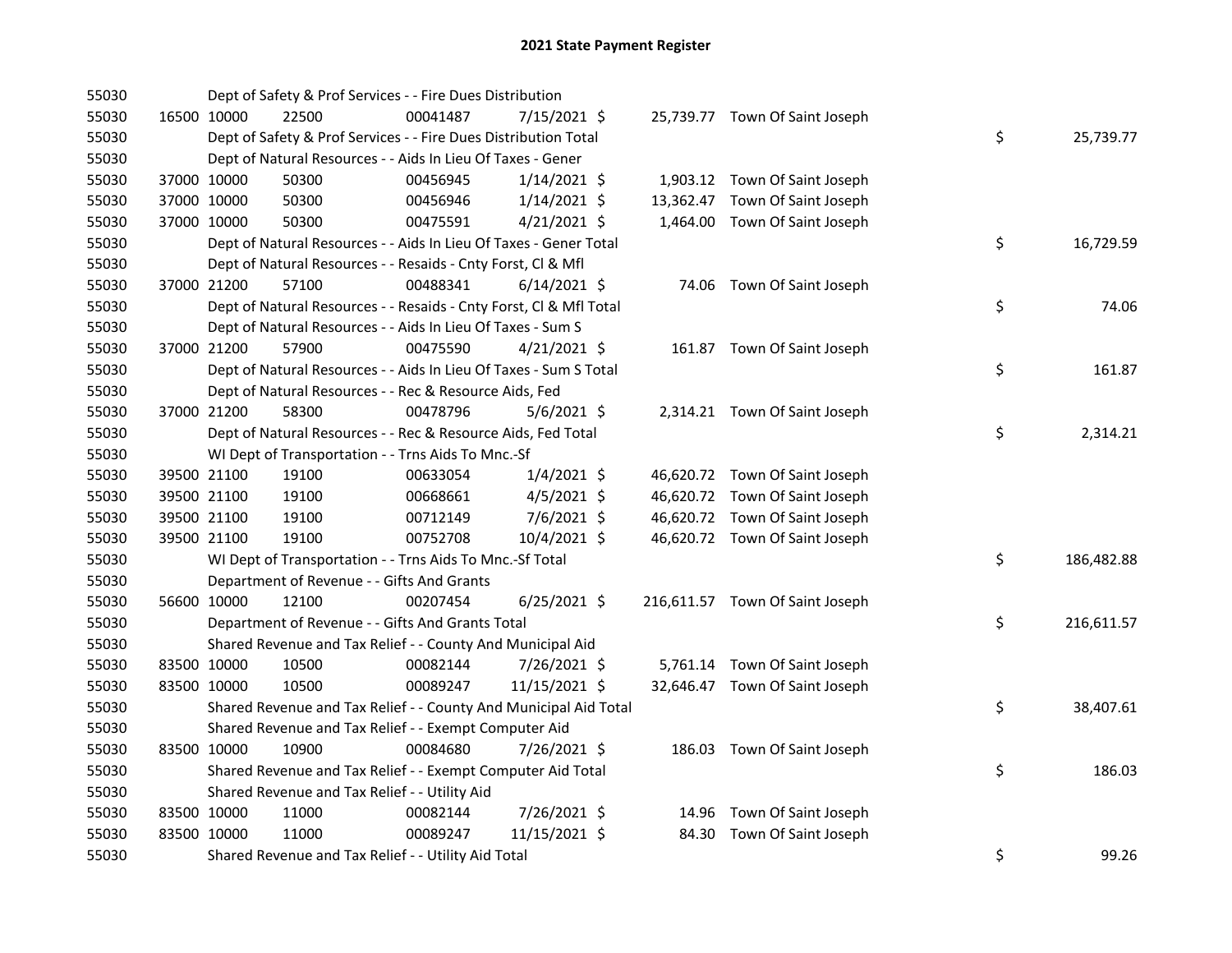| 55030       | Shared Revenue and Tax Relief - - Personal Property Aid         |                                                               |       |          |                |          |                      |  |            |
|-------------|-----------------------------------------------------------------|---------------------------------------------------------------|-------|----------|----------------|----------|----------------------|--|------------|
| 55030       | 83500 10000                                                     |                                                               | 11100 | 00077863 | $5/3/2021$ \$  | 1,355.58 | Town Of Saint Joseph |  |            |
| 55030       |                                                                 | Shared Revenue and Tax Relief - - Personal Property Aid Total |       |          |                |          |                      |  | 1,355.58   |
| 55030       |                                                                 | Shared Revenue and Tax Relief - - Lottery & Gaming Credit     |       |          |                |          |                      |  |            |
| 55030       | 83500 52100                                                     |                                                               | 36300 | 00074382 | $3/22/2021$ \$ | 5.805.34 | Town Of Saint Joseph |  |            |
| 55030       | Shared Revenue and Tax Relief - - Lottery & Gaming Credit Total |                                                               |       |          |                |          |                      |  | 5,805.34   |
| 55030 Total |                                                                 |                                                               |       |          |                |          |                      |  | 493,967.77 |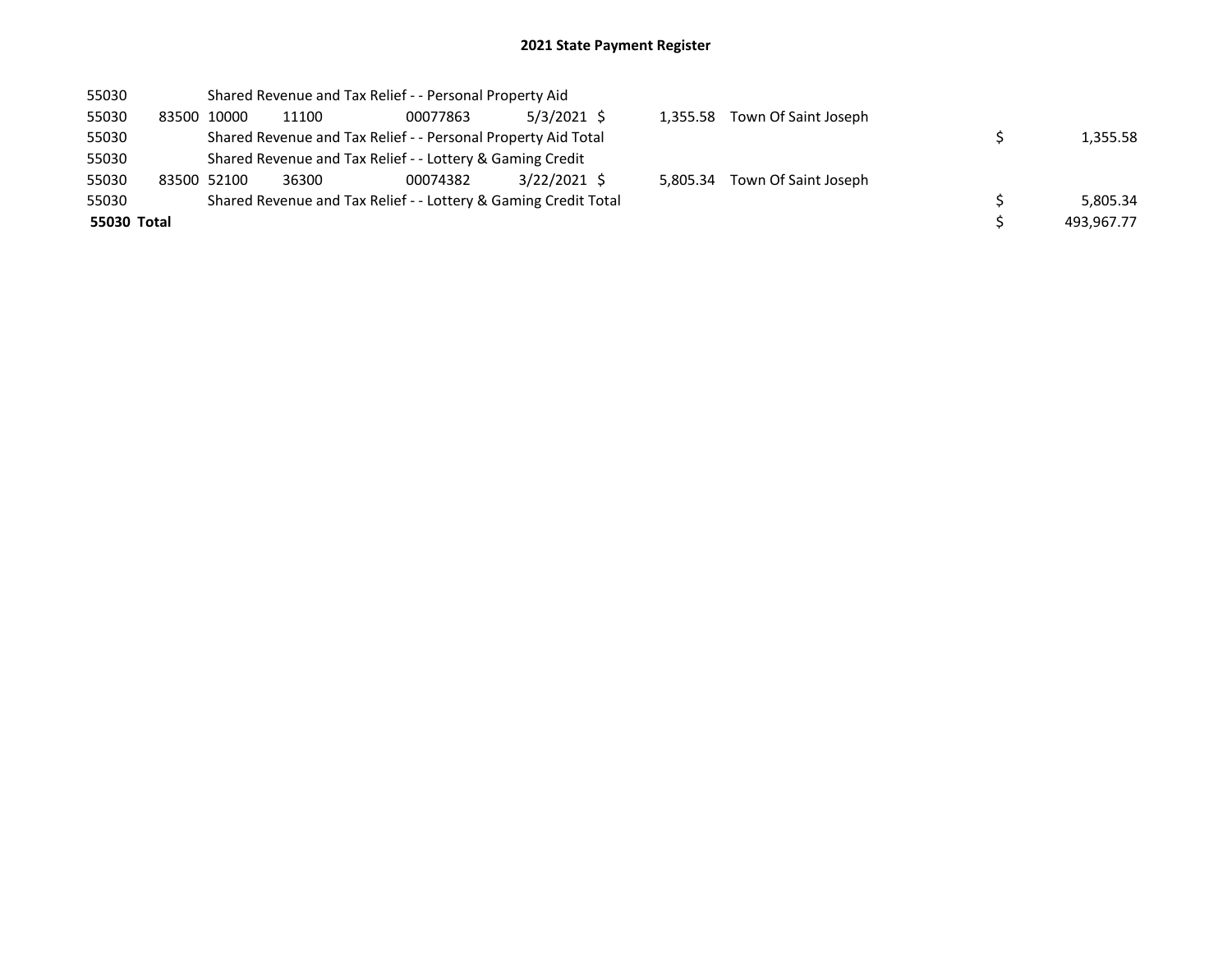| 55032 |             |             | Dept of Safety & Prof Services - - Fire Dues Distribution          |          |                |        |                             |    |            |
|-------|-------------|-------------|--------------------------------------------------------------------|----------|----------------|--------|-----------------------------|----|------------|
| 55032 |             | 16500 10000 | 22500                                                              | 00041488 | 7/16/2021 \$   |        | 22,960.64 Town Of Somerset  |    |            |
| 55032 |             |             | Dept of Safety & Prof Services - - Fire Dues Distribution Total    |          |                |        |                             | \$ | 22,960.64  |
| 55032 |             |             | Dept of Natural Resources - - Aids In Lieu Of Taxes - Gener        |          |                |        |                             |    |            |
| 55032 |             | 37000 10000 | 50300                                                              | 00457000 | $1/15/2021$ \$ |        | 7,739.63 Town Of Somerset   |    |            |
| 55032 |             | 37000 10000 | 50300                                                              | 00457001 | $1/15/2021$ \$ |        | 13,250.86 Town Of Somerset  |    |            |
| 55032 |             | 37000 10000 | 50300                                                              | 00476755 | 4/21/2021 \$   | 997.33 | Town Of Somerset            |    |            |
| 55032 | 37000 10000 |             | 50300                                                              | 00476756 | $4/21/2021$ \$ | 2.39   | Town Of Somerset            |    |            |
| 55032 |             |             | Dept of Natural Resources - - Aids In Lieu Of Taxes - Gener Total  |          |                |        |                             | \$ | 21,990.21  |
| 55032 |             |             | Dept of Natural Resources - - Resaids - Cnty Forst, Cl & Mfl       |          |                |        |                             |    |            |
| 55032 |             | 37000 21200 | 57100                                                              | 00488342 | $6/14/2021$ \$ |        | 231.08 Town Of Somerset     |    |            |
| 55032 |             |             | Dept of Natural Resources - - Resaids - Cnty Forst, Cl & Mfl Total |          |                |        |                             | \$ | 231.08     |
| 55032 |             |             | Dept of Natural Resources - - Aids In Lieu Of Taxes - Sum S        |          |                |        |                             |    |            |
| 55032 |             | 37000 21200 | 57900                                                              | 00476757 | $4/21/2021$ \$ |        | 473.34 Town Of Somerset     |    |            |
| 55032 |             |             | Dept of Natural Resources - - Aids In Lieu Of Taxes - Sum S Total  |          |                |        |                             | \$ | 473.34     |
| 55032 |             |             | WI Dept of Transportation - - Trns Aids To Mnc.-Sf                 |          |                |        |                             |    |            |
| 55032 |             | 39500 21100 | 19100                                                              | 00633055 | $1/4/2021$ \$  |        | 65,936.52 Town Of Somerset  |    |            |
| 55032 |             | 39500 21100 | 19100                                                              | 00668662 | $4/5/2021$ \$  |        | 65,936.52 Town Of Somerset  |    |            |
| 55032 |             | 39500 21100 | 19100                                                              | 00712150 | 7/6/2021 \$    |        | 65,936.52 Town Of Somerset  |    |            |
| 55032 |             | 39500 21100 | 19100                                                              | 00752709 | 10/4/2021 \$   |        | 65,936.52 Town Of Somerset  |    |            |
| 55032 |             |             | WI Dept of Transportation - - Trns Aids To Mnc.-Sf Total           |          |                |        |                             | \$ | 263,746.08 |
| 55032 |             |             | Department of Revenue - - Gifts And Grants                         |          |                |        |                             |    |            |
| 55032 |             | 56600 10000 | 12100                                                              | 00207455 | 6/25/2021 \$   |        | 228,543.79 Town Of Somerset |    |            |
| 55032 |             |             | Department of Revenue - - Gifts And Grants Total                   |          |                |        |                             | \$ | 228,543.79 |
| 55032 |             |             | Shared Revenue and Tax Relief - - County And Municipal Aid         |          |                |        |                             |    |            |
| 55032 |             | 83500 10000 | 10500                                                              | 00082145 | 7/26/2021 \$   |        | 4,405.79 Town Of Somerset   |    |            |
| 55032 |             | 83500 10000 | 10500                                                              | 00089248 | 11/15/2021 \$  |        | 24,966.17 Town Of Somerset  |    |            |
| 55032 |             |             | Shared Revenue and Tax Relief - - County And Municipal Aid Total   |          |                |        |                             | \$ | 29,371.96  |
| 55032 |             |             | Shared Revenue and Tax Relief - - Exempt Computer Aid              |          |                |        |                             |    |            |
| 55032 |             | 83500 10000 | 10900                                                              | 00084681 | 7/26/2021 \$   |        | 1,537.06 Town Of Somerset   |    |            |
| 55032 |             |             | Shared Revenue and Tax Relief - - Exempt Computer Aid Total        |          |                |        |                             | \$ | 1,537.06   |
| 55032 |             |             | Shared Revenue and Tax Relief - - Utility Aid                      |          |                |        |                             |    |            |
| 55032 |             | 83500 10000 | 11000                                                              | 00082145 | 7/26/2021 \$   |        | 751.83 Town Of Somerset     |    |            |
| 55032 |             | 83500 10000 | 11000                                                              | 00089248 | 11/15/2021 \$  |        | 4,315.60 Town Of Somerset   |    |            |
| 55032 |             |             | Shared Revenue and Tax Relief - - Utility Aid Total                |          |                |        |                             | \$ | 5,067.43   |
| 55032 |             |             | Shared Revenue and Tax Relief - - Personal Property Aid            |          |                |        |                             |    |            |
| 55032 |             | 83500 10000 | 11100                                                              | 00077864 | $5/3/2021$ \$  |        | 3,397.79 Town Of Somerset   |    |            |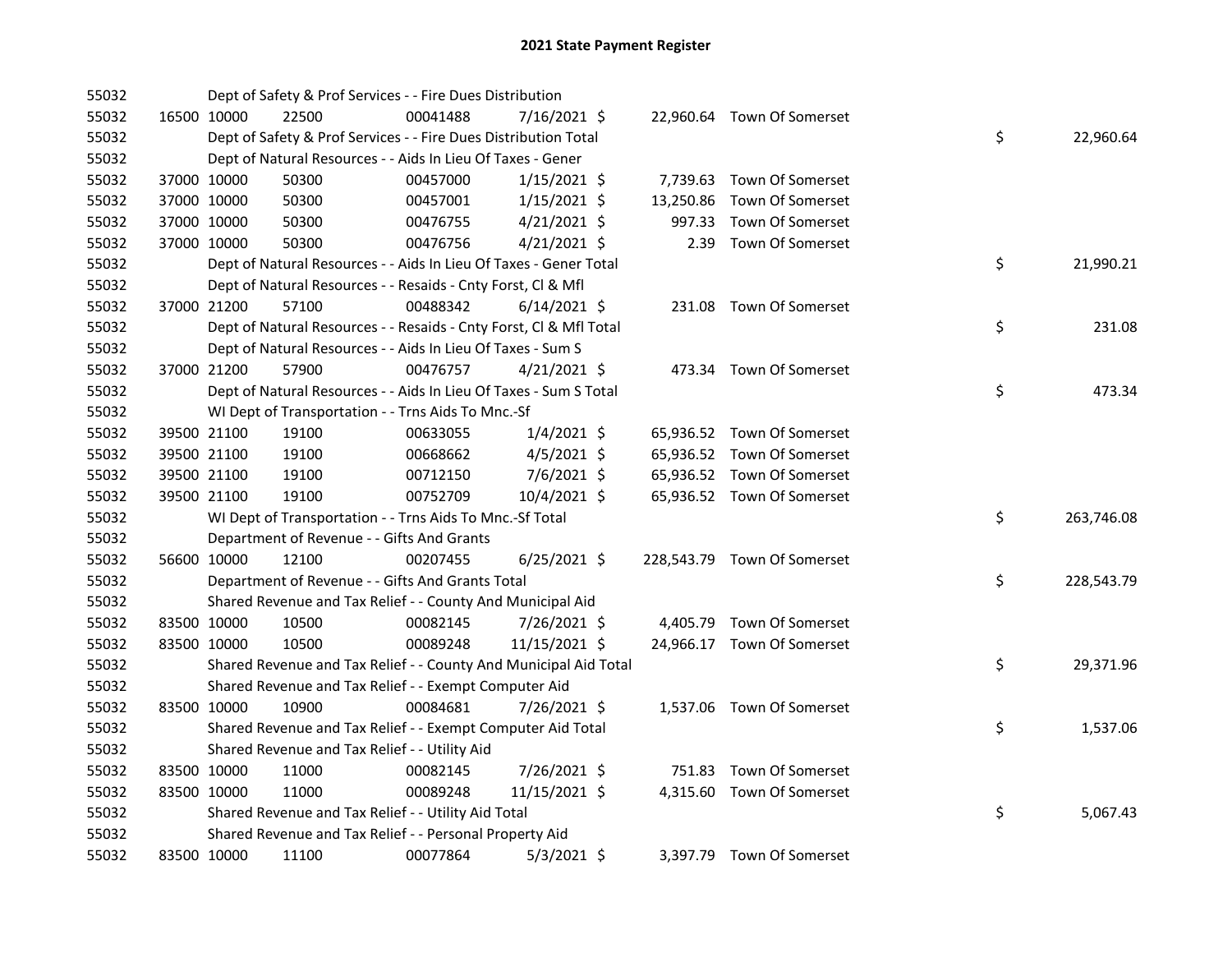## 2021 State Payment Register

| 55032       |             | Shared Revenue and Tax Relief - - Personal Property Aid Total | 3,397.79 |                                                                 |              |  |                           |            |
|-------------|-------------|---------------------------------------------------------------|----------|-----------------------------------------------------------------|--------------|--|---------------------------|------------|
| 55032       |             |                                                               |          |                                                                 |              |  |                           |            |
| 55032       | 83500 52100 |                                                               | 36300    | 00074383                                                        | 3/22/2021 \$ |  | 2,466.32 Town Of Somerset |            |
| 55032       |             |                                                               |          | Shared Revenue and Tax Relief - - Lottery & Gaming Credit Total |              |  |                           | 2.466.32   |
| 55032 Total |             |                                                               |          |                                                                 |              |  |                           | 579,785.70 |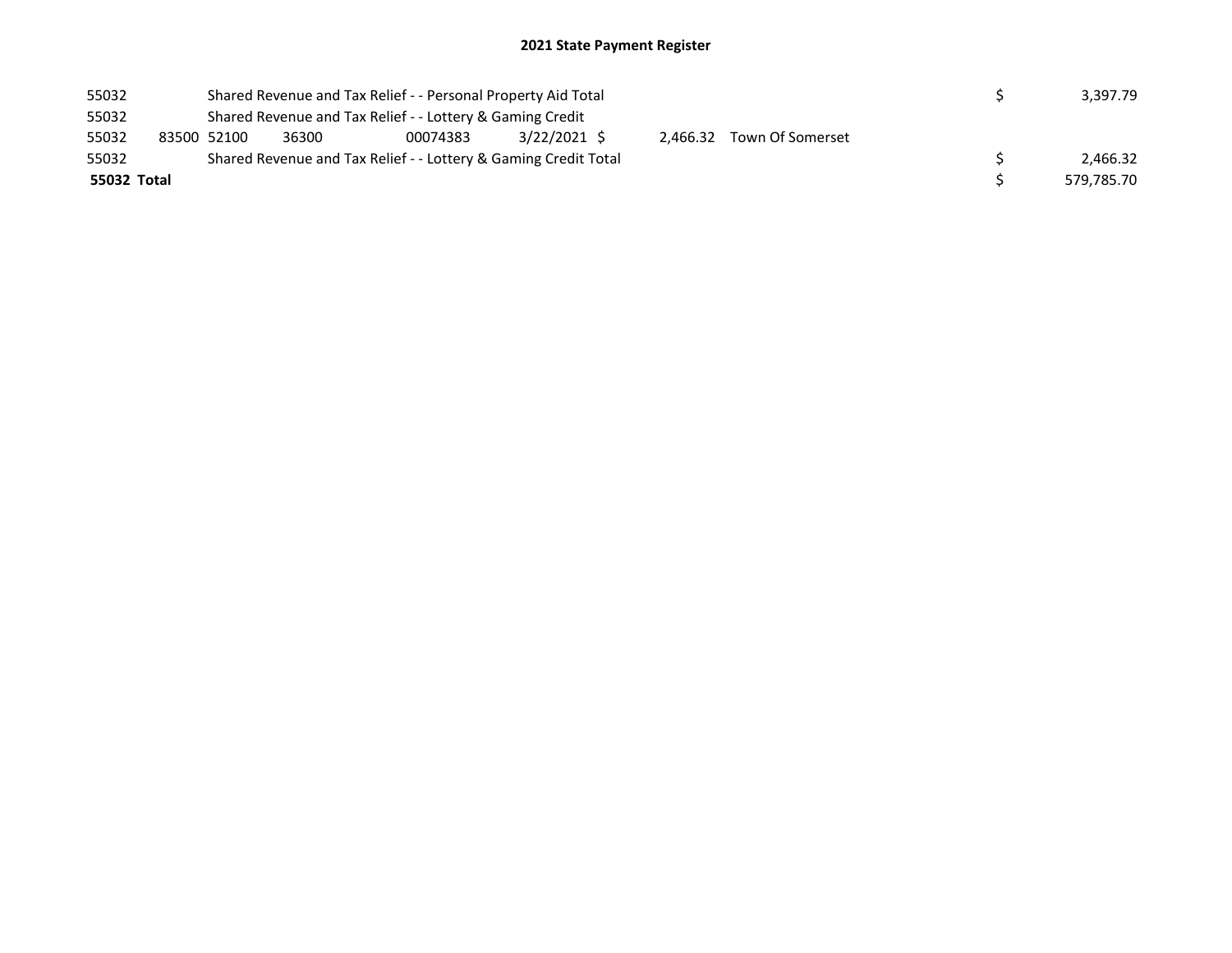| 55034       |             |             | Dept of Safety & Prof Services - - Fire Dues Distribution          |          |                |           |                               |                  |
|-------------|-------------|-------------|--------------------------------------------------------------------|----------|----------------|-----------|-------------------------------|------------------|
| 55034       |             | 16500 10000 | 22500                                                              | 00041490 | 7/16/2021 \$   |           | 3,168.77 Town Of Springfield  |                  |
| 55034       |             |             | Dept of Safety & Prof Services - - Fire Dues Distribution Total    |          |                |           |                               | \$<br>3,168.77   |
| 55034       |             |             | Dept of Natural Resources - - Seg Earned                           |          |                |           |                               |                  |
| 55034       |             | 37000 21200 | 100SE                                                              | 00474032 | $4/15/2021$ \$ |           | 1,367.94 Town Of Springfield  |                  |
| 55034       |             |             | Dept of Natural Resources - - Seg Earned Total                     |          |                |           |                               | \$<br>1,367.94   |
| 55034       |             |             | Dept of Natural Resources - - Resaids - Cnty Forst, Cl & Mfl       |          |                |           |                               |                  |
| 55034       |             | 37000 21200 | 57100                                                              | 00488343 | $6/14/2021$ \$ |           | 139.04 Town Of Springfield    |                  |
| 55034       |             |             | Dept of Natural Resources - - Resaids - Cnty Forst, Cl & Mfl Total |          |                |           |                               | \$<br>139.04     |
| 55034       |             |             | WI Dept of Transportation - - Trns Aids To Mnc.-Sf                 |          |                |           |                               |                  |
| 55034       |             | 39500 21100 | 19100                                                              | 00633056 | $1/4/2021$ \$  | 22,462.83 | Town Of Springfield           |                  |
| 55034       |             | 39500 21100 | 19100                                                              | 00668663 | $4/5/2021$ \$  | 22,462.83 | Town Of Springfield           |                  |
| 55034       |             | 39500 21100 | 19100                                                              | 00712151 | $7/6/2021$ \$  | 22,462.83 | Town Of Springfield           |                  |
| 55034       | 39500 21100 |             | 19100                                                              | 00752710 | 10/4/2021 \$   | 22,462.83 | Town Of Springfield           |                  |
| 55034       |             |             | WI Dept of Transportation - - Trns Aids To Mnc.-Sf Total           |          |                |           |                               | \$<br>89,851.32  |
| 55034       |             |             | Department of Revenue - - Gifts And Grants                         |          |                |           |                               |                  |
| 55034       |             | 56600 10000 | 12100                                                              | 00220298 | 11/22/2021 \$  |           | 51,863.27 Town Of Springfield |                  |
| 55034       |             |             | Department of Revenue - - Gifts And Grants Total                   |          |                |           |                               | \$<br>51,863.27  |
| 55034       |             |             | Shared Revenue and Tax Relief - - County And Municipal Aid         |          |                |           |                               |                  |
| 55034       | 83500 10000 |             | 10500                                                              | 00082146 | 7/26/2021 \$   | 6,458.94  | Town Of Springfield           |                  |
| 55034       | 83500 10000 |             | 10500                                                              | 00089249 | 11/15/2021 \$  | 36,600.65 | Town Of Springfield           |                  |
| 55034       |             |             | Shared Revenue and Tax Relief - - County And Municipal Aid Total   |          |                |           |                               | \$<br>43,059.59  |
| 55034       |             |             | Shared Revenue and Tax Relief - - Exempt Computer Aid              |          |                |           |                               |                  |
| 55034       | 83500 10000 |             | 10900                                                              | 00084682 | 7/26/2021 \$   | 3.11      | Town Of Springfield           |                  |
| 55034       |             |             | Shared Revenue and Tax Relief - - Exempt Computer Aid Total        |          |                |           |                               | \$<br>3.11       |
| 55034       |             |             | Shared Revenue and Tax Relief - - Personal Property Aid            |          |                |           |                               |                  |
| 55034       | 83500 10000 |             | 11100                                                              | 00077865 | $5/3/2021$ \$  |           | 172.22 Town Of Springfield    |                  |
| 55034       |             |             | Shared Revenue and Tax Relief - - Personal Property Aid Total      |          |                |           |                               | \$<br>172.22     |
| 55034 Total |             |             |                                                                    |          |                |           |                               | \$<br>189,625.26 |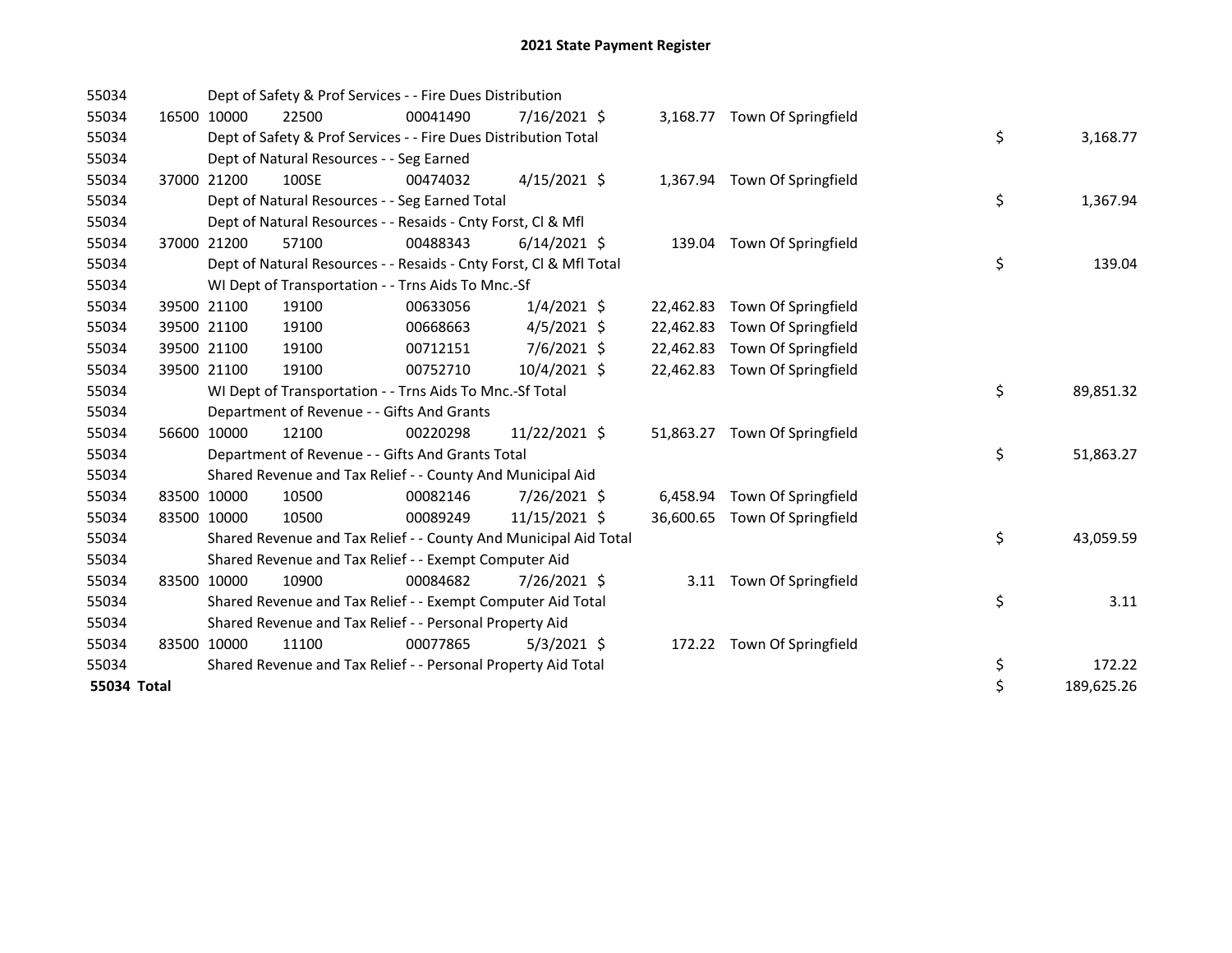| 55036 |             |             | Dept of Safety & Prof Services - - Fire Dues Distribution          |          |                |  |                           |    |            |
|-------|-------------|-------------|--------------------------------------------------------------------|----------|----------------|--|---------------------------|----|------------|
| 55036 |             | 16500 10000 | 22500                                                              | 00041491 | 7/16/2021 \$   |  | 3,890.71 Town Of Stanton  |    |            |
| 55036 |             |             | Dept of Safety & Prof Services - - Fire Dues Distribution Total    |          |                |  |                           | \$ | 3,890.71   |
| 55036 |             |             | Dept of Natural Resources - - Aids In Lieu Of Taxes - Gener        |          |                |  |                           |    |            |
| 55036 |             | 37000 10000 | 50300                                                              | 00456958 | $1/15/2021$ \$ |  | 9,342.02 Town Of Stanton  |    |            |
| 55036 | 37000 10000 |             | 50300                                                              | 00475729 | $4/21/2021$ \$ |  | 199.06 Town Of Stanton    |    |            |
| 55036 |             |             | Dept of Natural Resources - - Aids In Lieu Of Taxes - Gener Total  |          |                |  |                           | \$ | 9,541.08   |
| 55036 |             |             | Dept of Natural Resources - - Resaids - Cnty Forst, Cl & Mfl       |          |                |  |                           |    |            |
| 55036 |             | 37000 21200 | 57100                                                              | 00488344 | $6/14/2021$ \$ |  | 112.04 Town Of Stanton    |    |            |
| 55036 |             |             | Dept of Natural Resources - - Resaids - Cnty Forst, Cl & Mfl Total |          |                |  |                           | \$ | 112.04     |
| 55036 |             |             | WI Dept of Transportation - - Trns Aids To Mnc.-Sf                 |          |                |  |                           |    |            |
| 55036 |             | 39500 21100 | 19100                                                              | 00633057 | $1/4/2021$ \$  |  | 27,988.20 Town Of Stanton |    |            |
| 55036 |             | 39500 21100 | 19100                                                              | 00668664 | $4/5/2021$ \$  |  | 27,988.20 Town Of Stanton |    |            |
| 55036 |             | 39500 21100 | 19100                                                              | 00712152 | $7/6/2021$ \$  |  | 27,988.20 Town Of Stanton |    |            |
| 55036 | 39500 21100 |             | 19100                                                              | 00752711 | 10/4/2021 \$   |  | 27,988.20 Town Of Stanton |    |            |
| 55036 |             |             | WI Dept of Transportation - - Trns Aids To Mnc.-Sf Total           |          |                |  |                           | \$ | 111,952.80 |
| 55036 |             |             | WI Dept of Transportation - - Loc Rd Imp Prg St Fd                 |          |                |  |                           |    |            |
| 55036 |             | 39500 21100 | 27800                                                              | 00681695 | 4/20/2021 \$   |  | 7,564.12 Town Of Stanton  |    |            |
| 55036 |             |             | WI Dept of Transportation - - Loc Rd Imp Prg St Fd Total           |          |                |  |                           | \$ | 7,564.12   |
| 55036 |             |             | Department of Revenue - - Gifts And Grants                         |          |                |  |                           |    |            |
| 55036 |             | 56600 10000 | 12100                                                              | 00207456 | $6/25/2021$ \$ |  | 47,205.52 Town Of Stanton |    |            |
| 55036 |             |             | Department of Revenue - - Gifts And Grants Total                   |          |                |  |                           | \$ | 47,205.52  |
| 55036 |             |             | Shared Revenue and Tax Relief - - County And Municipal Aid         |          |                |  |                           |    |            |
| 55036 | 83500 10000 |             | 10500                                                              | 00082147 | 7/26/2021 \$   |  | 4,814.91 Town Of Stanton  |    |            |
| 55036 | 83500 10000 |             | 10500                                                              | 00089250 | 11/15/2021 \$  |  | 27,284.46 Town Of Stanton |    |            |
| 55036 |             |             | Shared Revenue and Tax Relief - - County And Municipal Aid Total   |          |                |  |                           | \$ | 32,099.37  |
| 55036 |             |             | Shared Revenue and Tax Relief - - Exempt Computer Aid              |          |                |  |                           |    |            |
| 55036 | 83500 10000 |             | 10900                                                              | 00084683 | 7/26/2021 \$   |  | 12.47 Town Of Stanton     |    |            |
| 55036 |             |             | Shared Revenue and Tax Relief - - Exempt Computer Aid Total        |          |                |  |                           | \$ | 12.47      |
| 55036 |             |             | Shared Revenue and Tax Relief - - Utility Aid                      |          |                |  |                           |    |            |
| 55036 |             | 83500 10000 | 11000                                                              | 00082147 | 7/26/2021 \$   |  | 617.77 Town Of Stanton    |    |            |
| 55036 | 83500 10000 |             | 11000                                                              | 00089250 | 11/15/2021 \$  |  | 3,536.95 Town Of Stanton  |    |            |
| 55036 |             |             | Shared Revenue and Tax Relief - - Utility Aid Total                |          |                |  |                           | \$ | 4,154.72   |
| 55036 |             |             | Shared Revenue and Tax Relief - - Personal Property Aid            |          |                |  |                           |    |            |
| 55036 | 83500 10000 |             | 11100                                                              | 00077866 | $5/3/2021$ \$  |  | 215.39 Town Of Stanton    |    |            |
| 55036 |             |             | Shared Revenue and Tax Relief - - Personal Property Aid Total      |          |                |  |                           | \$ | 215.39     |
| 55036 |             |             | Shared Revenue and Tax Relief - - Lottery & Gaming Credit          |          |                |  |                           |    |            |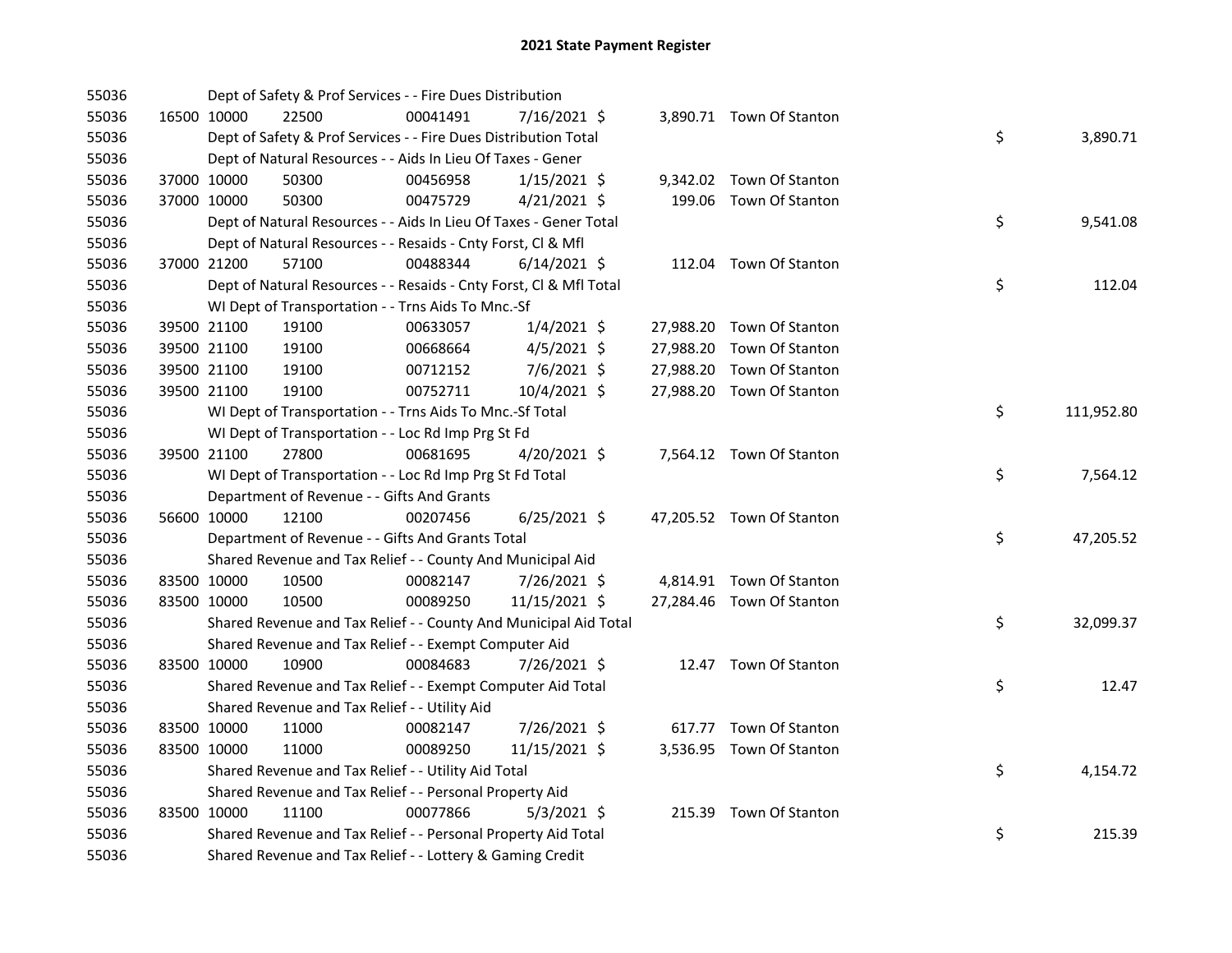## 2021 State Payment Register

| 55036       | 83500 52100 | 36300                                                           | 00074384 | 3/22/2021 \$ |  | 1,011.60 Town Of Stanton |  |            |
|-------------|-------------|-----------------------------------------------------------------|----------|--------------|--|--------------------------|--|------------|
| 55036       |             | Shared Revenue and Tax Relief - - Lottery & Gaming Credit Total |          |              |  |                          |  | 1,011.60   |
| 55036 Total |             |                                                                 |          |              |  |                          |  | 217.759.82 |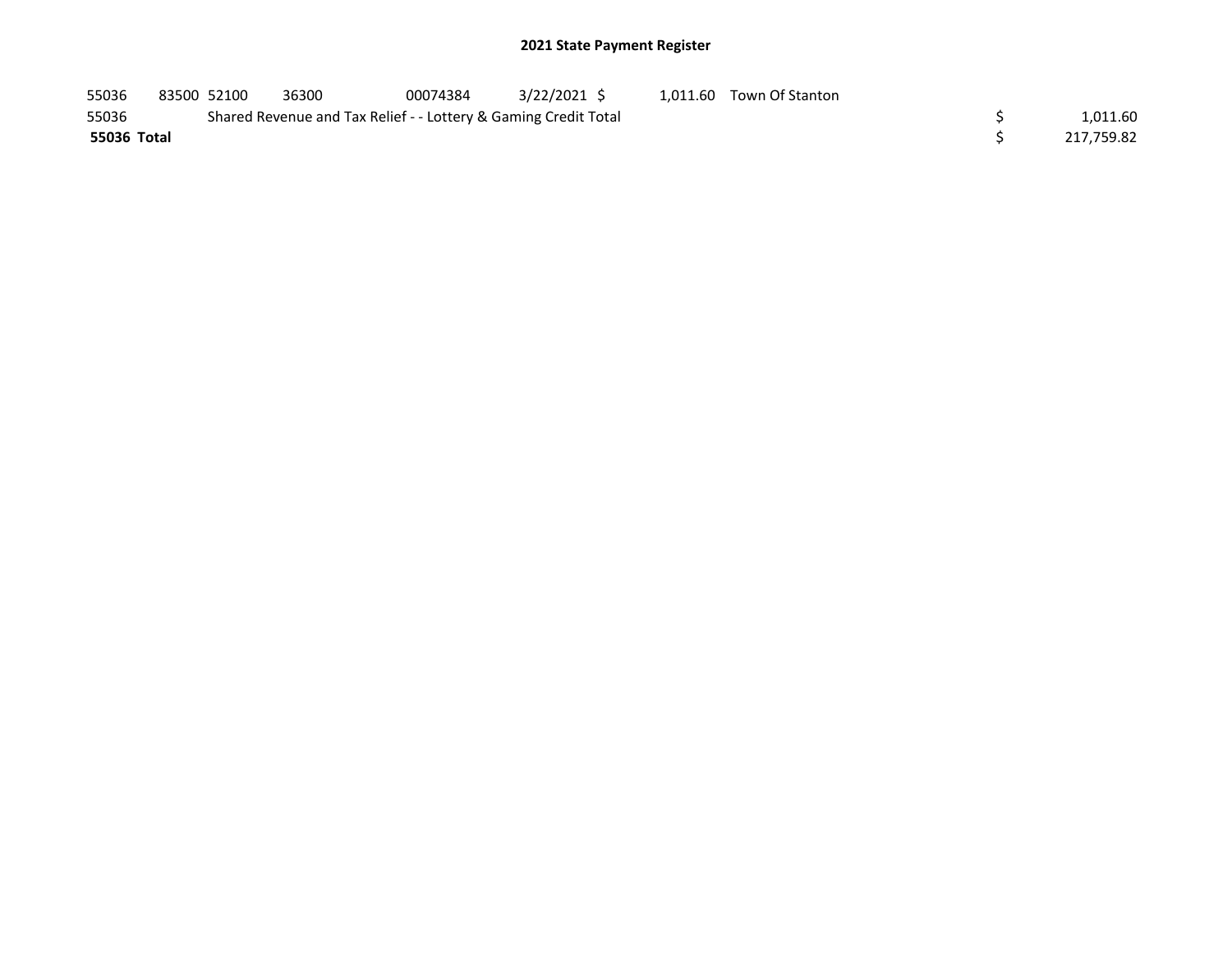| 55038       |             | Dept of Safety & Prof Services - - Fire Dues Distribution          |          |                |  |                                 |    |            |
|-------------|-------------|--------------------------------------------------------------------|----------|----------------|--|---------------------------------|----|------------|
| 55038       | 16500 10000 | 22500                                                              | 00041492 | 7/16/2021 \$   |  | 15,765.01 Town Of Star Prairie  |    |            |
| 55038       |             | Dept of Safety & Prof Services - - Fire Dues Distribution Total    |          |                |  |                                 | \$ | 15,765.01  |
| 55038       |             | Dept of Natural Resources - - Resaids - Cnty Forst, CI & Mfl       |          |                |  |                                 |    |            |
| 55038       | 37000 21200 | 57100                                                              | 00488345 | $6/14/2021$ \$ |  | 166.74 Town Of Star Prairie     |    |            |
| 55038       |             | Dept of Natural Resources - - Resaids - Cnty Forst, CI & Mfl Total |          |                |  |                                 | \$ | 166.74     |
| 55038       |             | WI Dept of Transportation - - Trns Aids To Mnc.-Sf                 |          |                |  |                                 |    |            |
| 55038       | 39500 21100 | 19100                                                              | 00633058 | $1/4/2021$ \$  |  | 39,406.86 Town Of Star Prairie  |    |            |
| 55038       | 39500 21100 | 19100                                                              | 00668665 | $4/5/2021$ \$  |  | 39,406.86 Town Of Star Prairie  |    |            |
| 55038       | 39500 21100 | 19100                                                              | 00712153 | 7/6/2021 \$    |  | 39,406.86 Town Of Star Prairie  |    |            |
| 55038       | 39500 21100 | 19100                                                              | 00752712 | 10/4/2021 \$   |  | 39,406.86 Town Of Star Prairie  |    |            |
| 55038       |             | WI Dept of Transportation - - Trns Aids To Mnc.-Sf Total           |          |                |  |                                 | \$ | 157,627.44 |
| 55038       |             | Department of Revenue - - Gifts And Grants                         |          |                |  |                                 |    |            |
| 55038       | 56600 10000 | 12100                                                              | 00207457 | $6/25/2021$ \$ |  | 189,397.75 Town Of Star Prairie |    |            |
| 55038       |             | Department of Revenue - - Gifts And Grants Total                   |          |                |  |                                 | \$ | 189,397.75 |
| 55038       |             | Department of Revenue - - Misc Revenue Holding Clearing            |          |                |  |                                 |    |            |
| 55038       | 56600 10000 | 99500                                                              | 00195955 | $3/22/2021$ \$ |  | 89.00 Town Of Star Prairie      |    |            |
| 55038       |             | Department of Revenue - - Misc Revenue Holding Clearing Total      |          |                |  |                                 | \$ | 89.00      |
| 55038       |             | Shared Revenue and Tax Relief - - County And Municipal Aid         |          |                |  |                                 |    |            |
| 55038       | 83500 10000 | 10500                                                              | 00082148 | 7/26/2021 \$   |  | 4,274.23 Town Of Star Prairie   |    |            |
| 55038       | 83500 10000 | 10500                                                              | 00089251 | 11/15/2021 \$  |  | 24,220.66 Town Of Star Prairie  |    |            |
| 55038       |             | Shared Revenue and Tax Relief - - County And Municipal Aid Total   |          |                |  |                                 | \$ | 28,494.89  |
| 55038       |             | Shared Revenue and Tax Relief - - Exempt Computer Aid              |          |                |  |                                 |    |            |
| 55038       | 83500 10000 | 10900                                                              | 00084684 | 7/26/2021 \$   |  | 41.57 Town Of Star Prairie      |    |            |
| 55038       |             | Shared Revenue and Tax Relief - - Exempt Computer Aid Total        |          |                |  |                                 | \$ | 41.57      |
| 55038       |             | Shared Revenue and Tax Relief - - Utility Aid                      |          |                |  |                                 |    |            |
| 55038       | 83500 10000 | 11000                                                              | 00082148 | 7/26/2021 \$   |  | 901.94 Town Of Star Prairie     |    |            |
| 55038       | 83500 10000 | 11000                                                              | 00089251 | 11/15/2021 \$  |  | 6,003.55 Town Of Star Prairie   |    |            |
| 55038       |             | Shared Revenue and Tax Relief - - Utility Aid Total                |          |                |  |                                 | \$ | 6,905.49   |
| 55038       |             | Shared Revenue and Tax Relief - - Personal Property Aid            |          |                |  |                                 |    |            |
| 55038       | 83500 10000 | 11100                                                              | 00077867 | $5/3/2021$ \$  |  | 1,078.47 Town Of Star Prairie   |    |            |
| 55038       |             | Shared Revenue and Tax Relief - - Personal Property Aid Total      |          |                |  |                                 | \$ | 1,078.47   |
| 55038       |             | Shared Revenue and Tax Relief - - Lottery & Gaming Credit          |          |                |  |                                 |    |            |
| 55038       | 83500 52100 | 36300                                                              | 00074385 | $3/22/2021$ \$ |  | 11,330.22 Town Of Star Prairie  |    |            |
| 55038       |             | Shared Revenue and Tax Relief - - Lottery & Gaming Credit Total    |          |                |  |                                 | \$ | 11,330.22  |
| 55038 Total |             |                                                                    |          |                |  |                                 | \$ | 410,896.58 |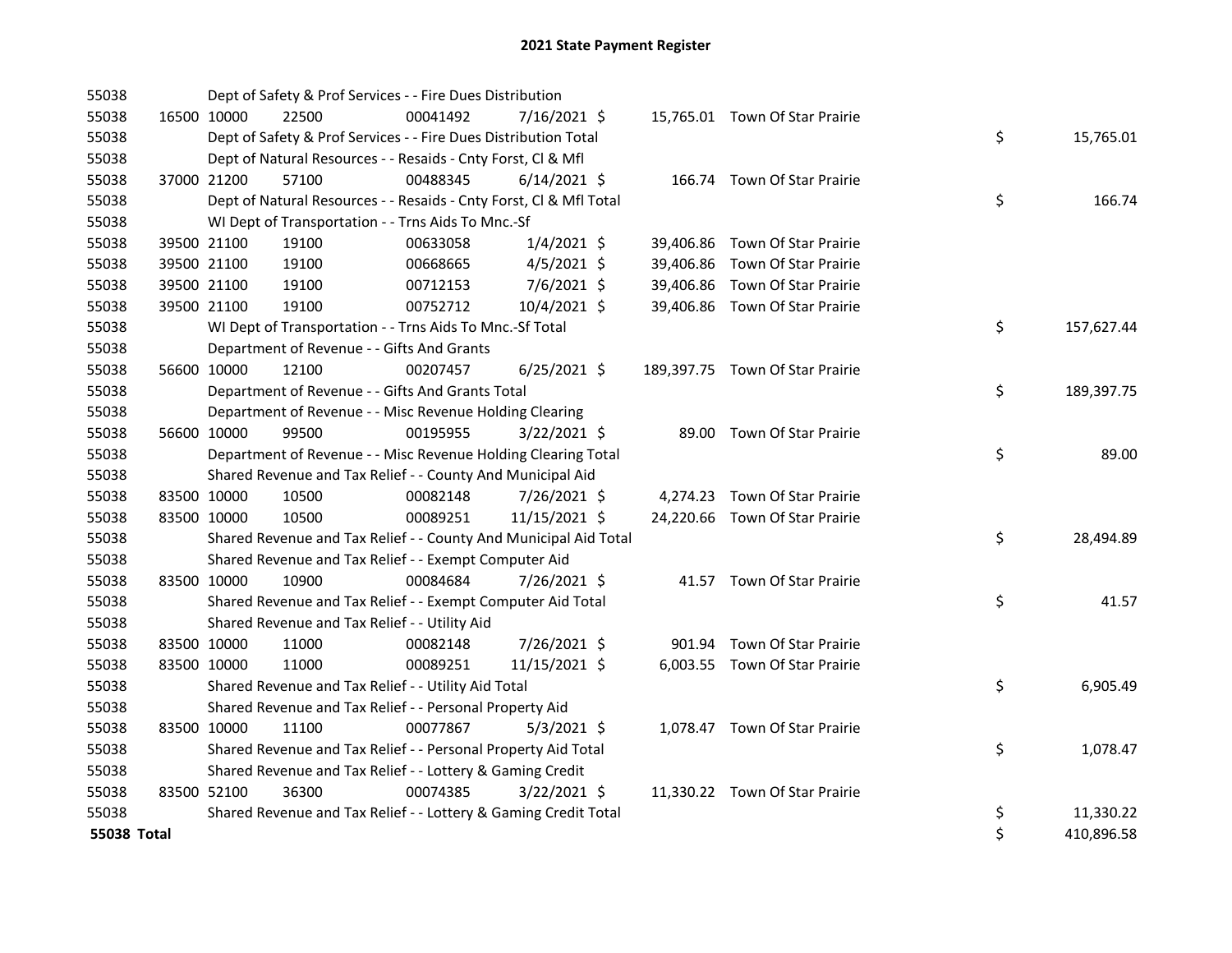| 55040 |             |             | Dept of Safety & Prof Services - - Fire Dues Distribution          |          |                |  |                         |                  |  |
|-------|-------------|-------------|--------------------------------------------------------------------|----------|----------------|--|-------------------------|------------------|--|
| 55040 |             | 16500 10000 | 22500                                                              | 00041494 | 7/16/2021 \$   |  | 36,958.35 Town Of Troy  |                  |  |
| 55040 |             |             | Dept of Safety & Prof Services - - Fire Dues Distribution Total    |          |                |  |                         | \$<br>36,958.35  |  |
| 55040 |             |             | Dept of Natural Resources - - Aids In Lieu Of Taxes - Gener        |          |                |  |                         |                  |  |
| 55040 |             | 37000 10000 | 50300                                                              | 00476505 | $4/21/2021$ \$ |  | 2.80 Town Of Troy       |                  |  |
| 55040 |             |             | Dept of Natural Resources - - Aids In Lieu Of Taxes - Gener Total  |          |                |  |                         | \$<br>2.80       |  |
| 55040 |             |             | Dept of Natural Resources - - Resaids - Cnty Forst, Cl & Mfl       |          |                |  |                         |                  |  |
| 55040 |             | 37000 21200 | 57100                                                              | 00488346 | $6/14/2021$ \$ |  | 140.66 Town Of Troy     |                  |  |
| 55040 |             |             | Dept of Natural Resources - - Resaids - Cnty Forst, Cl & Mfl Total |          |                |  |                         | \$<br>140.66     |  |
| 55040 |             |             | Dept of Natural Resources - - Aids In Lieu Of Taxes - Sum S        |          |                |  |                         |                  |  |
| 55040 |             | 37000 21200 | 57900                                                              | 00476504 | $4/21/2021$ \$ |  | 0.28 Town Of Troy       |                  |  |
| 55040 |             |             | Dept of Natural Resources - - Aids In Lieu Of Taxes - Sum S Total  |          |                |  |                         | \$<br>0.28       |  |
| 55040 |             |             | WI Dept of Transportation - - Trns Aids To Mnc.-Sf                 |          |                |  |                         |                  |  |
| 55040 |             | 39500 21100 | 19100                                                              | 00633059 | $1/4/2021$ \$  |  | 59,780.43 Town Of Troy  |                  |  |
| 55040 |             | 39500 21100 | 19100                                                              | 00668666 | $4/5/2021$ \$  |  | 59,780.43 Town Of Troy  |                  |  |
| 55040 | 39500 21100 |             | 19100                                                              | 00712154 | 7/6/2021 \$    |  | 59,780.43 Town Of Troy  |                  |  |
| 55040 |             | 39500 21100 | 19100                                                              | 00752713 | 10/4/2021 \$   |  | 59,780.43 Town Of Troy  |                  |  |
| 55040 |             |             | WI Dept of Transportation - - Trns Aids To Mnc.-Sf Total           |          |                |  |                         | \$<br>239,121.72 |  |
| 55040 |             |             | Department of Revenue - - Gifts And Grants                         |          |                |  |                         |                  |  |
| 55040 |             | 56600 10000 | 12100                                                              | 00207458 | $6/25/2021$ \$ |  | 283,494.78 Town Of Troy |                  |  |
| 55040 |             |             | Department of Revenue - - Gifts And Grants Total                   |          |                |  |                         | \$<br>283,494.78 |  |
| 55040 |             |             | Shared Revenue and Tax Relief - - County And Municipal Aid         |          |                |  |                         |                  |  |
| 55040 | 83500 10000 |             | 10500                                                              | 00082149 | 7/26/2021 \$   |  | 6,203.60 Town Of Troy   |                  |  |
| 55040 | 83500 10000 |             | 10500                                                              | 00089252 | 11/15/2021 \$  |  | 35,153.70 Town Of Troy  |                  |  |
| 55040 |             |             | Shared Revenue and Tax Relief - - County And Municipal Aid Total   |          |                |  |                         | \$<br>41,357.30  |  |
| 55040 |             |             | Shared Revenue and Tax Relief - - Exempt Computer Aid              |          |                |  |                         |                  |  |
| 55040 | 83500 10000 |             | 10900                                                              | 00084685 | 7/26/2021 \$   |  | 59.24 Town Of Troy      |                  |  |
| 55040 |             |             | Shared Revenue and Tax Relief - - Exempt Computer Aid Total        |          |                |  |                         | \$<br>59.24      |  |
| 55040 |             |             | Shared Revenue and Tax Relief - - Utility Aid                      |          |                |  |                         |                  |  |
| 55040 | 83500 10000 |             | 11000                                                              | 00082149 | 7/26/2021 \$   |  | 313.47 Town Of Troy     |                  |  |
| 55040 | 83500 10000 |             | 11000                                                              | 00089252 | 11/15/2021 \$  |  | 1,875.64 Town Of Troy   |                  |  |
| 55040 |             |             | Shared Revenue and Tax Relief - - Utility Aid Total                |          |                |  |                         | \$<br>2,189.11   |  |
| 55040 |             |             | Shared Revenue and Tax Relief - - Personal Property Aid            |          |                |  |                         |                  |  |
| 55040 | 83500 10000 |             | 11100                                                              | 00077868 | $5/3/2021$ \$  |  | 1,979.97 Town Of Troy   |                  |  |
| 55040 |             |             | Shared Revenue and Tax Relief - - Personal Property Aid Total      |          |                |  |                         | \$<br>1,979.97   |  |
| 55040 |             |             | Shared Revenue and Tax Relief - - Lottery & Gaming Credit          |          |                |  |                         |                  |  |
| 55040 | 83500 52100 |             | 36300                                                              | 00074386 | 3/19/2021 \$   |  | 4,733.66 Town Of Troy   |                  |  |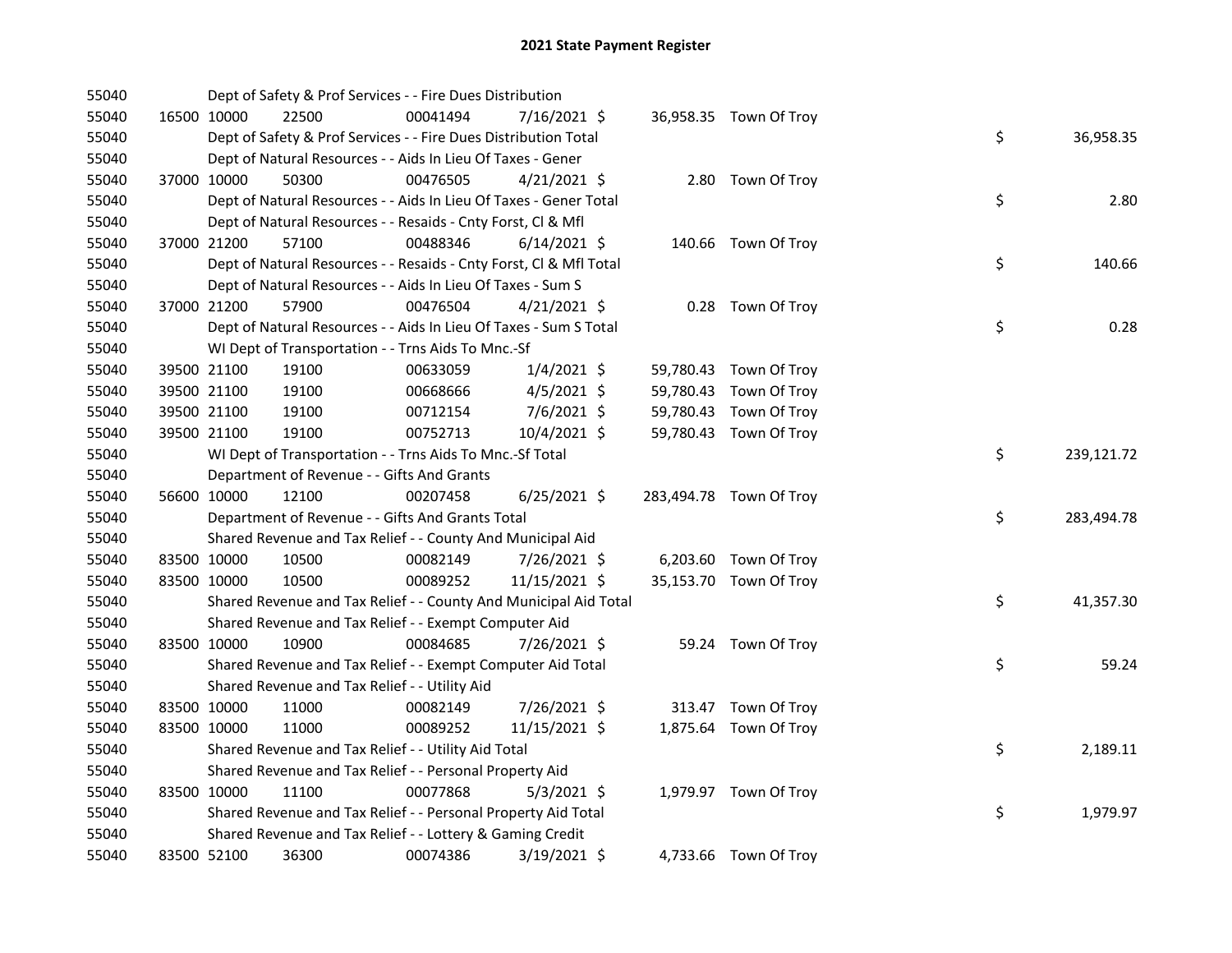## 2021 State Payment Register

| 55040       | Shared Revenue and Tax Relief - - Lottery & Gaming Credit Total | 4,733.66   |
|-------------|-----------------------------------------------------------------|------------|
| 55040 Total |                                                                 | 610,037.87 |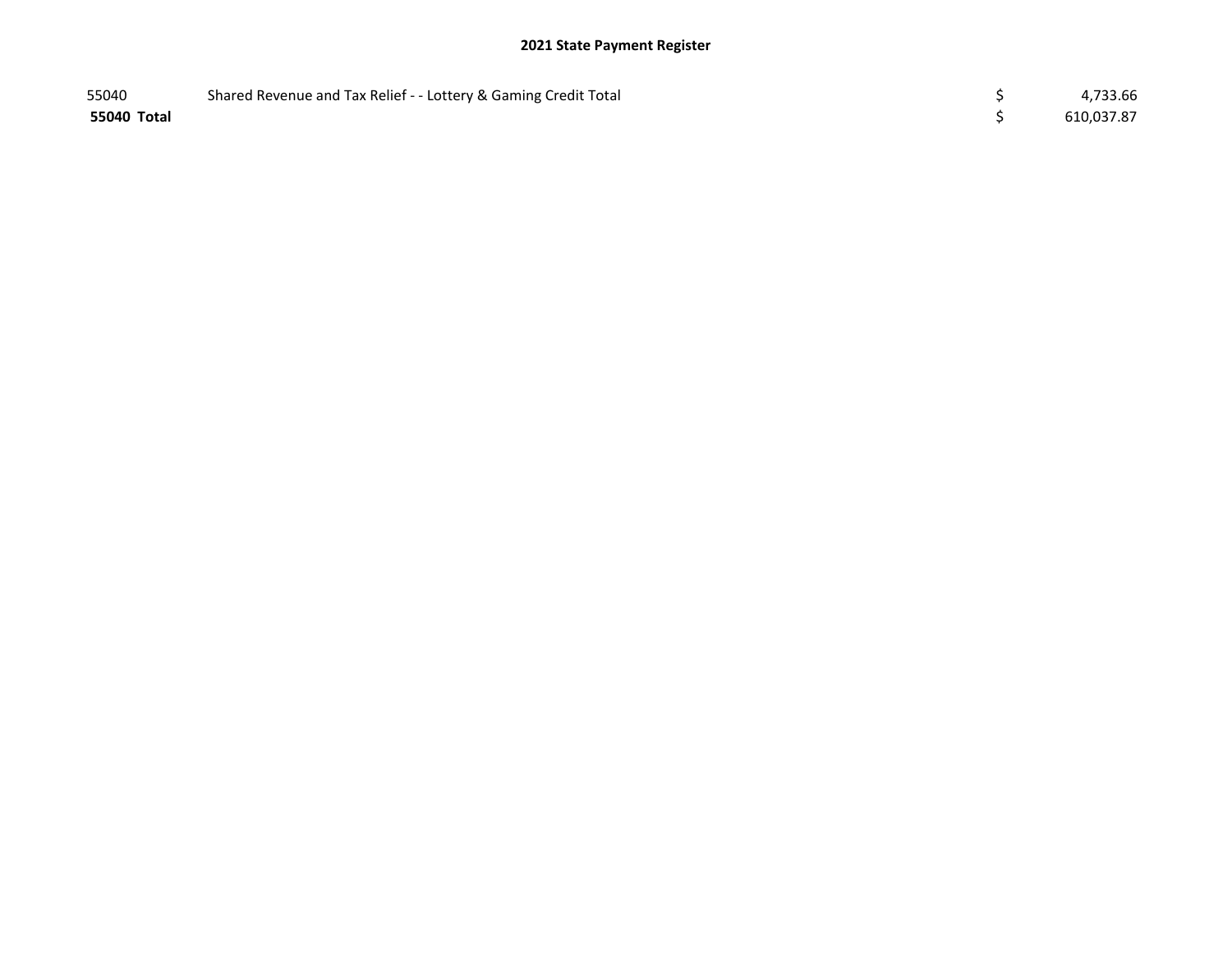| 55042 |             | Dept of Safety & Prof Services - - Fire Dues Distribution          |          |                |           |                           |    |            |
|-------|-------------|--------------------------------------------------------------------|----------|----------------|-----------|---------------------------|----|------------|
| 55042 | 16500 10000 | 22500                                                              | 00041495 | 7/16/2021 \$   |           | 8,489.58 Warren, Town of  |    |            |
| 55042 |             | Dept of Safety & Prof Services - - Fire Dues Distribution Total    |          |                |           |                           | \$ | 8,489.58   |
| 55042 |             | Dept of Natural Resources - - Aids In Lieu Of Taxes - Gener        |          |                |           |                           |    |            |
| 55042 | 37000 10000 | 50300                                                              | 00456972 | $1/15/2021$ \$ |           | 23,072.15 Warren, Town of |    |            |
| 55042 | 37000 10000 | 50300                                                              | 00456973 | $1/15/2021$ \$ |           | 74,549.16 Warren, Town of |    |            |
| 55042 | 37000 10000 | 50300                                                              | 00476012 | $4/21/2021$ \$ |           | 233.45 Warren, Town of    |    |            |
| 55042 | 37000 10000 | 50300                                                              | 00476014 | $4/21/2021$ \$ |           | 21.26 Warren, Town of     |    |            |
| 55042 |             | Dept of Natural Resources - - Aids In Lieu Of Taxes - Gener Total  |          |                |           |                           | \$ | 97,876.02  |
| 55042 |             | Dept of Natural Resources - - Resaids - Cnty Forst, CI & Mfl       |          |                |           |                           |    |            |
| 55042 | 37000 21200 | 57100                                                              | 00488347 | $6/14/2021$ \$ |           | 47.30 Warren, Town of     |    |            |
| 55042 |             | Dept of Natural Resources - - Resaids - Cnty Forst, Cl & Mfl Total |          |                |           |                           | \$ | 47.30      |
| 55042 |             | Dept of Natural Resources - - Aids In Lieu Of Taxes - Sum S        |          |                |           |                           |    |            |
| 55042 | 37000 21200 | 57900                                                              | 00476013 | $4/21/2021$ \$ |           | 3.18 Warren, Town of      |    |            |
| 55042 |             | Dept of Natural Resources - - Aids In Lieu Of Taxes - Sum S Total  |          |                |           |                           | \$ | 3.18       |
| 55042 |             | Dept of Natural Resources - - Fin Asst For Responsible Units       |          |                |           |                           |    |            |
| 55042 | 37000 27400 | 67000                                                              | 00483238 | $5/21/2021$ \$ |           | 6,275.39 Warren, Town of  |    |            |
| 55042 |             | Dept of Natural Resources - - Fin Asst For Responsible Units Total |          |                |           |                           | \$ | 6,275.39   |
| 55042 |             | WI Dept of Transportation - - Trns Aids To Mnc.-Sf                 |          |                |           |                           |    |            |
| 55042 | 39500 21100 | 19100                                                              | 00633060 | $1/4/2021$ \$  |           | 31,660.83 Warren, Town of |    |            |
| 55042 | 39500 21100 | 19100                                                              | 00668667 | $4/5/2021$ \$  | 31,660.83 | Warren, Town of           |    |            |
| 55042 | 39500 21100 | 19100                                                              | 00712155 | $7/6/2021$ \$  | 31,660.83 | Warren, Town of           |    |            |
| 55042 | 39500 21100 | 19100                                                              | 00752714 | 10/4/2021 \$   |           | 31,660.83 Warren, Town of |    |            |
| 55042 |             | WI Dept of Transportation - - Trns Aids To Mnc.-Sf Total           |          |                |           |                           | \$ | 126,643.32 |
| 55042 |             | Department of Revenue - - Gifts And Grants                         |          |                |           |                           |    |            |
| 55042 | 56600 10000 | 12100                                                              | 00207459 | $6/25/2021$ \$ |           | 92,003.66 Warren, Town of |    |            |
| 55042 |             | Department of Revenue - - Gifts And Grants Total                   |          |                |           |                           | \$ | 92,003.66  |
| 55042 |             | Shared Revenue and Tax Relief - - County And Municipal Aid         |          |                |           |                           |    |            |
| 55042 | 83500 10000 | 10500                                                              | 00082150 | 7/26/2021 \$   |           | 2,073.25 Warren, Town of  |    |            |
| 55042 | 83500 10000 | 10500                                                              | 00089253 | 11/15/2021 \$  |           | 11,748.43 Warren, Town of |    |            |
| 55042 |             | Shared Revenue and Tax Relief - - County And Municipal Aid Total   |          |                |           |                           | \$ | 13,821.68  |
| 55042 |             | Shared Revenue and Tax Relief - - Exempt Computer Aid              |          |                |           |                           |    |            |
| 55042 | 83500 10000 | 10900                                                              | 00084686 | 7/26/2021 \$   |           | 85.22 Warren, Town of     |    |            |
| 55042 |             | Shared Revenue and Tax Relief - - Exempt Computer Aid Total        |          |                |           |                           | \$ | 85.22      |
| 55042 |             | Shared Revenue and Tax Relief - - Utility Aid                      |          |                |           |                           |    |            |
| 55042 | 83500 10000 | 11000                                                              | 00082150 | 7/26/2021 \$   |           | 145.76 Warren, Town of    |    |            |
| 55042 | 83500 10000 | 11000                                                              | 00089253 | 11/15/2021 \$  |           | 1,038.27 Warren, Town of  |    |            |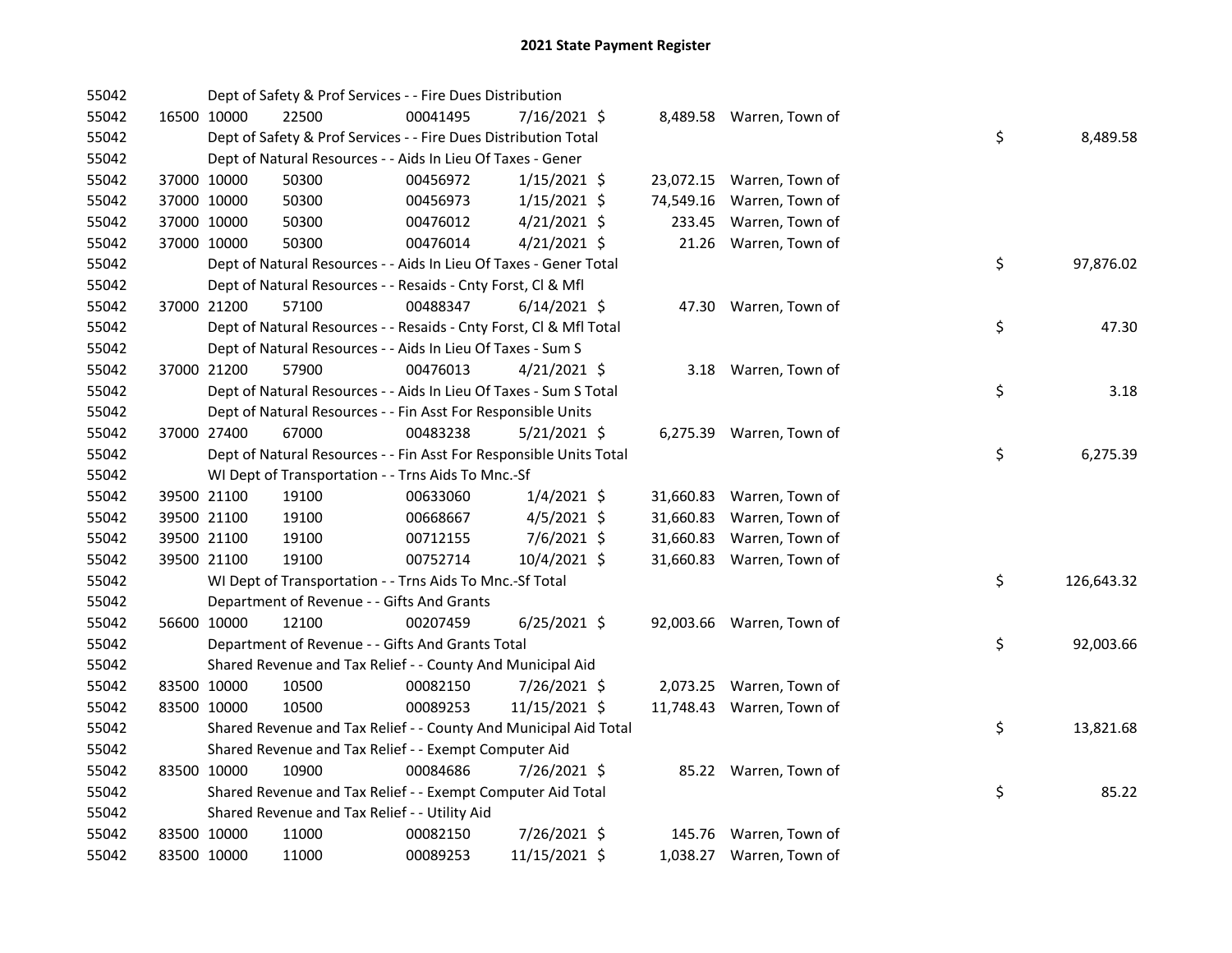| 55042 |             | Shared Revenue and Tax Relief - - Utility Aid Total<br>Shared Revenue and Tax Relief - - Personal Property Aid |       |                                                               |             |  |                        |  |  | 1.184.03   |
|-------|-------------|----------------------------------------------------------------------------------------------------------------|-------|---------------------------------------------------------------|-------------|--|------------------------|--|--|------------|
| 55042 |             |                                                                                                                |       |                                                               |             |  |                        |  |  |            |
| 55042 |             | 83500 10000                                                                                                    | 11100 | 00077869                                                      | 5/3/2021 \$ |  | 872.39 Warren, Town of |  |  |            |
| 55042 |             |                                                                                                                |       | Shared Revenue and Tax Relief - - Personal Property Aid Total |             |  |                        |  |  | 872.39     |
|       | 55042 Total |                                                                                                                |       |                                                               |             |  |                        |  |  | 347.301.77 |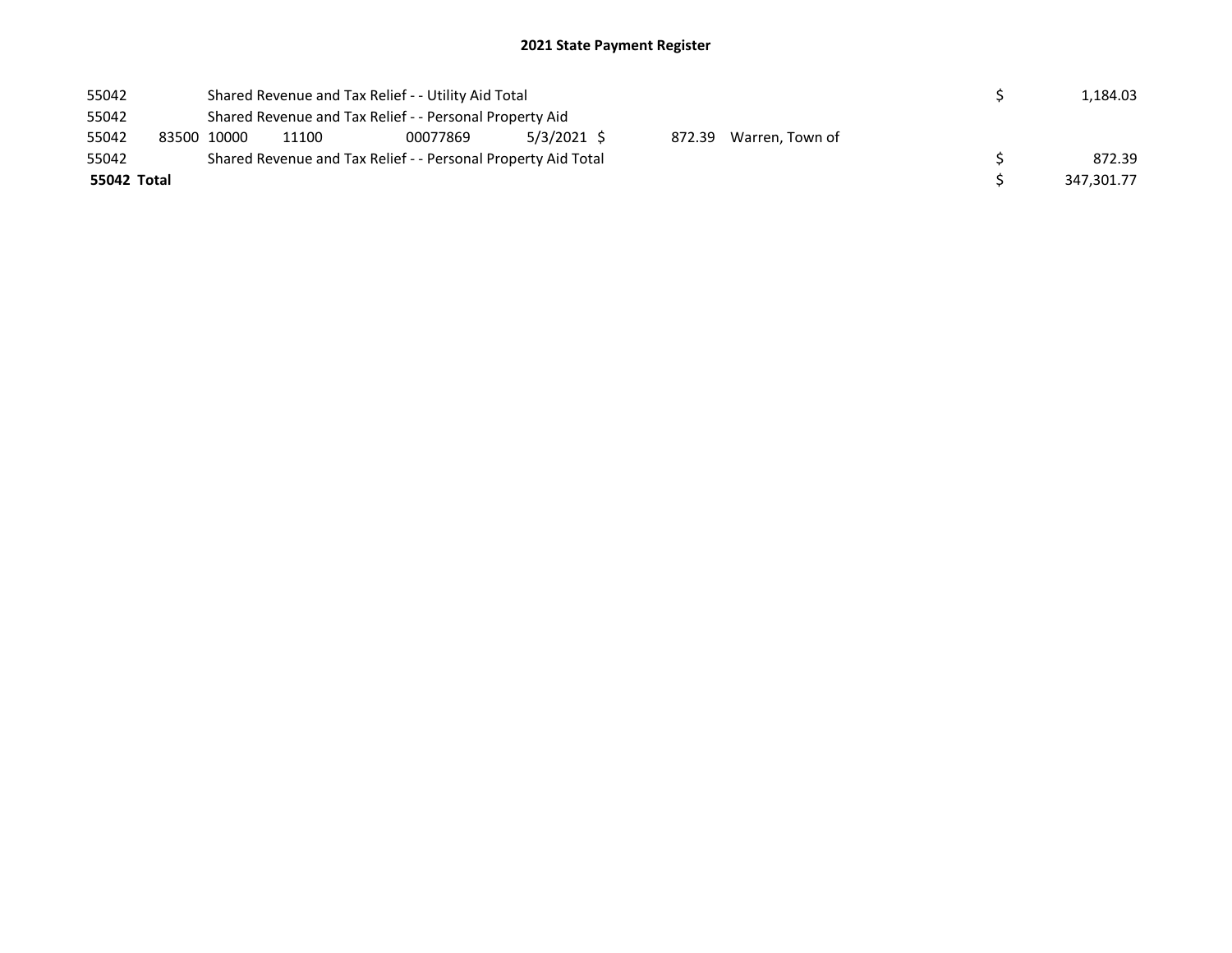| 55106 |             | Dept of Safety & Prof Services - - Fire Dues Distribution                       |                         |                 |           |                               |    |            |
|-------|-------------|---------------------------------------------------------------------------------|-------------------------|-----------------|-----------|-------------------------------|----|------------|
| 55106 | 16500 10000 | 22500                                                                           | 00041469                | 7/16/2021 \$    |           | 15,540.72 Village Of Baldwin  |    |            |
| 55106 |             | Dept of Safety & Prof Services - - Fire Dues Distribution Total                 |                         |                 |           |                               | \$ | 15,540.72  |
| 55106 |             | WI Dept of Transportation - - Trns Aids To Mnc.-Sf                              |                         |                 |           |                               |    |            |
| 55106 | 39500 21100 | 19100                                                                           | 00633061                | $1/4/2021$ \$   |           | 65,840.45 Village Of Baldwin  |    |            |
| 55106 | 39500 21100 | 19100                                                                           | 00668668                | $4/5/2021$ \$   |           | 65,840.45 Village Of Baldwin  |    |            |
| 55106 | 39500 21100 | 19100                                                                           | 00712156                | 7/6/2021 \$     |           | 65,840.45 Village Of Baldwin  |    |            |
| 55106 | 39500 21100 | 19100                                                                           | 00752715                | 10/4/2021 \$    |           | 65,840.48 Village Of Baldwin  |    |            |
| 55106 |             | WI Dept of Transportation - - Trns Aids To Mnc.-Sf Total                        |                         |                 |           |                               | \$ | 263,361.83 |
| 55106 |             | WI Dept of Transportation - - Loc Rd Imp Prg St Fd                              |                         |                 |           |                               |    |            |
| 55106 | 39500 21100 | 27800                                                                           | 00684399                | $4/26/2021$ \$  |           | 16,269.16 Village Of Baldwin  |    |            |
| 55106 |             | WI Dept of Transportation - - Loc Rd Imp Prg St Fd Total                        |                         |                 |           |                               | \$ | 16,269.16  |
| 55106 |             | Department of Health Services - - Prepaid Medical Transport Reimbursement       |                         |                 |           |                               |    |            |
| 55106 | 43500 10000 | 16300                                                                           | AMBULANCE 11/15/2021 \$ |                 |           | 24,828.45 Village Of Baldwin  |    |            |
| 55106 |             | Department of Health Services - - Prepaid Medical Transport Reimbursement Total |                         |                 |           |                               | \$ | 24,828.45  |
| 55106 |             | Department of Justice - - Officer training reimbursement                        |                         |                 |           |                               |    |            |
| 55106 | 45500 10000 | 21400                                                                           | 00104695                | $11/12/2021$ \$ |           | 1,280.00 Village Of Baldwin   |    |            |
| 55106 |             | Department of Justice - - Officer training reimbursement Total                  |                         |                 |           |                               | \$ | 1,280.00   |
| 55106 |             | Department of Revenue - - Gifts And Grants                                      |                         |                 |           |                               |    |            |
| 55106 | 56600 10000 | 12100                                                                           | 00207460                | $6/25/2021$ \$  |           | 213,105.18 Village Of Baldwin |    |            |
| 55106 |             | Department of Revenue - - Gifts And Grants Total                                |                         |                 |           |                               | \$ | 213,105.18 |
| 55106 |             | Department of Revenue - - Misc Revenue Holding Clearing                         |                         |                 |           |                               |    |            |
| 55106 | 56600 10000 | 99500                                                                           | 00192903                | $3/1/2021$ \$   | 15,051.52 | Village Of Baldwin            |    |            |
| 55106 | 56600 10000 | 99500                                                                           | 00193689                | $3/5/2021$ \$   | 625.00    | Village Of Baldwin            |    |            |
| 55106 | 56600 10000 | 99500                                                                           | 00194287                | $3/8/2021$ \$   | 1,734.00  | Village Of Baldwin            |    |            |
| 55106 | 56600 10000 | 99500                                                                           | 00195145                | $3/15/2021$ \$  | 2,325.00  | Village Of Baldwin            |    |            |
| 55106 | 56600 10000 | 99500                                                                           | 00196629                | 3/29/2021 \$    | 1,517.00  | Village Of Baldwin            |    |            |
| 55106 | 56600 10000 | 99500                                                                           | 00197371                | $4/5/2021$ \$   | 2,233.81  | Village Of Baldwin            |    |            |
| 55106 | 56600 10000 | 99500                                                                           | 00197971                | $4/7/2021$ \$   | 814.99    | Village Of Baldwin            |    |            |
| 55106 | 56600 10000 | 99500                                                                           | 00198564                | $4/12/2021$ \$  | 1,229.03  | Village Of Baldwin            |    |            |
| 55106 | 56600 10000 | 99500                                                                           | 00199304                | 4/20/2021 \$    |           | 634.15 Village Of Baldwin     |    |            |
| 55106 | 56600 10000 | 99500                                                                           | 00199950                | $4/26/2021$ \$  |           | 3,611.71 Village Of Baldwin   |    |            |
| 55106 | 56600 10000 | 99500                                                                           | 00200532                | $5/3/2021$ \$   |           | 1,201.44 Village Of Baldwin   |    |            |
| 55106 | 56600 10000 | 99500                                                                           | 00201325                | $5/7/2021$ \$   |           | 533.54 Village Of Baldwin     |    |            |
| 55106 | 56600 10000 | 99500                                                                           | 00201725                | 5/10/2021 \$    | 316.00    | Village Of Baldwin            |    |            |
| 55106 | 56600 10000 | 99500                                                                           | 00203107                | $5/24/2021$ \$  |           | 2,382.85 Village Of Baldwin   |    |            |
| 55106 | 56600 10000 | 99500                                                                           | 00204551                | $6/7/2021$ \$   |           | 410.92 Village Of Baldwin     |    |            |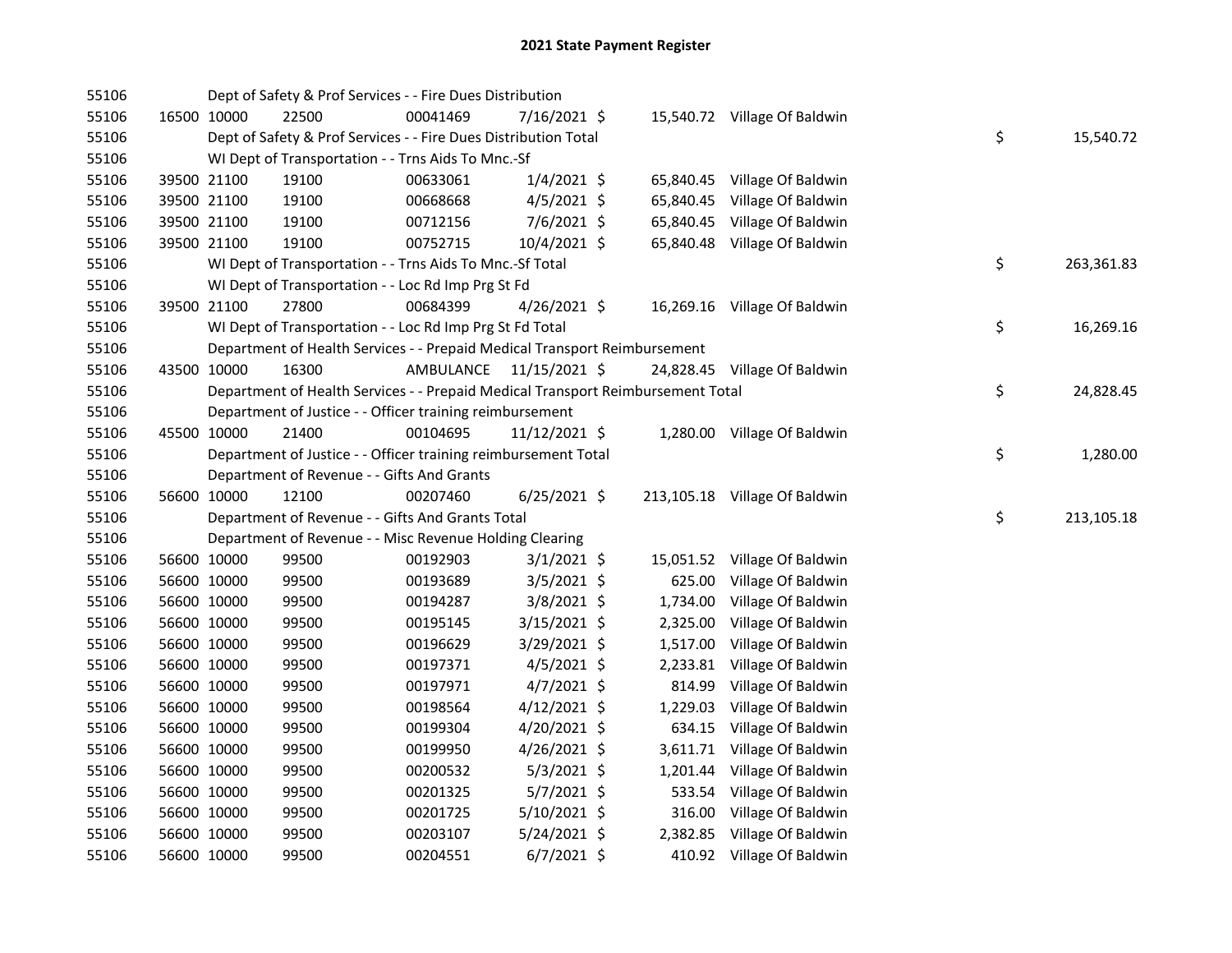| 55106       | 56600 10000 | 99500                                                                         | 00205438 | $6/14/2021$ \$ | 151.00     | Village Of Baldwin           |    |            |
|-------------|-------------|-------------------------------------------------------------------------------|----------|----------------|------------|------------------------------|----|------------|
| 55106       | 56600 10000 | 99500                                                                         | 00205929 | $6/21/2021$ \$ | 11.00      | Village Of Baldwin           |    |            |
| 55106       | 56600 10000 | 99500                                                                         | 00209121 | 7/8/2021 \$    | 132.00     | Village Of Baldwin           |    |            |
| 55106       | 56600 10000 | 99500                                                                         | 00210242 | 7/19/2021 \$   | 3,658.77   | Village Of Baldwin           |    |            |
| 55106       | 56600 10000 | 99500                                                                         | 00212702 | 8/16/2021 \$   | 1,057.00   | Village Of Baldwin           |    |            |
| 55106       | 56600 10000 | 99500                                                                         | 00214483 | $9/8/2021$ \$  | 53.93      | Village Of Baldwin           |    |            |
| 55106       | 56600 10000 | 99500                                                                         | 00216731 | 10/7/2021 \$   | 376.07     | Village Of Baldwin           |    |            |
| 55106       | 56600 10000 | 99500                                                                         | 00219322 | 11/5/2021 \$   | 135.36     | Village Of Baldwin           |    |            |
| 55106       |             | Department of Revenue - - Misc Revenue Holding Clearing Total                 |          |                |            |                              | \$ | 40,196.09  |
| 55106       |             | Shared Revenue and Tax Relief - - County And Municipal Aid                    |          |                |            |                              |    |            |
| 55106       | 83500 10000 | 10500                                                                         | 00082151 | 7/26/2021 \$   | 35,995.77  | Village Of Baldwin           |    |            |
| 55106       | 83500 10000 | 10500                                                                         | 00089254 | 11/15/2021 \$  | 179,147.57 | Village Of Baldwin           |    |            |
| 55106       |             | Shared Revenue and Tax Relief - - County And Municipal Aid Total              |          |                |            |                              | \$ | 215,143.34 |
| 55106       |             | Shared Revenue and Tax Relief - - Exempt Computer Aid                         |          |                |            |                              |    |            |
| 55106       | 83500 10000 | 10900                                                                         | 00084687 | 7/26/2021 \$   |            | 5,789.69 Village Of Baldwin  |    |            |
| 55106       | 83500 10000 | 10900                                                                         | 00085914 | 7/26/2021 \$   | 6,409.82   | Village Of Baldwin           |    |            |
| 55106       |             | Shared Revenue and Tax Relief - - Exempt Computer Aid Total                   |          |                |            |                              | \$ | 12,199.51  |
| 55106       |             | Shared Revenue and Tax Relief - - Utility Aid                                 |          |                |            |                              |    |            |
| 55106       | 83500 10000 | 11000                                                                         | 00082151 | 7/26/2021 \$   | 82.80      | Village Of Baldwin           |    |            |
| 55106       | 83500 10000 | 11000                                                                         | 00089254 | 11/15/2021 \$  | 470.46     | Village Of Baldwin           |    |            |
| 55106       |             | Shared Revenue and Tax Relief - - Utility Aid Total                           |          |                |            |                              | \$ | 553.26     |
| 55106       |             | Shared Revenue and Tax Relief - - Personal Property Aid                       |          |                |            |                              |    |            |
| 55106       | 83500 10000 | 11100                                                                         | 00077870 | $5/3/2021$ \$  |            | 12,337.95 Village Of Baldwin |    |            |
| 55106       | 83500 10000 | 11100                                                                         | 00079001 | $5/3/2021$ \$  | 6,133.04   | Village Of Baldwin           |    |            |
| 55106       |             | Shared Revenue and Tax Relief - - Personal Property Aid Total                 |          |                |            |                              | \$ | 18,470.99  |
| 55106       |             | Shared Revenue and Tax Relief - - State Aid; Video Service Provider Fee       |          |                |            |                              |    |            |
| 55106       | 83500 10000 | 11200                                                                         | 00083143 | 7/26/2021 \$   | 9,119.49   | Village Of Baldwin           |    |            |
| 55106       |             | Shared Revenue and Tax Relief - - State Aid; Video Service Provider Fee Total |          |                |            |                              | \$ | 9,119.49   |
| 55106       |             | Shared Revenue and Tax Relief - - Lottery & Gaming Credit                     |          |                |            |                              |    |            |
| 55106       | 83500 52100 | 36300                                                                         | 00074387 | $3/22/2021$ \$ |            | 6,340.95 Village Of Baldwin  |    |            |
| 55106       |             | Shared Revenue and Tax Relief - - Lottery & Gaming Credit Total               |          |                |            |                              | \$ | 6,340.95   |
| 55106 Total |             |                                                                               |          |                |            |                              | \$ | 836,408.97 |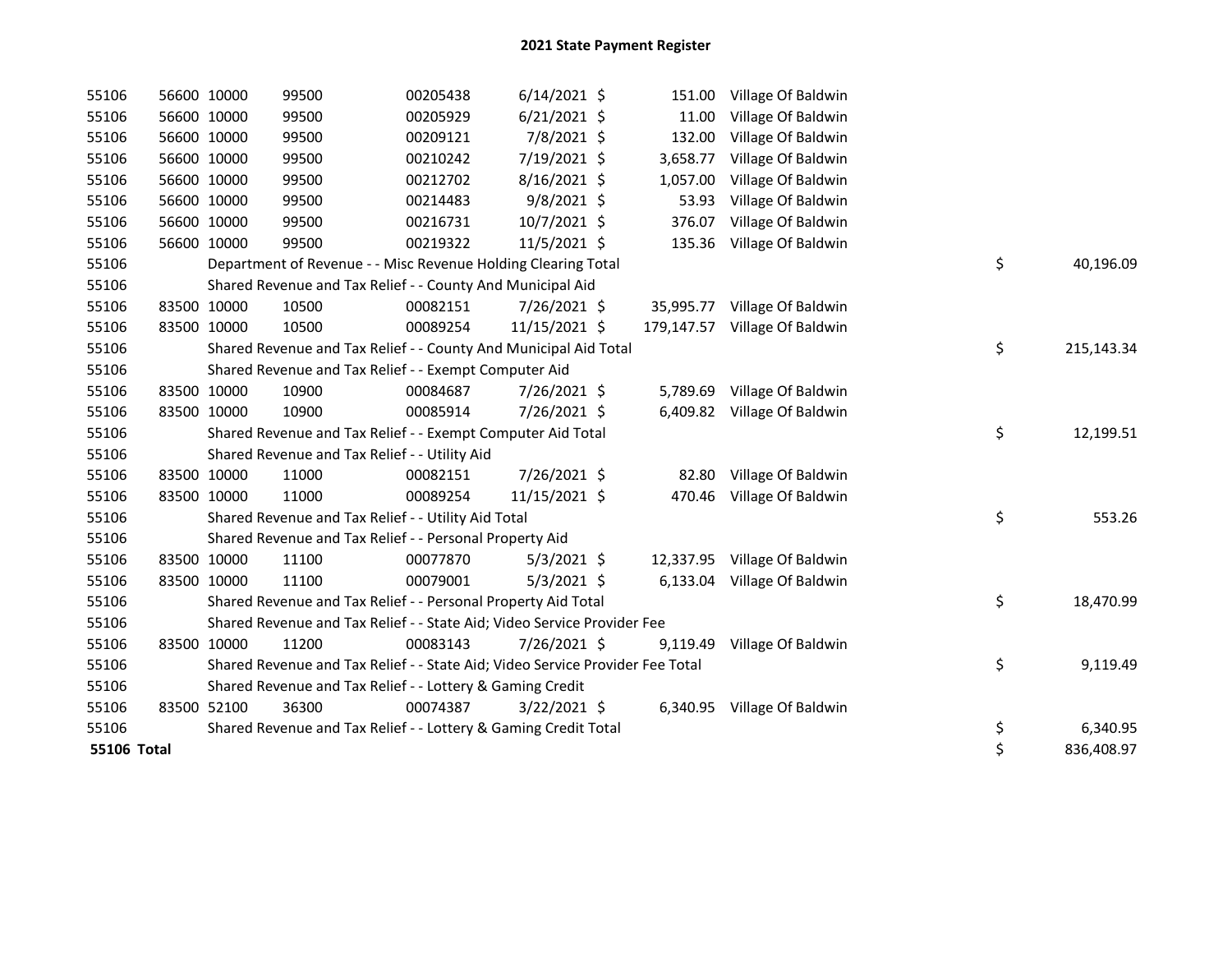| 55116              |             | Dept of Safety & Prof Services - - Fire Dues Distribution            |          |                |            |                                |    |            |
|--------------------|-------------|----------------------------------------------------------------------|----------|----------------|------------|--------------------------------|----|------------|
| 55116              | 16500 10000 | 22500                                                                | 00041472 | $7/16/2021$ \$ | 670.13     | Village Of Deer Park           |    |            |
| 55116              |             | Dept of Safety & Prof Services - - Fire Dues Distribution Total      |          |                |            |                                | \$ | 670.13     |
| 55116              |             | WI Dept of Transportation - - Trns Aids To Mnc.-Sf                   |          |                |            |                                |    |            |
| 55116              | 39500 21100 | 19100                                                                | 00633062 | $1/4/2021$ \$  | 1,990.71   | Village Of Deer Park           |    |            |
| 55116              | 39500 21100 | 19100                                                                | 00668669 | $4/5/2021$ \$  | 1,990.71   | Village Of Deer Park           |    |            |
| 55116              | 39500 21100 | 19100                                                                | 00712157 | 7/6/2021 \$    | 1,990.71   | Village Of Deer Park           |    |            |
| 55116              | 39500 21100 | 19100                                                                | 00752716 | 10/4/2021 \$   |            | 1,990.71 Village Of Deer Park  |    |            |
| 55116              |             | WI Dept of Transportation - - Trns Aids To Mnc.-Sf Total             |          |                |            |                                | \$ | 7,962.84   |
| 55116              |             | Department of Administration - - Federal Aid, Local Assistance       |          |                |            |                                |    |            |
| 55116              | 50500 10000 | 74300                                                                | 00153558 | 10/27/2021 \$  | 184,268.65 | Village Of Deer Park           |    |            |
| 55116              | 50500 10000 | 74300                                                                | 00155452 | 12/8/2021 \$   | 305,713.45 | Village Of Deer Park           |    |            |
| 55116              |             | Department of Administration - - Federal Aid, Local Assistance Total |          |                |            |                                | \$ | 489,982.10 |
| 55116              |             | Department of Revenue - - Gifts And Grants                           |          |                |            |                                |    |            |
| 55116              | 56600 10000 | 12100                                                                | 00207461 | $6/25/2021$ \$ |            | 11,147.20 Village Of Deer Park |    |            |
| 55116              |             | Department of Revenue - - Gifts And Grants Total                     |          |                |            |                                | \$ | 11,147.20  |
| 55116              |             | Shared Revenue and Tax Relief - - County And Municipal Aid           |          |                |            |                                |    |            |
| 55116              | 83500 10000 | 10500                                                                | 00082152 | 7/26/2021 \$   |            | 6,575.65 Village Of Deer Park  |    |            |
| 55116              | 83500 10000 | 10500                                                                | 00089255 | 11/15/2021 \$  |            | 37,262.02 Village Of Deer Park |    |            |
| 55116              |             | Shared Revenue and Tax Relief - - County And Municipal Aid Total     |          |                |            |                                | \$ | 43,837.67  |
| 55116              |             | Shared Revenue and Tax Relief - - Exempt Computer Aid                |          |                |            |                                |    |            |
| 55116              | 83500 10000 | 10900                                                                | 00084688 | 7/26/2021 \$   |            | 4.16 Village Of Deer Park      |    |            |
| 55116              |             | Shared Revenue and Tax Relief - - Exempt Computer Aid Total          |          |                |            |                                | \$ | 4.16       |
| 55116              |             | Shared Revenue and Tax Relief - - Personal Property Aid              |          |                |            |                                |    |            |
| 55116              | 83500 10000 | 11100                                                                | 00077871 | $5/3/2021$ \$  |            | 158.76 Village Of Deer Park    |    |            |
| 55116              |             | Shared Revenue and Tax Relief - - Personal Property Aid Total        |          |                |            |                                | \$ | 158.76     |
| <b>55116 Total</b> |             |                                                                      |          |                |            |                                | \$ | 553,762.86 |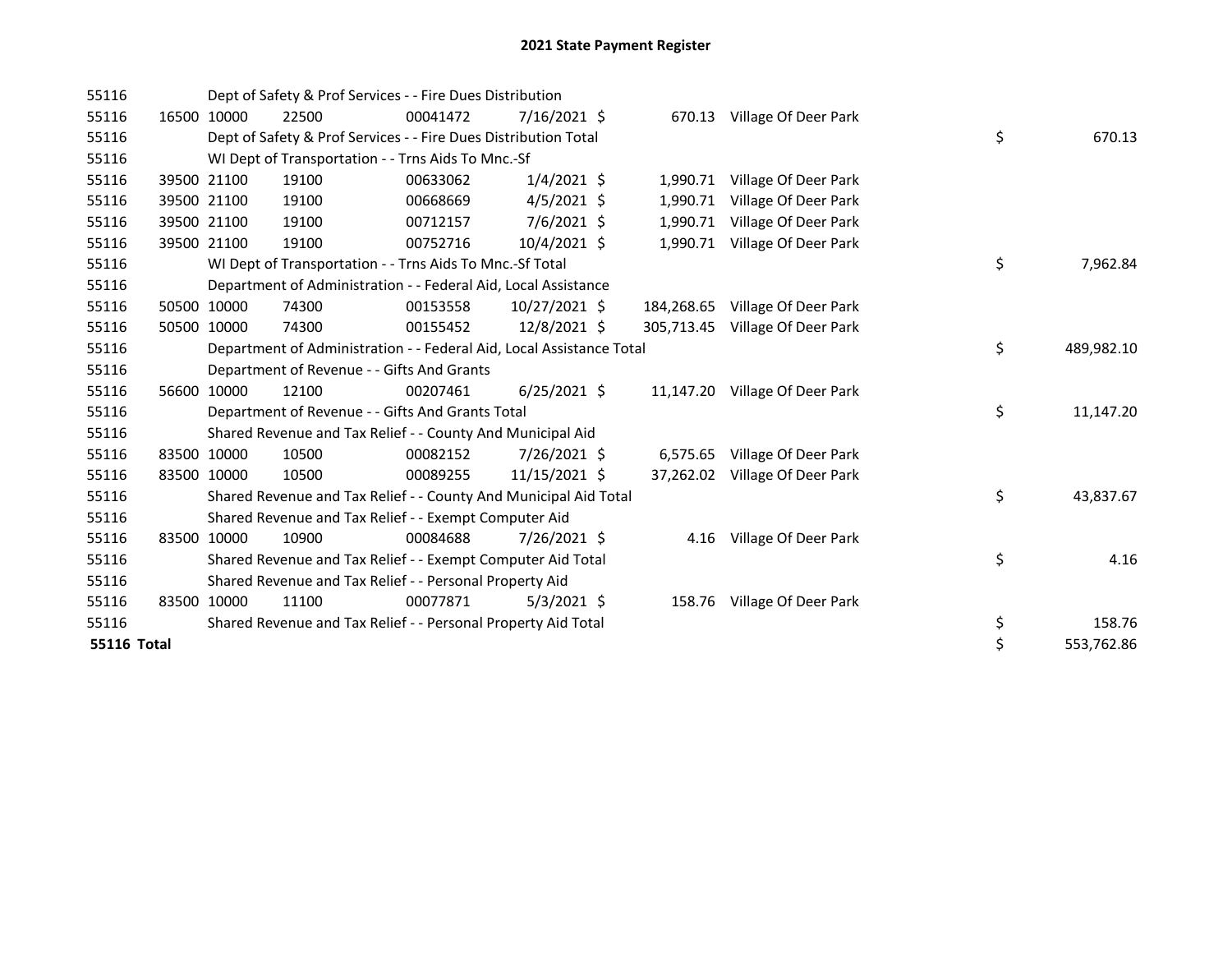| 55136 |             | Dept of Safety & Prof Services - - Fire Dues Distribution       |          |                |           |                               |    |            |
|-------|-------------|-----------------------------------------------------------------|----------|----------------|-----------|-------------------------------|----|------------|
| 55136 | 16500 10000 | 22500                                                           | 00041479 | 7/16/2021 \$   |           | 6,404.23 Hammond, Village of  |    |            |
| 55136 |             | Dept of Safety & Prof Services - - Fire Dues Distribution Total |          |                |           |                               | \$ | 6,404.23   |
| 55136 |             | WI Dept of Transportation - - Trns Aids To Mnc.-Sf              |          |                |           |                               |    |            |
| 55136 | 39500 21100 | 19100                                                           | 00633063 | $1/4/2021$ \$  |           | 30,654.11 Hammond, Village of |    |            |
| 55136 | 39500 21100 | 19100                                                           | 00668670 | $4/5/2021$ \$  | 30,654.11 | Hammond, Village of           |    |            |
| 55136 | 39500 21100 | 19100                                                           | 00712158 | 7/6/2021 \$    |           | 30,654.11 Hammond, Village of |    |            |
| 55136 | 39500 21100 | 19100                                                           | 00752717 | 10/4/2021 \$   |           | 30,654.13 Hammond, Village of |    |            |
| 55136 |             | WI Dept of Transportation - - Trns Aids To Mnc.-Sf Total        |          |                |           |                               | \$ | 122,616.46 |
| 55136 |             | WI Dept of Transportation - - Loc Rd Imp Prg St Fd              |          |                |           |                               |    |            |
| 55136 | 39500 21100 | 27800                                                           | 00698752 | 5/26/2021 \$   |           | 8,129.20 Hammond, Village of  |    |            |
| 55136 |             | WI Dept of Transportation - - Loc Rd Imp Prg St Fd Total        |          |                |           |                               | \$ | 8,129.20   |
| 55136 |             | Department of Justice - - Officer training reimbursement        |          |                |           |                               |    |            |
| 55136 | 45500 10000 | 21400                                                           | 00105316 | 11/15/2021 \$  |           | 320.00 Hammond, Village of    |    |            |
| 55136 |             | Department of Justice - - Officer training reimbursement Total  |          |                |           |                               | \$ | 320.00     |
| 55136 |             | Department of Revenue - - Gifts And Grants                      |          |                |           |                               |    |            |
| 55136 | 56600 10000 | 12100                                                           | 00207462 | $6/25/2021$ \$ |           | 98,702.45 Hammond, Village of |    |            |
| 55136 |             | Department of Revenue - - Gifts And Grants Total                |          |                |           |                               | \$ | 98,702.45  |
| 55136 |             | Department of Revenue - - Misc Revenue Holding Clearing         |          |                |           |                               |    |            |
| 55136 | 56600 10000 | 99500                                                           | 00188992 | $1/8/2021$ \$  | 148.85    | Hammond, Village of           |    |            |
| 55136 | 56600 10000 | 99500                                                           | 00191061 | $2/5/2021$ \$  | 164.00    | Hammond, Village of           |    |            |
| 55136 | 56600 10000 | 99500                                                           | 00193684 | 3/5/2021 \$    | 574.40    | Hammond, Village of           |    |            |
| 55136 | 56600 10000 | 99500                                                           | 00193691 | 3/5/2021 \$    | 164.02    | Hammond, Village of           |    |            |
| 55136 | 56600 10000 | 99500                                                           | 00197967 | 4/7/2021 \$    | 415.75    | Hammond, Village of           |    |            |
| 55136 | 56600 10000 | 99500                                                           | 00197973 | 4/7/2021 \$    | 20.00     | Hammond, Village of           |    |            |
| 55136 | 56600 10000 | 99500                                                           | 00201320 | 5/7/2021 \$    | 321.80    | Hammond, Village of           |    |            |
| 55136 | 56600 10000 | 99500                                                           | 00201327 | 5/7/2021 \$    | 20.00     | Hammond, Village of           |    |            |
| 55136 | 56600 10000 | 99500                                                           | 00204548 | $6/7/2021$ \$  | 458.00    | Hammond, Village of           |    |            |
| 55136 | 56600 10000 | 99500                                                           | 00204553 | $6/7/2021$ \$  | 20.00     | Hammond, Village of           |    |            |
| 55136 | 56600 10000 | 99500                                                           | 00209117 | 7/8/2021 \$    | 951.20    | Hammond, Village of           |    |            |
| 55136 | 56600 10000 | 99500                                                           | 00209123 | 7/8/2021 \$    | 211.71    | Hammond, Village of           |    |            |
| 55136 | 56600 10000 | 99500                                                           | 00211864 | $8/6/2021$ \$  | 20.00     | Hammond, Village of           |    |            |
| 55136 | 56600 10000 | 99500                                                           | 00214485 | $9/8/2021$ \$  | 20.00     | Hammond, Village of           |    |            |
| 55136 | 56600 10000 | 99500                                                           | 00216727 | 10/7/2021 \$   | 37.00     | Hammond, Village of           |    |            |
| 55136 | 56600 10000 | 99500                                                           | 00216733 | 10/7/2021 \$   | 189.86    | Hammond, Village of           |    |            |
| 55136 | 56600 10000 | 99500                                                           | 00219324 | 11/5/2021 \$   | 20.00     | Hammond, Village of           |    |            |
| 55136 | 56600 10000 | 99500                                                           | 00221470 | 12/7/2021 \$   | 721.40    | Hammond, Village of           |    |            |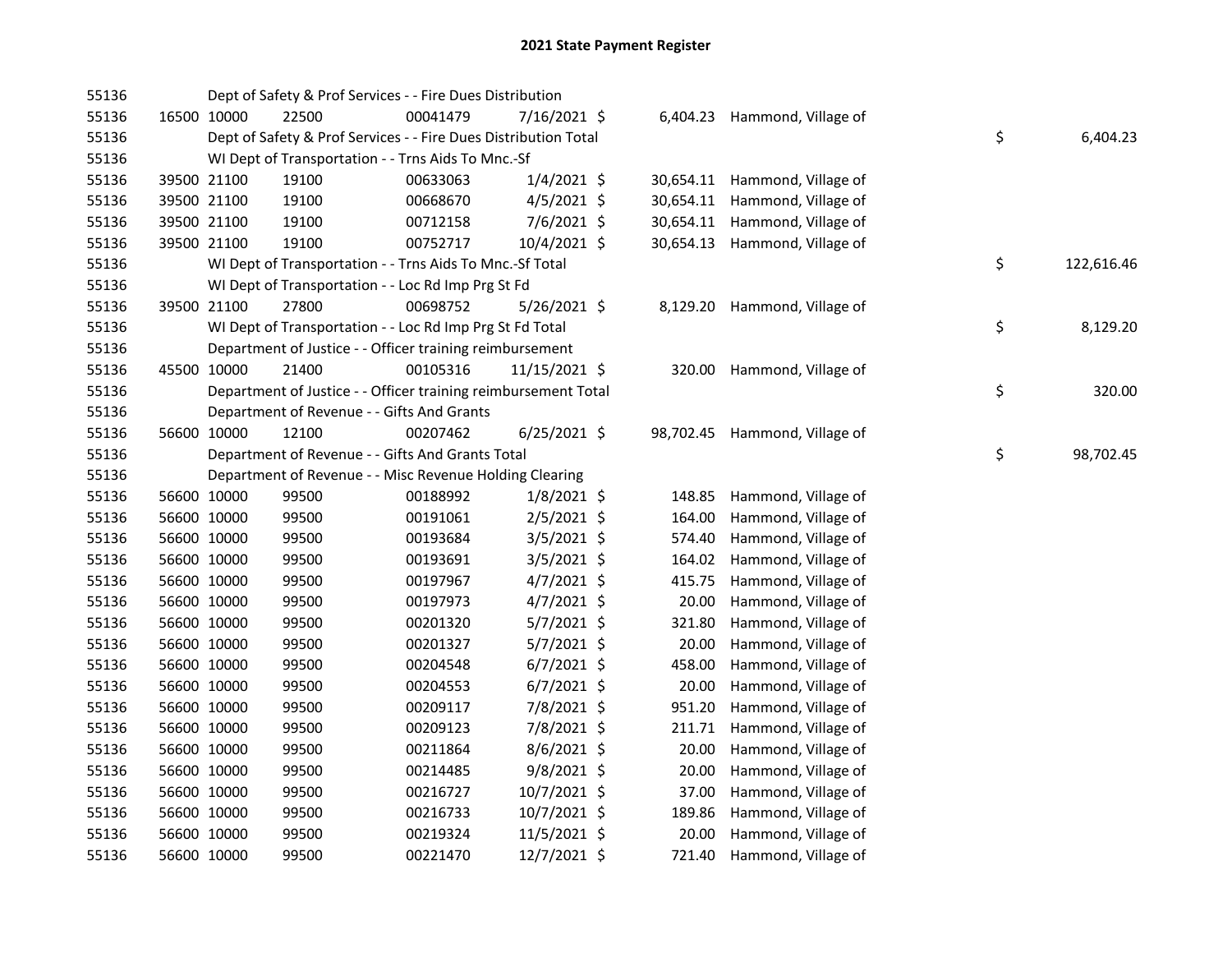| 55136       | 56600 10000 | 99500                                                                         | 00221476 | 12/7/2021 \$   | 20.00      | Hammond, Village of          |    |            |
|-------------|-------------|-------------------------------------------------------------------------------|----------|----------------|------------|------------------------------|----|------------|
| 55136       |             | Department of Revenue - - Misc Revenue Holding Clearing Total                 |          |                |            |                              | \$ | 4,497.99   |
| 55136       |             | Shared Revenue and Tax Relief - - Expenditure Restraint Program               |          |                |            |                              |    |            |
| 55136       | 83500 10000 | 10100                                                                         | 00082153 | 7/26/2021 \$   | 14,119.33  | Hammond, Village of          |    |            |
| 55136       |             | Shared Revenue and Tax Relief - - Expenditure Restraint Program Total         |          |                |            |                              | \$ | 14,119.33  |
| 55136       |             | Shared Revenue and Tax Relief - - County And Municipal Aid                    |          |                |            |                              |    |            |
| 55136       | 83500 10000 | 10500                                                                         | 00082153 | 7/26/2021 \$   | 32,956.32  | Hammond, Village of          |    |            |
| 55136       | 83500 10000 | 10500                                                                         | 00089256 | 11/15/2021 \$  | 186,752.45 | Hammond, Village of          |    |            |
| 55136       |             | Shared Revenue and Tax Relief - - County And Municipal Aid Total              |          |                |            |                              | \$ | 219,708.77 |
| 55136       |             | Shared Revenue and Tax Relief - - Exempt Computer Aid                         |          |                |            |                              |    |            |
| 55136       | 83500 10000 | 10900                                                                         | 00084689 | 7/26/2021 \$   | 1,073.05   | Hammond, Village of          |    |            |
| 55136       | 83500 10000 | 10900                                                                         | 00085915 | 7/26/2021 \$   | 78.06      | Hammond, Village of          |    |            |
| 55136       |             | Shared Revenue and Tax Relief - - Exempt Computer Aid Total                   |          |                |            |                              | \$ | 1,151.11   |
| 55136       |             | Shared Revenue and Tax Relief - - Utility Aid                                 |          |                |            |                              |    |            |
| 55136       | 83500 10000 | 11000                                                                         | 00082153 | 7/26/2021 \$   | 1,809.35   | Hammond, Village of          |    |            |
| 55136       | 83500 10000 | 11000                                                                         | 00089256 | 11/15/2021 \$  | 10,459.51  | Hammond, Village of          |    |            |
| 55136       |             | Shared Revenue and Tax Relief - - Utility Aid Total                           |          |                |            |                              | \$ | 12,268.86  |
| 55136       |             | Shared Revenue and Tax Relief - - Personal Property Aid                       |          |                |            |                              |    |            |
| 55136       | 83500 10000 | 11100                                                                         | 00077872 | $5/3/2021$ \$  | 12,734.05  | Hammond, Village of          |    |            |
| 55136       |             | Shared Revenue and Tax Relief - - Personal Property Aid Total                 |          |                |            |                              | \$ | 12,734.05  |
| 55136       |             | Shared Revenue and Tax Relief - - State Aid; Video Service Provider Fee       |          |                |            |                              |    |            |
| 55136       | 83500 10000 | 11200                                                                         | 00083144 | 7/26/2021 \$   | 2,269.76   | Hammond, Village of          |    |            |
| 55136       |             | Shared Revenue and Tax Relief - - State Aid; Video Service Provider Fee Total |          |                |            |                              | \$ | 2,269.76   |
| 55136       |             | Shared Revenue and Tax Relief - - Lottery & Gaming Credit                     |          |                |            |                              |    |            |
| 55136       | 83500 52100 | 36300                                                                         | 00074388 | $3/22/2021$ \$ |            | 4,802.76 Hammond, Village of |    |            |
| 55136       |             | Shared Revenue and Tax Relief - - Lottery & Gaming Credit Total               |          |                |            |                              | \$ | 4,802.76   |
| 55136 Total |             |                                                                               |          |                |            |                              | \$ | 507,724.97 |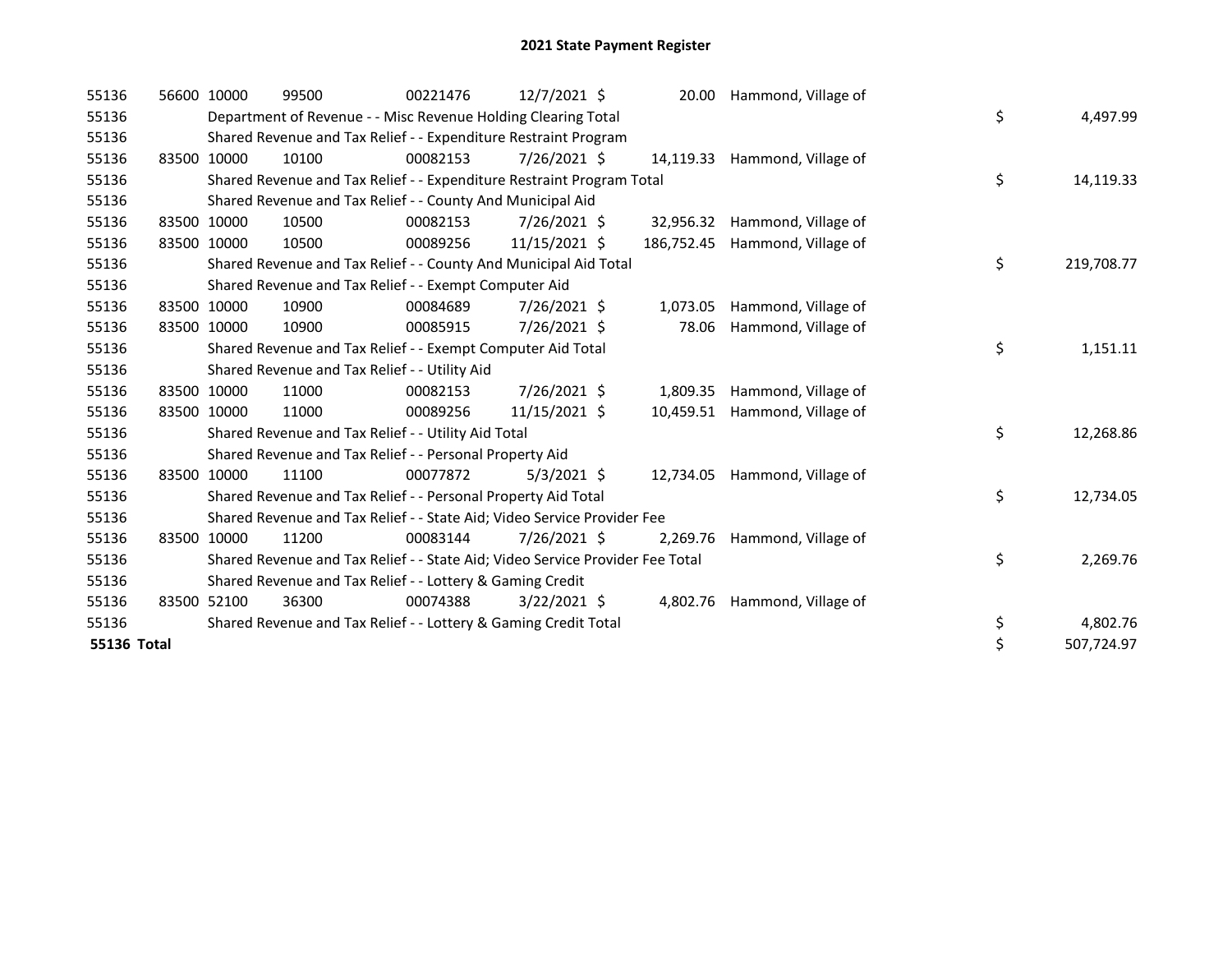| 55161 |             |                                                         | Dept of Safety & Prof Services - - Fire Dues Distribution        |          |                |           |                                     |    |            |
|-------|-------------|---------------------------------------------------------|------------------------------------------------------------------|----------|----------------|-----------|-------------------------------------|----|------------|
| 55161 | 16500 10000 |                                                         | 22500                                                            | 00041482 | 7/16/2021 \$   |           | 19,215.14 North Hudson, Village of  |    |            |
| 55161 |             |                                                         | Dept of Safety & Prof Services - - Fire Dues Distribution Total  |          |                |           |                                     | \$ | 19,215.14  |
| 55161 |             |                                                         | WI Dept of Transportation - - Trns Aids To Mnc.-Sf               |          |                |           |                                     |    |            |
| 55161 |             | 39500 21100                                             | 19100                                                            | 00633064 | 1/4/2021 \$    |           | 27,759.92 North Hudson, Village of  |    |            |
| 55161 |             | 39500 21100                                             | 19100                                                            | 00668671 | $4/5/2021$ \$  | 27,759.92 | North Hudson, Village of            |    |            |
| 55161 |             | 39500 21100                                             | 19100                                                            | 00712159 | 7/6/2021 \$    | 27,759.92 | North Hudson, Village of            |    |            |
| 55161 |             | 39500 21100                                             | 19100                                                            | 00752718 | 10/4/2021 \$   | 27,759.94 | North Hudson, Village of            |    |            |
| 55161 |             |                                                         | WI Dept of Transportation - - Trns Aids To Mnc.-Sf Total         |          |                |           |                                     | \$ | 111,039.70 |
| 55161 |             |                                                         | Department of Justice - - Officer training reimbursement         |          |                |           |                                     |    |            |
| 55161 | 45500 10000 |                                                         | 21400                                                            | 00105676 | 11/22/2021 \$  |           | 800.00 North Hudson, Village of     |    |            |
| 55161 |             |                                                         | Department of Justice - - Officer training reimbursement Total   |          |                |           |                                     | \$ | 800.00     |
| 55161 |             |                                                         | Department of Revenue - - Gifts And Grants                       |          |                |           |                                     |    |            |
| 55161 |             | 56600 10000                                             | 12100                                                            | 00207463 | $6/25/2021$ \$ |           | 199,445.93 North Hudson, Village of |    |            |
| 55161 |             | Department of Revenue - - Gifts And Grants Total        |                                                                  | \$       | 199,445.93     |           |                                     |    |            |
| 55161 |             | Department of Revenue - - Misc Revenue Holding Clearing |                                                                  |          |                |           |                                     |    |            |
| 55161 |             | 56600 10000                                             | 99500                                                            | 00188993 | $1/8/2021$ \$  | 311.00    | North Hudson, Village of            |    |            |
| 55161 |             | 56600 10000                                             | 99500                                                            | 00193686 | $3/5/2021$ \$  | 788.05    | North Hudson, Village of            |    |            |
| 55161 |             | 56600 10000                                             | 99500                                                            | 00195146 | 3/15/2021 \$   | 527.00    | North Hudson, Village of            |    |            |
| 55161 |             | 56600 10000                                             | 99500                                                            | 00197968 | $4/7/2021$ \$  | 595.93    | North Hudson, Village of            |    |            |
| 55161 |             | 56600 10000                                             | 99500                                                            | 00197975 | 4/7/2021 \$    | 123.74    | North Hudson, Village of            |    |            |
| 55161 |             | 56600 10000                                             | 99500                                                            | 00201322 | 5/7/2021 \$    | 929.15    | North Hudson, Village of            |    |            |
| 55161 |             | 56600 10000                                             | 99500                                                            | 00201329 | 5/7/2021 \$    | 76.78     | North Hudson, Village of            |    |            |
| 55161 |             | 56600 10000                                             | 99500                                                            | 00209118 | 7/8/2021 \$    | 308.50    | North Hudson, Village of            |    |            |
| 55161 |             | 56600 10000                                             | 99500                                                            | 00211860 | 8/6/2021 \$    | 124.00    | North Hudson, Village of            |    |            |
| 55161 |             | 56600 10000                                             | 99500                                                            | 00211865 | 8/6/2021 \$    | 72.05     | North Hudson, Village of            |    |            |
| 55161 |             | 56600 10000                                             | 99500                                                            | 00214480 | 9/8/2021 \$    | 272.40    | North Hudson, Village of            |    |            |
| 55161 |             | 56600 10000                                             | 99500                                                            | 00214486 | 9/8/2021 \$    | 150.00    | North Hudson, Village of            |    |            |
| 55161 |             | 56600 10000                                             | 99500                                                            | 00216728 | 10/7/2021 \$   | 136.02    | North Hudson, Village of            |    |            |
| 55161 |             | 56600 10000                                             | 99500                                                            | 00216734 | 10/7/2021 \$   | 150.00    | North Hudson, Village of            |    |            |
| 55161 |             | 56600 10000                                             | 99500                                                            | 00219325 | 11/5/2021 \$   | 1,267.31  | North Hudson, Village of            |    |            |
| 55161 |             | 56600 10000                                             | 99500                                                            | 00221472 | 12/7/2021 \$   | 716.00    | North Hudson, Village of            |    |            |
| 55161 |             |                                                         | Department of Revenue - - Misc Revenue Holding Clearing Total    |          |                |           |                                     | \$ | 6,547.93   |
| 55161 |             |                                                         | Shared Revenue and Tax Relief - - County And Municipal Aid       |          |                |           |                                     |    |            |
| 55161 |             | 83500 10000                                             | 10500                                                            | 00082154 | 7/26/2021 \$   | 11,312.33 | North Hudson, Village of            |    |            |
| 55161 |             | 83500 10000                                             | 10500                                                            | 00089257 | 11/15/2021 \$  | 64,103.19 | North Hudson, Village of            |    |            |
| 55161 |             |                                                         | Shared Revenue and Tax Relief - - County And Municipal Aid Total |          |                | \$        | 75,415.52                           |    |            |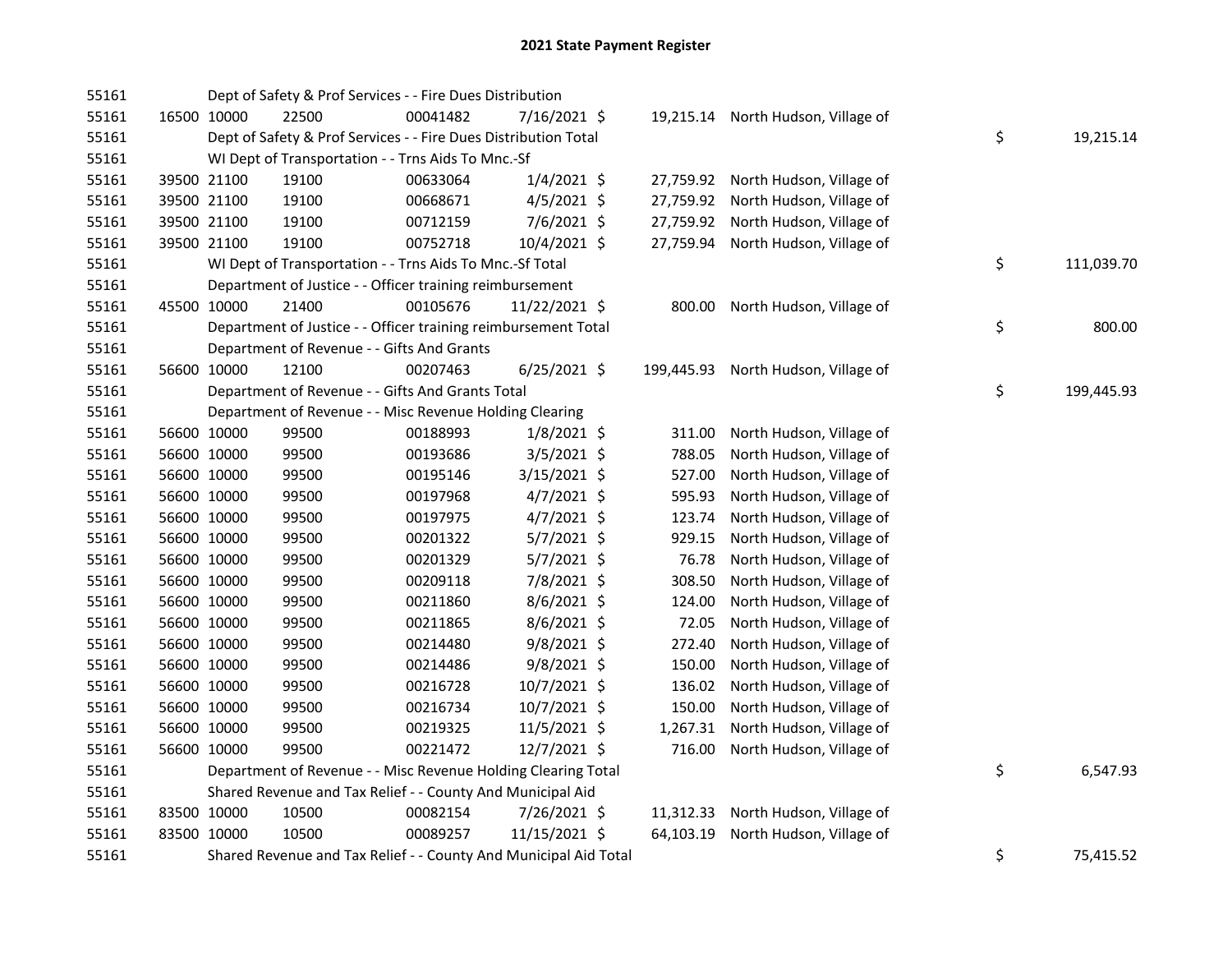| 55161       |             | Shared Revenue and Tax Relief - - Exempt Computer Aid |                                                           |                                                                               |                |  |          |                          |    |            |  |  |
|-------------|-------------|-------------------------------------------------------|-----------------------------------------------------------|-------------------------------------------------------------------------------|----------------|--|----------|--------------------------|----|------------|--|--|
| 55161       | 83500 10000 |                                                       | 10900                                                     | 00084690                                                                      | $7/26/2021$ \$ |  | 325.29   | North Hudson, Village of |    |            |  |  |
| 55161       |             |                                                       |                                                           | Shared Revenue and Tax Relief - - Exempt Computer Aid Total                   |                |  |          |                          | \$ | 325.29     |  |  |
| 55161       |             |                                                       |                                                           | Shared Revenue and Tax Relief - - Utility Aid                                 |                |  |          |                          |    |            |  |  |
| 55161       |             | 83500 10000                                           | 11000                                                     | 00082154                                                                      | $7/26/2021$ \$ |  | 291.31   | North Hudson, Village of |    |            |  |  |
| 55161       |             | 83500 10000                                           | 11000                                                     | 00089257                                                                      | 11/15/2021 \$  |  | 1,882.40 | North Hudson, Village of |    |            |  |  |
| 55161       |             |                                                       |                                                           | Shared Revenue and Tax Relief - - Utility Aid Total                           |                |  | \$       | 2,173.71                 |    |            |  |  |
| 55161       |             |                                                       |                                                           | Shared Revenue and Tax Relief - - Personal Property Aid                       |                |  |          |                          |    |            |  |  |
| 55161       | 83500       | 10000                                                 | 11100                                                     | 00077873                                                                      | $5/3/2021$ \$  |  | 5,503.38 | North Hudson, Village of |    |            |  |  |
| 55161       |             |                                                       |                                                           | Shared Revenue and Tax Relief - - Personal Property Aid Total                 |                |  |          |                          | \$ | 5,503.38   |  |  |
| 55161       |             |                                                       |                                                           | Shared Revenue and Tax Relief - - State Aid; Video Service Provider Fee       |                |  |          |                          |    |            |  |  |
| 55161       |             | 83500 10000                                           | 11200                                                     | 00083145                                                                      | 7/26/2021 \$   |  | 9,043.83 | North Hudson, Village of |    |            |  |  |
| 55161       |             |                                                       |                                                           | Shared Revenue and Tax Relief - - State Aid; Video Service Provider Fee Total |                |  |          |                          | \$ | 9,043.83   |  |  |
| 55161       |             |                                                       | Shared Revenue and Tax Relief - - Lottery & Gaming Credit |                                                                               |                |  |          |                          |    |            |  |  |
| 55161       | 83500 52100 |                                                       | 36300                                                     | 00074389                                                                      | 3/22/2021 \$   |  | 291.84   | North Hudson, Village of |    |            |  |  |
| 55161       |             |                                                       |                                                           | Shared Revenue and Tax Relief - - Lottery & Gaming Credit Total               |                |  |          |                          | \$ | 291.84     |  |  |
| 55161 Total |             |                                                       |                                                           |                                                                               |                |  |          |                          |    | 429,802.27 |  |  |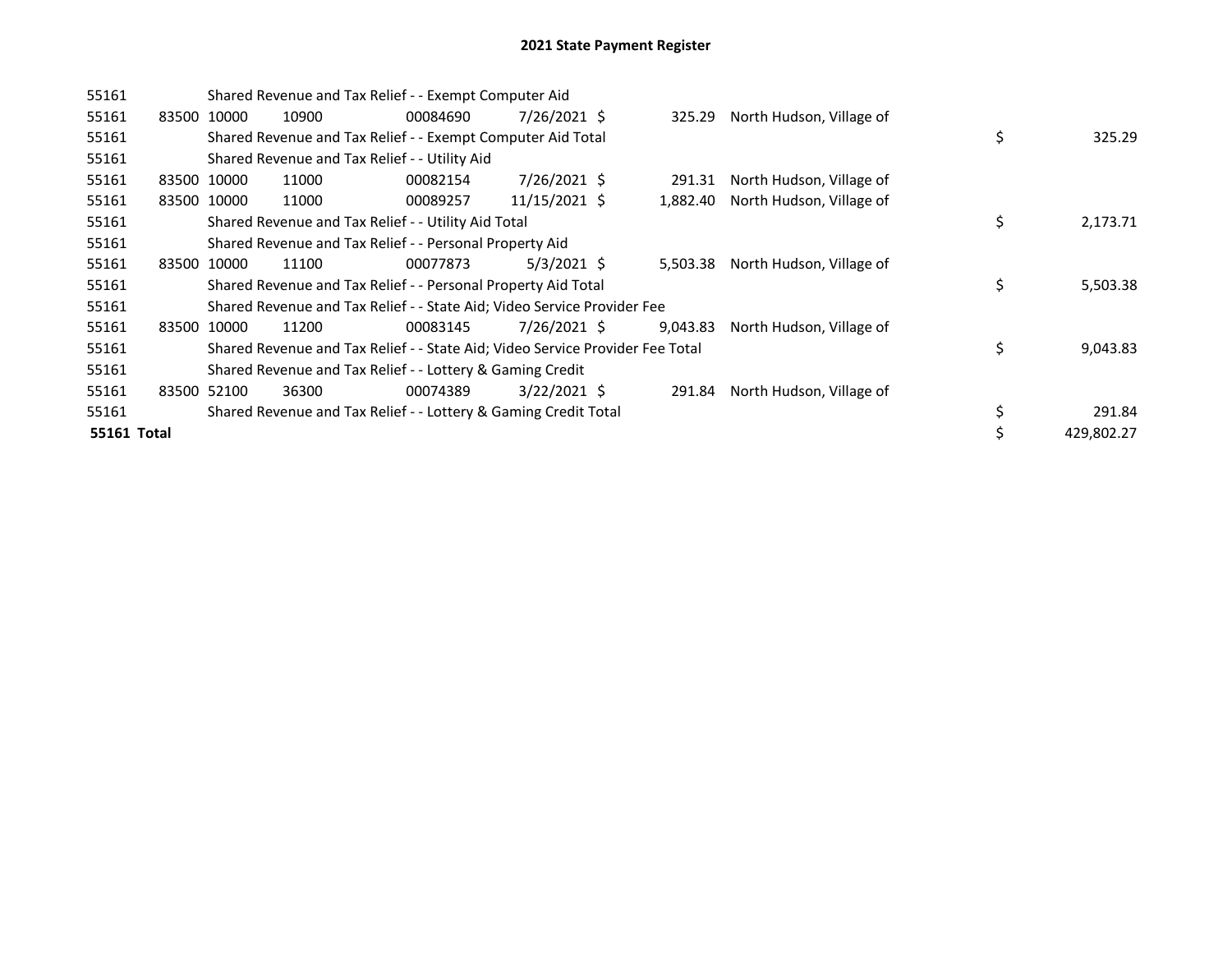| 55176 |             | Dept of Safety & Prof Services - - Fire Dues Distribution             |          |                |        |                               |    |            |
|-------|-------------|-----------------------------------------------------------------------|----------|----------------|--------|-------------------------------|----|------------|
| 55176 | 16500 10000 | 22500                                                                 | 00041485 | 7/16/2021 \$   |        | 7,582.85 Village Of Roberts   |    |            |
| 55176 |             | Dept of Safety & Prof Services - - Fire Dues Distribution Total       |          |                |        |                               | \$ | 7,582.85   |
| 55176 |             | Dept of Natural Resources - - Fin Asst For Responsible Units          |          |                |        |                               |    |            |
| 55176 | 37000 27400 | 67000                                                                 | 00483922 | 5/21/2021 \$   |        | 5,730.76 Village Of Roberts   |    |            |
| 55176 |             | Dept of Natural Resources - - Fin Asst For Responsible Units Total    |          |                |        |                               | \$ | 5,730.76   |
| 55176 |             | WI Dept of Transportation - - Trns Aids To Mnc.-Sf                    |          |                |        |                               |    |            |
| 55176 | 39500 21100 | 19100                                                                 | 00633065 | $1/4/2021$ \$  |        | 22,145.74 Village Of Roberts  |    |            |
| 55176 | 39500 21100 | 19100                                                                 | 00668672 | 4/5/2021 \$    |        | 22,145.74 Village Of Roberts  |    |            |
| 55176 | 39500 21100 | 19100                                                                 | 00712160 | 7/6/2021 \$    |        | 22,145.74 Village Of Roberts  |    |            |
| 55176 | 39500 21100 | 19100                                                                 | 00752719 | 10/4/2021 \$   |        | 22,145.77 Village Of Roberts  |    |            |
| 55176 |             | WI Dept of Transportation - - Trns Aids To Mnc.-Sf Total              |          |                |        |                               | \$ | 88,582.99  |
| 55176 |             | Department of Justice - - Officer training reimbursement              |          |                |        |                               |    |            |
| 55176 | 45500 10000 | 21400                                                                 | 00105877 | 11/24/2021 \$  |        | 480.00 Village Of Roberts     |    |            |
| 55176 |             | Department of Justice - - Officer training reimbursement Total        |          |                |        |                               | \$ | 480.00     |
| 55176 |             | Elections Commission - - General Program Ops, GPR                     |          |                |        |                               |    |            |
| 55176 | 51000 10000 | 10100                                                                 | 00005186 | $1/8/2021$ \$  |        | 440.95 Village Of Roberts     |    |            |
| 55176 |             | Elections Commission - - General Program Ops, GPR Total               |          |                |        |                               | \$ | 440.95     |
| 55176 |             | Department of Revenue - - Gifts And Grants                            |          |                |        |                               |    |            |
| 55176 | 56600 10000 | 12100                                                                 | 00207464 | $6/25/2021$ \$ |        | 98,859.45 Village Of Roberts  |    |            |
| 55176 |             | Department of Revenue - - Gifts And Grants Total                      |          |                |        |                               | \$ | 98,859.45  |
| 55176 |             | Department of Revenue - - Misc Revenue Holding Clearing               |          |                |        |                               |    |            |
| 55176 | 56600 10000 | 99500                                                                 | 00188997 | $1/8/2021$ \$  |        | 29.21 Village Of Roberts      |    |            |
| 55176 | 56600 10000 | 99500                                                                 | 00193692 | $3/5/2021$ \$  | 48.20  | Village Of Roberts            |    |            |
| 55176 | 56600 10000 | 99500                                                                 | 00197974 | $4/7/2021$ \$  | 944.23 | Village Of Roberts            |    |            |
| 55176 | 56600 10000 | 99500                                                                 | 00201328 | $5/7/2021$ \$  | 523.80 | Village Of Roberts            |    |            |
| 55176 | 56600 10000 | 99500                                                                 | 00204554 | $6/7/2021$ \$  | 292.60 | Village Of Roberts            |    |            |
| 55176 |             | Department of Revenue - - Misc Revenue Holding Clearing Total         |          |                |        |                               | \$ | 1,838.04   |
| 55176 |             | Shared Revenue and Tax Relief - - Expenditure Restraint Program       |          |                |        |                               |    |            |
| 55176 | 83500 10000 | 10100                                                                 | 00082155 | 7/26/2021 \$   |        | 26,470.09 Village Of Roberts  |    |            |
| 55176 |             | Shared Revenue and Tax Relief - - Expenditure Restraint Program Total |          |                |        |                               | \$ | 26,470.09  |
| 55176 |             | Shared Revenue and Tax Relief - - County And Municipal Aid            |          |                |        |                               |    |            |
| 55176 | 83500 10000 | 10500                                                                 | 00082155 | 7/26/2021 \$   |        | 38,762.95 Village Of Roberts  |    |            |
| 55176 | 83500 10000 | 10500                                                                 | 00089258 | 11/15/2021 \$  |        | 219,656.71 Village Of Roberts |    |            |
| 55176 |             | Shared Revenue and Tax Relief - - County And Municipal Aid Total      |          |                |        |                               | \$ | 258,419.66 |
| 55176 |             | Shared Revenue and Tax Relief - - Exempt Computer Aid                 |          |                |        |                               |    |            |
| 55176 | 83500 10000 | 10900                                                                 | 00084691 | 7/26/2021 \$   |        | 1,946.69 Village Of Roberts   |    |            |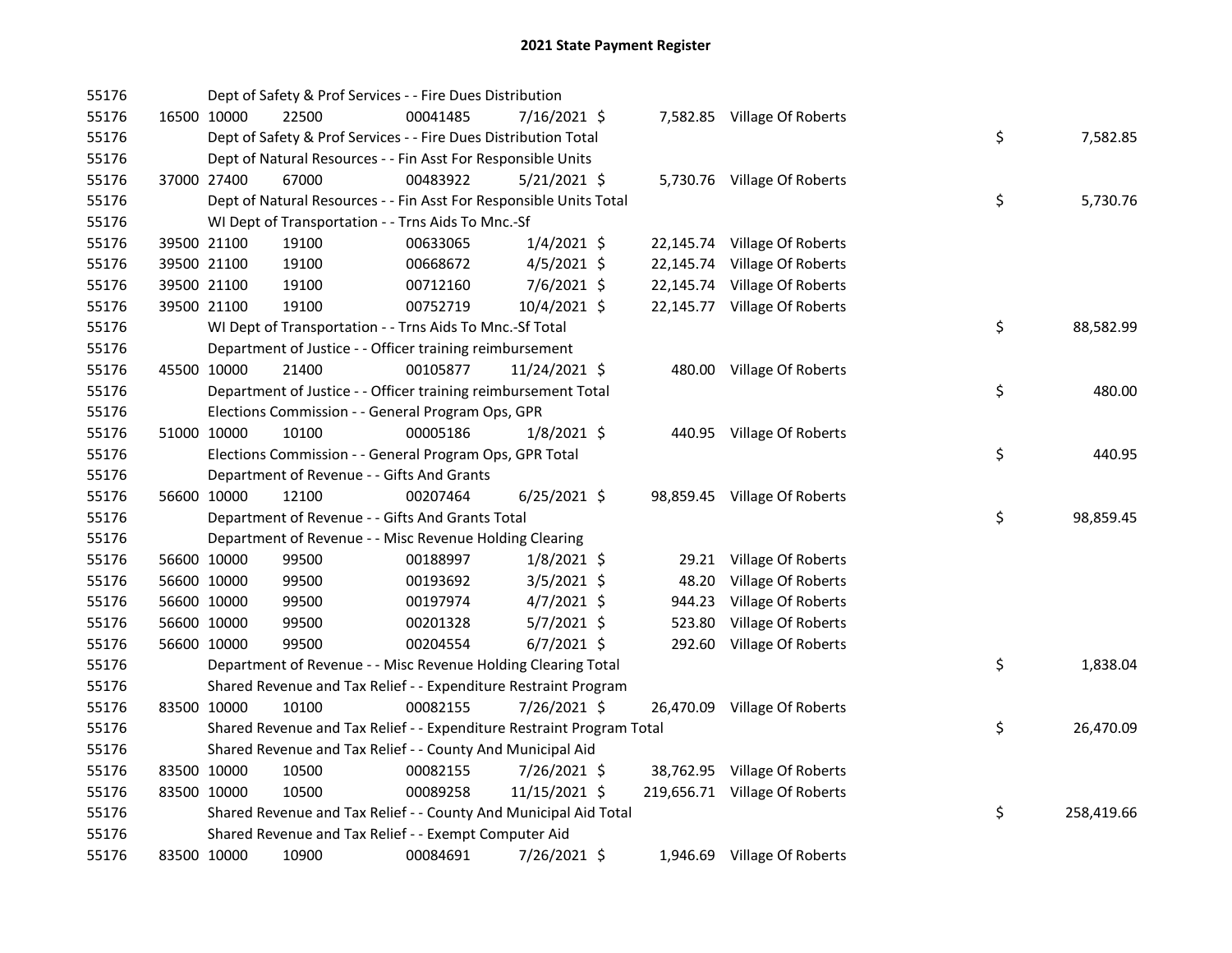| 55176 |             |             | Shared Revenue and Tax Relief - - Exempt Computer Aid Total                   |          | 1,946.69       |  |           |                    |    |            |
|-------|-------------|-------------|-------------------------------------------------------------------------------|----------|----------------|--|-----------|--------------------|----|------------|
| 55176 |             |             | Shared Revenue and Tax Relief - - Utility Aid                                 |          |                |  |           |                    |    |            |
| 55176 |             | 83500 10000 | 11000                                                                         | 00082155 | 7/26/2021 \$   |  | 2,995.83  | Village Of Roberts |    |            |
| 55176 |             | 83500 10000 | 11000                                                                         | 00089258 | 11/15/2021 \$  |  | 24,648.66 | Village Of Roberts |    |            |
| 55176 |             |             | Shared Revenue and Tax Relief - - Utility Aid Total                           |          |                |  |           |                    | \$ | 27,644.49  |
| 55176 |             |             | Shared Revenue and Tax Relief - - Personal Property Aid                       |          |                |  |           |                    |    |            |
| 55176 |             | 83500 10000 | 11100                                                                         | 00077874 | $5/3/2021$ \$  |  | 9,008.28  | Village Of Roberts |    |            |
| 55176 |             |             | Shared Revenue and Tax Relief - - Personal Property Aid Total                 | \$       | 9,008.28       |  |           |                    |    |            |
| 55176 |             |             | Shared Revenue and Tax Relief - - State Aid; Video Service Provider Fee       |          |                |  |           |                    |    |            |
| 55176 |             | 83500 10000 | 11200                                                                         | 00083146 | 7/26/2021 \$   |  | 1,927.87  | Village Of Roberts |    |            |
| 55176 |             |             | Shared Revenue and Tax Relief - - State Aid; Video Service Provider Fee Total |          |                |  |           |                    | \$ | 1,927.87   |
| 55176 |             |             | Shared Revenue and Tax Relief - - Lottery & Gaming Credit                     |          |                |  |           |                    |    |            |
| 55176 |             | 83500 52100 | 36300                                                                         | 00074390 | $3/22/2021$ \$ |  | 5,867.44  | Village Of Roberts |    |            |
| 55176 |             |             | Shared Revenue and Tax Relief - - Lottery & Gaming Credit Total               |          | 5,867.44       |  |           |                    |    |            |
|       | 55176 Total |             |                                                                               |          |                |  |           |                    |    | 534,799.56 |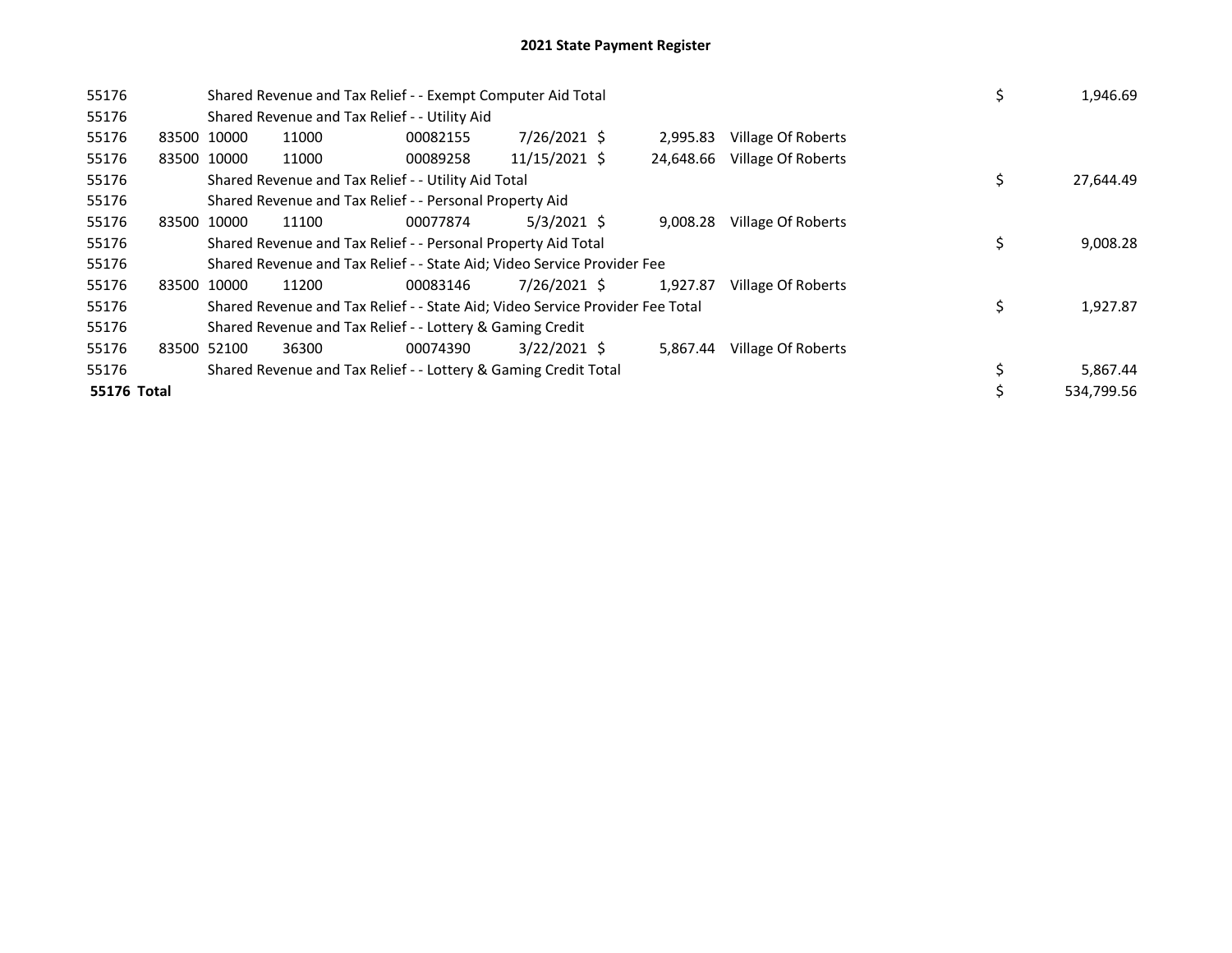| 55181 |             |       | Dept of Safety & Prof Services - - Fire Dues Distribution            |                |          |                                |    |            |
|-------|-------------|-------|----------------------------------------------------------------------|----------------|----------|--------------------------------|----|------------|
| 55181 | 16500 10000 | 22500 | 00041489                                                             | 7/16/2021 \$   |          | 11,870.54 Village of Somerset  |    |            |
| 55181 |             |       | Dept of Safety & Prof Services - - Fire Dues Distribution Total      |                |          |                                | \$ | 11,870.54  |
| 55181 |             |       | Dept of Natural Resources - - Resaids - Cnty Forst, Cl & Mfl         |                |          |                                |    |            |
| 55181 | 37000 21200 | 57100 | 00488348                                                             | $6/14/2021$ \$ |          | 4.40 Village of Somerset       |    |            |
| 55181 |             |       | Dept of Natural Resources - - Resaids - Cnty Forst, Cl & Mfl Total   |                |          |                                | \$ | 4.40       |
| 55181 |             |       | WI Dept of Transportation - - Trns Aids To Mnc.-Sf                   |                |          |                                |    |            |
| 55181 | 39500 21100 | 19100 | 00633066                                                             | $1/4/2021$ \$  |          | 39,077.80 Village of Somerset  |    |            |
| 55181 | 39500 21100 | 19100 | 00668673                                                             | $4/5/2021$ \$  |          | 39,077.80 Village of Somerset  |    |            |
| 55181 | 39500 21100 | 19100 | 00712161                                                             | $7/6/2021$ \$  |          | 39,077.80 Village of Somerset  |    |            |
| 55181 | 39500 21100 | 19100 | 00752720                                                             | 10/4/2021 \$   |          | 39,077.82 Village of Somerset  |    |            |
| 55181 |             |       | WI Dept of Transportation - - Trns Aids To Mnc.-Sf Total             |                |          |                                | \$ | 156,311.22 |
| 55181 |             |       | Department of Justice - - Officer training reimbursement             |                |          |                                |    |            |
| 55181 | 45500 10000 | 21400 | 00106089                                                             | 11/29/2021 \$  |          | 640.00 Village of Somerset     |    |            |
| 55181 |             |       | Department of Justice - - Officer training reimbursement Total       |                |          |                                | \$ | 640.00     |
| 55181 |             |       | Department of Administration - - Federal Aid, Local Assistance       |                |          |                                |    |            |
| 55181 | 50500 10000 | 74300 | 00139602                                                             | $1/25/2021$ \$ |          | 26,374.27 Village of Somerset  |    |            |
| 55181 |             |       | Department of Administration - - Federal Aid, Local Assistance Total |                |          |                                | \$ | 26,374.27  |
| 55181 |             |       | Department of Revenue - - Gifts And Grants                           |                |          |                                |    |            |
| 55181 | 56600 10000 | 12100 | 00207465                                                             | $6/25/2021$ \$ |          | 152,816.09 Village of Somerset |    |            |
| 55181 |             |       | Department of Revenue - - Gifts And Grants Total                     |                |          |                                | \$ | 152,816.09 |
| 55181 |             |       | Department of Revenue - - Misc Revenue Holding Clearing              |                |          |                                |    |            |
| 55181 | 56600 10000 | 99500 | 00188996                                                             | $1/8/2021$ \$  |          | 1,064.63 Village of Somerset   |    |            |
| 55181 | 56600 10000 | 99500 | 00191064                                                             | $2/5/2021$ \$  | 861.71   | Village of Somerset            |    |            |
| 55181 | 56600 10000 | 99500 | 00193690                                                             | $3/5/2021$ \$  | 2,744.60 | Village of Somerset            |    |            |
| 55181 | 56600 10000 | 99500 | 00197972                                                             | $4/7/2021$ \$  |          | 4,693.25 Village of Somerset   |    |            |
| 55181 | 56600 10000 | 99500 | 00199307                                                             | 4/20/2021 \$   | 35.00    | Village of Somerset            |    |            |
| 55181 | 56600 10000 | 99500 | 00201326                                                             | $5/7/2021$ \$  | 1,572.98 | Village of Somerset            |    |            |
| 55181 | 56600 10000 | 99500 | 00204552                                                             | $6/7/2021$ \$  |          | 3,242.53 Village of Somerset   |    |            |
| 55181 | 56600 10000 | 99500 | 00208579                                                             | 7/6/2021 \$    | 35.00    | Village of Somerset            |    |            |
| 55181 | 56600 10000 | 99500 | 00209122                                                             | 7/8/2021 \$    |          | 917.81 Village of Somerset     |    |            |
| 55181 | 56600 10000 | 99500 | 00211863                                                             | $8/6/2021$ \$  |          | 455.15 Village of Somerset     |    |            |
| 55181 | 56600 10000 | 99500 | 00214484                                                             | $9/8/2021$ \$  | 1,626.00 | Village of Somerset            |    |            |
| 55181 | 56600 10000 | 99500 | 00216732                                                             | 10/7/2021 \$   |          | 1,886.54 Village of Somerset   |    |            |
| 55181 | 56600 10000 | 99500 | 00219323                                                             | $11/5/2021$ \$ |          | 329.94 Village of Somerset     |    |            |
| 55181 | 56600 10000 | 99500 | 00221475                                                             | 12/7/2021 \$   |          | 1,175.81 Village of Somerset   |    |            |
| 55181 |             |       | Department of Revenue - - Misc Revenue Holding Clearing Total        |                |          |                                | \$ | 20.640.95  |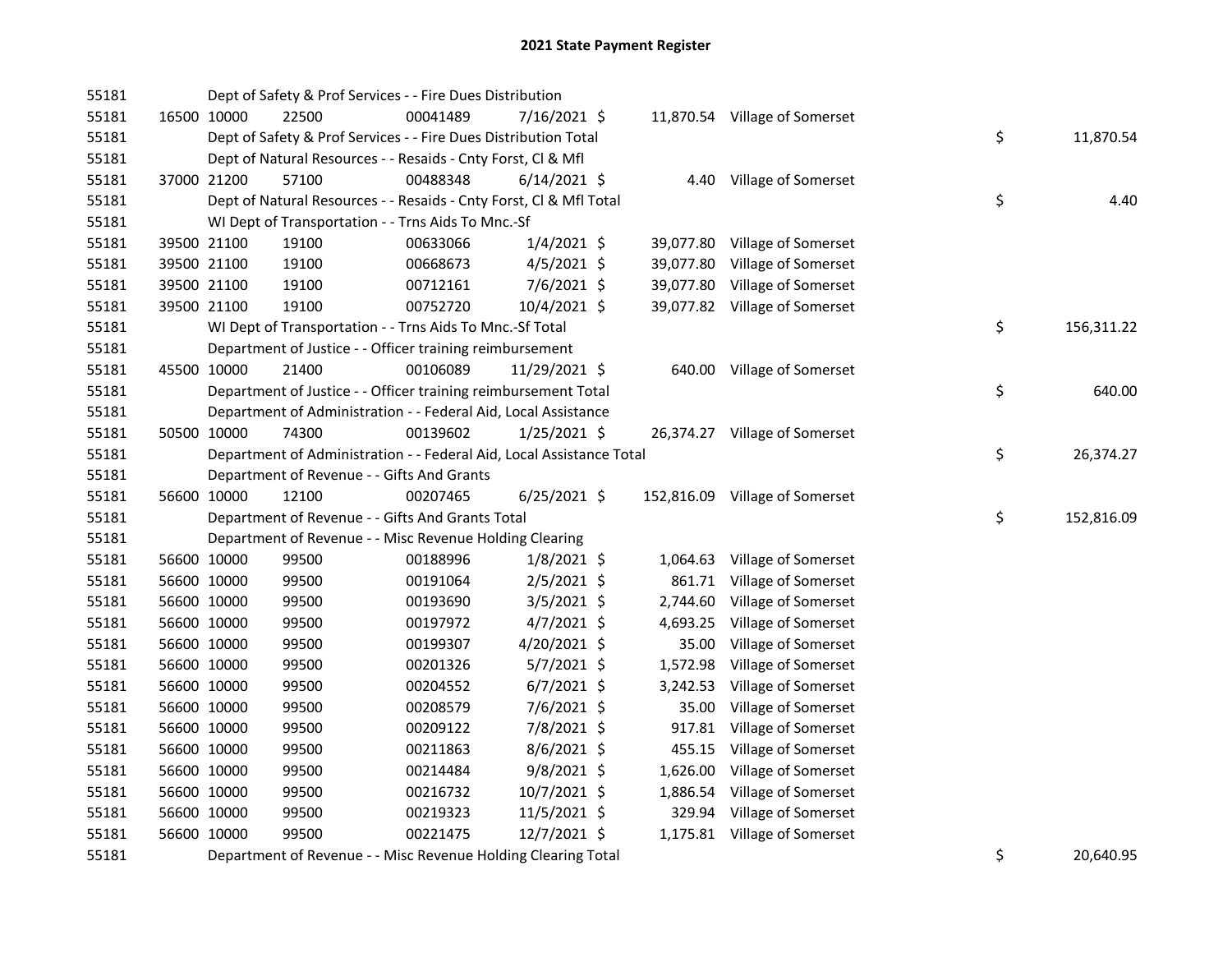| 55181              | Shared Revenue and Tax Relief - - Expenditure Restraint Program |                                                                               |          |                |  |            |                               |  |    |            |
|--------------------|-----------------------------------------------------------------|-------------------------------------------------------------------------------|----------|----------------|--|------------|-------------------------------|--|----|------------|
| 55181              | 83500 10000                                                     | 10100                                                                         | 00082156 | 7/26/2021 \$   |  |            | 39,720.62 Village of Somerset |  |    |            |
| 55181              |                                                                 | Shared Revenue and Tax Relief - - Expenditure Restraint Program Total         |          |                |  |            |                               |  | \$ | 39,720.62  |
| 55181              |                                                                 | Shared Revenue and Tax Relief - - County And Municipal Aid                    |          |                |  |            |                               |  |    |            |
| 55181              | 83500 10000                                                     | 10500                                                                         | 00082156 | $7/26/2021$ \$ |  | 30,613.36  | Village of Somerset           |  |    |            |
| 55181              | 83500 10000                                                     | 10500                                                                         | 00089259 | 11/15/2021 \$  |  | 173,475.71 | Village of Somerset           |  |    |            |
| 55181              |                                                                 | Shared Revenue and Tax Relief - - County And Municipal Aid Total              |          |                |  |            |                               |  | \$ | 204,089.07 |
| 55181              |                                                                 | Shared Revenue and Tax Relief - - Exempt Computer Aid                         |          |                |  |            |                               |  |    |            |
| 55181              | 83500 10000                                                     | 10900                                                                         | 00084692 | 7/26/2021 \$   |  | 3,143.75   | Village of Somerset           |  |    |            |
| 55181              | 83500 10000                                                     | 10900                                                                         | 00085916 | 7/26/2021 \$   |  | 3,704.88   | Village of Somerset           |  |    |            |
| 55181              |                                                                 | Shared Revenue and Tax Relief - - Exempt Computer Aid Total                   |          |                |  |            |                               |  | \$ | 6,848.63   |
| 55181              |                                                                 | Shared Revenue and Tax Relief - - Utility Aid                                 |          |                |  |            |                               |  |    |            |
| 55181              | 83500 10000                                                     | 11000                                                                         | 00082156 | 7/26/2021 \$   |  | 33.20      | Village of Somerset           |  |    |            |
| 55181              | 83500 10000                                                     | 11000                                                                         | 00089259 | 11/15/2021 \$  |  | 328.49     | Village of Somerset           |  |    |            |
| 55181              |                                                                 | Shared Revenue and Tax Relief - - Utility Aid Total                           |          |                |  |            |                               |  | \$ | 361.69     |
| 55181              |                                                                 | Shared Revenue and Tax Relief - - Personal Property Aid                       |          |                |  |            |                               |  |    |            |
| 55181              | 83500 10000                                                     | 11100                                                                         | 00077875 | $5/3/2021$ \$  |  | 1,831.47   | Village of Somerset           |  |    |            |
| 55181              | 83500 10000                                                     | 11100                                                                         | 00079002 | $5/3/2021$ \$  |  | 20,146.97  | Village of Somerset           |  |    |            |
| 55181              |                                                                 | Shared Revenue and Tax Relief - - Personal Property Aid Total                 |          |                |  |            |                               |  | \$ | 21,978.44  |
| 55181              |                                                                 | Shared Revenue and Tax Relief - - State Aid; Video Service Provider Fee       |          |                |  |            |                               |  |    |            |
| 55181              | 83500 10000                                                     | 11200                                                                         | 00083147 | 7/26/2021 \$   |  | 1,290.46   | Village of Somerset           |  |    |            |
| 55181              |                                                                 | Shared Revenue and Tax Relief - - State Aid; Video Service Provider Fee Total |          |                |  |            |                               |  | \$ | 1,290.46   |
| <b>55181 Total</b> |                                                                 |                                                                               |          |                |  |            |                               |  | \$ | 642,946.38 |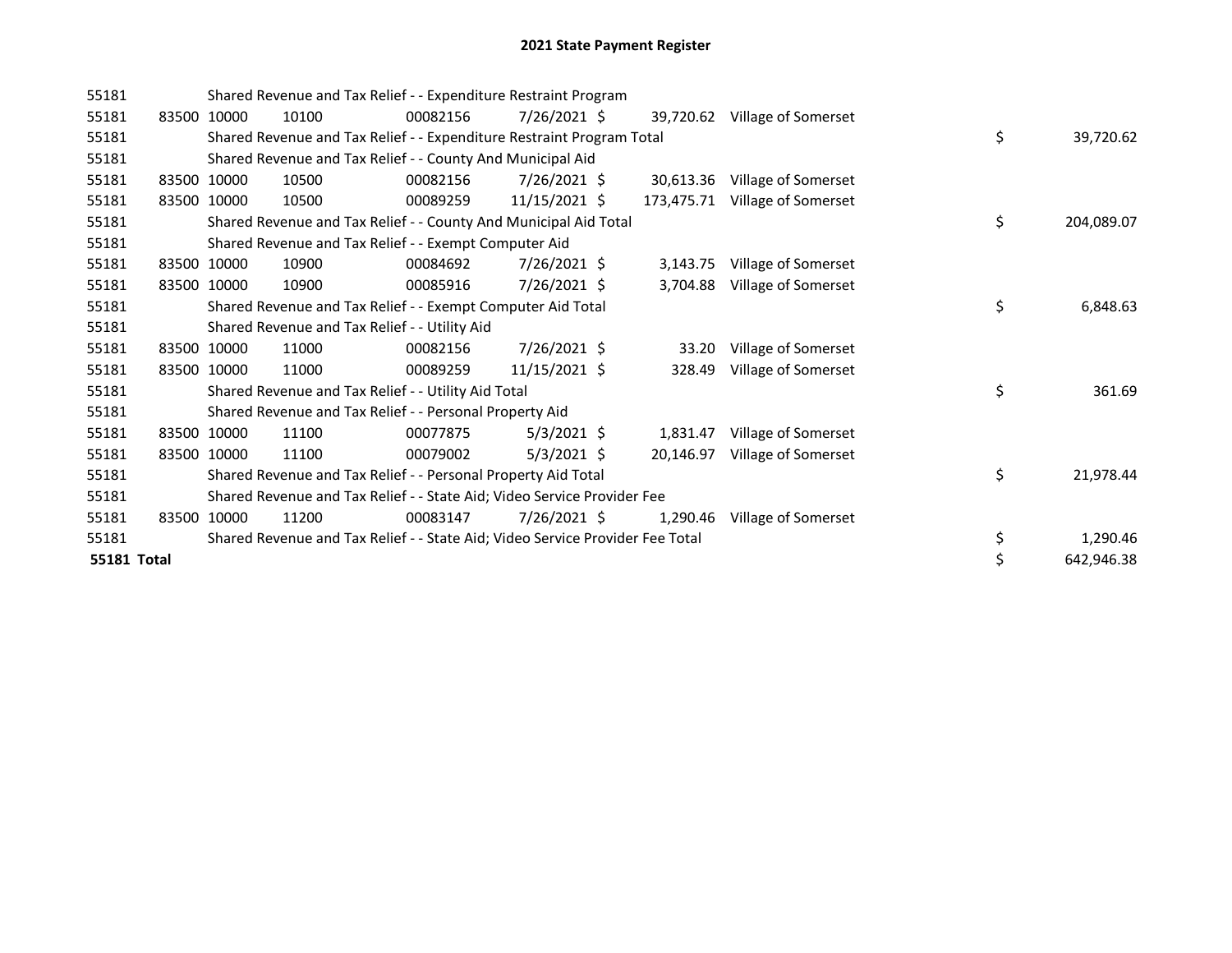| 55182       |             | Dept of Safety & Prof Services - - Fire Dues Distribution          |          |                |                 |                                   |                  |
|-------------|-------------|--------------------------------------------------------------------|----------|----------------|-----------------|-----------------------------------|------------------|
| 55182       | 16500 10000 | 22500                                                              | 00041493 | $7/16/2021$ \$ |                 | 2,005.43 Village Of Star Prairie  |                  |
| 55182       |             | Dept of Safety & Prof Services - - Fire Dues Distribution Total    |          |                |                 |                                   | \$<br>2,005.43   |
| 55182       |             | Dept of Natural Resources - - Resaids - Cnty Forst, Cl & Mfl       |          |                |                 |                                   |                  |
| 55182       | 37000 21200 | 57100                                                              | 00488349 | $6/14/2021$ \$ |                 | 14.58 Village Of Star Prairie     |                  |
| 55182       |             | Dept of Natural Resources - - Resaids - Cnty Forst, Cl & Mfl Total |          |                |                 |                                   | \$<br>14.58      |
| 55182       |             | WI Dept of Transportation - - Trns Aids To Mnc.-Sf                 |          |                |                 |                                   |                  |
| 55182       | 39500 21100 | 19100                                                              | 00633067 | $1/4/2021$ \$  |                 | 6,923.87 Village Of Star Prairie  |                  |
| 55182       | 39500 21100 | 19100                                                              | 00668674 | $4/5/2021$ \$  | 6,923.87        | Village Of Star Prairie           |                  |
| 55182       | 39500 21100 | 19100                                                              | 00712162 | 7/6/2021 \$    | 6,923.87        | Village Of Star Prairie           |                  |
| 55182       | 39500 21100 | 19100                                                              | 00752721 | 10/4/2021 \$   | 6,923.90        | Village Of Star Prairie           |                  |
| 55182       |             | WI Dept of Transportation - - Trns Aids To Mnc.-Sf Total           |          |                |                 |                                   | \$<br>27,695.51  |
| 55182       |             | Department of Revenue - - Gifts And Grants                         |          |                |                 |                                   |                  |
| 55182       | 56600 10000 | 12100                                                              | 00207466 | $6/25/2021$ \$ |                 | 29,097.86 Village Of Star Prairie |                  |
| 55182       |             | Department of Revenue - - Gifts And Grants Total                   |          |                | \$<br>29,097.86 |                                   |                  |
| 55182       |             | Shared Revenue and Tax Relief - - County And Municipal Aid         |          |                |                 |                                   |                  |
| 55182       | 83500 10000 | 10500                                                              | 00082157 | 7/26/2021 \$   |                 | 8,346.16 Village Of Star Prairie  |                  |
| 55182       | 83500 10000 | 10500                                                              | 00089260 | 11/15/2021 \$  |                 | 47,294.92 Village Of Star Prairie |                  |
| 55182       |             | Shared Revenue and Tax Relief - - County And Municipal Aid Total   |          |                |                 |                                   | \$<br>55,641.08  |
| 55182       |             | Shared Revenue and Tax Relief - - Exempt Computer Aid              |          |                |                 |                                   |                  |
| 55182       | 83500 10000 | 10900                                                              | 00084693 | 7/26/2021 \$   | 51.97           | Village Of Star Prairie           |                  |
| 55182       |             | Shared Revenue and Tax Relief - - Exempt Computer Aid Total        |          |                |                 |                                   | \$<br>51.97      |
| 55182       |             | Shared Revenue and Tax Relief - - Utility Aid                      |          |                |                 |                                   |                  |
| 55182       | 83500 10000 | 11000                                                              | 00082157 | 7/26/2021 \$   | 19.49           | Village Of Star Prairie           |                  |
| 55182       | 83500 10000 | 11000                                                              | 00089260 | 11/15/2021 \$  | 110.07          | Village Of Star Prairie           |                  |
| 55182       |             | Shared Revenue and Tax Relief - - Utility Aid Total                |          |                |                 |                                   | \$<br>129.56     |
| 55182       |             | Shared Revenue and Tax Relief - - Personal Property Aid            |          |                |                 |                                   |                  |
| 55182       | 83500 10000 | 11100                                                              | 00077876 | $5/3/2021$ \$  |                 | 347.19 Village Of Star Prairie    |                  |
| 55182       |             | Shared Revenue and Tax Relief - - Personal Property Aid Total      |          |                | \$<br>347.19    |                                   |                  |
| 55182 Total |             |                                                                    |          |                |                 |                                   | \$<br>114,983.18 |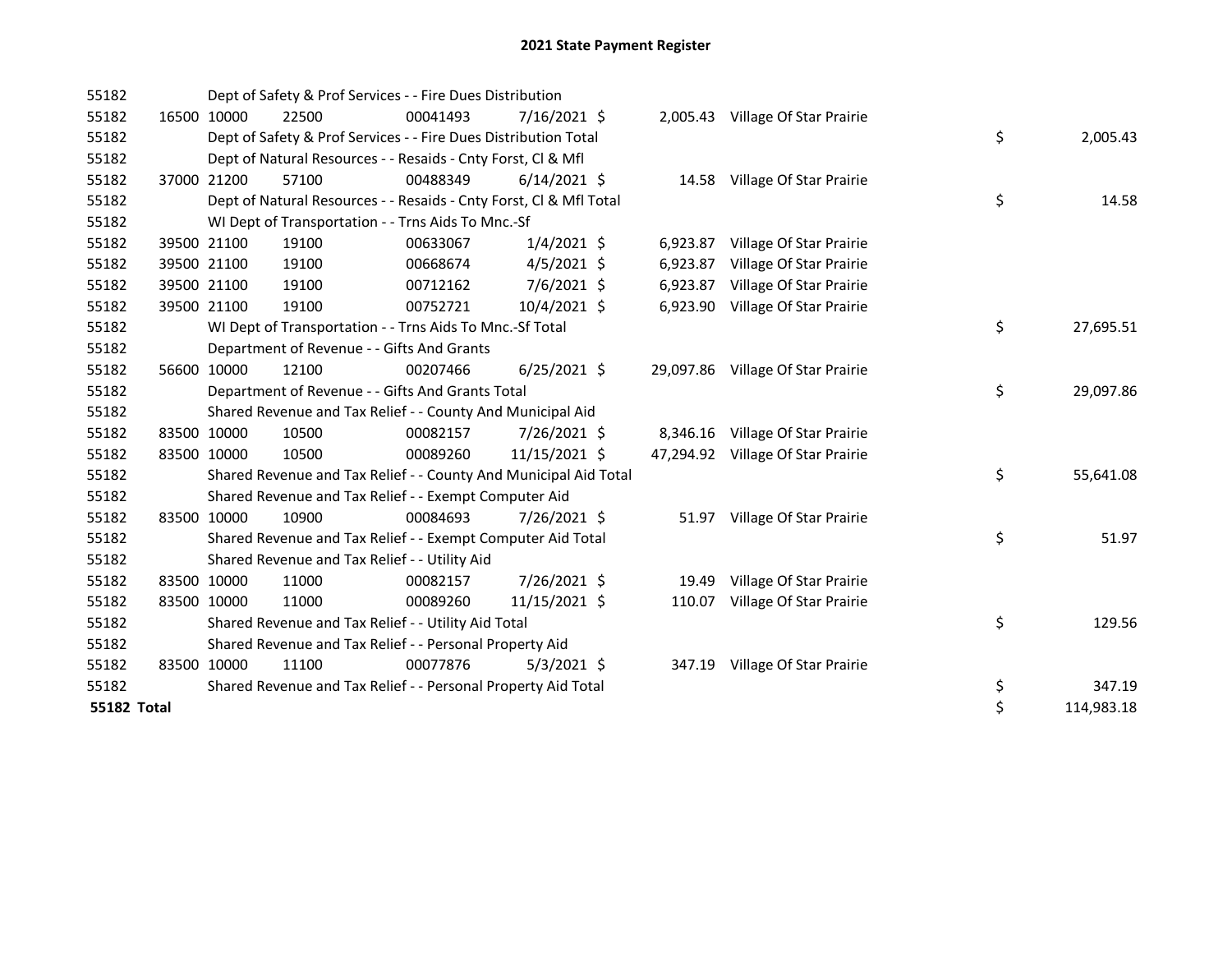| 55191       |       |             | Dept of Safety & Prof Services - - Fire Dues Distribution          |          |                |           |                            |    |           |
|-------------|-------|-------------|--------------------------------------------------------------------|----------|----------------|-----------|----------------------------|----|-----------|
| 55191       |       | 16500 10000 | 22500                                                              | 00041496 | 7/19/2021 \$   |           | 528.35 Village Of Wilson   |    |           |
| 55191       |       |             | Dept of Safety & Prof Services - - Fire Dues Distribution Total    |          |                |           |                            | \$ | 528.35    |
| 55191       |       |             | Dept of Natural Resources - - Resaids - Cnty Forst, CI & Mfl       |          |                |           |                            |    |           |
| 55191       | 37000 | 21200       | 57100                                                              | 00488350 | $6/14/2021$ \$ |           | 2.80 Village Of Wilson     |    |           |
| 55191       |       |             | Dept of Natural Resources - - Resaids - Cnty Forst, Cl & Mfl Total |          |                |           |                            | \$ | 2.80      |
| 55191       |       |             | Dept of Natural Resources - - Fin Asst For Responsible Units       |          |                |           |                            |    |           |
| 55191       |       | 37000 27400 | 67000                                                              | 00483490 | $5/21/2021$ \$ |           | 973.99 Village Of Wilson   |    |           |
| 55191       |       |             | Dept of Natural Resources - - Fin Asst For Responsible Units Total |          |                |           |                            | \$ | 973.99    |
| 55191       |       |             | WI Dept of Transportation - - Trns Aids To Mnc.-Sf                 |          |                |           |                            |    |           |
| 55191       |       | 39500 21100 | 19100                                                              | 00633068 | $1/4/2021$ \$  |           | 2,601.72 Village Of Wilson |    |           |
| 55191       |       | 39500 21100 | 19100                                                              | 00668675 | $4/5/2021$ \$  |           | 2,601.72 Village Of Wilson |    |           |
| 55191       |       | 39500 21100 | 19100                                                              | 00712163 | 7/6/2021 \$    | 2,601.72  | Village Of Wilson          |    |           |
| 55191       |       | 39500 21100 | 19100                                                              | 00752722 | 10/4/2021 \$   |           | 2,601.72 Village Of Wilson |    |           |
| 55191       |       |             | WI Dept of Transportation - - Trns Aids To Mnc.-Sf Total           |          |                |           |                            | \$ | 10,406.88 |
| 55191       |       |             | Department of Revenue - - Gifts And Grants                         |          |                |           |                            |    |           |
| 55191       |       | 56600 10000 | 12100                                                              | 00207467 | $6/25/2021$ \$ |           | 9,681.84 Village Of Wilson |    |           |
| 55191       |       |             | Department of Revenue - - Gifts And Grants Total                   |          |                |           |                            | \$ | 9,681.84  |
| 55191       |       |             | Shared Revenue and Tax Relief - - County And Municipal Aid         |          |                |           |                            |    |           |
| 55191       |       | 83500 10000 | 10500                                                              | 00082158 | 7/26/2021 \$   | 9,765.53  | Village Of Wilson          |    |           |
| 55191       |       | 83500 10000 | 10500                                                              | 00089261 | 11/15/2021 \$  | 55,337.98 | Village Of Wilson          |    |           |
| 55191       |       |             | Shared Revenue and Tax Relief - - County And Municipal Aid Total   |          |                |           |                            | \$ | 65,103.51 |
| 55191       |       |             | Shared Revenue and Tax Relief - - Exempt Computer Aid              |          |                |           |                            |    |           |
| 55191       |       | 83500 10000 | 10900                                                              | 00084694 | 7/26/2021 \$   | 1.03      | Village Of Wilson          |    |           |
| 55191       |       |             | Shared Revenue and Tax Relief - - Exempt Computer Aid Total        |          |                |           |                            | \$ | 1.03      |
| 55191       |       |             | Shared Revenue and Tax Relief - - Personal Property Aid            |          |                |           |                            |    |           |
| 55191       |       | 83500 10000 | 11100                                                              | 00077877 | $5/3/2021$ \$  | 44.89     | Village Of Wilson          |    |           |
| 55191       |       |             | Shared Revenue and Tax Relief - - Personal Property Aid Total      |          |                |           |                            | \$ | 44.89     |
| 55191 Total |       |             |                                                                    |          |                |           |                            | \$ | 86,743.29 |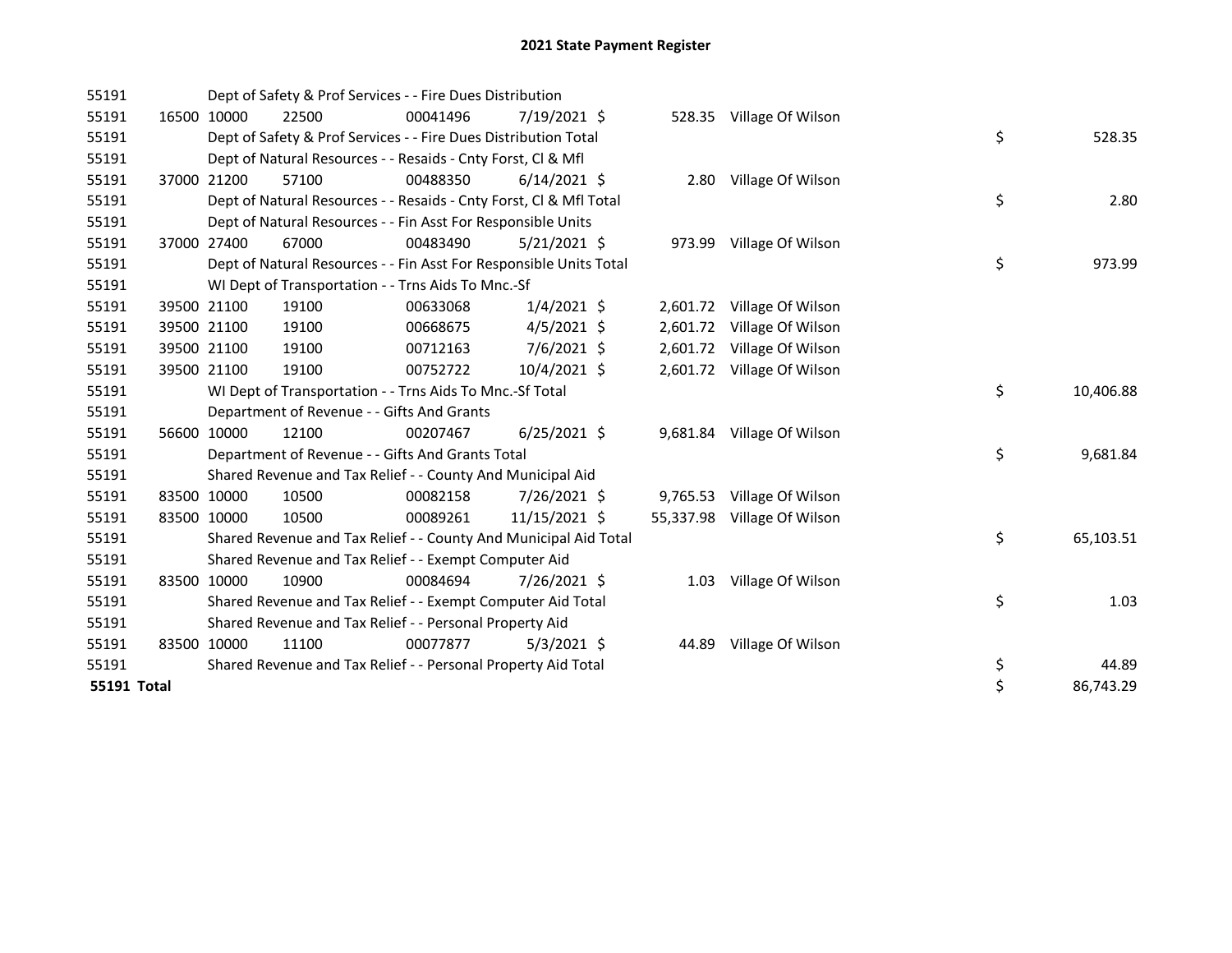| 55192 |             | Dept of Safety & Prof Services - - Fire Dues Distribution             |          |                |            |                                 |    |            |
|-------|-------------|-----------------------------------------------------------------------|----------|----------------|------------|---------------------------------|----|------------|
| 55192 | 16500 10000 | 22500                                                                 | 00041497 | 7/16/2021 \$   |            | 4,219.03 Village Of Woodville   |    |            |
| 55192 |             | Dept of Safety & Prof Services - - Fire Dues Distribution Total       |          |                |            |                                 | \$ | 4,219.03   |
| 55192 |             | WI Dept of Transportation - - Trns Aids To Mnc.-Sf                    |          |                |            |                                 |    |            |
| 55192 | 39500 21100 | 19100                                                                 | 00633069 | $1/4/2021$ \$  |            | 31,388.74 Village Of Woodville  |    |            |
| 55192 | 39500 21100 | 19100                                                                 | 00668676 | $4/5/2021$ \$  | 31,388.74  | Village Of Woodville            |    |            |
| 55192 | 39500 21100 | 19100                                                                 | 00712164 | $7/6/2021$ \$  | 31,388.74  | Village Of Woodville            |    |            |
| 55192 | 39500 21100 | 19100                                                                 | 00752723 | 10/4/2021 \$   | 31,388.74  | Village Of Woodville            |    |            |
| 55192 |             | WI Dept of Transportation - - Trns Aids To Mnc.-Sf Total              |          |                |            |                                 | \$ | 125,554.96 |
| 55192 |             | WI Dept of Transportation - - Loc Rd Imp Prg St Fd                    |          |                |            |                                 |    |            |
| 55192 | 39500 21100 | 27800                                                                 | 00717910 | $7/7/2021$ \$  |            | 42,163.73 Village Of Woodville  |    |            |
| 55192 |             | WI Dept of Transportation - - Loc Rd Imp Prg St Fd Total              |          |                |            |                                 | \$ | 42,163.73  |
| 55192 |             | Department of Justice - - Law Enforcement Train, Local                |          |                |            |                                 |    |            |
| 55192 | 45500 10000 | 23100                                                                 | 00105989 | 11/26/2021 \$  |            | 640.00 Village Of Woodville     |    |            |
| 55192 |             | Department of Justice - - Law Enforcement Train, Local Total          |          |                |            |                                 | \$ | 640.00     |
| 55192 |             | Department of Administration - - Federal Aid, Local Assistance        |          |                |            |                                 |    |            |
| 55192 | 50500 10000 | 74300                                                                 | 00140609 | $2/12/2021$ \$ | 444,159.89 | Village Of Woodville            |    |            |
| 55192 | 50500 10000 | 74300                                                                 | 00143595 | $4/15/2021$ \$ | 114,654.24 | Village Of Woodville            |    |            |
| 55192 | 50500 10000 | 74300                                                                 | 00147024 | $6/16/2021$ \$ | 144,518.40 | Village Of Woodville            |    |            |
| 55192 | 50500 10000 | 74300                                                                 | 00151562 | 9/23/2021 \$   | 64,324.39  | Village Of Woodville            |    |            |
| 55192 | 50500 10000 | 74300                                                                 | 00154869 | 11/18/2021 \$  |            | 28,588.62 Village Of Woodville  |    |            |
| 55192 |             | Department of Administration - - Federal Aid, Local Assistance Total  |          |                |            |                                 | \$ | 796,245.54 |
| 55192 |             | Department of Revenue - - Gifts And Grants                            |          |                |            |                                 |    |            |
| 55192 | 56600 10000 | 12100                                                                 | 00207468 | $6/25/2021$ \$ |            | 70,808.28 Village Of Woodville  |    |            |
| 55192 |             | Department of Revenue - - Gifts And Grants Total                      |          |                |            |                                 | \$ | 70,808.28  |
| 55192 |             | Department of Revenue - - Misc Revenue Holding Clearing               |          |                |            |                                 |    |            |
| 55192 | 56600 10000 | 99500                                                                 | 00193685 | $3/5/2021$ \$  | 4.55       | Village Of Woodville            |    |            |
| 55192 | 56600 10000 | 99500                                                                 | 00201321 | $5/7/2021$ \$  | 320.00     | Village Of Woodville            |    |            |
| 55192 | 56600 10000 | 99500                                                                 | 00219319 | $11/5/2021$ \$ | 193.37     | Village Of Woodville            |    |            |
| 55192 | 56600 10000 | 99500                                                                 | 00221471 | 12/7/2021 \$   |            | 320.00 Village Of Woodville     |    |            |
| 55192 |             | Department of Revenue - - Misc Revenue Holding Clearing Total         |          |                |            |                                 | \$ | 837.92     |
| 55192 |             | Shared Revenue and Tax Relief - - Expenditure Restraint Program       |          |                |            |                                 |    |            |
| 55192 | 83500 10000 | 10100                                                                 | 00082159 | 7/26/2021 \$   |            | 21,863.53 Village Of Woodville  |    |            |
| 55192 |             | Shared Revenue and Tax Relief - - Expenditure Restraint Program Total |          |                |            |                                 | \$ | 21,863.53  |
| 55192 |             | Shared Revenue and Tax Relief - - County And Municipal Aid            |          |                |            |                                 |    |            |
| 55192 | 83500 10000 | 10500                                                                 | 00082159 | 7/26/2021 \$   |            | 43,098.38 Village Of Woodville  |    |            |
| 55192 | 83500 10000 | 10500                                                                 | 00089262 | 11/15/2021 \$  |            | 244,224.17 Village Of Woodville |    |            |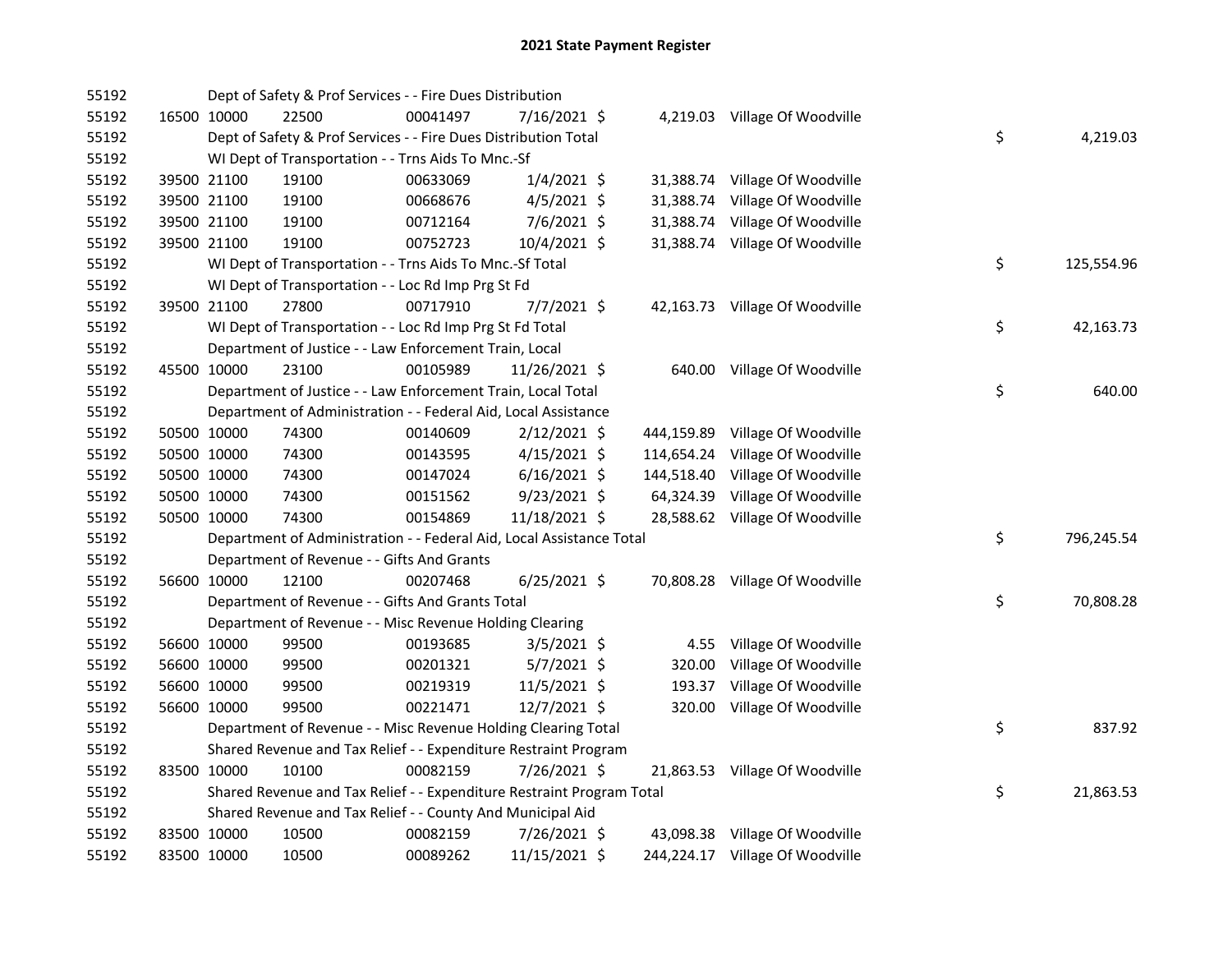| 55192       |             |                                                           | Shared Revenue and Tax Relief - - County And Municipal Aid Total              | \$       | 287,322.55     |           |                      |    |              |
|-------------|-------------|-----------------------------------------------------------|-------------------------------------------------------------------------------|----------|----------------|-----------|----------------------|----|--------------|
| 55192       |             |                                                           | Shared Revenue and Tax Relief - - Exempt Computer Aid                         |          |                |           |                      |    |              |
| 55192       |             | 83500 10000                                               | 10900                                                                         | 00084695 | 7/26/2021 \$   | 2,894.33  | Village Of Woodville |    |              |
| 55192       | 83500 10000 |                                                           | 10900                                                                         | 00085917 | 7/26/2021 \$   | 3,096.30  | Village Of Woodville |    |              |
| 55192       |             |                                                           | Shared Revenue and Tax Relief - - Exempt Computer Aid Total                   |          |                |           |                      | \$ | 5,990.63     |
| 55192       |             |                                                           | Shared Revenue and Tax Relief - - Utility Aid                                 |          |                |           |                      |    |              |
| 55192       |             | 83500 10000                                               | 11000                                                                         | 00082159 | 7/26/2021 \$   | 5,374.82  | Village Of Woodville |    |              |
| 55192       |             | 83500 10000                                               | 11000                                                                         | 00089262 | 11/15/2021 \$  | 30,654.81 | Village Of Woodville |    |              |
| 55192       |             |                                                           | Shared Revenue and Tax Relief - - Utility Aid Total                           |          |                |           |                      | \$ | 36,029.63    |
| 55192       |             |                                                           | Shared Revenue and Tax Relief - - Personal Property Aid                       |          |                |           |                      |    |              |
| 55192       |             | 83500 10000                                               | 11100                                                                         | 00077878 | $5/3/2021$ \$  | 3,206.86  | Village Of Woodville |    |              |
| 55192       |             |                                                           | Shared Revenue and Tax Relief - - Personal Property Aid Total                 |          |                |           |                      | \$ | 3,206.86     |
| 55192       |             |                                                           | Shared Revenue and Tax Relief - - State Aid; Video Service Provider Fee       |          |                |           |                      |    |              |
| 55192       |             | 83500 10000                                               | 11200                                                                         | 00083148 | 7/26/2021 \$   | 2,912.07  | Village Of Woodville |    |              |
| 55192       |             |                                                           | Shared Revenue and Tax Relief - - State Aid; Video Service Provider Fee Total |          |                |           |                      | \$ | 2,912.07     |
| 55192       |             | Shared Revenue and Tax Relief - - Lottery & Gaming Credit |                                                                               |          |                |           |                      |    |              |
| 55192       | 83500       | 52100                                                     | 36300                                                                         | 00074391 | $3/22/2021$ \$ | 6,126.24  | Village Of Woodville |    |              |
| 55192       |             |                                                           | Shared Revenue and Tax Relief - - Lottery & Gaming Credit Total               |          |                |           |                      | \$ | 6,126.24     |
| 55192 Total |             |                                                           |                                                                               |          |                |           |                      |    | 1,403,920.97 |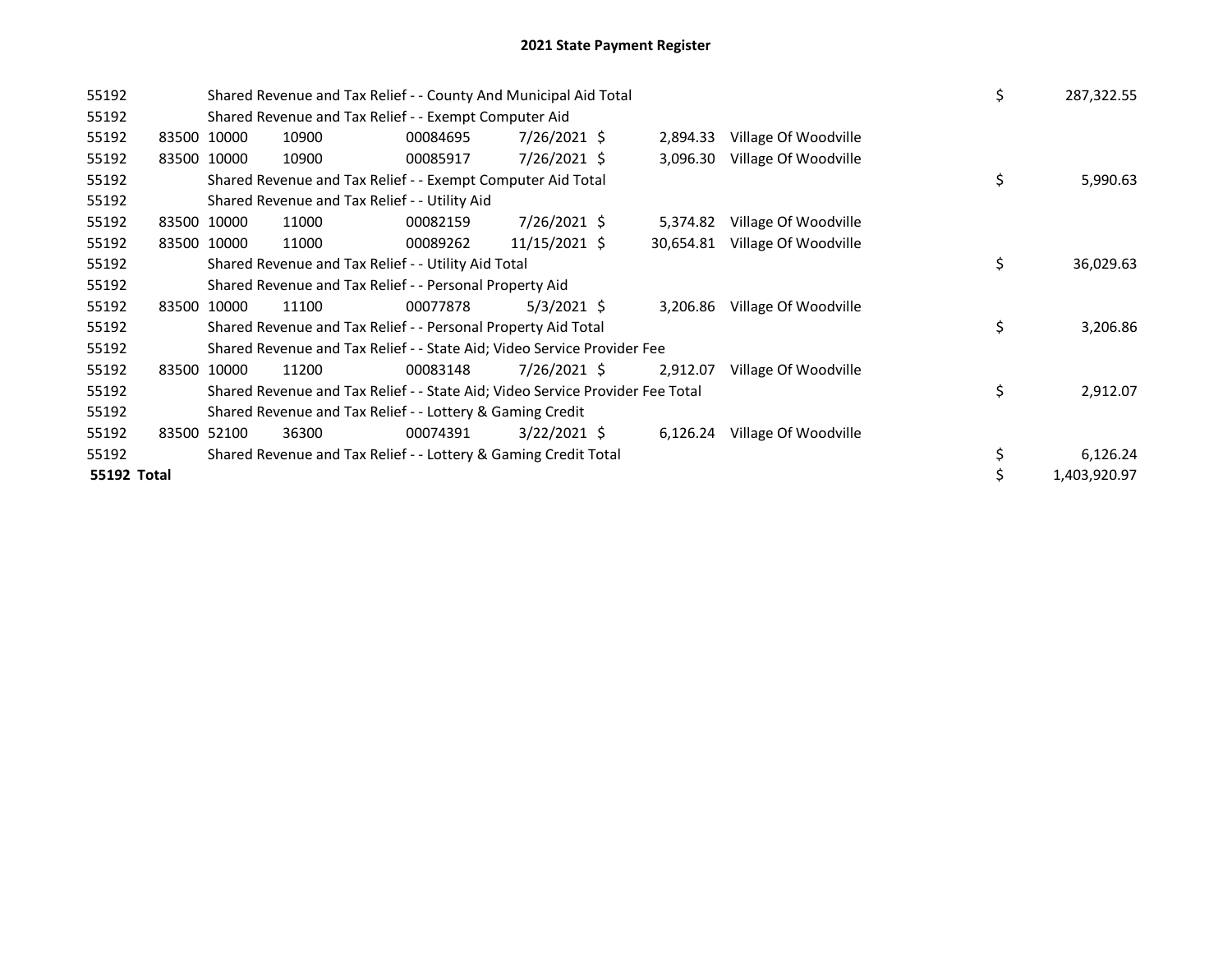| 55231 |             | Dept of Safety & Prof Services - - Fire Dues Distribution                       |                         |                |            |                                  |    |            |
|-------|-------------|---------------------------------------------------------------------------------|-------------------------|----------------|------------|----------------------------------|----|------------|
| 55231 | 16500 10000 | 22500                                                                           | 00041616                | 7/16/2021 \$   |            | 3,346.52 City Of Glenwood City   |    |            |
| 55231 |             | Dept of Safety & Prof Services - - Fire Dues Distribution Total                 |                         |                |            |                                  | \$ | 3,346.52   |
| 55231 |             | Dept of Natural Resources - - Resaids - Fire Suppress Grant                     |                         |                |            |                                  |    |            |
| 55231 | 37000 21200 | 54500                                                                           | 00464353                | $2/26/2021$ \$ |            | 3,395.57 City Of Glenwood City   |    |            |
| 55231 |             | Dept of Natural Resources - - Resaids - Fire Suppress Grant Total               |                         |                |            |                                  | \$ | 3,395.57   |
| 55231 |             | Dept of Natural Resources - - Fin Asst For Responsible Units                    |                         |                |            |                                  |    |            |
| 55231 | 37000 27400 | 67000                                                                           | 00483689                | $5/21/2021$ \$ |            | 9,554.94 City Of Glenwood City   |    |            |
| 55231 |             | Dept of Natural Resources - - Fin Asst For Responsible Units Total              |                         |                |            |                                  | \$ | 9,554.94   |
| 55231 |             | WI Dept of Transportation - - Trns Aids To Mnc.-Sf                              |                         |                |            |                                  |    |            |
| 55231 | 39500 21100 | 19100                                                                           | 00633070                | $1/4/2021$ \$  | 14,536.34  | City Of Glenwood City            |    |            |
| 55231 | 39500 21100 | 19100                                                                           | 00668677                | $4/5/2021$ \$  | 14,536.34  | City Of Glenwood City            |    |            |
| 55231 | 39500 21100 | 19100                                                                           | 00712165                | $7/6/2021$ \$  | 14,536.34  | City Of Glenwood City            |    |            |
| 55231 | 39500 21100 | 19100                                                                           | 00752724                | 10/4/2021 \$   |            | 14,536.35 City Of Glenwood City  |    |            |
| 55231 |             | WI Dept of Transportation - - Trns Aids To Mnc.-Sf Total                        |                         |                |            |                                  | \$ | 58,145.37  |
| 55231 |             | Department of Health Services - - Prepaid Medical Transport Reimbursement       |                         |                |            |                                  |    |            |
| 55231 | 43500 10000 | 16300                                                                           | AMBULANCE 11/15/2021 \$ |                |            | 3,809.99 City Of Glenwood City   |    |            |
| 55231 |             | Department of Health Services - - Prepaid Medical Transport Reimbursement Total |                         |                |            |                                  | \$ | 3,809.99   |
| 55231 |             | Department of Justice - - Officer training reimbursement                        |                         |                |            |                                  |    |            |
| 55231 | 45500 10000 | 21400                                                                           | 00105295                | 11/16/2021 \$  |            | 480.00 City Of Glenwood City     |    |            |
| 55231 |             | Department of Justice - - Officer training reimbursement Total                  |                         |                |            |                                  | \$ | 480.00     |
| 55231 |             | Department of Justice - - Federal Aid, Local Assistance                         |                         |                |            |                                  |    |            |
| 55231 | 45500 10000 | 25100                                                                           | 00096546                | $4/1/2021$ \$  |            | 10,000.00 City Of Glenwood City  |    |            |
| 55231 |             | Department of Justice - - Federal Aid, Local Assistance Total                   |                         |                |            |                                  | \$ | 10,000.00  |
| 55231 |             | Department of Administration - - Federal Aid, Local Assistance                  |                         |                |            |                                  |    |            |
| 55231 | 50500 10000 | 74300                                                                           | 00143217                | $4/5/2021$ \$  | 25,000.00  | City Of Glenwood City            |    |            |
| 55231 | 50500 10000 | 74300                                                                           | 00153586                | 10/27/2021 \$  | 155,216.83 | City Of Glenwood City            |    |            |
| 55231 | 50500 10000 | 74300                                                                           | 00155009                | $12/1/2021$ \$ |            | 317,972.15 City Of Glenwood City |    |            |
| 55231 |             | Department of Administration - - Federal Aid, Local Assistance Total            |                         |                |            |                                  | \$ | 498,188.98 |
| 55231 |             | Department of Revenue - - Gifts And Grants                                      |                         |                |            |                                  |    |            |
| 55231 | 56600 10000 | 12100                                                                           | 00207469                | $6/25/2021$ \$ |            | 62,853.47 City Of Glenwood City  |    |            |
| 55231 |             | Department of Revenue - - Gifts And Grants Total                                |                         |                |            |                                  | \$ | 62,853.47  |
| 55231 |             | Department of Revenue - - Misc Revenue Holding Clearing                         |                         |                |            |                                  |    |            |
| 55231 | 56600 10000 | 99500                                                                           | 00192905                | $3/1/2021$ \$  | 2,408.05   | City Of Glenwood City            |    |            |
| 55231 | 56600 10000 | 99500                                                                           | 00194290                | 3/8/2021 \$    | 312.76     | City Of Glenwood City            |    |            |
| 55231 | 56600 10000 | 99500                                                                           | 00197374                | $4/5/2021$ \$  | 89.50      | City Of Glenwood City            |    |            |
| 55231 | 56600 10000 | 99500                                                                           | 00198565                | $4/12/2021$ \$ | 21.38      | City Of Glenwood City            |    |            |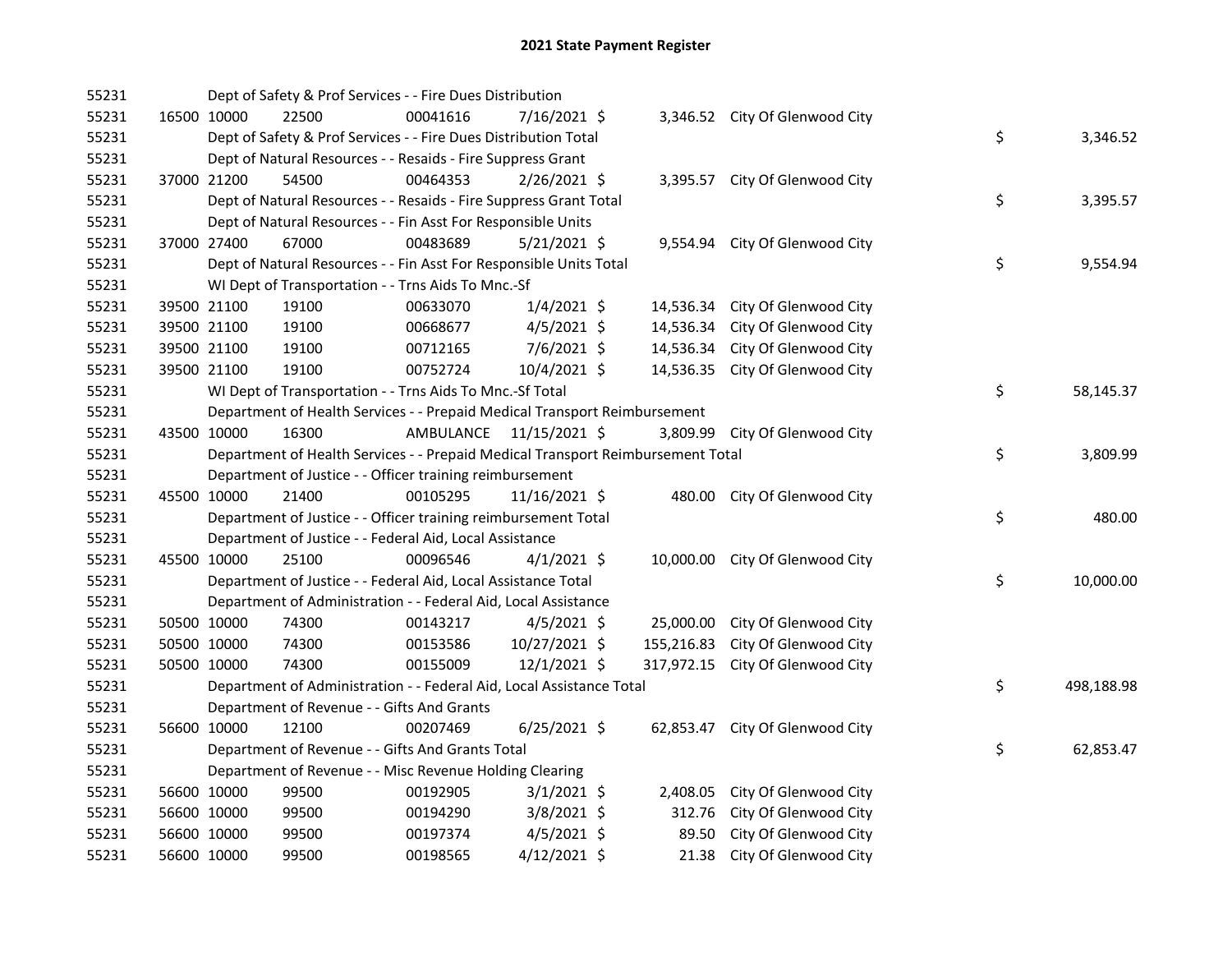| 55231       | 56600 10000 | 99500                                                                         | 00200534 | $5/3/2021$ \$  | 353.92     | City Of Glenwood City           |    |            |
|-------------|-------------|-------------------------------------------------------------------------------|----------|----------------|------------|---------------------------------|----|------------|
| 55231       | 56600 10000 | 99500                                                                         | 00204833 | $6/7/2021$ \$  | 363.72     | City Of Glenwood City           |    |            |
| 55231       | 56600 10000 | 99500                                                                         | 00212212 | 8/9/2021 \$    | 394.00     | City Of Glenwood City           |    |            |
| 55231       |             | Department of Revenue - - Misc Revenue Holding Clearing Total                 |          |                |            |                                 | \$ | 3,943.33   |
| 55231       |             | Shared Revenue and Tax Relief - - Expenditure Restraint Program               |          |                |            |                                 |    |            |
| 55231       | 83500 10000 | 10100                                                                         | 00082160 | 7/26/2021 \$   |            | 10,241.91 City Of Glenwood City |    |            |
| 55231       |             | Shared Revenue and Tax Relief - - Expenditure Restraint Program Total         |          |                |            |                                 | \$ | 10,241.91  |
| 55231       |             | Shared Revenue and Tax Relief - - County And Municipal Aid                    |          |                |            |                                 |    |            |
| 55231       | 83500 10000 | 10500                                                                         | 00082160 | 7/26/2021 \$   | 38,656.77  | City Of Glenwood City           |    |            |
| 55231       | 83500 10000 | 10500                                                                         | 00089263 | 11/15/2021 \$  | 215.245.04 | City Of Glenwood City           |    |            |
| 55231       |             | Shared Revenue and Tax Relief - - County And Municipal Aid Total              |          |                |            |                                 | \$ | 253,901.81 |
| 55231       |             | Shared Revenue and Tax Relief - - Exempt Computer Aid                         |          |                |            |                                 |    |            |
| 55231       | 83500 10000 | 10900                                                                         | 00084696 | 7/26/2021 \$   | 591.33     | City Of Glenwood City           |    |            |
| 55231       |             | Shared Revenue and Tax Relief - - Exempt Computer Aid Total                   |          |                |            |                                 | \$ | 591.33     |
| 55231       |             | Shared Revenue and Tax Relief - - Personal Property Aid                       |          |                |            |                                 |    |            |
| 55231       | 83500 10000 | 11100                                                                         | 00079003 | $5/3/2021$ \$  |            | 2,659.92 City Of Glenwood City  |    |            |
| 55231       |             | Shared Revenue and Tax Relief - - Personal Property Aid Total                 |          |                |            |                                 | \$ | 2,659.92   |
| 55231       |             | Shared Revenue and Tax Relief - - State Aid; Video Service Provider Fee       |          |                |            |                                 |    |            |
| 55231       | 83500 10000 | 11200                                                                         | 00083149 | $7/26/2021$ \$ | 1,417.36   | City Of Glenwood City           |    |            |
| 55231       |             | Shared Revenue and Tax Relief - - State Aid; Video Service Provider Fee Total |          |                |            |                                 | \$ | 1,417.36   |
| 55231       |             | Shared Revenue and Tax Relief - - Lottery & Gaming Credit                     |          |                |            |                                 |    |            |
| 55231       | 83500 52100 | 36300                                                                         | 00074392 | $3/22/2021$ \$ |            | 3,141.94 City Of Glenwood City  |    |            |
| 55231       |             | Shared Revenue and Tax Relief - - Lottery & Gaming Credit Total               |          |                |            |                                 | \$ | 3,141.94   |
| 55231 Total |             |                                                                               |          |                |            |                                 | \$ | 925,672.44 |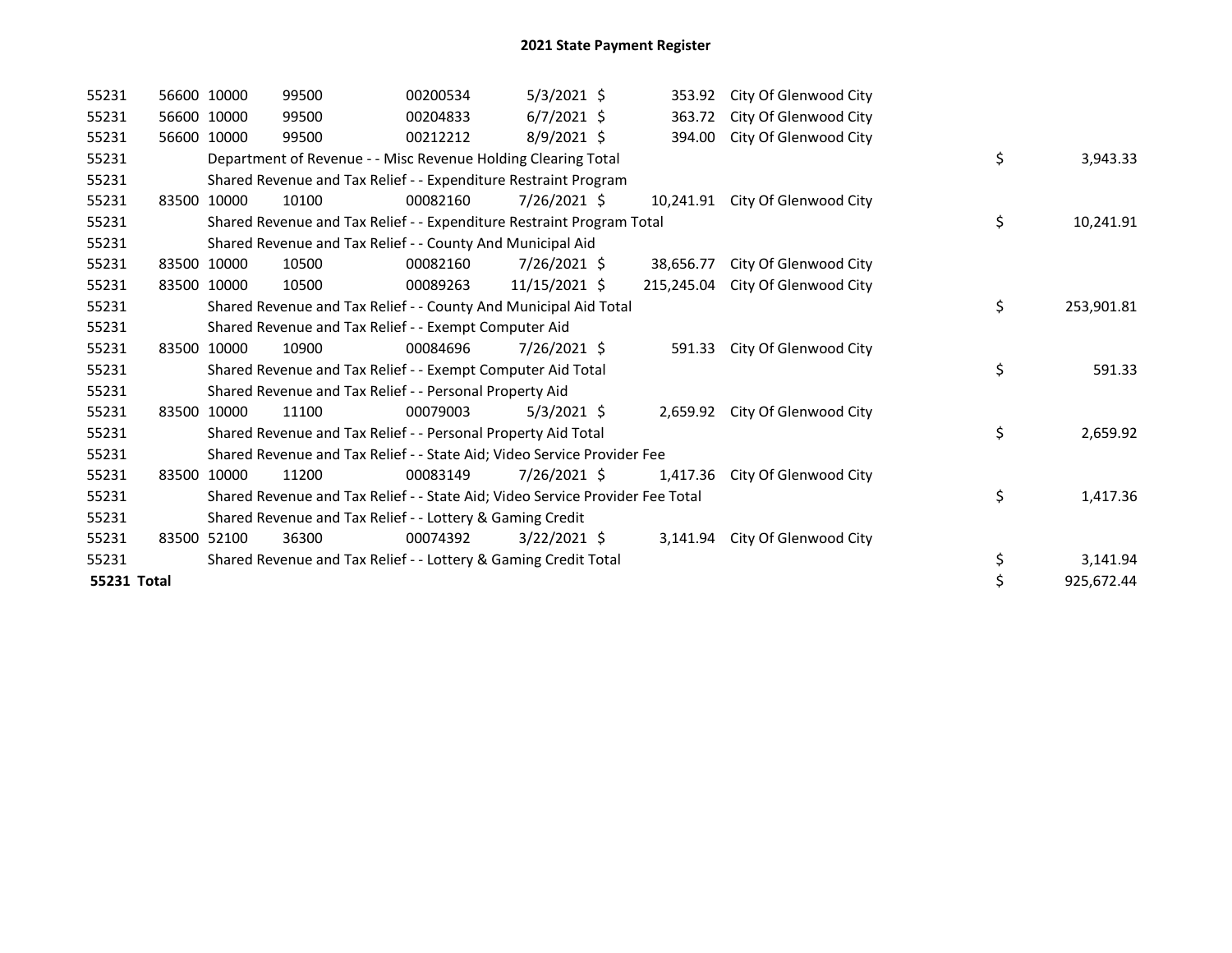| 55236 |             |             | Dept of Safety & Prof Services - - Fire Dues Distribution                       |           |                |            |                          |    |            |
|-------|-------------|-------------|---------------------------------------------------------------------------------|-----------|----------------|------------|--------------------------|----|------------|
| 55236 |             | 16500 10000 | 22500                                                                           | 00041617  | 7/15/2021 \$   |            | 90,892.50 City Of Hudson |    |            |
| 55236 |             |             | Dept of Safety & Prof Services - - Fire Dues Distribution Total                 |           |                |            |                          | \$ | 90,892.50  |
| 55236 |             |             | Dept of Natural Resources - - Resaids - Urban Forestry Grant                    |           |                |            |                          |    |            |
| 55236 | 37000 21200 |             | 58700                                                                           | 00458285  | $1/22/2021$ \$ |            | 24,095.51 City Of Hudson |    |            |
| 55236 |             |             | Dept of Natural Resources - - Resaids - Urban Forestry Grant Total              |           |                |            |                          | \$ | 24,095.51  |
| 55236 |             |             | Dept of Natural Resources - - Dnr-Dam Safety Projects                           |           |                |            |                          |    |            |
| 55236 | 37000 36300 |             | <b>TX100</b>                                                                    | 00517692  | $11/5/2021$ \$ |            | 82,623.21 City Of Hudson |    |            |
| 55236 |             |             | Dept of Natural Resources - - Dnr-Dam Safety Projects Total                     |           |                |            |                          | \$ | 82,623.21  |
| 55236 |             |             | WI Dept of Transportation - - Conn Hwy Aids St Fds                              |           |                |            |                          |    |            |
| 55236 |             | 39500 21100 | 16200                                                                           | 00633608  | $1/4/2021$ \$  | 4,552.19   | City Of Hudson           |    |            |
| 55236 |             | 39500 21100 | 16200                                                                           | 00669215  | $4/5/2021$ \$  | 4,552.19   | City Of Hudson           |    |            |
| 55236 |             | 39500 21100 | 16200                                                                           | 00712703  | $7/6/2021$ \$  | 4,552.19   | City Of Hudson           |    |            |
| 55236 | 39500 21100 |             | 16200                                                                           | 00753262  | 10/4/2021 \$   | 4,552.20   | City Of Hudson           |    |            |
| 55236 |             |             | WI Dept of Transportation - - Conn Hwy Aids St Fds Total                        |           |                |            |                          | \$ | 18,208.77  |
| 55236 |             |             | WI Dept of Transportation - - Trns Aids To Mnc.-Sf                              |           |                |            |                          |    |            |
| 55236 |             | 39500 21100 | 19100                                                                           | 00633071  | $1/4/2021$ \$  | 204,950.91 | City Of Hudson           |    |            |
| 55236 |             | 39500 21100 | 19100                                                                           | 00668678  | $4/5/2021$ \$  | 204,950.91 | City Of Hudson           |    |            |
| 55236 |             | 39500 21100 | 19100                                                                           | 00712166  | 7/6/2021 \$    | 204,950.91 | City Of Hudson           |    |            |
| 55236 |             | 39500 21100 | 19100                                                                           | 00752725  | 10/4/2021 \$   | 204,950.93 | City Of Hudson           |    |            |
| 55236 |             |             | WI Dept of Transportation - - Trns Aids To Mnc.-Sf Total                        |           |                |            |                          | \$ | 819,803.66 |
| 55236 |             |             | WI Dept of Transportation - - Local Rds, Grants Sf                              |           |                |            |                          |    |            |
| 55236 | 39500 21100 |             | 27000                                                                           | 00635609  | $1/4/2021$ \$  | 486,784.80 | City Of Hudson           |    |            |
| 55236 |             |             | WI Dept of Transportation - - Local Rds, Grants Sf Total                        |           |                |            |                          | \$ | 486,784.80 |
| 55236 |             |             | WI Dept of Transportation - - Loc Rd Imp Prg St Fd                              |           |                |            |                          |    |            |
| 55236 | 39500 21100 |             | 27800                                                                           | 00638381  | $1/12/2021$ \$ |            | 17,760.00 City Of Hudson |    |            |
| 55236 |             |             | WI Dept of Transportation - - Loc Rd Imp Prg St Fd Total                        |           |                |            |                          | \$ | 17,760.00  |
| 55236 |             |             | Department of Health Services - - Prepaid Medical Transport Reimbursement       |           |                |            |                          |    |            |
| 55236 |             | 43500 10000 | 16300                                                                           | AMBULANCE | 11/15/2021 \$  |            | City Of Hudson           |    |            |
| 55236 |             |             | Department of Health Services - - Prepaid Medical Transport Reimbursement Total |           |                |            |                          | \$ |            |
| 55236 |             |             | Department of Justice - - Officer training reimbursement                        |           |                |            |                          |    |            |
| 55236 |             | 45500 10000 | 21400                                                                           | 00105634  | 11/19/2021 \$  |            | 4,320.00 City Of Hudson  |    |            |
| 55236 |             |             | Department of Justice - - Officer training reimbursement Total                  |           |                |            |                          | \$ | 4,320.00   |
| 55236 |             |             | Department of Justice - - Federal Aid, Local Assistance                         |           |                |            |                          |    |            |
| 55236 |             | 45500 10000 | 25100                                                                           | 00098232  | 5/18/2021 \$   |            | 8,000.00 City Of Hudson  |    |            |
| 55236 |             |             | Department of Justice - - Federal Aid, Local Assistance Total                   |           |                |            |                          | \$ | 8,000.00   |
| 55236 |             |             | Department of Military Affairs - - Major Disaster Assist; Pif                   |           |                |            |                          |    |            |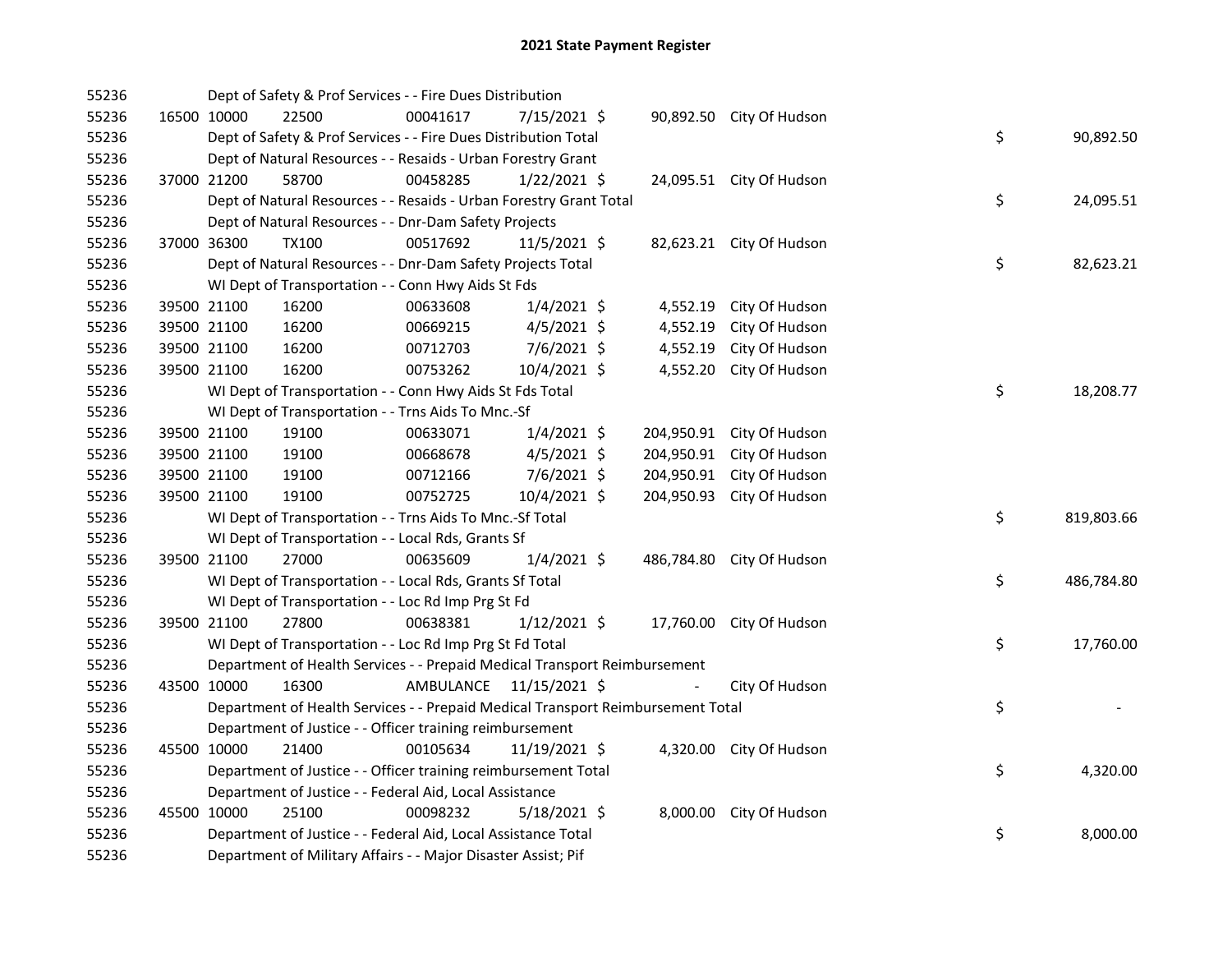| 55236 |             | 46500 27200 | 36500                                                               | 00104098 | 12/20/2021 \$  |          | 61,506.82 City Of Hudson  |    |            |
|-------|-------------|-------------|---------------------------------------------------------------------|----------|----------------|----------|---------------------------|----|------------|
| 55236 |             |             | Department of Military Affairs - - Major Disaster Assist; Pif Total |          |                |          |                           | \$ | 61,506.82  |
| 55236 |             |             | Department of Revenue - - Gifts And Grants                          |          |                |          |                           |    |            |
| 55236 |             | 56600 10000 | 12100                                                               | 00207470 | $6/25/2021$ \$ |          | 738,070.31 City Of Hudson |    |            |
| 55236 |             |             | Department of Revenue - - Gifts And Grants Total                    |          |                |          |                           | \$ | 738,070.31 |
| 55236 |             |             | Department of Revenue - - Misc Revenue Holding Clearing             |          |                |          |                           |    |            |
| 55236 |             | 56600 10000 | 99500                                                               | 00188995 | $1/8/2021$ \$  | 425.65   | City Of Hudson            |    |            |
| 55236 |             | 56600 10000 | 99500                                                               | 00191063 | $2/5/2021$ \$  | 199.35   | City Of Hudson            |    |            |
| 55236 |             | 56600 10000 | 99500                                                               | 00192046 | $2/22/2021$ \$ | 28.98    | City Of Hudson            |    |            |
| 55236 |             | 56600 10000 | 99500                                                               | 00192906 | $3/1/2021$ \$  | 3,487.03 | City Of Hudson            |    |            |
| 55236 |             | 56600 10000 | 99500                                                               | 00193688 | 3/5/2021 \$    | 3,844.04 | City Of Hudson            |    |            |
| 55236 |             | 56600 10000 | 99500                                                               | 00194289 | 3/8/2021 \$    | 38.00    | City Of Hudson            |    |            |
| 55236 |             | 56600 10000 | 99500                                                               | 00194291 | 3/8/2021 \$    | 1,426.77 | City Of Hudson            |    |            |
| 55236 |             | 56600 10000 | 99500                                                               | 00195148 | 3/15/2021 \$   | 274.50   | City Of Hudson            |    |            |
| 55236 |             | 56600 10000 | 99500                                                               | 00195953 | 3/22/2021 \$   | 108.43   | City Of Hudson            |    |            |
| 55236 |             | 56600 10000 | 99500                                                               | 00196631 | 3/29/2021 \$   | 293.39   | City Of Hudson            |    |            |
| 55236 |             | 56600 10000 | 99500                                                               | 00197373 | $4/5/2021$ \$  | 200.00   | City Of Hudson            |    |            |
| 55236 |             | 56600 10000 | 99500                                                               | 00197375 | 4/5/2021 \$    | 238.98   | City Of Hudson            |    |            |
| 55236 |             | 56600 10000 | 99500                                                               | 00197970 | $4/7/2021$ \$  | 3,217.57 | City Of Hudson            |    |            |
| 55236 |             | 56600 10000 | 99500                                                               | 00198566 | $4/12/2021$ \$ | 1,116.71 | City Of Hudson            |    |            |
| 55236 |             | 56600 10000 | 99500                                                               | 00199952 | 4/26/2021 \$   | 1,835.08 | City Of Hudson            |    |            |
| 55236 |             | 56600 10000 | 99500                                                               | 00200535 | $5/3/2021$ \$  | 1,340.76 | City Of Hudson            |    |            |
| 55236 |             | 56600 10000 | 99500                                                               | 00201324 | 5/7/2021 \$    | 2,255.19 | City Of Hudson            |    |            |
| 55236 |             | 56600 10000 | 99500                                                               | 00201727 | $5/10/2021$ \$ | 832.00   | City Of Hudson            |    |            |
| 55236 |             | 56600 10000 | 99500                                                               | 00202373 | $5/17/2021$ \$ | 1,652.00 | City Of Hudson            |    |            |
| 55236 |             | 56600 10000 | 99500                                                               | 00203109 | 5/24/2021 \$   | 3,151.44 | City Of Hudson            |    |            |
| 55236 |             | 56600 10000 | 99500                                                               | 00203800 | $6/1/2021$ \$  | 169.00   | City Of Hudson            |    |            |
| 55236 |             | 56600 10000 | 99500                                                               | 00204550 | $6/7/2021$ \$  | 2,949.59 | City Of Hudson            |    |            |
| 55236 |             | 56600 10000 | 99500                                                               | 00205440 | $6/14/2021$ \$ | 474.00   | City Of Hudson            |    |            |
| 55236 |             | 56600 10000 | 99500                                                               | 00205930 | $6/21/2021$ \$ | 1,601.00 | City Of Hudson            |    |            |
| 55236 |             | 56600 10000 | 99500                                                               | 00208144 | $6/28/2021$ \$ | 87.40    | City Of Hudson            |    |            |
| 55236 |             | 56600 10000 | 99500                                                               | 00209120 | 7/8/2021 \$    | 3,545.56 | City Of Hudson            |    |            |
| 55236 |             | 56600 10000 | 99500                                                               | 00211862 | 8/6/2021 \$    | 1,895.33 | City Of Hudson            |    |            |
| 55236 |             | 56600 10000 | 99500                                                               | 00212703 | 8/16/2021 \$   | 207.00   | City Of Hudson            |    |            |
| 55236 |             | 56600 10000 | 99500                                                               | 00214482 | 9/8/2021 \$    | 2,605.58 | City Of Hudson            |    |            |
| 55236 |             | 56600 10000 | 99500                                                               | 00216730 | 10/7/2021 \$   |          | 4,542.71 City Of Hudson   |    |            |
| 55236 | 56600 10000 |             | 99500                                                               | 00219320 | 11/5/2021 \$   |          | 1,941.65 City Of Hudson   |    |            |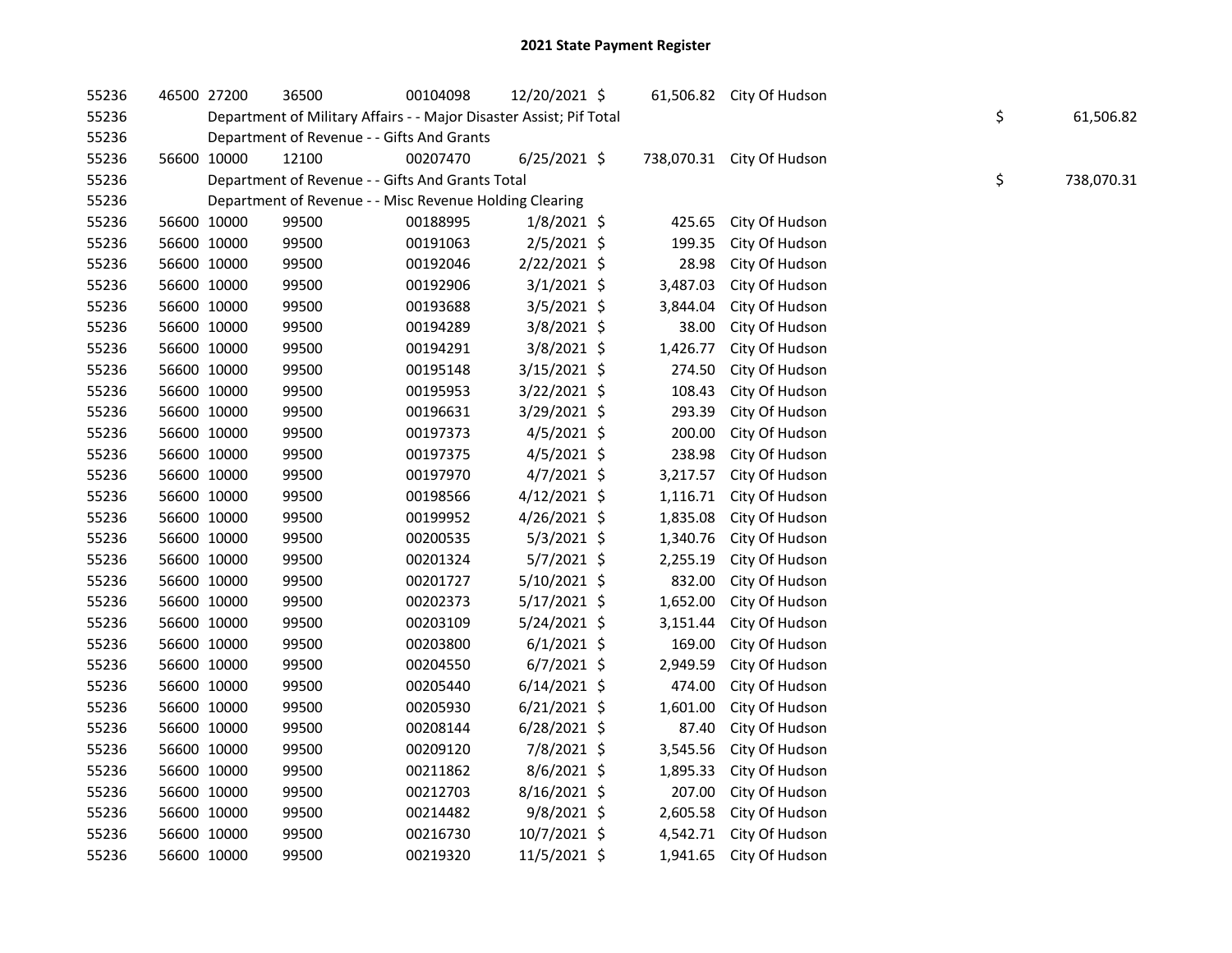| 55236       | 56600 10000 | 99500                                                                         | 00221474 | $12/7/2021$ \$  |            | 2,123.61 City Of Hudson |    |              |
|-------------|-------------|-------------------------------------------------------------------------------|----------|-----------------|------------|-------------------------|----|--------------|
| 55236       | 56600 10000 | 99500                                                                         | 00222655 | 12/28/2021 \$   |            | 69.64 City Of Hudson    |    |              |
| 55236       |             | Department of Revenue - - Misc Revenue Holding Clearing Total                 |          |                 |            |                         | \$ | 48,177.94    |
| 55236       |             | Shared Revenue and Tax Relief - - County And Municipal Aid                    |          |                 |            |                         |    |              |
| 55236       | 83500 10000 | 10500                                                                         | 00082161 | $7/26/2021$ \$  | 24,139.49  | City Of Hudson          |    |              |
| 55236       | 83500 10000 | 10500                                                                         | 00089264 | $11/15/2021$ \$ | 136,790.42 | City Of Hudson          |    |              |
| 55236       |             | Shared Revenue and Tax Relief - - County And Municipal Aid Total              |          |                 |            |                         | \$ | 160,929.91   |
| 55236       |             | Shared Revenue and Tax Relief - - Exempt Computer Aid                         |          |                 |            |                         |    |              |
| 55236       | 83500 10000 | 10900                                                                         | 00084697 | $7/26/2021$ \$  | 30,502.16  | City Of Hudson          |    |              |
| 55236       |             | Shared Revenue and Tax Relief - - Exempt Computer Aid Total                   |          |                 |            |                         | \$ | 30,502.16    |
| 55236       |             | Shared Revenue and Tax Relief - - Utility Aid                                 |          |                 |            |                         |    |              |
| 55236       | 83500 10000 | 11000                                                                         | 00082161 | 7/26/2021 \$    | 7,787.91   | City Of Hudson          |    |              |
| 55236       | 83500 10000 | 11000                                                                         | 00089264 | $11/15/2021$ \$ | 45,170.31  | City Of Hudson          |    |              |
| 55236       |             | Shared Revenue and Tax Relief - - Utility Aid Total                           |          |                 |            |                         | \$ | 52,958.22    |
| 55236       |             | Shared Revenue and Tax Relief - - Personal Property Aid                       |          |                 |            |                         |    |              |
| 55236       | 83500 10000 | 11100                                                                         | 00077879 | $5/3/2021$ \$   | 79,859.57  | City Of Hudson          |    |              |
| 55236       |             | Shared Revenue and Tax Relief - - Personal Property Aid Total                 |          |                 |            |                         | \$ | 79,859.57    |
| 55236       |             | Shared Revenue and Tax Relief - - State Aid; Video Service Provider Fee       |          |                 |            |                         |    |              |
| 55236       | 83500 10000 | 11200                                                                         | 00083150 | $7/26/2021$ \$  | 36,498.72  | City Of Hudson          |    |              |
| 55236       |             | Shared Revenue and Tax Relief - - State Aid; Video Service Provider Fee Total |          |                 |            |                         | \$ | 36,498.72    |
| 55236 Total |             |                                                                               |          |                 |            |                         |    | 2,760,992.10 |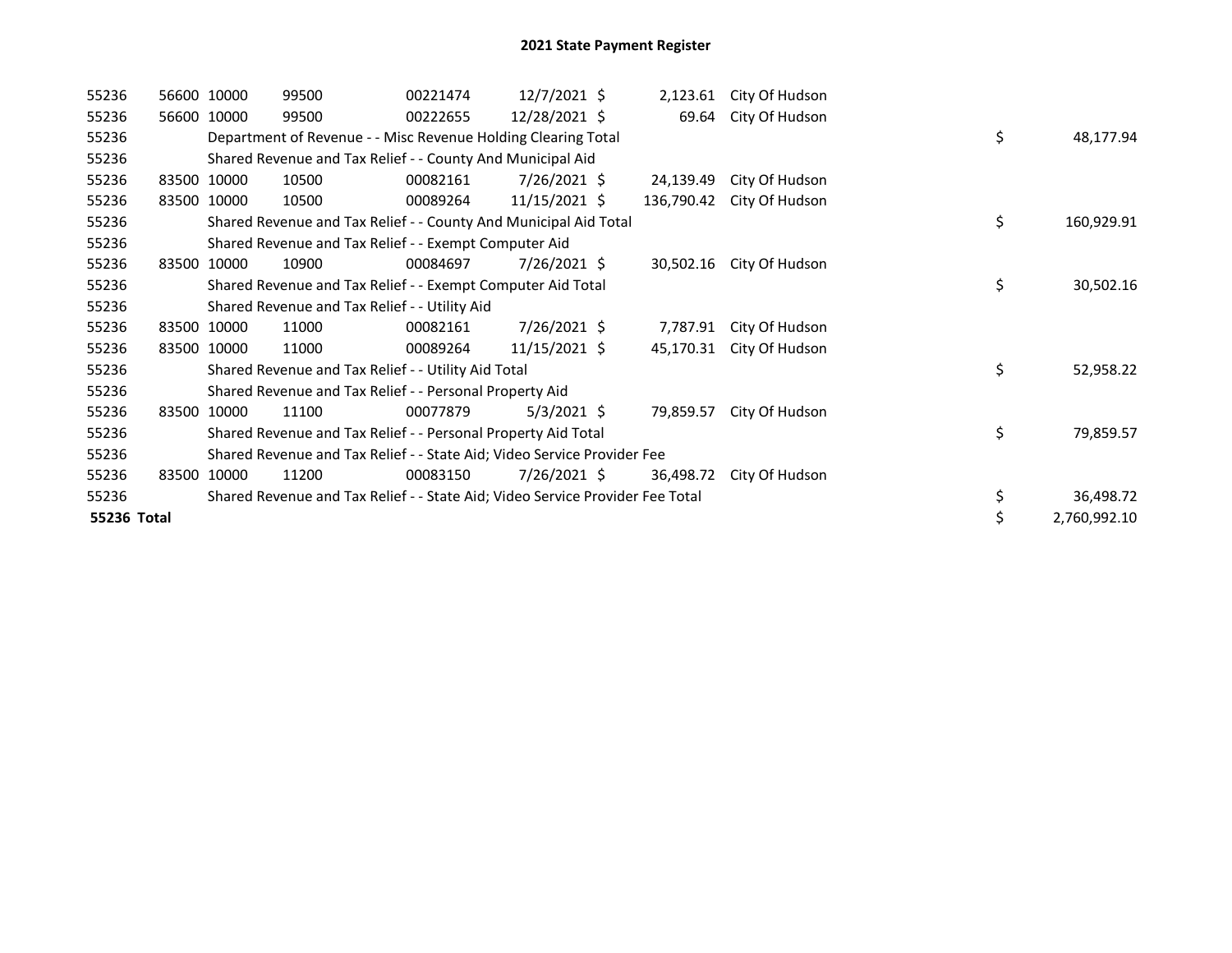| 55261 |             |             | Dept of Ag, Trade & Cons Protc - - Retail Petroleum                   |          |                |           |                                 |    |            |
|-------|-------------|-------------|-----------------------------------------------------------------------|----------|----------------|-----------|---------------------------------|----|------------|
| 55261 |             | 11500 27200 | 16100                                                                 | 00066621 | 2/24/2021 \$   | 384.00    | City Of New Richmond            |    |            |
| 55261 | 11500 27200 |             | 16100                                                                 | 00067600 | $3/17/2021$ \$ | 96.00     | City Of New Richmond            |    |            |
| 55261 | 11500 27200 |             | 16100                                                                 | 00067896 | 3/29/2021 \$   | 96.00     | City Of New Richmond            |    |            |
| 55261 |             | 11500 27200 | 16100                                                                 | 00070861 | 7/13/2021 \$   | 36.00     | City Of New Richmond            |    |            |
| 55261 |             |             | Dept of Ag, Trade & Cons Protc - - Retail Petroleum Total             |          |                |           |                                 | \$ | 612.00     |
| 55261 |             |             | Dept of Safety & Prof Services - - Fire Dues Distribution             |          |                |           |                                 |    |            |
| 55261 |             | 16500 10000 | 22500                                                                 | 00041618 | $7/15/2021$ \$ |           | 41,614.73 City Of New Richmond  |    |            |
| 55261 |             |             | Dept of Safety & Prof Services - - Fire Dues Distribution Total       |          |                |           |                                 | \$ | 41,614.73  |
| 55261 |             |             | Wisconsin Historical Society - - General Program Operations-Prf       |          |                |           |                                 |    |            |
| 55261 |             | 24500 10000 | 14100                                                                 | 00031409 | $3/5/2021$ \$  | 13,230.23 | City Of New Richmond            |    |            |
| 55261 |             | 24500 10000 | 14100                                                                 | 00033917 | 9/29/2021 \$   | 5,619.77  | City Of New Richmond            |    |            |
| 55261 |             |             | Wisconsin Historical Society - - General Program Operations-Prf Total |          |                |           |                                 | \$ | 18,850.00  |
| 55261 |             |             | Dept of Natural Resources - - Rec & Resource Aids, Fed                |          |                |           |                                 |    |            |
| 55261 |             | 37000 21200 | 58300                                                                 | 00526985 | 12/30/2021 \$  |           | 19,124.50 City Of New Richmond  |    |            |
| 55261 |             |             | Dept of Natural Resources - - Rec & Resource Aids, Fed Total          |          |                |           |                                 | \$ | 19,124.50  |
| 55261 |             |             | Dept of Natural Resources - - Ea - Lake Protection                    |          |                |           |                                 |    |            |
| 55261 |             | 37000 21200 | 66300                                                                 | 00524409 | 12/14/2021 \$  |           | 1,431.00 City Of New Richmond   |    |            |
| 55261 |             |             | Dept of Natural Resources - - Ea - Lake Protection Total              |          |                |           |                                 | \$ | 1,431.00   |
| 55261 |             |             | WI Dept of Transportation - - Conn Hwy Aids St Fds                    |          |                |           |                                 |    |            |
| 55261 |             | 39500 21100 | 16200                                                                 | 00633609 | $1/4/2021$ \$  | 12,536.12 | City Of New Richmond            |    |            |
| 55261 |             | 39500 21100 | 16200                                                                 | 00669216 | $4/5/2021$ \$  | 12,536.12 | City Of New Richmond            |    |            |
| 55261 |             | 39500 21100 | 16200                                                                 | 00712704 | 7/6/2021 \$    | 12,536.12 | City Of New Richmond            |    |            |
| 55261 |             | 39500 21100 | 16200                                                                 | 00753263 | 10/4/2021 \$   |           | 12,536.12 City Of New Richmond  |    |            |
| 55261 |             |             | WI Dept of Transportation - - Conn Hwy Aids St Fds Total              |          |                |           |                                 | \$ | 50,144.48  |
| 55261 |             |             | WI Dept of Transportation - - Tc, Trns Oper Aid Sf                    |          |                |           |                                 |    |            |
| 55261 |             | 39500 21100 | 17700                                                                 | 00709688 | $6/22/2021$ \$ | 17,649.00 | City Of New Richmond            |    |            |
| 55261 |             | 39500 21100 | 17700                                                                 | 00754688 | $9/29/2021$ \$ | 52,946.00 | City Of New Richmond            |    |            |
| 55261 |             |             | WI Dept of Transportation - - Tc, Trns Oper Aid Sf Total              |          |                |           |                                 | \$ | 70,595.00  |
| 55261 |             |             | WI Dept of Transportation - - Trnst/Trns-Rel Aid F                    |          |                |           |                                 |    |            |
| 55261 |             | 39500 21100 | 18200                                                                 | 00638312 | $1/12/2021$ \$ |           | 11,721.32 City Of New Richmond  |    |            |
| 55261 |             | 39500 21100 | 18200                                                                 | 00675032 | $4/6/2021$ \$  |           | 49,606.23 City Of New Richmond  |    |            |
| 55261 |             | 39500 21100 | 18200                                                                 | 00747064 | $9/16/2021$ \$ |           | 43,559.72 City Of New Richmond  |    |            |
| 55261 |             | 39500 21100 | 18200                                                                 | 00781037 | 12/6/2021 \$   |           | 19,273.00 City Of New Richmond  |    |            |
| 55261 |             |             | WI Dept of Transportation - - Trnst/Trns-Rel Aid F Total              |          |                |           |                                 | \$ | 124,160.27 |
| 55261 |             |             | WI Dept of Transportation - - Trns Aids To Mnc.-Sf                    |          |                |           |                                 |    |            |
| 55261 |             | 39500 21100 | 19100                                                                 | 00633072 | $1/4/2021$ \$  |           | 142,415.01 City Of New Richmond |    |            |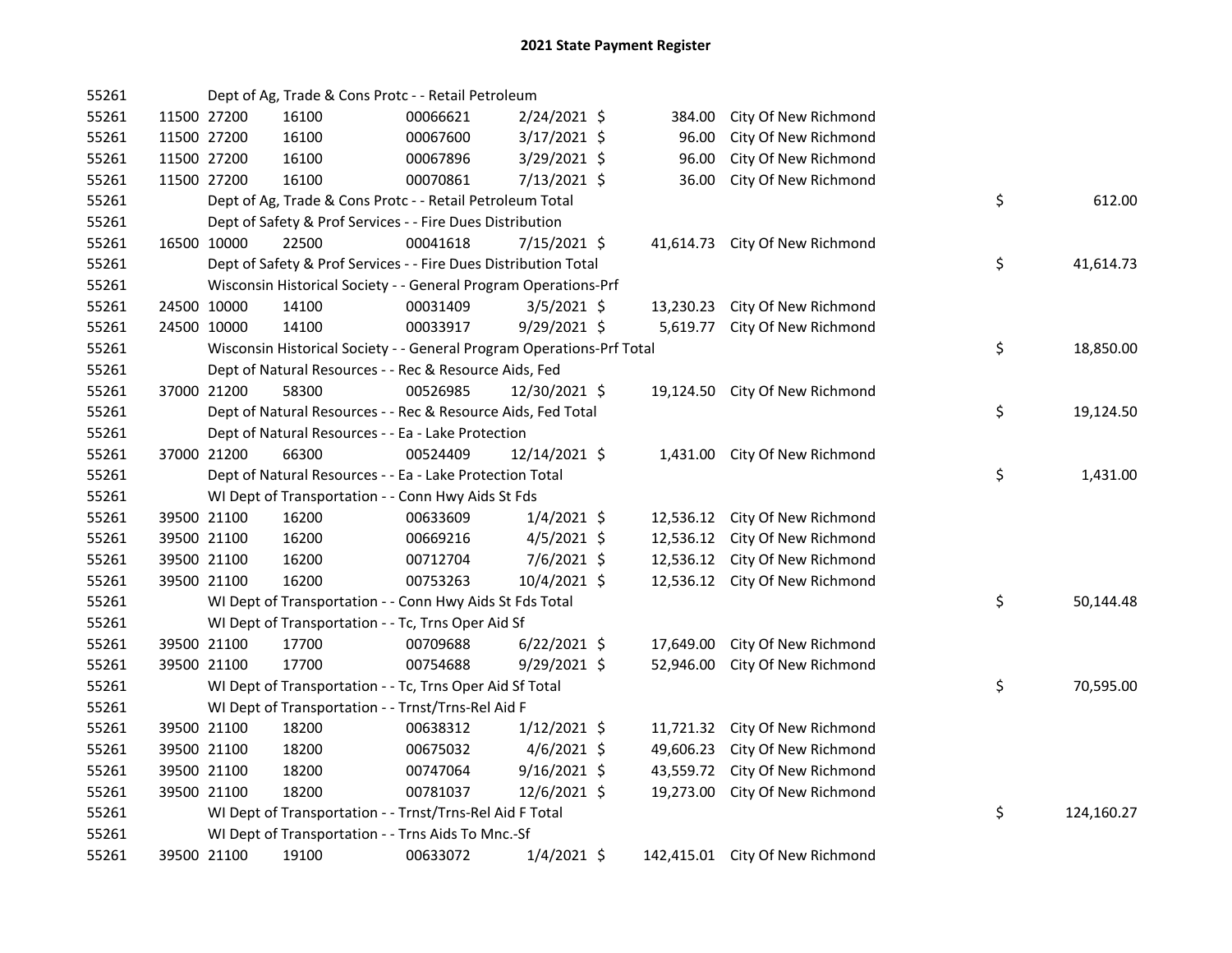| 55261 |             | 39500 21100 | 19100                                                        | 00668679 | $4/5/2021$ \$  |           | 142,415.01 City Of New Richmond |    |            |
|-------|-------------|-------------|--------------------------------------------------------------|----------|----------------|-----------|---------------------------------|----|------------|
| 55261 | 39500 21100 |             | 19100                                                        | 00712167 | 7/6/2021 \$    |           | 142,415.01 City Of New Richmond |    |            |
| 55261 |             | 39500 21100 | 19100                                                        | 00752726 | 10/4/2021 \$   |           | 142,415.01 City Of New Richmond |    |            |
| 55261 |             |             | WI Dept of Transportation - - Trns Aids To Mnc.-Sf Total     |          |                |           |                                 | \$ | 569,660.04 |
| 55261 |             |             | WI Dept of Transportation - - Trnsprt Alternats Lf           |          |                |           |                                 |    |            |
| 55261 | 39500 21100 |             | 22600                                                        | 00659694 | $3/1/2021$ \$  |           | (0.01) City Of New Richmond     |    |            |
| 55261 | 39500 21100 |             | 22600                                                        | 00746983 | 9/15/2021 \$   |           | (0.01) City Of New Richmond     |    |            |
| 55261 |             |             | WI Dept of Transportation - - Trnsprt Alternats Lf Total     |          |                |           |                                 | \$ | (0.02)     |
| 55261 |             |             | WI Dept of Transportation - - Trnsprt Alternats Ff           |          |                |           |                                 |    |            |
| 55261 |             | 39500 21100 | 22700                                                        | 00659694 | $3/1/2021$ \$  | 15,667.26 | City Of New Richmond            |    |            |
| 55261 | 39500 21100 |             | 22700                                                        | 00696370 | 5/20/2021 \$   | 19,432.88 | City Of New Richmond            |    |            |
| 55261 | 39500 21100 |             | 22700                                                        | 00746983 | $9/15/2021$ \$ | 10,686.10 | City Of New Richmond            |    |            |
| 55261 |             |             | WI Dept of Transportation - - Trnsprt Alternats Ff Total     |          |                |           |                                 | \$ | 45,786.24  |
| 55261 |             |             | WI Dept of Transportation - - Hwy Mgmt & Opers Sf            |          |                |           |                                 |    |            |
| 55261 | 39500 21100 |             | 36500                                                        | 00642790 | 1/20/2021 \$   | 68.12     | City Of New Richmond            |    |            |
| 55261 | 39500 21100 |             | 36500                                                        | 00654445 | 2/17/2021 \$   | 70.09     | City Of New Richmond            |    |            |
| 55261 | 39500 21100 |             | 36500                                                        | 00664312 | $3/12/2021$ \$ | 68.47     | City Of New Richmond            |    |            |
| 55261 | 39500 21100 |             | 36500                                                        | 00678493 | $4/13/2021$ \$ | 60.36     | City Of New Richmond            |    |            |
| 55261 | 39500 21100 |             | 36500                                                        | 00693154 | $5/12/2021$ \$ | 59.88     | City Of New Richmond            |    |            |
| 55261 | 39500 21100 |             | 36500                                                        | 00706734 | $6/14/2021$ \$ | 63.81     | City Of New Richmond            |    |            |
| 55261 | 39500 21100 |             | 36500                                                        | 00720542 | 7/14/2021 \$   | 66.40     | City Of New Richmond            |    |            |
| 55261 | 39500 21100 |             | 36500                                                        | 00735288 | 8/16/2021 \$   | 73.95     | City Of New Richmond            |    |            |
| 55261 | 39500 21100 |             | 36500                                                        | 00745893 | $9/13/2021$ \$ | 67.65     | City Of New Richmond            |    |            |
| 55261 | 39500 21100 |             | 36500                                                        | 00761482 | 10/13/2021 \$  | 65.32     | City Of New Richmond            |    |            |
| 55261 | 39500 21100 |             | 36500                                                        | 00774101 | 11/15/2021 \$  | 65.38     | City Of New Richmond            |    |            |
| 55261 | 39500 21100 |             | 36500                                                        | 00783387 | 12/14/2021 \$  |           | 68.72 City Of New Richmond      |    |            |
| 55261 |             |             | WI Dept of Transportation - - Hwy Mgmt & Opers Sf Total      |          |                |           |                                 | \$ | 798.15     |
| 55261 |             |             | WI Dept of Transportation - - Dept Mgt & Oper St Fd          |          |                |           |                                 |    |            |
| 55261 | 39500 21100 |             | 46100                                                        | 00764545 | 10/22/2021 \$  | 95.00     | City Of New Richmond            |    |            |
| 55261 |             |             | WI Dept of Transportation - - Dept Mgt & Oper St Fd Total    |          |                |           |                                 | \$ | 95.00      |
| 55261 |             |             | Department of Corrections - - Energy Costs, Energy-Related A |          |                |           |                                 |    |            |
| 55261 | 41000 10000 |             | 10600                                                        | 00402977 | $1/7/2021$ \$  | 842.60    | City Of New Richmond            |    |            |
| 55261 | 41000 10000 |             | 10600                                                        | 00402980 | $1/7/2021$ \$  | 2,955.60  | City Of New Richmond            |    |            |
| 55261 | 41000 10000 |             | 10600                                                        | 00402983 | $1/7/2021$ \$  | 98.81     | City Of New Richmond            |    |            |
| 55261 | 41000 10000 |             | 10600                                                        | 00402986 | $1/7/2021$ \$  | 1,265.66  | City Of New Richmond            |    |            |
| 55261 | 41000 10000 |             | 10600                                                        | 00402987 | $1/7/2021$ \$  | 33.00     | City Of New Richmond            |    |            |
| 55261 | 41000 10000 |             | 10600                                                        | 00410623 | 2/17/2021 \$   | 842.60    | City Of New Richmond            |    |            |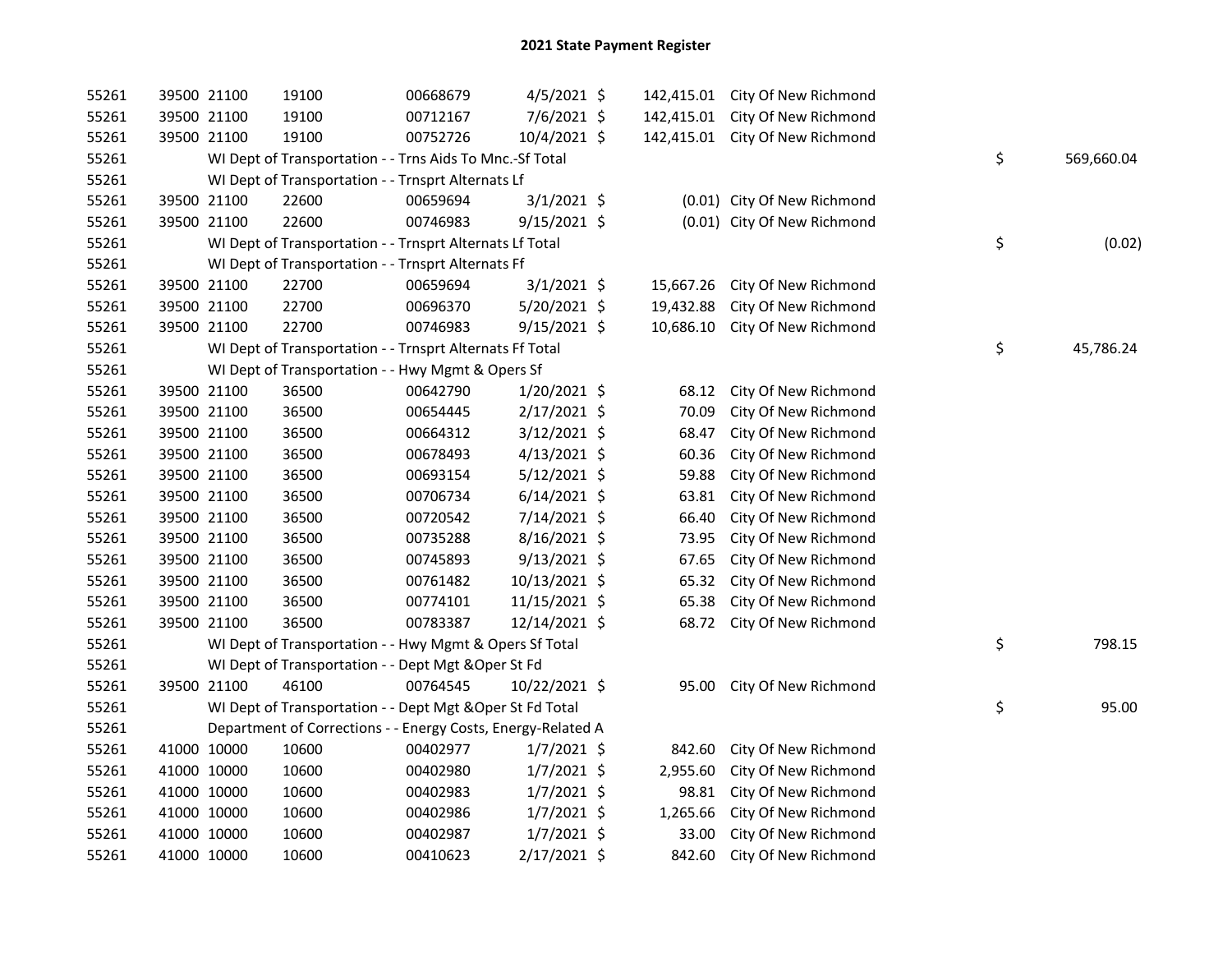| 55261 | 41000 10000 | 10600 | 00410624 | 2/17/2021 \$   | 3,437.71 | City Of New Richmond |
|-------|-------------|-------|----------|----------------|----------|----------------------|
| 55261 | 41000 10000 | 10600 | 00410627 | 2/17/2021 \$   | 96.58    | City Of New Richmond |
| 55261 | 41000 10000 | 10600 | 00410630 | 2/17/2021 \$   | 1,477.66 | City Of New Richmond |
| 55261 | 41000 10000 | 10600 | 00410632 | 2/17/2021 \$   | 33.00    | City Of New Richmond |
| 55261 | 41000 10000 | 10600 | 00416229 | 3/17/2021 \$   | 842.60   | City Of New Richmond |
| 55261 | 41000 10000 | 10600 | 00416231 | 3/17/2021 \$   | 3,190.85 | City Of New Richmond |
| 55261 | 41000 10000 | 10600 | 00416234 | 3/17/2021 \$   | 94.67    | City Of New Richmond |
| 55261 | 41000 10000 | 10600 | 00416238 | 3/17/2021 \$   | 1,511.58 | City Of New Richmond |
| 55261 | 41000 10000 | 10600 | 00416242 | 3/17/2021 \$   | 33.00    | City Of New Richmond |
| 55261 | 41000 10000 | 10600 | 00421054 | 4/14/2021 \$   | 846.94   | City Of New Richmond |
| 55261 | 41000 10000 | 10600 | 00421062 | 4/14/2021 \$   | 3,573.02 | City Of New Richmond |
| 55261 | 41000 10000 | 10600 | 00421071 | 4/14/2021 \$   | 95.47    | City Of New Richmond |
| 55261 | 41000 10000 | 10600 | 00421076 | 4/14/2021 \$   | 1,385.38 | City Of New Richmond |
| 55261 | 41000 10000 | 10600 | 00421084 | 4/14/2021 \$   | 33.73    | City Of New Richmond |
| 55261 | 41000 10000 | 10600 | 00427337 | 5/19/2021 \$   | 848.80   | City Of New Richmond |
| 55261 | 41000 10000 | 10600 | 00427339 | 5/19/2021 \$   | 3,114.24 | City Of New Richmond |
| 55261 | 41000 10000 | 10600 | 00427341 | 5/19/2021 \$   | 94.59    | City Of New Richmond |
| 55261 | 41000 10000 | 10600 | 00427345 | 5/19/2021 \$   | 1,156.83 | City Of New Richmond |
| 55261 | 41000 10000 | 10600 | 00427348 | 5/19/2021 \$   | 34.00    | City Of New Richmond |
| 55261 | 41000 10000 | 10600 | 00432819 | 6/16/2021 \$   | 853.38   | City Of New Richmond |
| 55261 | 41000 10000 | 10600 | 00432821 | $6/16/2021$ \$ | 3,193.20 | City Of New Richmond |
| 55261 | 41000 10000 | 10600 | 00432826 | 6/16/2021 \$   | 94.99    | City Of New Richmond |
| 55261 | 41000 10000 | 10600 | 00432828 | 6/16/2021 \$   | 1,235.04 | City Of New Richmond |
| 55261 | 41000 10000 | 10600 | 00432830 | $6/16/2021$ \$ | 34.00    | City Of New Richmond |
| 55261 | 41000 10000 | 10600 | 00439784 | 7/26/2021 \$   | 981.62   | City Of New Richmond |
| 55261 | 41000 10000 | 10600 | 00439786 | 7/26/2021 \$   | 3,770.81 | City Of New Richmond |
| 55261 | 41000 10000 | 10600 | 00439787 | 7/26/2021 \$   | 97.08    | City Of New Richmond |
| 55261 | 41000 10000 | 10600 | 00439790 | 7/26/2021 \$   | 1,330.63 | City Of New Richmond |
| 55261 | 41000 10000 | 10600 | 00439794 | 7/26/2021 \$   | 34.00    | City Of New Richmond |
| 55261 | 41000 10000 | 10600 | 00445543 | 8/19/2021 \$   | 1,004.52 | City Of New Richmond |
| 55261 | 41000 10000 | 10600 | 00445547 | 8/19/2021 \$   | 3,807.17 | City Of New Richmond |
| 55261 | 41000 10000 | 10600 | 00445548 | 8/19/2021 \$   | 98.94    | City Of New Richmond |
| 55261 | 41000 10000 | 10600 | 00445549 | 8/19/2021 \$   | 1,633.73 | City Of New Richmond |
| 55261 | 41000 10000 | 10600 | 00445565 | 8/19/2021 \$   | 34.00    | City Of New Richmond |
| 55261 | 41000 10000 | 10600 | 00451170 | 9/17/2021 \$   | 958.72   | City Of New Richmond |
| 55261 | 41000 10000 | 10600 | 00451171 | $9/17/2021$ \$ | 4,461.30 | City Of New Richmond |
| 55261 | 41000 10000 | 10600 | 00451172 | 9/17/2021 \$   | 101.41   | City Of New Richmond |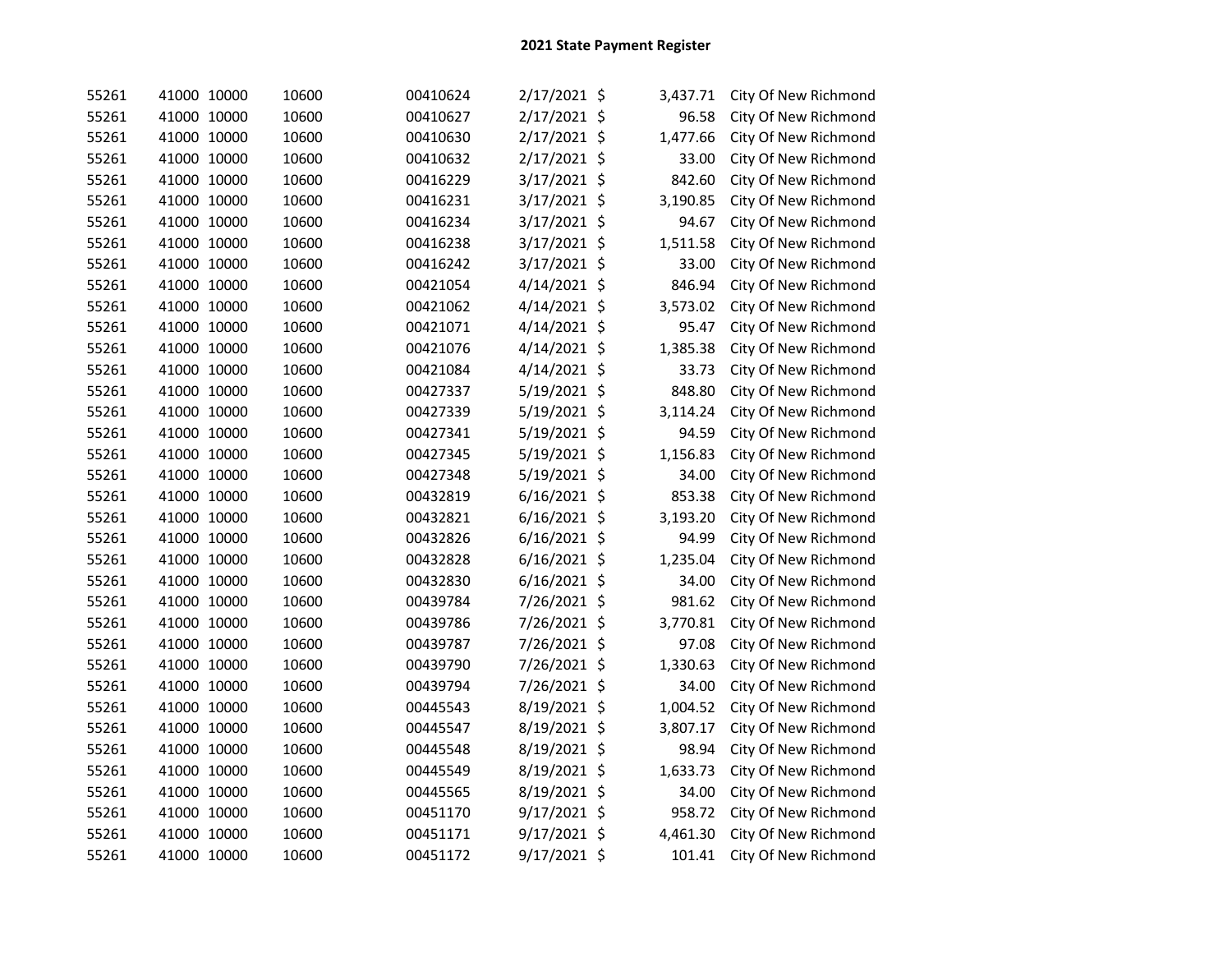| 55261 |             | 41000 10000 | 10600                                                                           | 00451173                | $9/17/2021$ \$ | 1,725.47 | City Of New Richmond           |                 |
|-------|-------------|-------------|---------------------------------------------------------------------------------|-------------------------|----------------|----------|--------------------------------|-----------------|
| 55261 |             | 41000 10000 | 10600                                                                           | 00451174                | 9/17/2021 \$   | 34.00    | City Of New Richmond           |                 |
| 55261 |             | 41000 10000 | 10600                                                                           | 00456317                | 10/14/2021 \$  | 3,733.38 | City Of New Richmond           |                 |
| 55261 |             | 41000 10000 | 10600                                                                           | 00456319                | 10/14/2021 \$  | 100.06   | City Of New Richmond           |                 |
| 55261 |             | 41000 10000 | 10600                                                                           | 00456323                | 10/14/2021 \$  | 2,192.51 | City Of New Richmond           |                 |
| 55261 |             | 41000 10000 | 10600                                                                           | 00456326                | 10/14/2021 \$  | 34.00    | City Of New Richmond           |                 |
| 55261 |             | 41000 10000 | 10600                                                                           | 00456330                | 10/14/2021 \$  | 890.02   | City Of New Richmond           |                 |
| 55261 | 41000 10000 |             | 10600                                                                           | 00462433                | 11/15/2021 \$  | 851.09   | City Of New Richmond           |                 |
| 55261 |             | 41000 10000 | 10600                                                                           | 00462434                | 11/15/2021 \$  | 3,202.14 | City Of New Richmond           |                 |
| 55261 |             | 41000 10000 | 10600                                                                           | 00462435                | 11/15/2021 \$  | 100.09   | City Of New Richmond           |                 |
| 55261 |             | 41000 10000 | 10600                                                                           | 00462436                | 11/15/2021 \$  | 1,883.93 | City Of New Richmond           |                 |
| 55261 |             | 41000 10000 | 10600                                                                           | 00462437                | 11/15/2021 \$  | 34.00    | City Of New Richmond           |                 |
| 55261 |             | 41000 10000 | 10600                                                                           | 00468100                | 12/16/2021 \$  | 871.70   | City Of New Richmond           |                 |
| 55261 |             | 41000 10000 | 10600                                                                           | 00468101                | 12/16/2021 \$  | 3,688.01 | City Of New Richmond           |                 |
| 55261 |             | 41000 10000 | 10600                                                                           | 00468102                | 12/16/2021 \$  | 102.19   | City Of New Richmond           |                 |
| 55261 |             | 41000 10000 | 10600                                                                           | 00468103                | 12/16/2021 \$  | 1,304.56 | City Of New Richmond           |                 |
| 55261 |             | 41000 10000 | 10600                                                                           | 00468104                | 12/16/2021 \$  | 34.00    | City Of New Richmond           |                 |
| 55261 |             |             | Department of Corrections - - Energy Costs, Energy-Related A Total              |                         |                |          |                                | \$<br>72,444.61 |
| 55261 |             |             | Department of Health Services - - Prepaid Medical Transport Reimbursement       |                         |                |          |                                |                 |
| 55261 |             | 43500 10000 | 16300                                                                           | AMBULANCE 11/15/2021 \$ |                |          | 23,367.95 City Of New Richmond |                 |
| 55261 |             |             | Department of Health Services - - Prepaid Medical Transport Reimbursement Total |                         |                |          |                                | \$<br>23,367.95 |
| 55261 |             |             | Department of Justice - - Officer training reimbursement                        |                         |                |          |                                |                 |
| 55261 |             | 45500 10000 | 21400                                                                           | 00105673                | 11/22/2021 \$  |          | 2,880.00 City Of New Richmond  |                 |
| 55261 |             |             | Department of Justice - - Officer training reimbursement Total                  |                         |                |          |                                | \$<br>2,880.00  |
| 55261 |             |             | Department of Military Affairs - - Energy Costs, Energy-Related A               |                         |                |          |                                |                 |
| 55261 |             | 46500 10000 | 10600                                                                           | 00088695                | 1/28/2021 \$   | 33.00    | City Of New Richmond           |                 |
| 55261 |             | 46500 10000 | 10600                                                                           | 00088697                | 1/28/2021 \$   | 1,164.95 | City Of New Richmond           |                 |
| 55261 |             | 46500 10000 | 10600                                                                           | 00090289                | 2/22/2021 \$   | 33.00    | City Of New Richmond           |                 |
| 55261 | 46500 10000 |             | 10600                                                                           | 00090292                | $2/22/2021$ \$ | 1,055.39 | City Of New Richmond           |                 |
| 55261 | 46500 10000 |             | 10600                                                                           | 00091471                | 3/18/2021 \$   | 33.00    | City Of New Richmond           |                 |
| 55261 | 46500 10000 |             | 10600                                                                           | 00091472                | $3/18/2021$ \$ | 1,024.29 | City Of New Richmond           |                 |
| 55261 | 46500 10000 |             | 10600                                                                           | 00092810                | $4/21/2021$ \$ | 34.00    | City Of New Richmond           |                 |
| 55261 |             | 46500 10000 | 10600                                                                           | 00092811                | $4/21/2021$ \$ | 988.53   | City Of New Richmond           |                 |
| 55261 |             | 46500 10000 | 10600                                                                           | 00093885                | 5/17/2021 \$   | 34.00    | City Of New Richmond           |                 |
| 55261 |             | 46500 10000 | 10600                                                                           | 00093886                | $5/17/2021$ \$ | 1,006.92 | City Of New Richmond           |                 |
| 55261 | 46500 10000 |             | 10600                                                                           | 00095727                | $6/18/2021$ \$ | 34.00    | City Of New Richmond           |                 |
| 55261 | 46500 10000 |             | 10600                                                                           | 00095728                | $6/18/2021$ \$ | 1,057.55 | City Of New Richmond           |                 |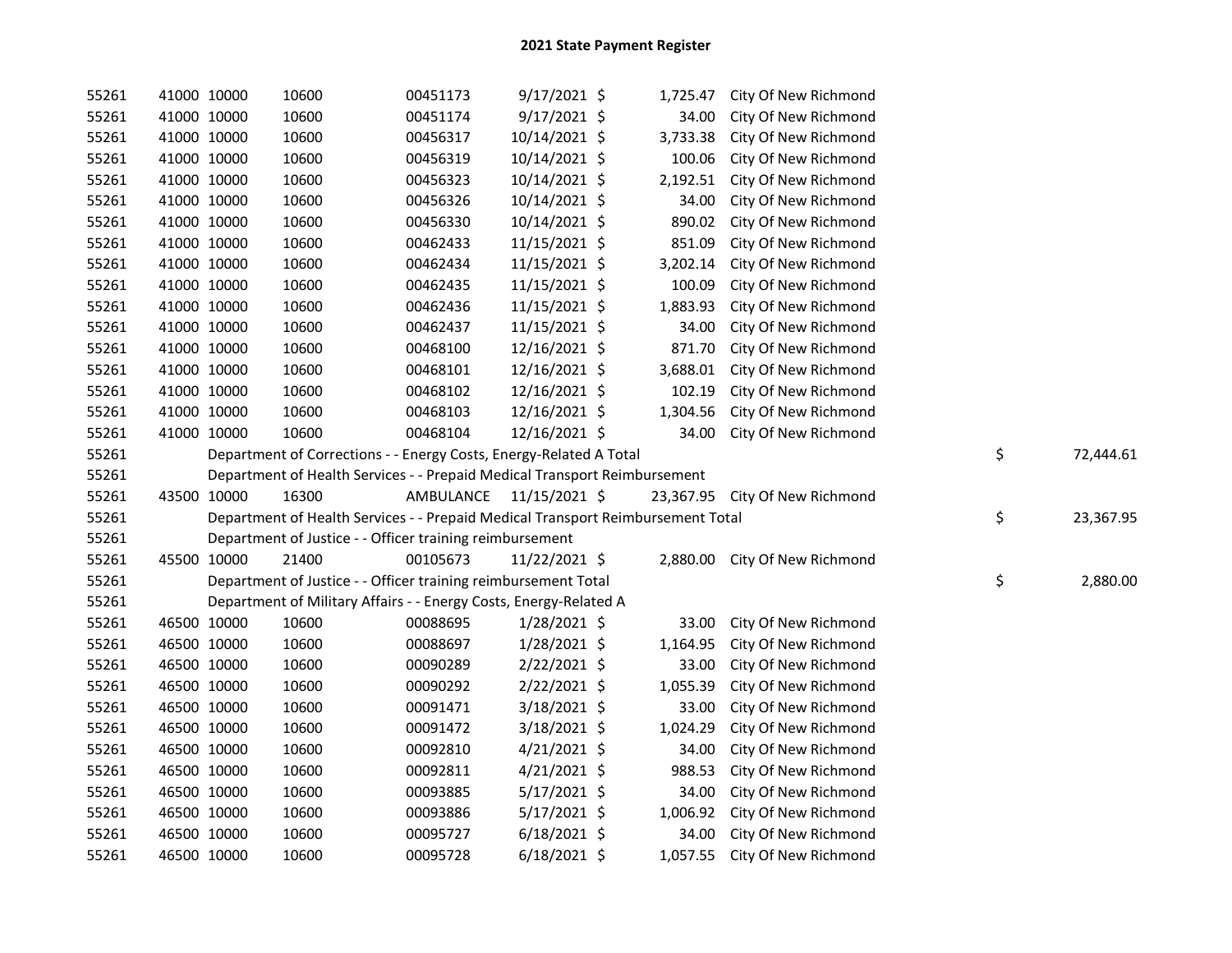| 55261 |             | 46500 10000 | 10600                                                                   | 00097252 | 7/13/2021 \$   | 1,013.90   | City Of New Richmond |                  |
|-------|-------------|-------------|-------------------------------------------------------------------------|----------|----------------|------------|----------------------|------------------|
| 55261 |             | 46500 10000 | 10600                                                                   | 00097254 | 7/13/2021 \$   | 34.00      | City Of New Richmond |                  |
| 55261 |             | 46500 10000 | 10600                                                                   | 00099180 | 8/25/2021 \$   | 34.00      | City Of New Richmond |                  |
| 55261 |             | 46500 10000 | 10600                                                                   | 00099182 | 8/25/2021 \$   | 1,083.47   | City Of New Richmond |                  |
| 55261 |             | 46500 10000 | 10600                                                                   | 00100008 | 9/17/2021 \$   | 34.00      | City Of New Richmond |                  |
| 55261 |             | 46500 10000 | 10600                                                                   | 00100009 | 9/17/2021 \$   | 1,153.23   | City Of New Richmond |                  |
| 55261 |             | 46500 10000 | 10600                                                                   | 00101557 | 10/20/2021 \$  | 34.00      | City Of New Richmond |                  |
| 55261 |             | 46500 10000 | 10600                                                                   | 00101559 | 10/20/2021 \$  | 959.14     | City Of New Richmond |                  |
| 55261 |             | 46500 10000 | 10600                                                                   | 00102632 | 11/18/2021 \$  | 1,135.01   | City Of New Richmond |                  |
| 55261 |             | 46500 10000 | 10600                                                                   | 00102633 | 11/18/2021 \$  | 34.00      | City Of New Richmond |                  |
| 55261 |             | 46500 10000 | 10600                                                                   | 00103883 | 12/17/2021 \$  | 34.00      | City Of New Richmond |                  |
| 55261 |             | 46500 10000 | 10600                                                                   | 00103884 | 12/17/2021 \$  | 1,279.69   | City Of New Richmond |                  |
| 55261 |             |             | Department of Military Affairs - - Energy Costs, Energy-Related A Total |          |                |            |                      | \$<br>13,327.07  |
| 55261 |             |             | Department of Military Affairs - - Federal Aid-Service Contracts        |          |                |            |                      |                  |
| 55261 | 46500 10000 |             | 14100                                                                   | 00091791 | $3/26/2021$ \$ | 15.00      | City Of New Richmond |                  |
| 55261 |             |             | Department of Military Affairs - - Federal Aid-Service Contracts Total  |          |                |            |                      | \$<br>15.00      |
| 55261 |             |             | Department of Revenue - - Gifts And Grants                              |          |                |            |                      |                  |
| 55261 |             | 56600 10000 | 12100                                                                   | 00207471 | $6/25/2021$ \$ | 492,674.89 | City Of New Richmond |                  |
| 55261 |             |             | Department of Revenue - - Gifts And Grants Total                        |          |                |            |                      | \$<br>492,674.89 |
| 55261 |             |             | Department of Revenue - - Misc Revenue Holding Clearing                 |          |                |            |                      |                  |
| 55261 |             | 56600 10000 | 99500                                                                   | 00192904 | $3/1/2021$ \$  | 770.10     | City Of New Richmond |                  |
| 55261 |             | 56600 10000 | 99500                                                                   | 00193693 | $3/5/2021$ \$  | 247.40     | City Of New Richmond |                  |
| 55261 |             | 56600 10000 | 99500                                                                   | 00194288 | 3/8/2021 \$    | 187.00     | City Of New Richmond |                  |
| 55261 |             | 56600 10000 | 99500                                                                   | 00195147 | $3/15/2021$ \$ | 104.00     | City Of New Richmond |                  |
| 55261 |             | 56600 10000 | 99500                                                                   | 00195952 | 3/22/2021 \$   | 602.60     | City Of New Richmond |                  |
| 55261 |             | 56600 10000 | 99500                                                                   | 00196630 | $3/29/2021$ \$ | 124.00     | City Of New Richmond |                  |
| 55261 |             | 56600 10000 | 99500                                                                   | 00197372 | 4/5/2021 \$    | 674.40     | City Of New Richmond |                  |
| 55261 |             | 56600 10000 | 99500                                                                   | 00199305 | 4/20/2021 \$   | 245.88     | City Of New Richmond |                  |
| 55261 |             | 56600 10000 | 99500                                                                   | 00199951 | 4/26/2021 \$   | 104.00     | City Of New Richmond |                  |
| 55261 |             | 56600 10000 | 99500                                                                   | 00200533 | $5/3/2021$ \$  | 124.00     | City Of New Richmond |                  |
| 55261 |             | 56600 10000 | 99500                                                                   | 00201726 | $5/10/2021$ \$ | 222.80     | City Of New Richmond |                  |
| 55261 |             | 56600 10000 | 99500                                                                   | 00203108 | $5/24/2021$ \$ | 432.20     | City Of New Richmond |                  |
| 55261 | 56600 10000 |             | 99500                                                                   | 00203799 | $6/1/2021$ \$  | 275.20     | City Of New Richmond |                  |
| 55261 |             | 56600 10000 | 99500                                                                   | 00205439 | $6/14/2021$ \$ | 12.00      | City Of New Richmond |                  |
| 55261 | 56600 10000 |             | 99500                                                                   | 00210243 | 7/19/2021 \$   | 88.80      | City Of New Richmond |                  |
| 55261 | 56600 10000 |             | 99500                                                                   | 00210860 | 7/26/2021 \$   | 88.00      | City Of New Richmond |                  |
| 55261 |             | 56600 10000 | 99500                                                                   | 00212211 | 8/9/2021 \$    | 248.00     | City Of New Richmond |                  |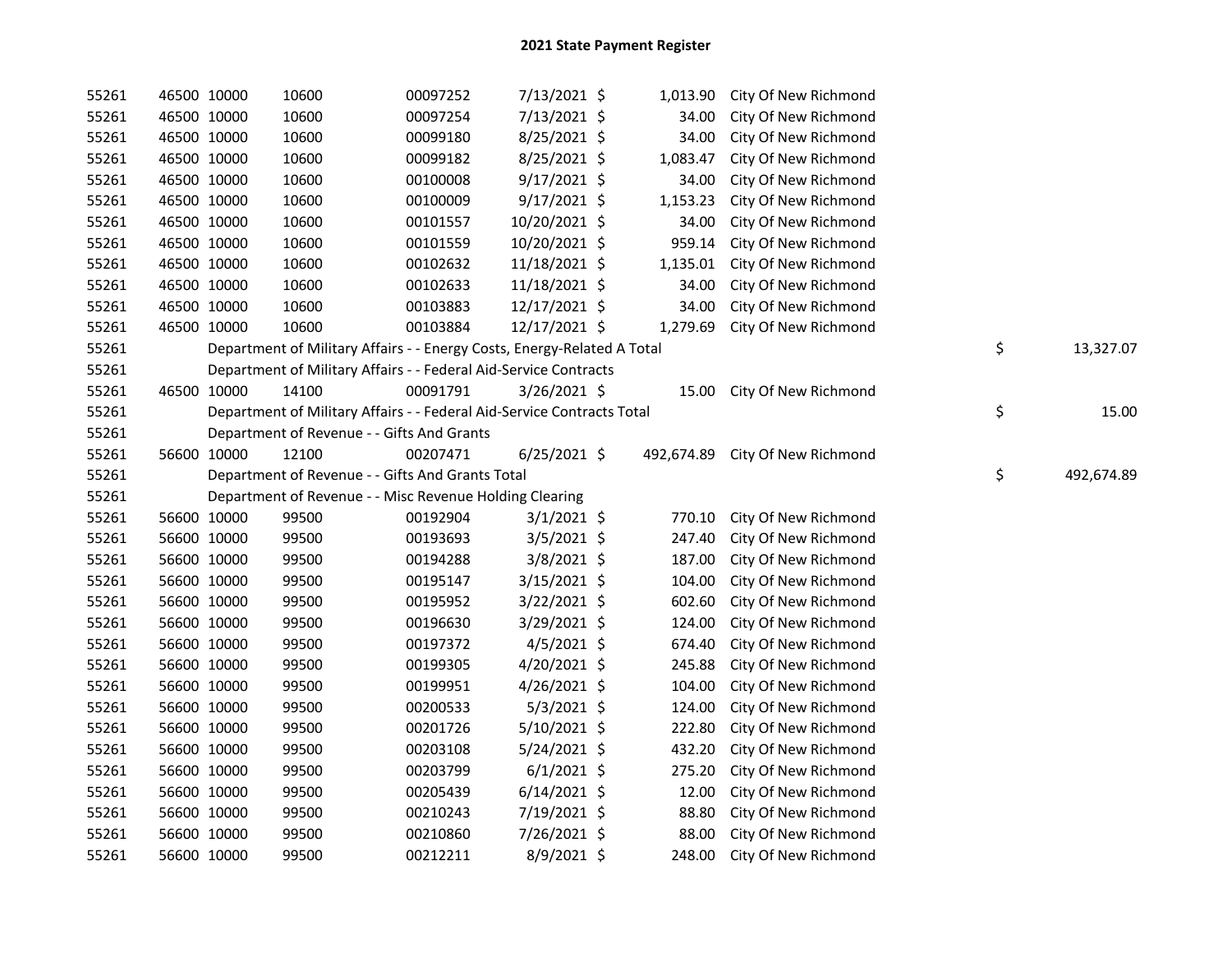| 55261       |             | 56600 10000 | 99500                                                                         | 00219321 | $11/5/2021$ \$ | 98.10      | City Of New Richmond            |    |              |
|-------------|-------------|-------------|-------------------------------------------------------------------------------|----------|----------------|------------|---------------------------------|----|--------------|
| 55261       |             | 56600 10000 | 99500                                                                         | 00221477 | 12/7/2021 \$   | 96.26      | City Of New Richmond            |    |              |
| 55261       |             |             | Department of Revenue - - Misc Revenue Holding Clearing Total                 |          |                |            |                                 | \$ | 4,744.74     |
| 55261       |             |             | Shared Revenue and Tax Relief - - County And Municipal Aid                    |          |                |            |                                 |    |              |
| 55261       |             | 83500 10000 | 10500                                                                         | 00082162 | 7/26/2021 \$   | 68,806.49  | City Of New Richmond            |    |              |
| 55261       | 83500 10000 |             | 10500                                                                         | 00089265 | 11/15/2021 \$  |            | 366,535.51 City Of New Richmond |    |              |
| 55261       |             |             | Shared Revenue and Tax Relief - - County And Municipal Aid Total              |          |                |            |                                 | \$ | 435,342.00   |
| 55261       |             |             | Shared Revenue and Tax Relief - - Exempt Computer Aid                         |          |                |            |                                 |    |              |
| 55261       |             | 83500 10000 | 10900                                                                         | 00084698 | 7/26/2021 \$   | 9,177.67   | City Of New Richmond            |    |              |
| 55261       |             | 83500 10000 | 10900                                                                         | 00085918 | 7/26/2021 \$   | 27,620.77  | City Of New Richmond            |    |              |
| 55261       |             |             | Shared Revenue and Tax Relief - - Exempt Computer Aid Total                   |          |                |            |                                 | \$ | 36,798.44    |
| 55261       |             |             | Shared Revenue and Tax Relief - - Utility Aid                                 |          |                |            |                                 |    |              |
| 55261       |             | 83500 10000 | 11000                                                                         | 00082162 | 7/26/2021 \$   | 1,359.16   | City Of New Richmond            |    |              |
| 55261       |             | 83500 10000 | 11000                                                                         | 00089265 | 11/15/2021 \$  | 8,724.27   | City Of New Richmond            |    |              |
| 55261       |             |             | Shared Revenue and Tax Relief - - Utility Aid Total                           |          |                |            |                                 | \$ | 10,083.43    |
| 55261       |             |             | Shared Revenue and Tax Relief - - Personal Property Aid                       |          |                |            |                                 |    |              |
| 55261       |             | 83500 10000 | 11100                                                                         | 00079004 | $5/3/2021$ \$  | 129,705.33 | City Of New Richmond            |    |              |
| 55261       |             |             | Shared Revenue and Tax Relief - - Personal Property Aid Total                 |          |                |            |                                 | \$ | 129,705.33   |
| 55261       |             |             | Shared Revenue and Tax Relief - - State Aid; Video Service Provider Fee       |          |                |            |                                 |    |              |
| 55261       |             | 83500 10000 | 11200                                                                         | 00083151 | 7/26/2021 \$   | 8,524.43   | City Of New Richmond            |    |              |
| 55261       |             |             | Shared Revenue and Tax Relief - - State Aid; Video Service Provider Fee Total |          |                |            |                                 | \$ | 8,524.43     |
| 55261       |             |             | Shared Revenue and Tax Relief - - Payments For Municipal Svcs                 |          |                |            |                                 |    |              |
| 55261       |             | 83500 10000 | 50100                                                                         | 00073762 | $2/1/2021$ \$  | 6,823.64   | City Of New Richmond            |    |              |
| 55261       |             |             | Shared Revenue and Tax Relief - - Payments For Municipal Svcs Total           |          |                |            |                                 | \$ | 6,823.64     |
| 55261       |             |             | Shared Revenue and Tax Relief - - Lottery & Gaming Credit                     |          |                |            |                                 |    |              |
| 55261       |             | 83500 52100 | 36300                                                                         | 00074393 | $3/22/2021$ \$ | 1,718.58   | City Of New Richmond            |    |              |
| 55261       |             |             | Shared Revenue and Tax Relief - - Lottery & Gaming Credit Total               |          |                |            |                                 | \$ | 1,718.58     |
| 55261 Total |             |             |                                                                               |          |                |            |                                 | \$ | 2,181,321.50 |